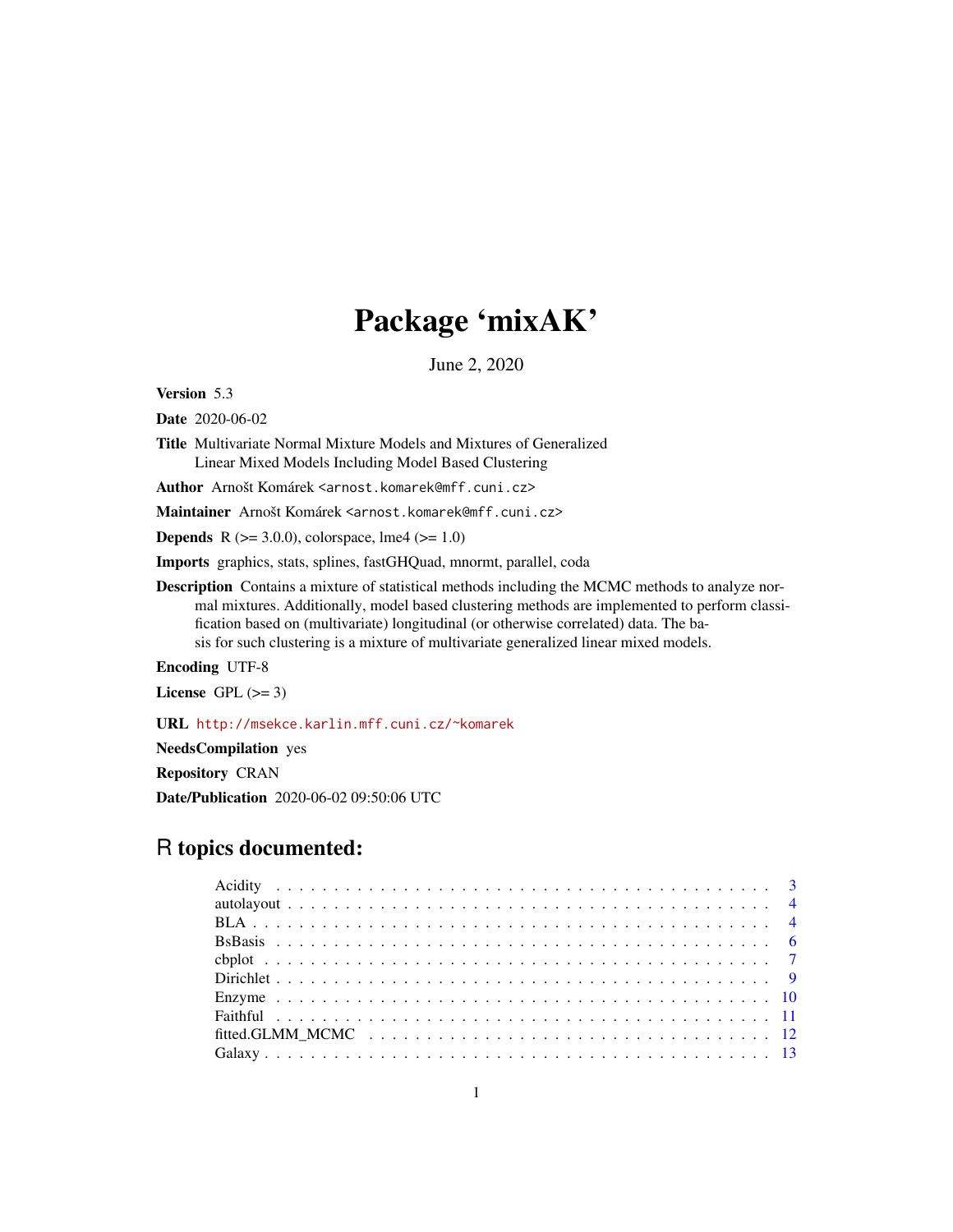|                           | 14   |
|---------------------------|------|
|                           | 15   |
|                           | 17   |
|                           | 18   |
|                           | 27   |
|                           | 28   |
|                           | 30   |
|                           | 32   |
| <b>MVT</b>                | 36   |
|                           | 38   |
|                           | - 39 |
|                           | 40   |
|                           | 41   |
|                           | 43   |
|                           | 54   |
|                           | 56   |
|                           | 58   |
|                           | 58   |
|                           | 60   |
|                           | 61   |
|                           | 63   |
|                           | 65   |
|                           | 66   |
|                           | 68   |
|                           |      |
|                           |      |
|                           | 73   |
|                           |      |
|                           | 78   |
|                           | 79   |
|                           |      |
|                           |      |
|                           |      |
|                           |      |
|                           |      |
|                           | 87   |
|                           | 88   |
|                           | 89   |
| plot.NMixPredCondDensMarg | 90   |
| plot.NMixPredDensJoint2   | 92   |
|                           | 93   |
| plotProfiles              | 95   |
|                           | 97   |
|                           | 98   |
|                           | 99   |
|                           |      |
|                           |      |
|                           |      |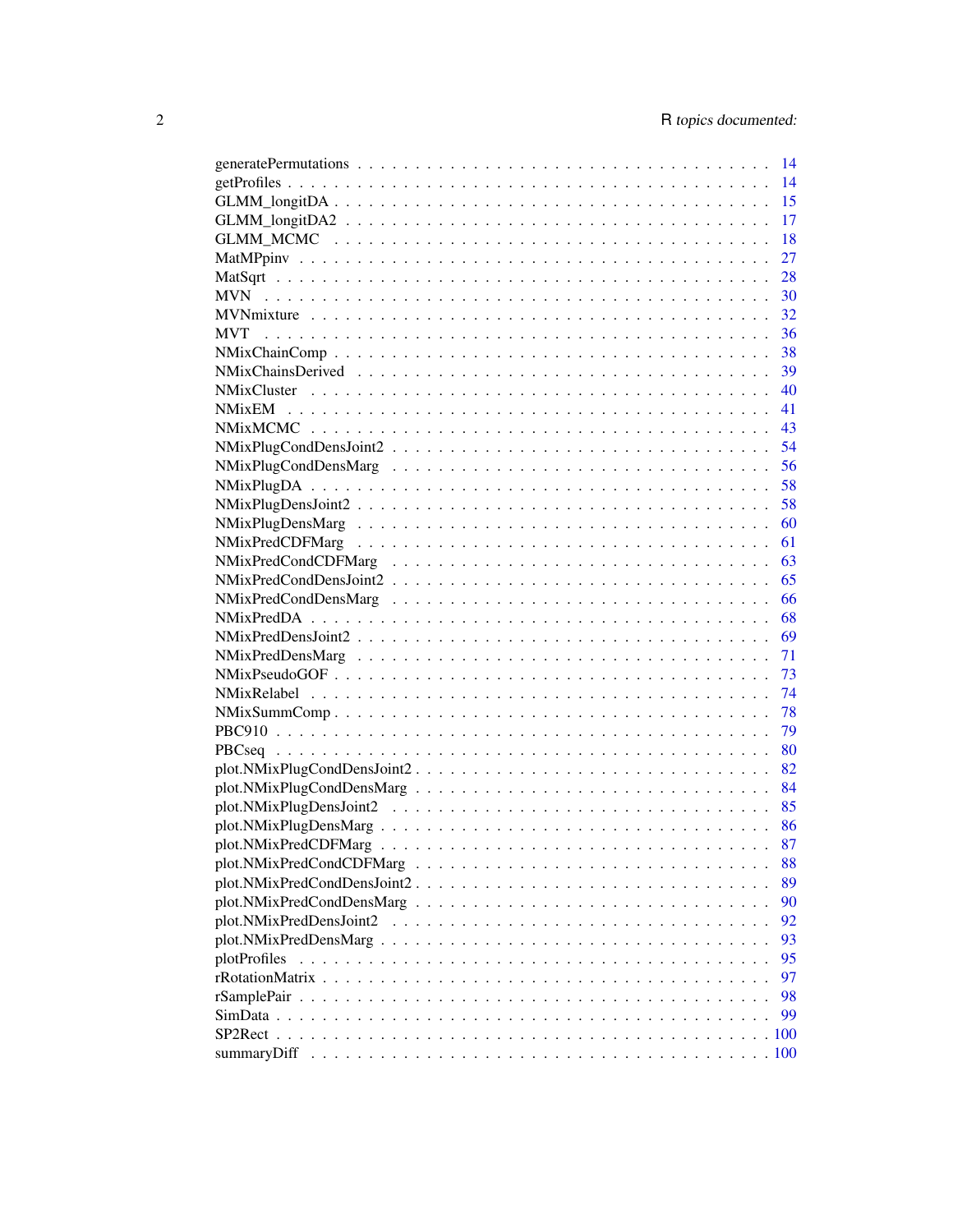#### <span id="page-2-0"></span>Acidity 3

Acidity *Acidity index of lakes in North-Central Wisconsin*

# Description

Acidity index measured in a sample of 155 lakes in North-Central Wisconsin.

Crawford et al. (1992) and Crawford (1994) analyzed these data as a mixture of normal distributions on the log-scale. Richardson and Green (1997) used a normal mixture estimated using reversible jump MCMC.

# Usage

data(Acidity)

# Format

A numeric vector with observed values.

#### Source

<http://www.stats.bris.ac.uk/~peter/mixdata>

#### References

Crawford, S. L. (1994). An application of the Laplace method to finite mixture distribution. *Journal of the American Statistical Association*, 89, 259–267.

Crawford, S. L., DeGroot, M. H., Kadane, J. B., and Small, M. J. (1994). Modeling lake chemistry distributions: Approximate Bayesian methods for estimating a finite mixture model. *Technometrics*, 34, 441–453.

Richardson, S. and Green, P. J. (1997). On Bayesian analysis of mixtures with unknown number of components (with Discussion). *Journal of the Royal Statistical Society, Series B*, 59, 731–792.

#### Examples

data(Acidity) summary(Acidity)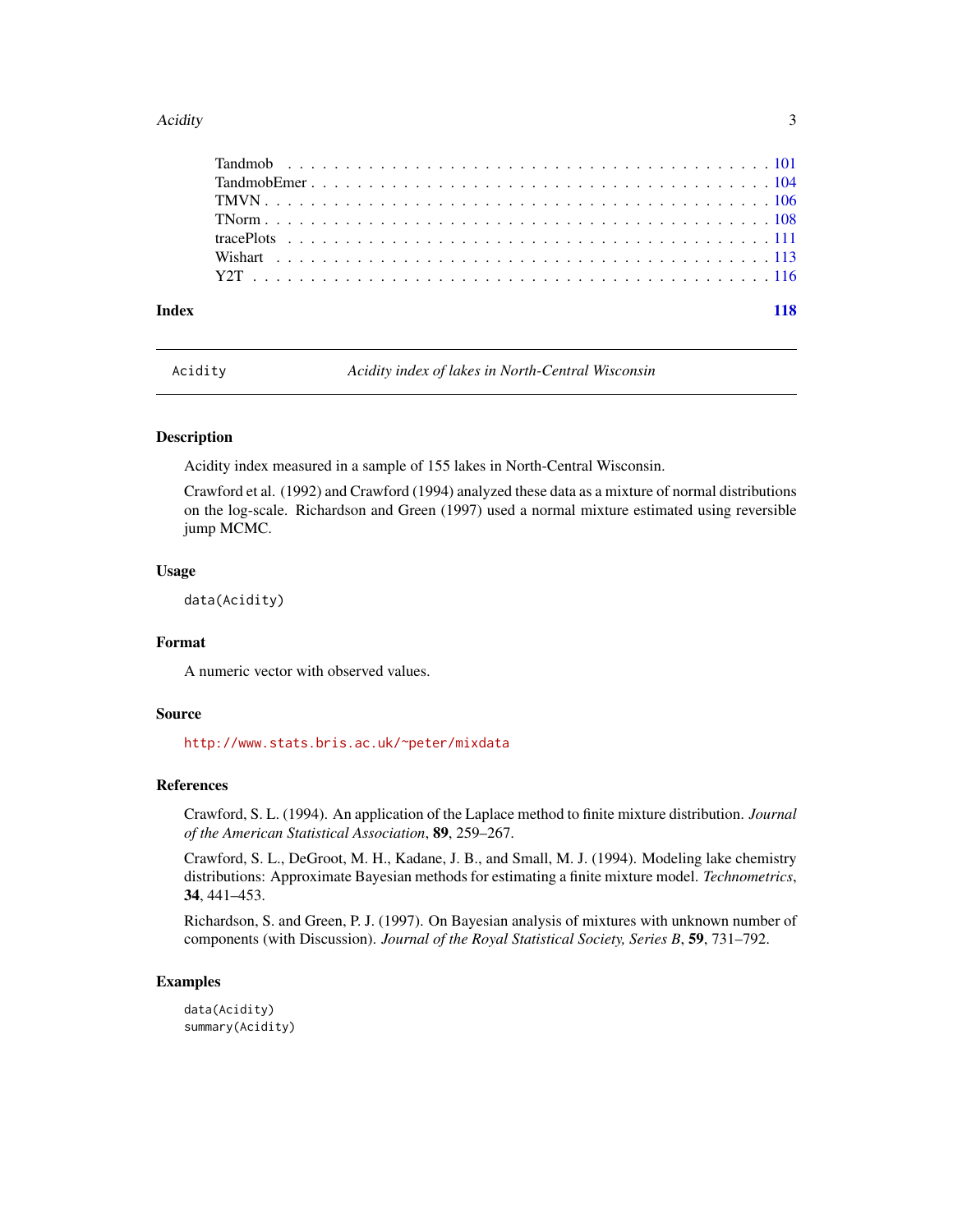<span id="page-3-0"></span>

# Description

Returns a matrix which can be used in [layout](#page-0-0) function as its mat argument.

# Usage

autolayout(np)

#### Arguments

np number of plots that are to be produced on 1 figure

#### Value

A matrix.

# Author(s)

Arnošt Komárek <arnost.komarek[AT]mff.cuni.cz>

# See Also

[par](#page-0-0).

## Examples

autolayout(10)

BLA *Best linear approximation with respect to the mean square error (theoretical linear regression).*

#### Description

For a random vector  $\mathbf{X} = (X_1, \dots, X_p)'$  for which a mean and a covariance matrix are given computes coefficients of the best linear approximations with respect to the mean square error of each component of  $X$  given the remaining components of  $X$ .

#### Usage

BLA(mean=c(0, 0), Sigma=diag(2))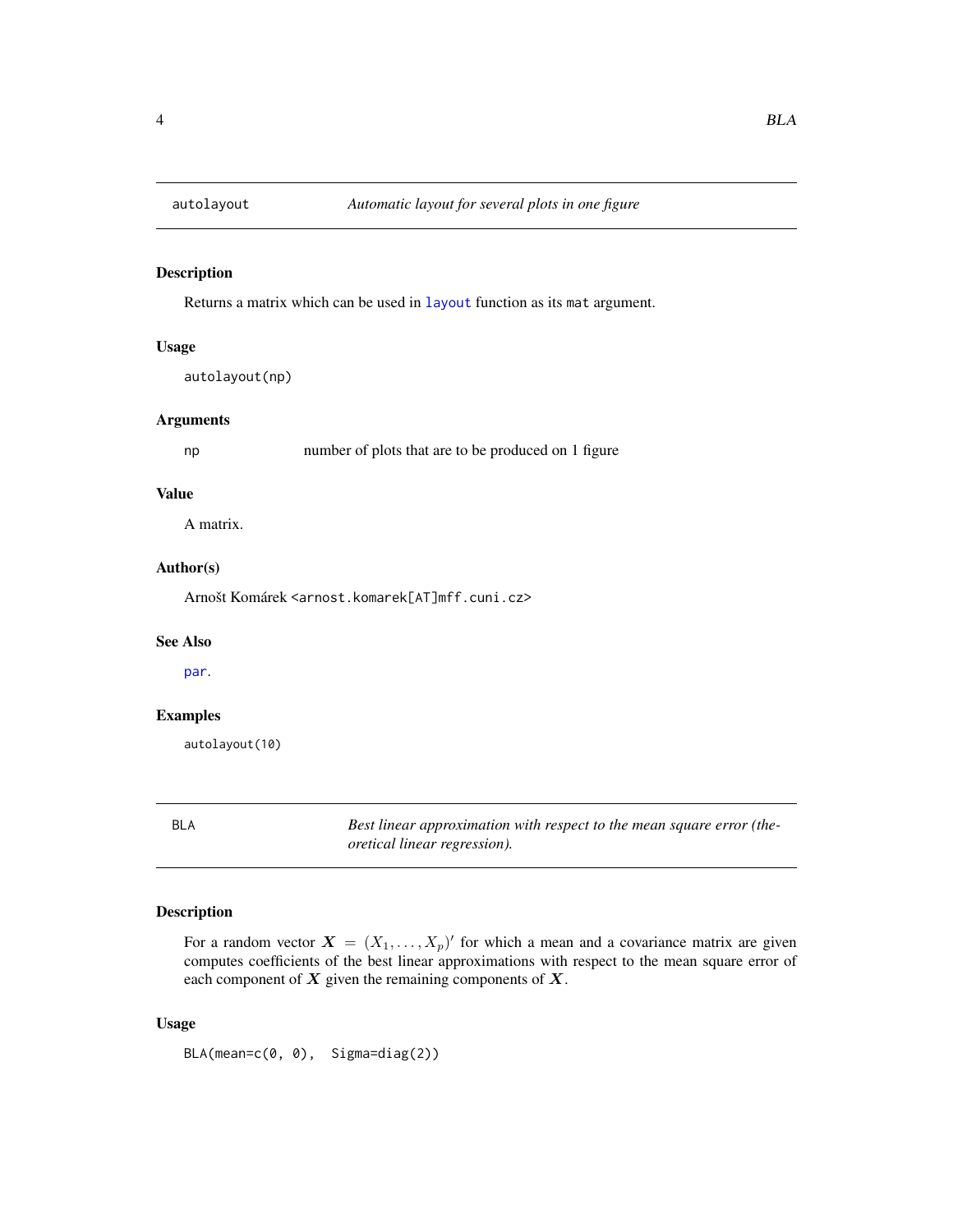#### BLA 5

#### Arguments

| mean  | a numeric vector of means. |
|-------|----------------------------|
| Sigma | a covariance matrix.       |

#### Value

A list with the following components:

| beta    | computed regression coefficients |
|---------|----------------------------------|
| sigmaR2 | residual variances               |

# Author(s)

Arnošt Komárek <arnost.komarek[AT]mff.cuni.cz>

# References

Anděl, J. (2007, odd. 2.5). Základy matematické statistiky. Praha: MATFYZPRESS.

# Examples

```
##### X = (U(1), U(2), U(3))'##### * U(1) <= U(2) <= U(3)##### * ordered uniform Unif(0, 1) variates
EX \leftarrow (1:3)/4
varX <- matrix(c(3,2,1, 2,4,2, 1,2,3), ncol=3)/80
BLA(EX, Sigma=varX)
##### Uroda sena
\# \# \# \# \times \ Y1 = uroda sena [cent/akr]
##### * Y2 = jarni srazky [palce]
##### * Y3 = kumulovana teplota nad 42 F
EY <- c(28.02, 4.91, 28.7)
varY <- matrix(c(19.54, 3.89, -3.76, 3.89, 1.21, -1.31, -3.76, -1.31, 4.52), ncol=3)
BLA(EY, Sigma=varY)
```

```
##### Z=(X, Y) ~ uniform distribution on a triangle
##### M = \{(x,y): x>=0, y>=0, x+y<=3\}EZ <-c(1, 1)varZ <- matrix(c(2, -1, -1, 2), nrow=2)/4
BLA(EZ, Sigma=varZ)
```

```
##### W=(X, Y) ~ uniform distribution on
##### M = {(x,y): x>=0, 0<=y<=1, y<=x<=y+1}
EW < -c(1, 1/2)varW <- matrix(c(2, 1, 1, 1), nrow=2)/12
BLA(EW, Sigma=varW)
```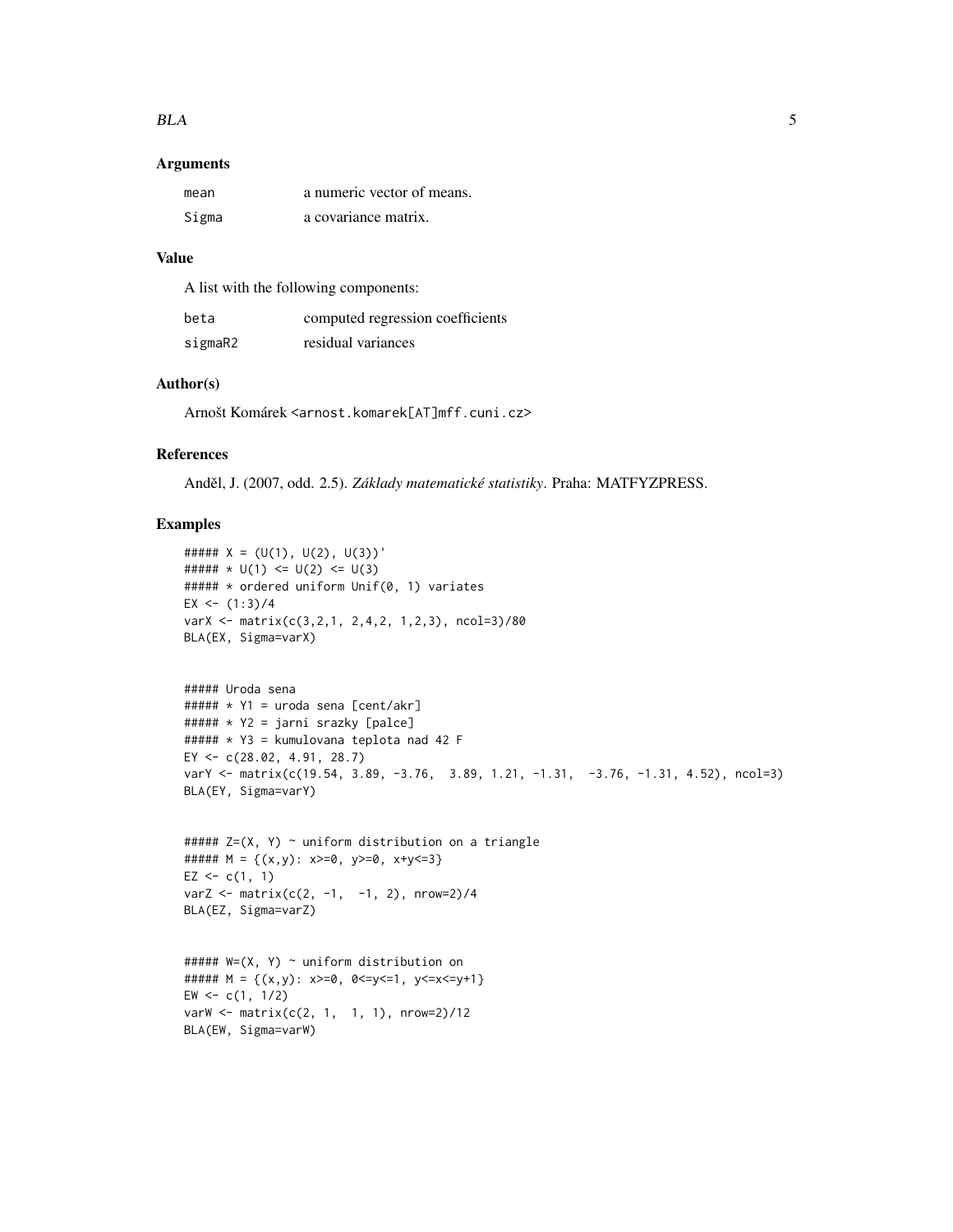# <span id="page-5-0"></span>Description

It creates a B-spline basis based on a specific dataset. B-splines are assumed to have common boundary knots and equidistant inner knots.

# Usage

```
BsBasis(degree, ninner, knotsBound, knots, intercept=FALSE,
        x, tgrid, Bname="B", plot=FALSE, lwd=1,
        col="blue", xlab="Time", ylab="B(t)",
        pch=16, cex.pch=1, knotcol="red")
```
# Arguments

| degree               | degree of the B-spline.                                                                                                                                                |
|----------------------|------------------------------------------------------------------------------------------------------------------------------------------------------------------------|
| ninner               | number of inner knots.                                                                                                                                                 |
| knotsBound           | 2-component vector with boundary knots.                                                                                                                                |
| knots                | knots of the B-spline (including boundary ones). If knots is given ninner and<br>knotsBound are ignored.                                                               |
| intercept            | logical, if FALSE, the first basis B-spline is removed from the B-spline basis and<br>it is assumed that intercept is added to the statistical models used afterwards. |
| $\mathsf{x}$         | a numeric vector to be used to create the B-spline basis.                                                                                                              |
| tgrid                | if given then it is used to plot the basis.                                                                                                                            |
| <b>B</b> name        | label for the created columns with the B-spline basis.                                                                                                                 |
| plot                 | logical, if TRUE the B-spline basis is plotted.                                                                                                                        |
| lwd, col, xlab, ylab |                                                                                                                                                                        |
|                      | arguments passed to the plotting function.                                                                                                                             |
| pch, cex.pch         | plotting character and cex used to plot knots                                                                                                                          |
| knotcol              | color for knots on the plot with the B-spline basis.                                                                                                                   |

# Value

A matrix with the B-spline basis. Number of rows is equal to the length of x. Additionally, the resulting matrix has attributes:

| degree     | B-spline degree                                           |
|------------|-----------------------------------------------------------|
| intercept  | logical indicating the presence of the intercept B-spline |
| knots      | a numeric vector of knots                                 |
| knotsInner | a numeric vector of inner knots                           |
| knotsBound | a numeric vector of boundary knots                        |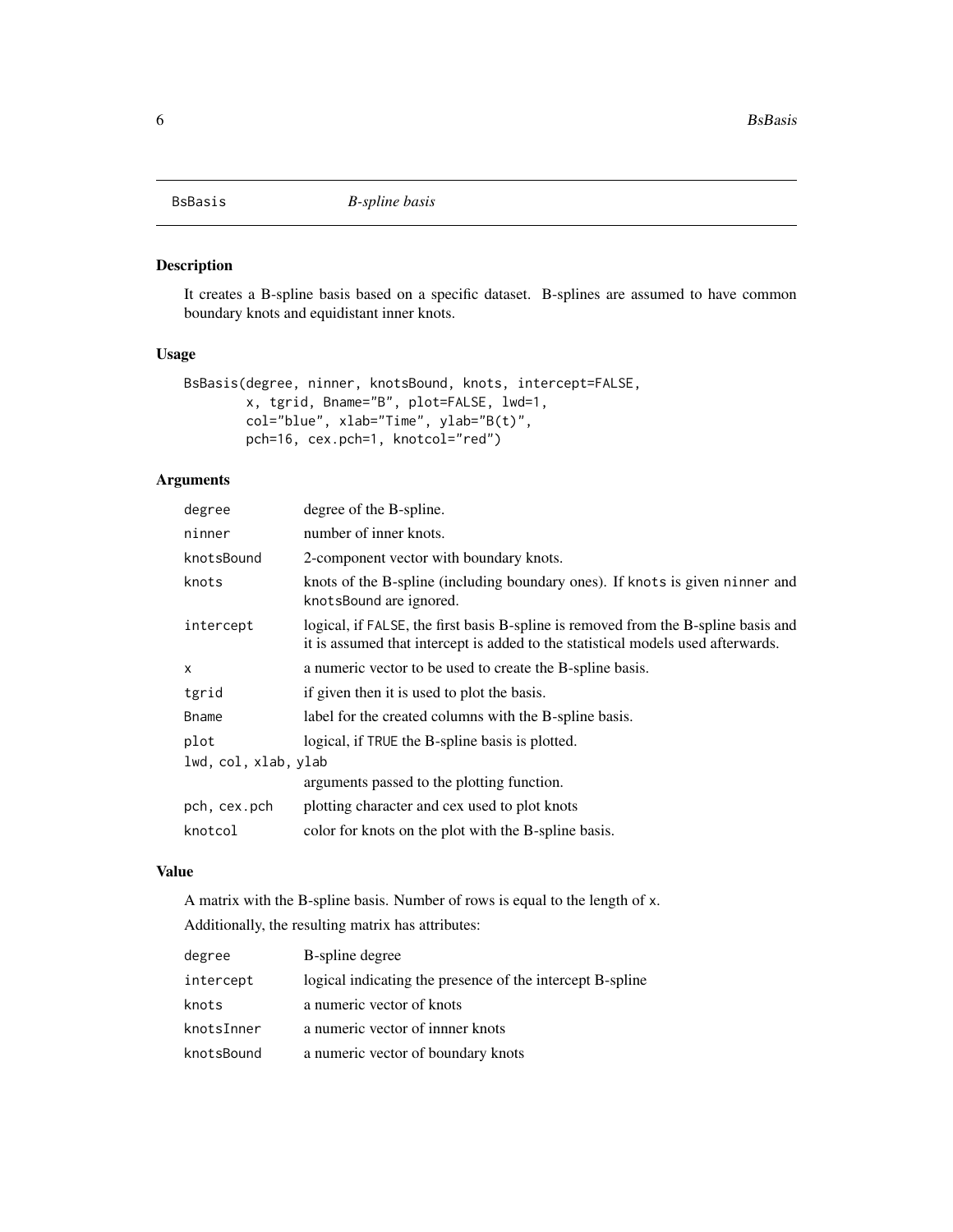#### <span id="page-6-0"></span>cbplot  $\sim$  7

#### Author(s)

Arnošt Komárek <arnost.komarek[AT]mff.cuni.cz>

#### See Also

[bs](#page-0-0).

# Examples

```
set.seed(20101126)
t <- runif(20, 0, 100)
oldPar <- par(mfrow=c(1, 2), bty="n")
Bs <- BsBasis(degree=3, ninner=3, knotsBound=c(0, 100), intercept=FALSE,
              x=t, tgrid=0:100, plot=TRUE)
print(Bs)
Bs2 <- BsBasis(degree=3, ninner=3, knotsBound=c(0, 100), intercept=TRUE,
               x=t, tgrid=0:100, plot=TRUE)
print(Bs2)
par(oldPar)
print(Bs)
print(Bs2)
```
cbplot *Plot a function together with its confidence/credible bands*

# Description

This routine typically plots a function together with its confidence or credible bands. The credible band can be indicated either by additional lines or by a shaded region or by both.

#### Usage

```
cbplot(x, y, low, upp, type=c("l", "s"), band.type=c("ls", "s", "l"), add=FALSE,
       col="darkblue", lty=1, lwd=2,
       cbcol=col, cblty=4, cblwd=lwd,
       scol=rainbow_hcl(1, start=180, end=180), slwd=5,
       xlim, ylim, xlab, ylab, main="", sub="", cex.lab=1, cex.axis=1, ...)
```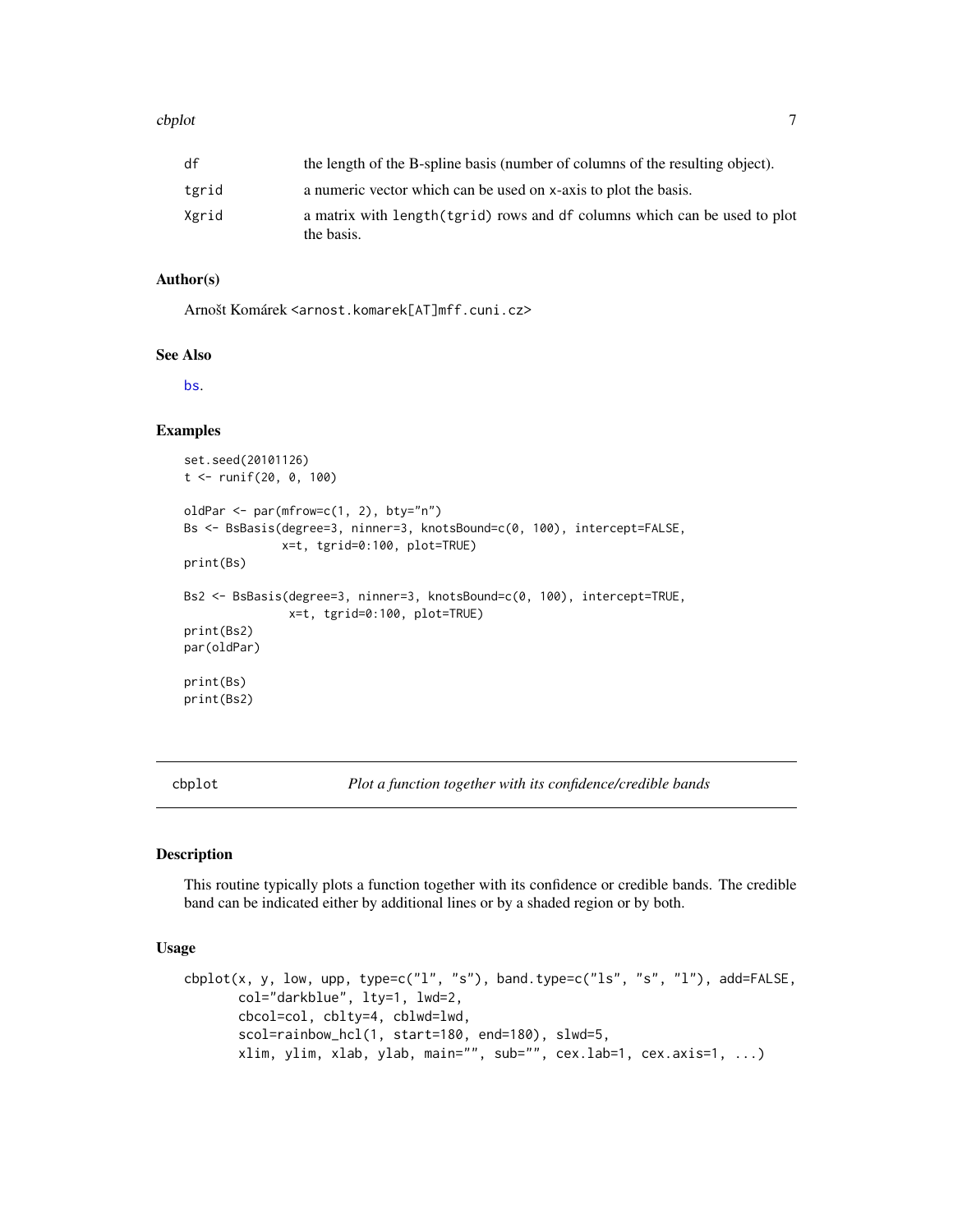# Arguments

| x                   | a numeric vector with x coordinates corresponding to y, low, upp.                                                                                                                      |
|---------------------|----------------------------------------------------------------------------------------------------------------------------------------------------------------------------------------|
| У                   | a numeric vector with y coordinates of the function to plot.                                                                                                                           |
| low                 | a numeric vector with y coordinates of the lower limit of the credible band.                                                                                                           |
| upp                 | a numeric vector with y coordinates of the upper limit of the credible band.                                                                                                           |
| type                | argument with the same meaning as type in plot. default.                                                                                                                               |
| band.type           | a character which specifies the graphical way to show the credible band, "ls"<br>stands for line and shaded region, "s" stands for shaded region only and "l"<br>stands for line only. |
| add                 | if TRUE then everything is added to the current plot.                                                                                                                                  |
| col, lty, lwd       | graphical paramters to draw the x-y line.                                                                                                                                              |
| cbcol, cblty, cblwd |                                                                                                                                                                                        |
|                     | graphical parameters to draw the x-low and x-upp lines.                                                                                                                                |
| scol, slwd          | graphical parameters for the shaded region between the credible/confidence bounds.                                                                                                     |
|                     | xlim, ylim, xlab, ylab, main, sub, cex.lab, cex.axis<br>other graphical parameters.                                                                                                    |
| $\cdots$            | additional arguments passed to the plot function.                                                                                                                                      |

# Value

invisible(x)

# Author(s)

Arnošt Komárek <arnost.komarek[AT]mff.cuni.cz>

#### Examples

```
### Artificial credible bands around the CDF's of N(100, 15*15)
### and N(80, 10*10)
iq <- seq(55, 145, length=100)
Fiq <- pnorm(iq, 100, 15)
low \le- Fiq - 0.1
upp \le- Fiq + 0.1
iq2 <- seq(35, 125, length=100)
Fiq2 <- pnorm(iq, 80, 10)
low2 < - Fig2 - 0.1
upp2 <- Fiq2 + 0.1
cbplot(iq, Fiq, low, upp, xlim=c(35, 145))
cbplot(iq2, Fiq2, low2, upp2, add=TRUE, col="red4",
       scol=rainbow_hcl(1, start=20, end=20))
```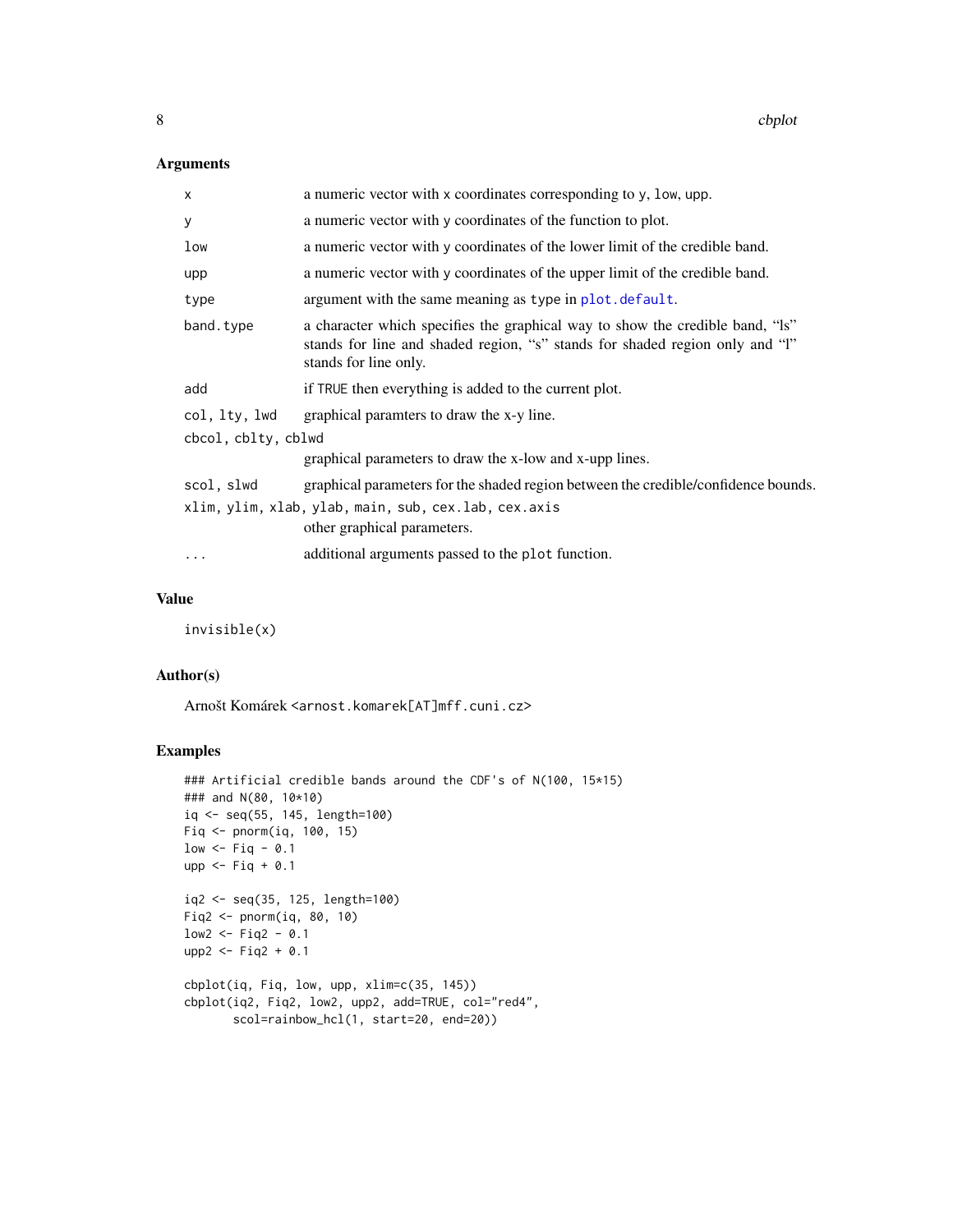<span id="page-8-0"></span>

# Description

Random number generation for the Dirichlet distribution  $D(\alpha_1, \ldots, \alpha_K)$ .

#### Usage

```
rDirichlet(n, alpha=c(1, 1))
```
## Arguments

|       | number of observations to be sampled.                            |
|-------|------------------------------------------------------------------|
| alpha | parameters of the Dirichlet distribution ('prior sample sizes'). |

# Value

Some objects.

# Value for rDirichlet

A matrix with sampled values.

#### Author(s)

Arnošt Komárek <arnost.komarek[AT]mff.cuni.cz>

#### References

Devroye, L. (1986). *Non-Uniform Random Variate Generation*. New York: Springer-Verlag, Chap. XI.

Gelman, A., Carlin, J. B., Stern, H. S., and Rubin, D. B. (2004). *Bayesian Data Analysis. Second Edition*. Boca Raton: Chapman and Hall/CRC, pp. 576, 582.

# See Also

[rbeta](#page-0-0).

# Examples

```
set.seed(1977)
```

```
alpha <-c(1, 2, 3)Mean <- alpha/sum(alpha)
Var <- -(alpha %*% t(alpha))
diag(Var) <- diag(Var) + alpha*sum(alpha)
Var <- Var/(sum(alpha)^2*(1+sum(alpha)))
```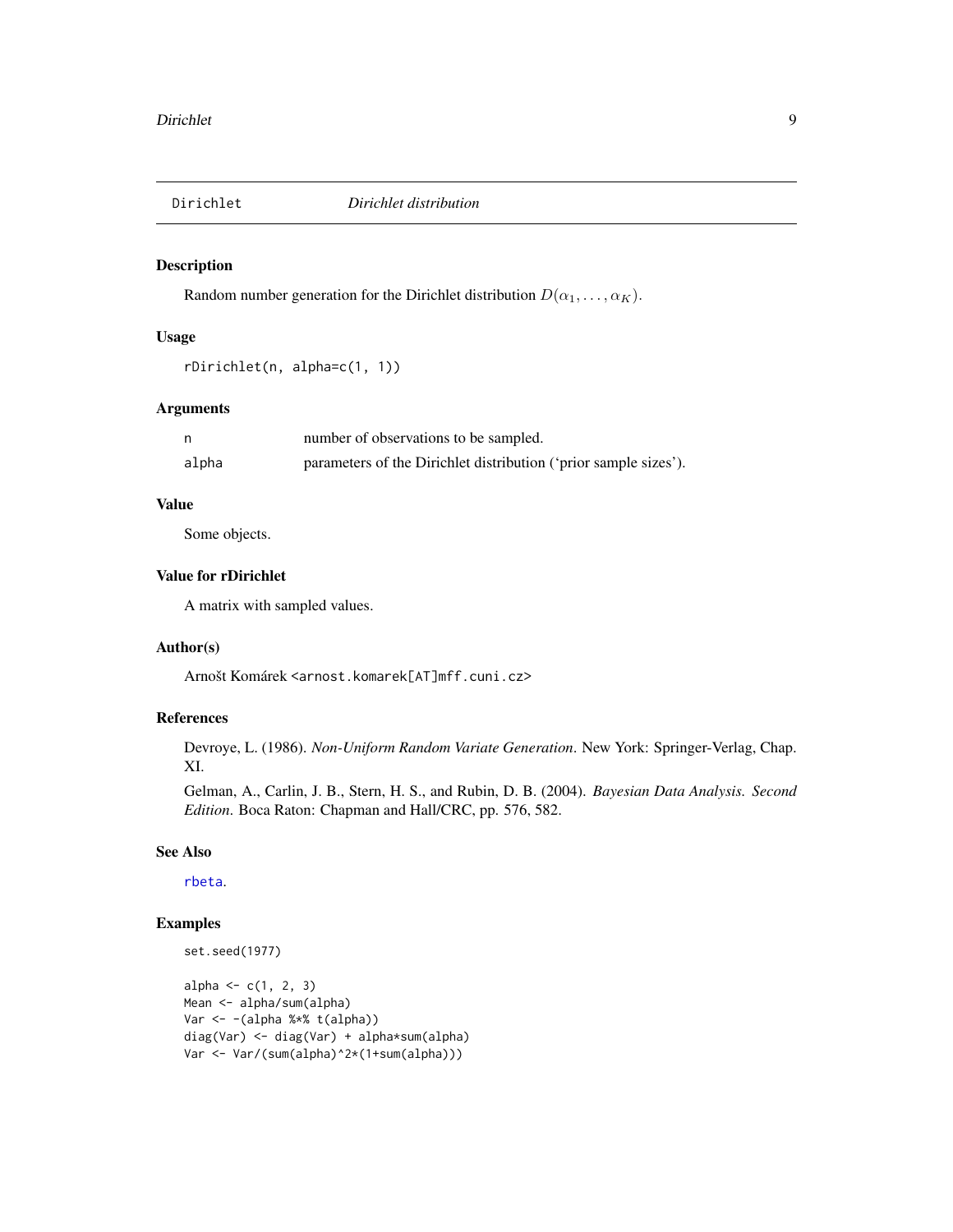#### <span id="page-9-0"></span>10 Enzyme

```
x <- rDirichlet(1000, alpha=alpha)
x[1:5,]
apply(x, 1, sum)[1:5] ### should be all ones
rbind(Mean, apply(x, 2, mean))
var(x)
print(Var)
```
Enzyme *Enzymatic activity in the blood*

# **Description**

Enzymatic activity in the blood, for an enzyme involved in the metabolism of carcinogenic substances, among a group of 245 unrelated individuals.

Bechtel et al. (1993) identified a mixture of two skewed distributions by using maximum-likelihood estimation. Richardson and Green (1997) used a normal mixture estimated using reversible jump MCMC to estimate the distribution of the enzymatic activity.

#### Usage

data(Enzyme)

# Format

A numeric vector with observed values.

#### Source

<http://www.stats.bris.ac.uk/~peter/mixdata>

#### References

Bechtel, Y. C., Bonaïti-Pellié, C., Poisson, N., Magnette, J., and Bechtel, P. R.(1993). A population and family study of N-acetyltransferase using caffeine urinary metabolites. *Clinical Pharmacology and Therapeutics*, 54, 134–141.

Richardson, S. and Green, P. J. (1997). On Bayesian analysis of mixtures with unknown number of components (with Discussion). *Journal of the Royal Statistical Society, Series B*, 59, 731–792.

# Examples

data(Enzyme) summary(Enzyme)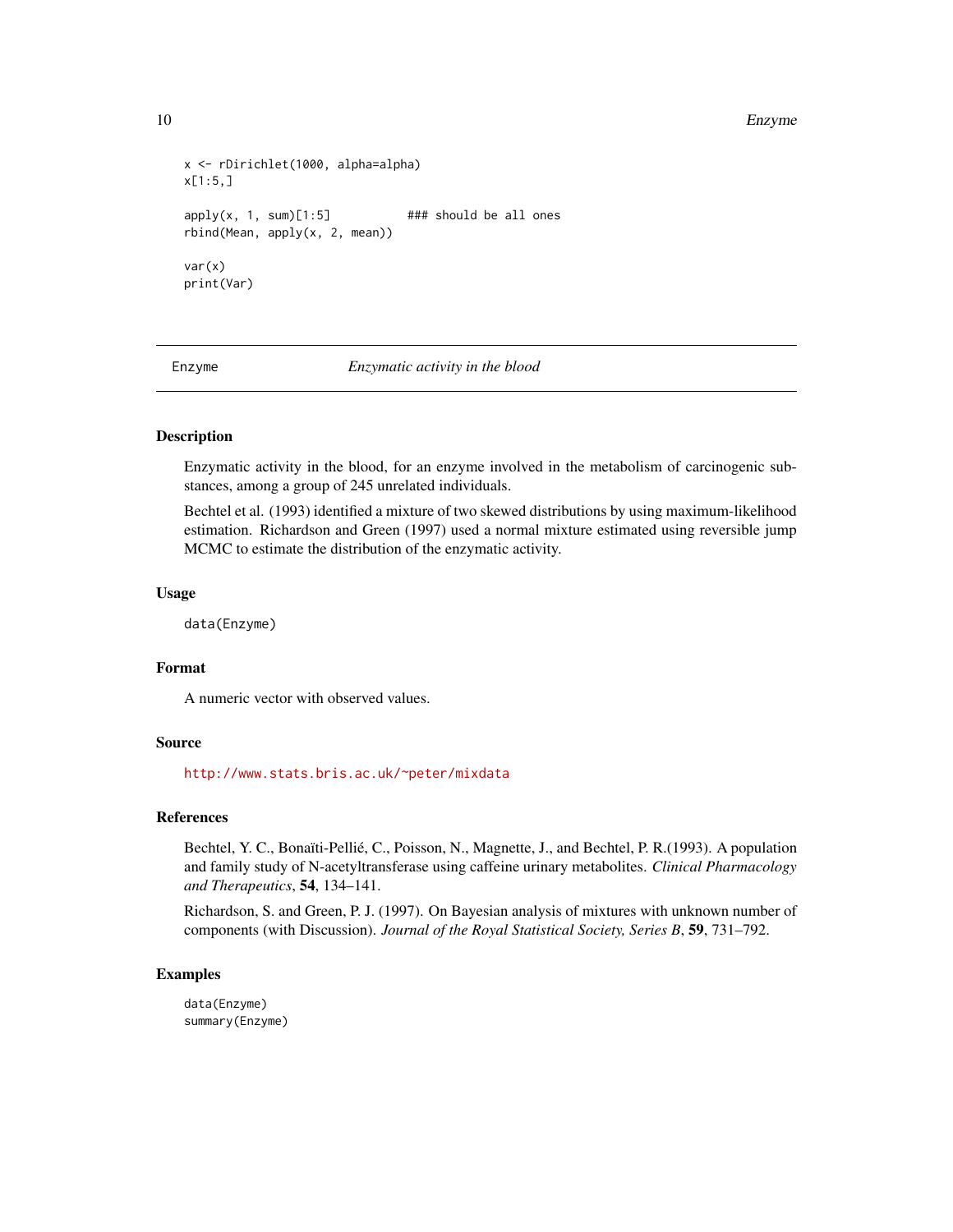#### <span id="page-10-0"></span>Description

Waiting time between eruptions and the duration of the eruption for the Old Faithful geyser in Yellowstone National Park, Wyoming, USA, version used in Härdle, W. (1991).

# Usage

```
data(Faithful)
```
# Format

A data frame with 272 observations on 2 variables.

eruptions eruption time in minutes

waiting waiting time to the next eruption in minutes

# Details

There are many versions of this dataset around. Azzalini and Bowman (1990) use a more complete version.

#### Source

R package MASS

#### References

Härdle, W. (1991). *Smoothing Techniques with Implementation in S*. New York: Springer.

Azzalini, A. and Bowman, A. W. (1990). A look at some data on the Old Faithful geyser. *Applied Statistics*, 39, 357-365.

#### See Also

[geyser](#page-0-0).

# Examples

data(Faithful) summary(Faithful)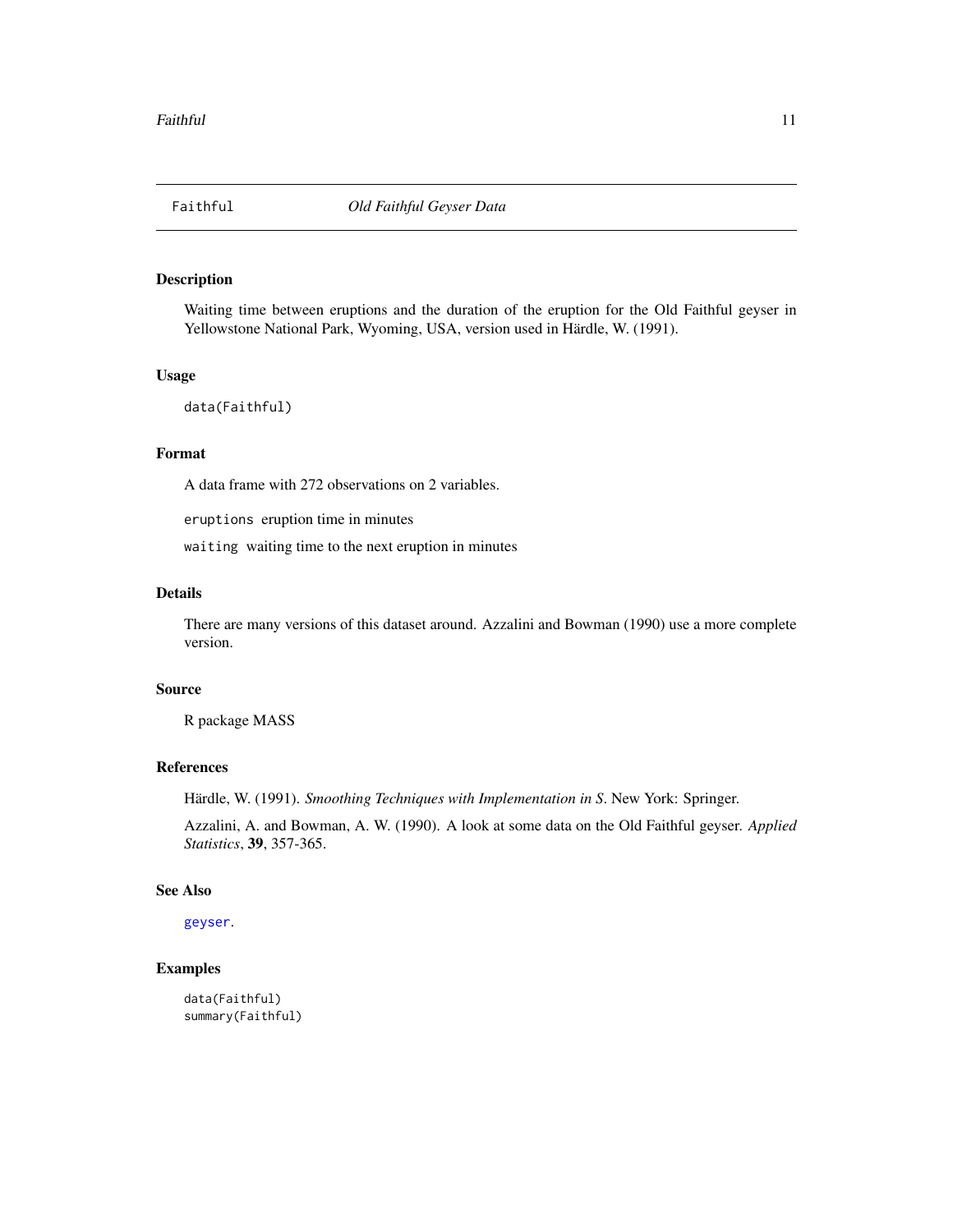<span id="page-11-0"></span>fitted.GLMM\_MCMC *Fitted profiles in the GLMM model*

# Description

It calculates fitted profiles in the (multivariate) GLMM with a normal mixture in the random effects distribution based on selected posterior summary statistic of the model parameters.

#### Usage

```
## S3 method for class 'GLMM_MCMC'
fitted(object, x, z,
  statistic=c("median", "mean", "Q1", "Q3", "2.5%", "97.5%"),
  overall=FALSE, glmer=TRUE, nAGQ=100, ...)
```
# Arguments

| object       | object of class GLMM_MCMC.                                                                                                                                                                                                                |
|--------------|-------------------------------------------------------------------------------------------------------------------------------------------------------------------------------------------------------------------------------------------|
| $\mathsf{x}$ | matrix or list of matrices (in the case of multiple responses) for "fixed effects"<br>part of the model used in the calculation of fitted values.                                                                                         |
| z            | matrix or list of matrices (in the case of multiple responses) for "random effects"<br>part of the model used in the calculation of fitted values.                                                                                        |
| statistic    | character which specifies the posterior summary statistic to be used to calculate<br>fitted profiles. Default is the posterior median. It applies only to the overall fit.                                                                |
| overall      | logical. If TRUE, fitted profiles based on posterior mean/median/Q1/Q3/2.5%/97.5%<br>of the model parameters are computed.                                                                                                                |
|              | If FALSE, fitted profiles based on posterior means given mixture component are<br>calculated. Note that this depends on used re-labelling of the mixture compo-<br>nents and hence might be misleading if re-labelling is not succesfull! |
| glmer        | a logical value. If TRUE, the real marginal means are calculated using Gaussian<br>quadrature.                                                                                                                                            |
| nAGO         | number of quadrature points used when glmer is TRUE.                                                                                                                                                                                      |
| $\cdots$     | possibly extra arguments. Nothing useful at this moment.                                                                                                                                                                                  |
|              |                                                                                                                                                                                                                                           |

# Value

A list (one component for each of multivariate responses from the model) with fitted values calculated using the x and z matrices. If overall is FALSE, these are then matrices with one column for each mixture component.

# Author(s)

Arnošt Komárek <arnost.komarek[AT]mff.cuni.cz>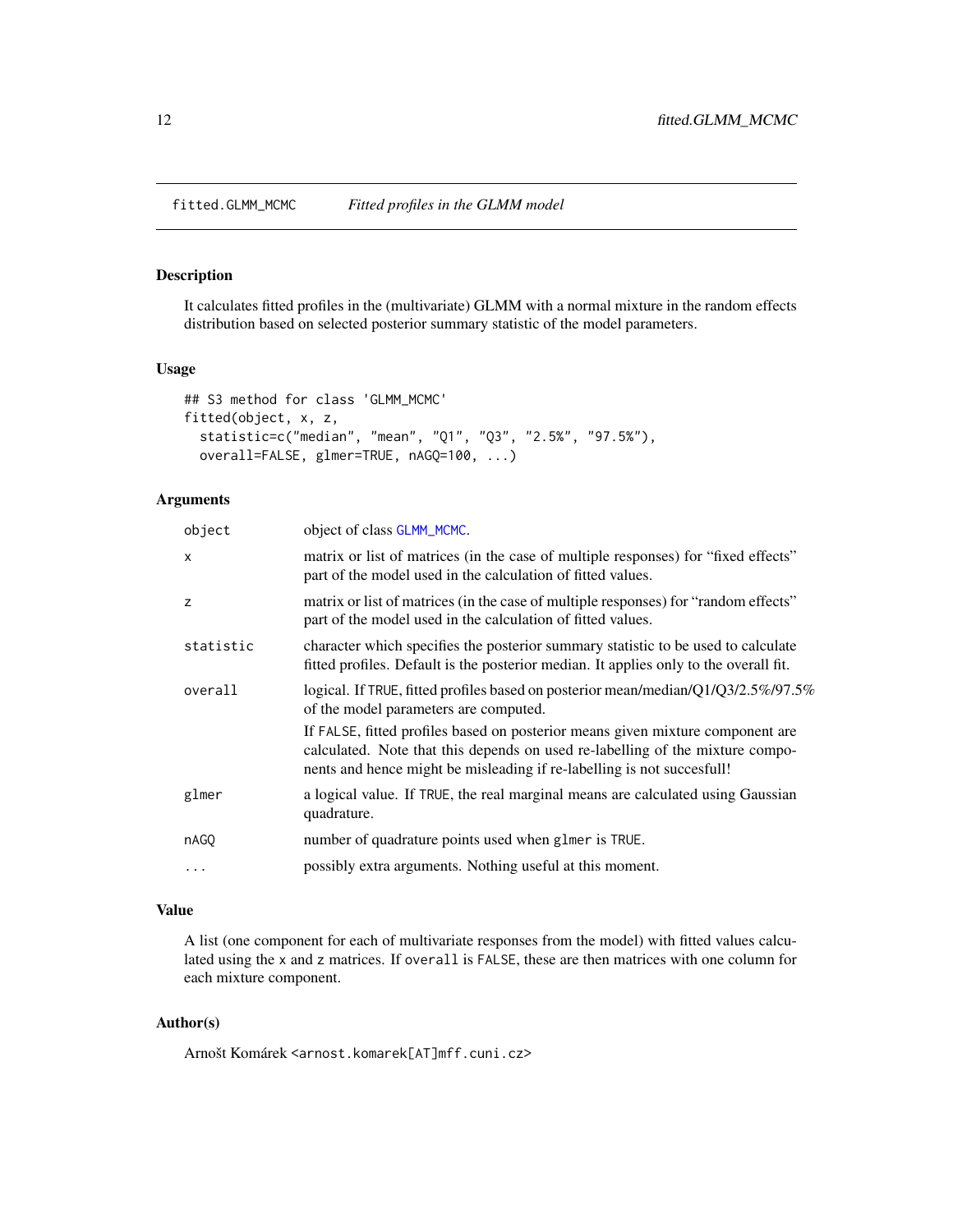#### <span id="page-12-0"></span>Galaxy 13

#### See Also

[GLMM\\_MCMC](#page-17-1).

#### Examples

### WILL BE ADDED.

Galaxy *Velocities of distant galaxies*

#### **Description**

Velocities (in km/sec) of 82 distant galaxies, diverging from our own galaxy.

The dataset was first described by Roeder (1990) and subsequently analysed under different mixture models by several researchers including Escobar and West (1995) and Phillips and Smith (1996). Richardson and Green (1997) used a normal mixture estimated using reversible jump MCMC to estimate the distribution of the velocities.

REMARK: 78th observation is here 26.96 whereas it should be 26.69 (see [galaxies](#page-0-0)). A value of 26.96 used in Richardson and Green (1997) is kept here.

#### Usage

data(Galaxy)

# Format

A numeric vector with observed values.

#### Source

<http://www.stats.bris.ac.uk/~peter/mixdata>

#### References

Escobar, M. D. and West, M. (1995). Bayesian density estimation and inference using mixtures. *Journal of the American Statistical Association*, 90, 577–588.

Phillips, D. B. and Smith, A. F. M. (1996). Bayesian model comparison via jump diffusions. In *Practical Markov Chain Monte Carlo*, eds: W. R. Gilks, S. Richardson, and D. J. Spiegelhalter, ch. 13, pp. 215-239. London: Chapman and Hall.

Richardson, S. and Green, P. J. (1997). On Bayesian analysis of mixtures with unknown number of components (with Discussion). *Journal of the Royal Statistical Society, Series B*, 59, 731–792.

Roeder, K. (1990). Density estimation with confidence sets exemplified by superclusters and voids in the galaxies. *Journal of the American Statistical Association*, 85, 617–624.

#### See Also

[galaxies](#page-0-0).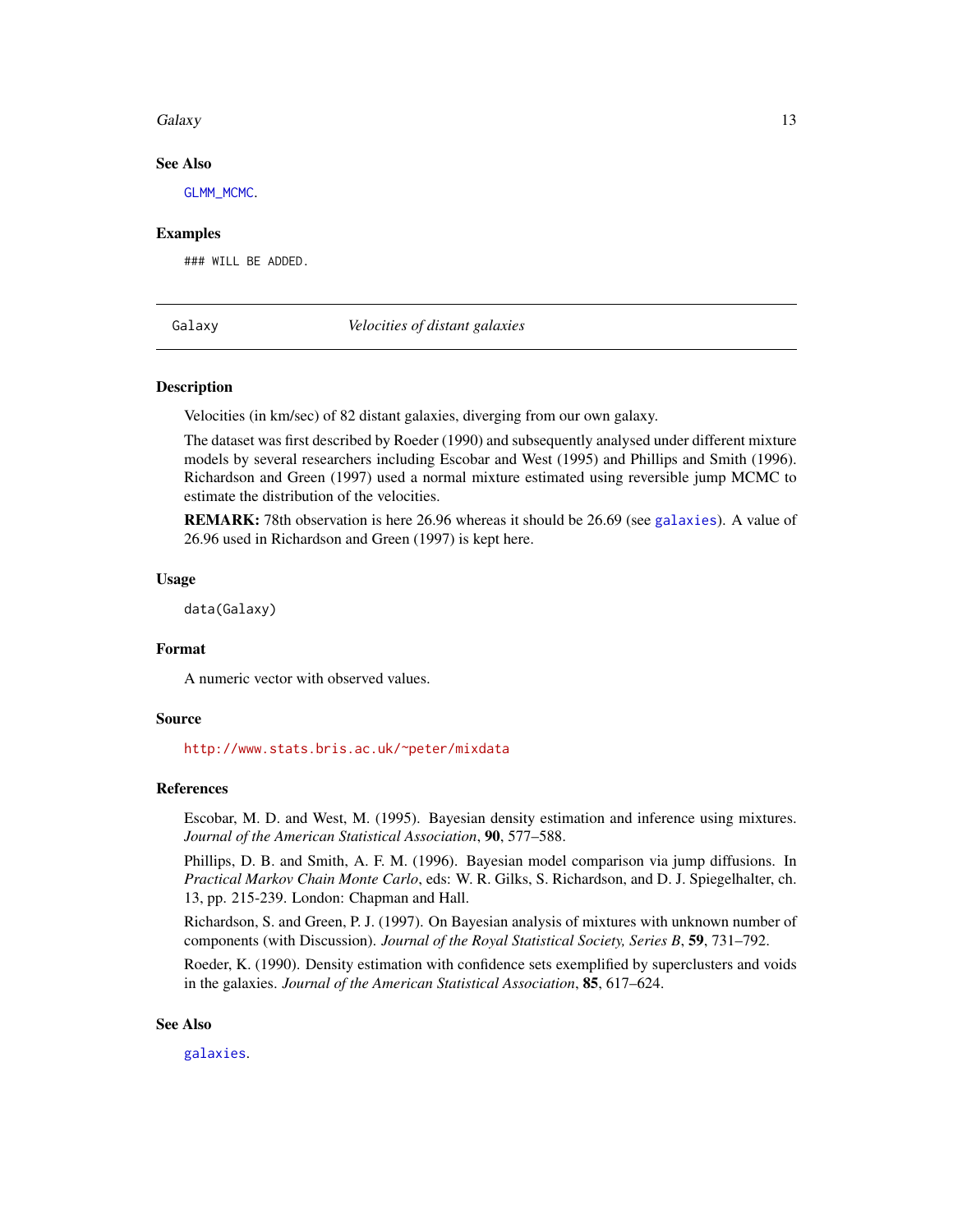# Examples

```
data(Galaxy)
summary(Galaxy)
```
generatePermutations *Generate all permutations of (1, ..., K)*

#### Description

It generates a matrix containing all permutations of (1, ..., K).

#### Usage

generatePermutations(K)

# Arguments

K integer value of  $K$ .

# Value

A matrix of dimension  $K! \times K$  with generated permutations in rows.

# Author(s)

Arnošt Komárek <arnost.komarek[AT]mff.cuni.cz>

# Examples

```
generatePermutations(1)
generatePermutations(2)
generatePermutations(3)
generatePermutations(4)
```
# Description

It creates a list with individual longitudinal profiles of a given variable.

# Usage

getProfiles(t, y, id, data)

<span id="page-13-0"></span>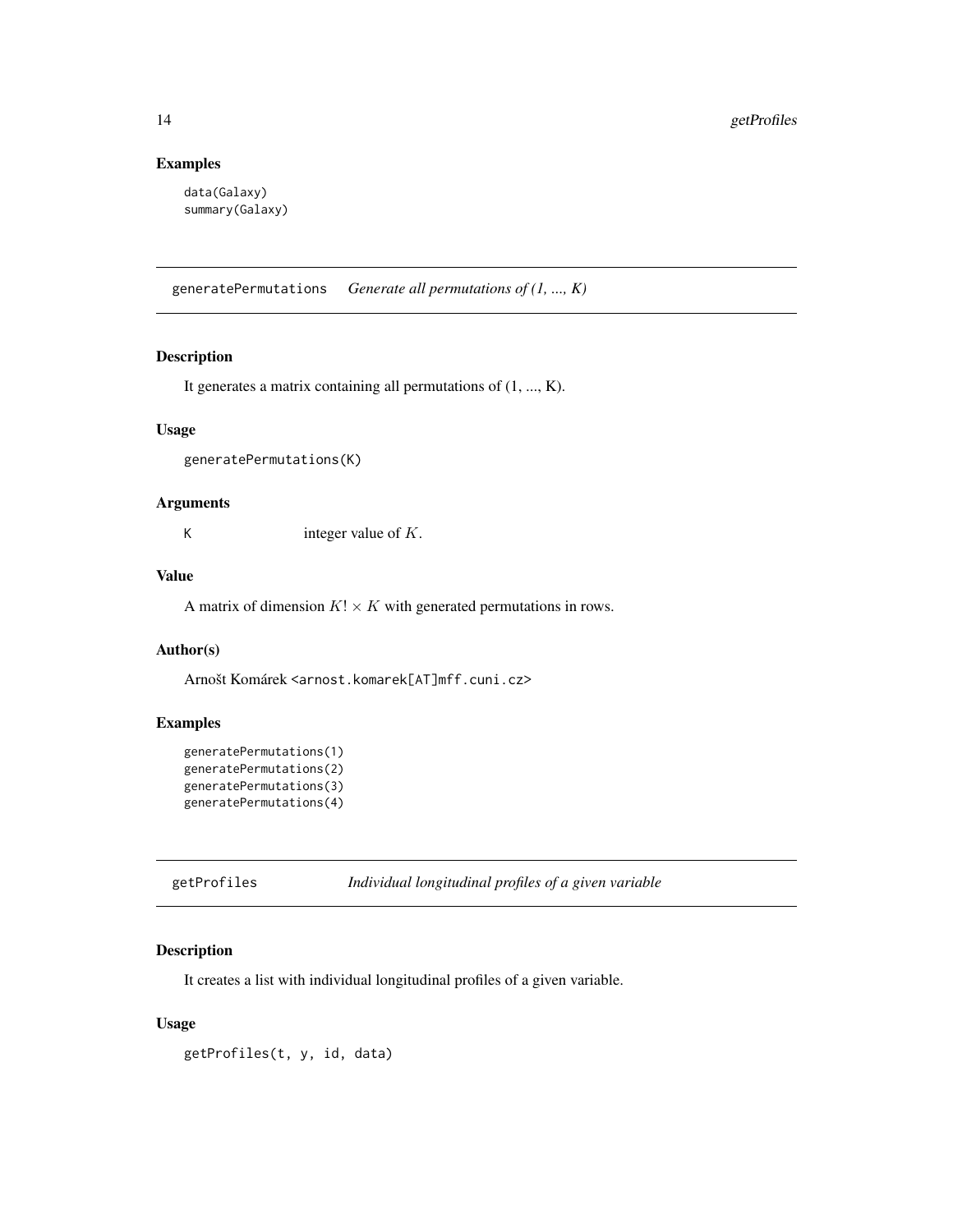#### <span id="page-14-0"></span>Arguments

| t    | a character string giving the name of the variable with "time".                                    |
|------|----------------------------------------------------------------------------------------------------|
| y    | a character string giving the names of the responses variables to keep in the<br>resulting object. |
| id   | a character string giving the name of the variable which identifies subjects.                      |
| data | a data. frame with all the variables.                                                              |

#### Value

A list of data. frames, one for each subject identified by id in the original data.

#### Author(s)

Arnošt Komárek <arnost.komarek[AT]mff.cuni.cz>

#### See Also

[plotProfiles](#page-94-1).

#### Examples

```
data(PBCseq, package="mixAK")
ip <- getProfiles(t="day", y=c("age", "lbili", "platelet", "spiders"),
                  id="id", data=PBCseq)
print(ip[[2]])
print(ip[[34]])
XLIM < -c(0, 910)lcol1 <- rainbow_hcl(1, start=40, end=40)
oldPar <- par(mfrow=c(1, 3), bty="n")
plotProfiles(ip=ip, data=PBCseq, xlim=XLIM, var="lbili", tvar="day",
             xlab="Time (days)", col=lcol1, auto.layout=FALSE, main="Log(bilirubin)")
plotProfiles(ip=ip, data=PBCseq, xlim=XLIM, var="platelet", tvar="day",
             xlab="Time (days)", col=lcol1, auto.layout=FALSE, main="Platelet count")
plotProfiles(ip=ip, data=PBCseq, xlim=XLIM, var="spiders", tvar="day",
             xlab="Time (days)", col=lcol1, auto.layout=FALSE)
par(oldPar)
```
<span id="page-14-1"></span>GLMM\_longitDA *Discriminant analysis for longitudinal profiles based on fitted GLMM's*

#### Description

The idea is that we fit (possibly different) GLMM's for data in training groups using the function [GLMM\\_MCMC](#page-17-1) and then use the fitted models for discrimination of new observations. For more details we refer to Komárek et al. (2010).

Currently, only continuous responses for which linear mixed models are assumed are allowed.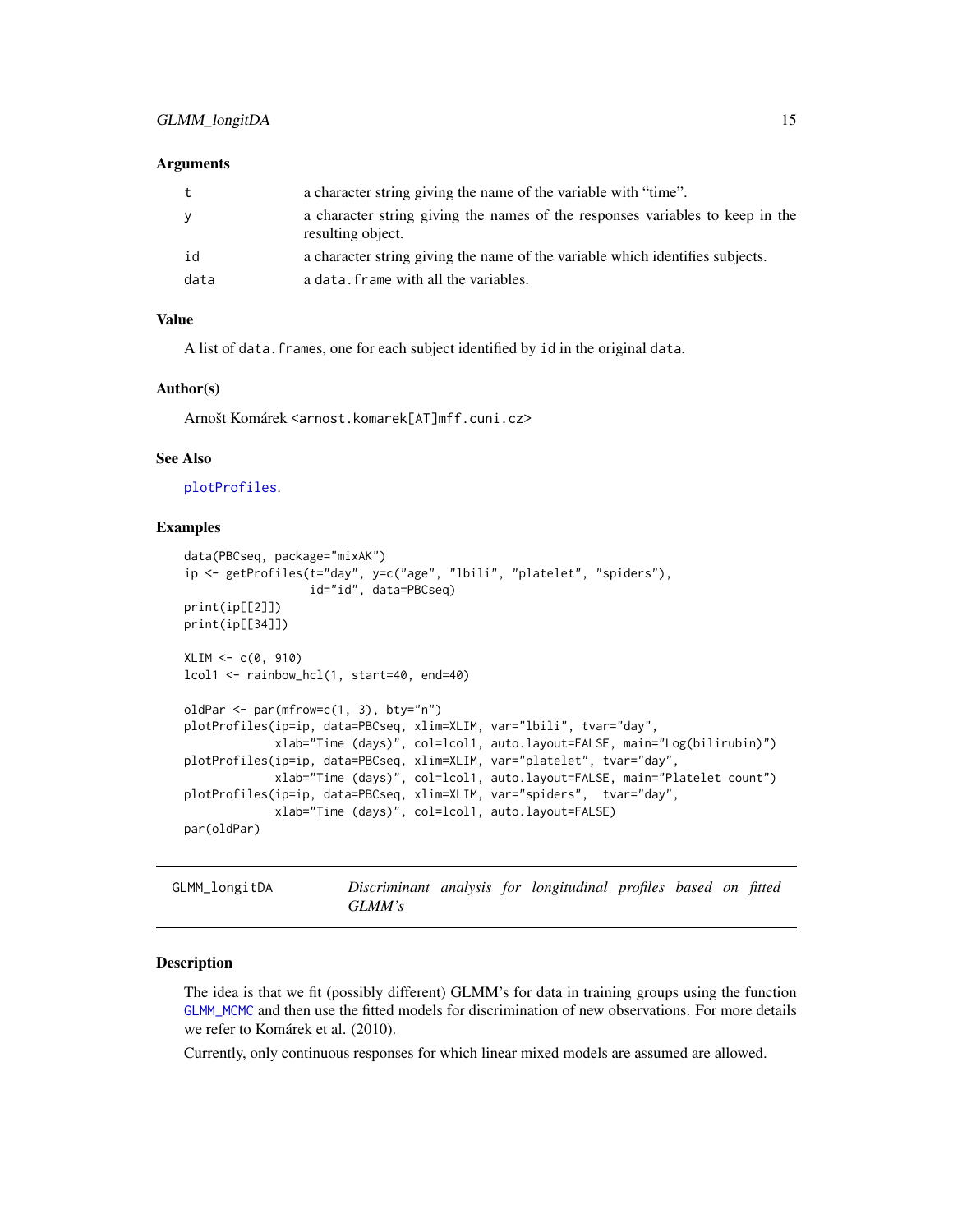GLMM\_longitDA(mod, w.prior, y, id, time, x, z, xz.common=TRUE, info)

# Arguments

| mod              | a list containing models fitted with the GLMM_MCMC function. Each component of<br>the list is the GLMM fitted in the training dataset of each cluster.                                                                                                                           |
|------------------|----------------------------------------------------------------------------------------------------------------------------------------------------------------------------------------------------------------------------------------------------------------------------------|
| w.prior          | a vector with prior cluster weights. The length of this argument must be the<br>same as the length of argument mod. Can also be given relatively, e.g., as $c(1, 1)$<br>which means that both prior weights are equal to 1/2.                                                    |
| У                | vector, matrix or data frame (see argument y of GLMM_MCMC function) with re-<br>sponses of objects that are to be clustered.                                                                                                                                                     |
| id               | vector which determines clustered observations (see also argument y of GLMM_MCMC<br>function).                                                                                                                                                                                   |
| time             | vector which gives indeces of observations within clusters. It appears (together<br>with id) in the output as identifier of observations                                                                                                                                         |
| X                | see xz.common below.                                                                                                                                                                                                                                                             |
| z                | see xz.common below.                                                                                                                                                                                                                                                             |
| <b>xz.common</b> | a logical value.                                                                                                                                                                                                                                                                 |
|                  | If TRUE then it is assumed that the X and Z matrices are the same for GLMM<br>in each cluster. In that case, arguments x and z have the same structure as<br>arguments x and z of GLMM_MCMC function.                                                                            |
|                  | If FALSE then X and Z matrices for the GLMM may differ across clusters. In that<br>case, arguments x and z are both lists of length equal to the number of clusters<br>and each component of lists x and z has the same structure as arguments x and<br>z of GLMM_MCMC function. |
| info             | interval in which the function prints the progress of computation                                                                                                                                                                                                                |
|                  |                                                                                                                                                                                                                                                                                  |

# Details

This function complements a paper Komárek et al. (2010).

# Value

A list with the following components:

| ident | ADD DESCRIPTION |
|-------|-----------------|
| marg  | ADD DESCRIPTION |
| cond  | ADD DESCRIPTION |
| ranef | ADD DESCRIPTION |

# Author(s)

Arnošt Komárek <arnost.komarek[AT]mff.cuni.cz>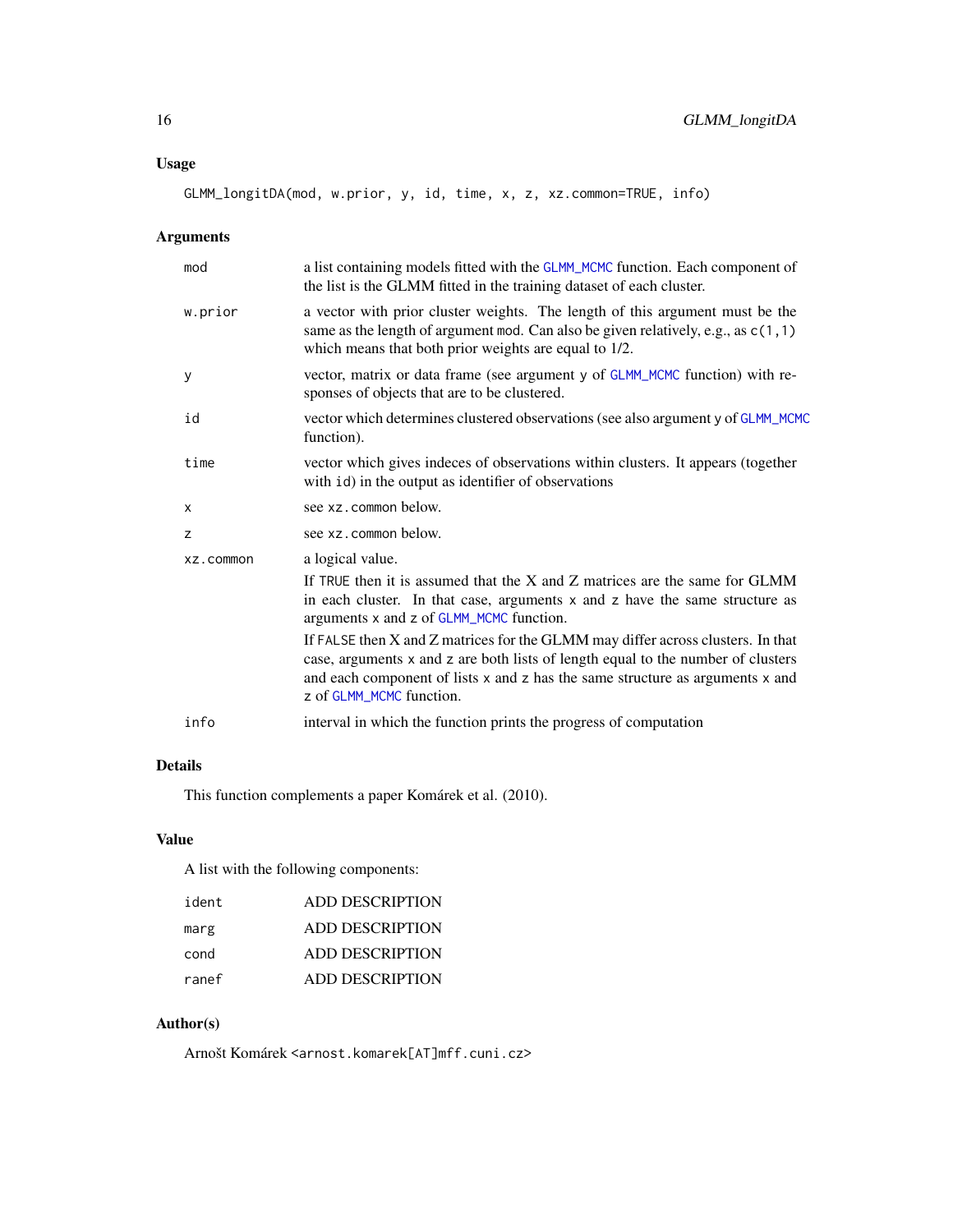# <span id="page-16-0"></span>GLMM\_longitDA2 17

# References

Komárek, A., Hansen, B. E., Kuiper, E. M. M., van Buuren, H. R., and Lesaffre, E. (2010). Discriminant analysis using a multivariate linear mixed model with a normal mixture in the random effects distribution. *Statistics in Medicine*, 29(30), 3267–3283.

# See Also

[GLMM\\_MCMC](#page-17-1), [GLMM\\_longitDA2](#page-16-1).

#### Examples

### WILL BE ADDED.

<span id="page-16-1"></span>GLMM\_longitDA2 *Discriminant analysis for longitudinal profiles based on fitted GLMM's*

# Description

WILL BE ADDED.

#### Usage

GLMM\_longitDA2(mod, w.prior, y, id, x, z, xz.common = TRUE,  $keep.compile; prob = FALSE, level = 0.95,$ info, silent = FALSE)

# Arguments

| mod          | a list containing models fitted with the GLMM_MCMC function. Each component of<br>the list is the GLMM fitted in the training dataset of each cluster.                                                                        |
|--------------|-------------------------------------------------------------------------------------------------------------------------------------------------------------------------------------------------------------------------------|
| w.prior      | a vector with prior cluster weights. The length of this argument must be the<br>same as the length of argument mod. Can also be given relatively, e.g., as $c(1, 1)$<br>which means that both prior weights are equal to 1/2. |
| y            | vector, matrix or data frame (see argument y of GLMM_MCMC function) with re-<br>sponses of objects that are to be clustered.                                                                                                  |
| id           | vector which determines clustered observations (see also argument y of GLMM_MCMC<br>function).                                                                                                                                |
| $\mathsf{x}$ | see xz.common below.                                                                                                                                                                                                          |
| z            | see xz.common below.                                                                                                                                                                                                          |
| XZ.COMMON    | a logical value.<br>If TRUE then it is assumed that the X and Z matrices are the same for GLMM<br>in each cluster. In that case, arguments x and z have the same structure as<br>arguments x and z of GLMM_MCMC function.     |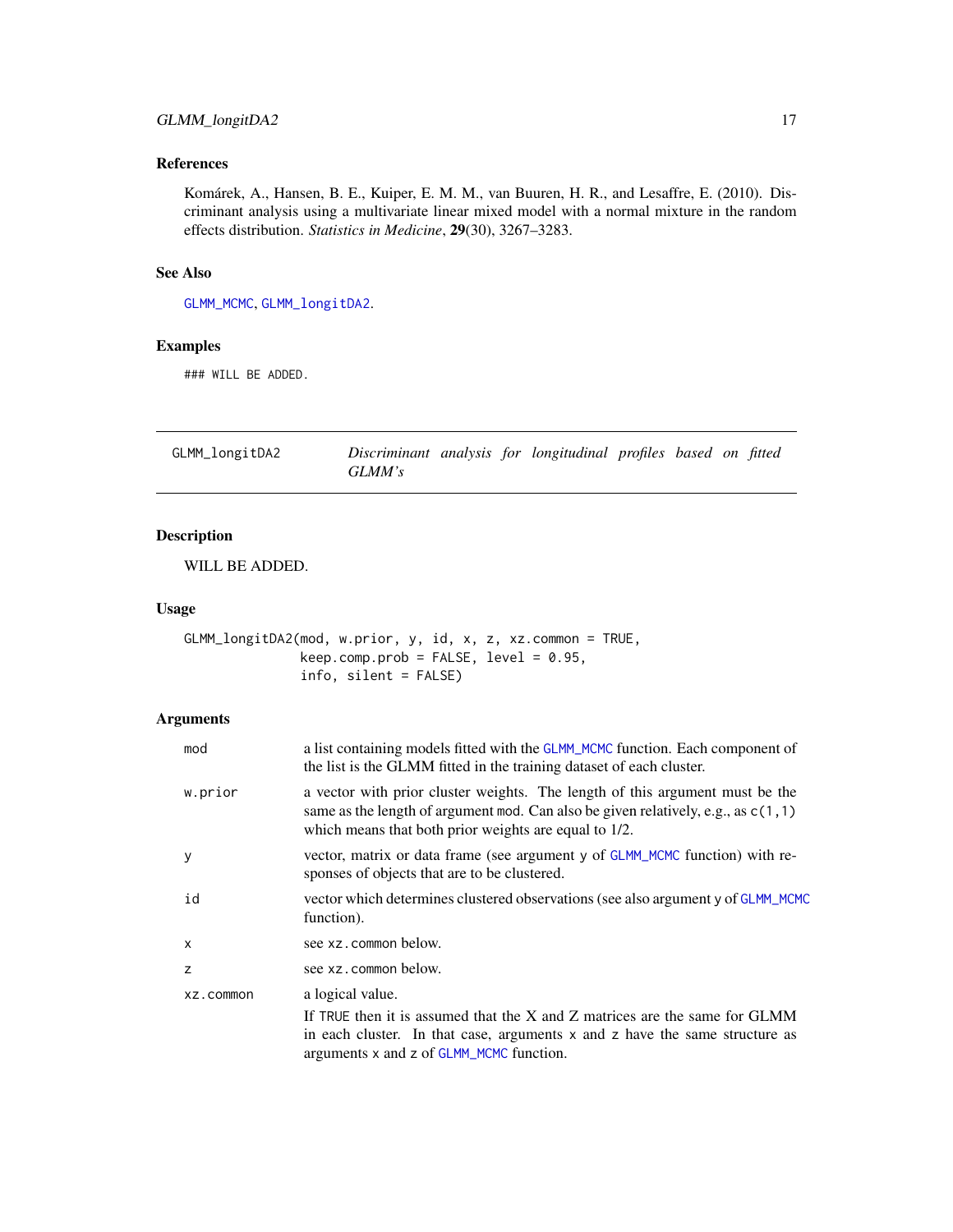<span id="page-17-0"></span>

|                | If FALSE then X and Z matrices for the GLMM may differ across clusters. In that<br>case, arguments x and z are both lists of length equal to the number of clusters<br>and each component of lists x and z has the same structure as arguments x and<br>z of GLMM_MCMC function. |
|----------------|----------------------------------------------------------------------------------------------------------------------------------------------------------------------------------------------------------------------------------------------------------------------------------|
| keep.comp.prob | a logical value indicating whether the allocation probabilities should be kept for<br>all MCMC iterations. This may ask for quite some memory but it is necessary<br>if credible intervals etc. should be calculated for the component probabilities.                            |
| level          | level of HPD credible intervals that are calculated for the component probabili-<br>ties if keep.comp.prob is TRUE.                                                                                                                                                              |
| info           | interval in which the function prints the progress of computation (unless silent<br>is TRUE).                                                                                                                                                                                    |
| silent         | logical value indicating whether to switch-off printing the information during<br>calculations.                                                                                                                                                                                  |

# Details

This function complements a paper being currently in preparation.

GLMM\_longitDA2 differs in many aspects from [GLMM\\_longitDA2](#page-16-1)!

# Value

A list with the following components:

ADD ADD DESCRIPTION

# Author(s)

Arnošt Komárek <arnost.komarek[AT]mff.cuni.cz>

# See Also

[GLMM\\_MCMC](#page-17-1), [GLMM\\_longitDA](#page-14-1).

#### Examples

### WILL BE ADDED.

<span id="page-17-1"></span>

| <b>GLMM MCMC</b> | MCMC estimation of a (multivariate) generalized linear mixed model |
|------------------|--------------------------------------------------------------------|
|                  | with a normal mixture in the distribution of random effects        |

# Description

This function runs MCMC for a generalized linear mixed model with possibly several response variables and possibly normal mixtures in the distributions of random effects.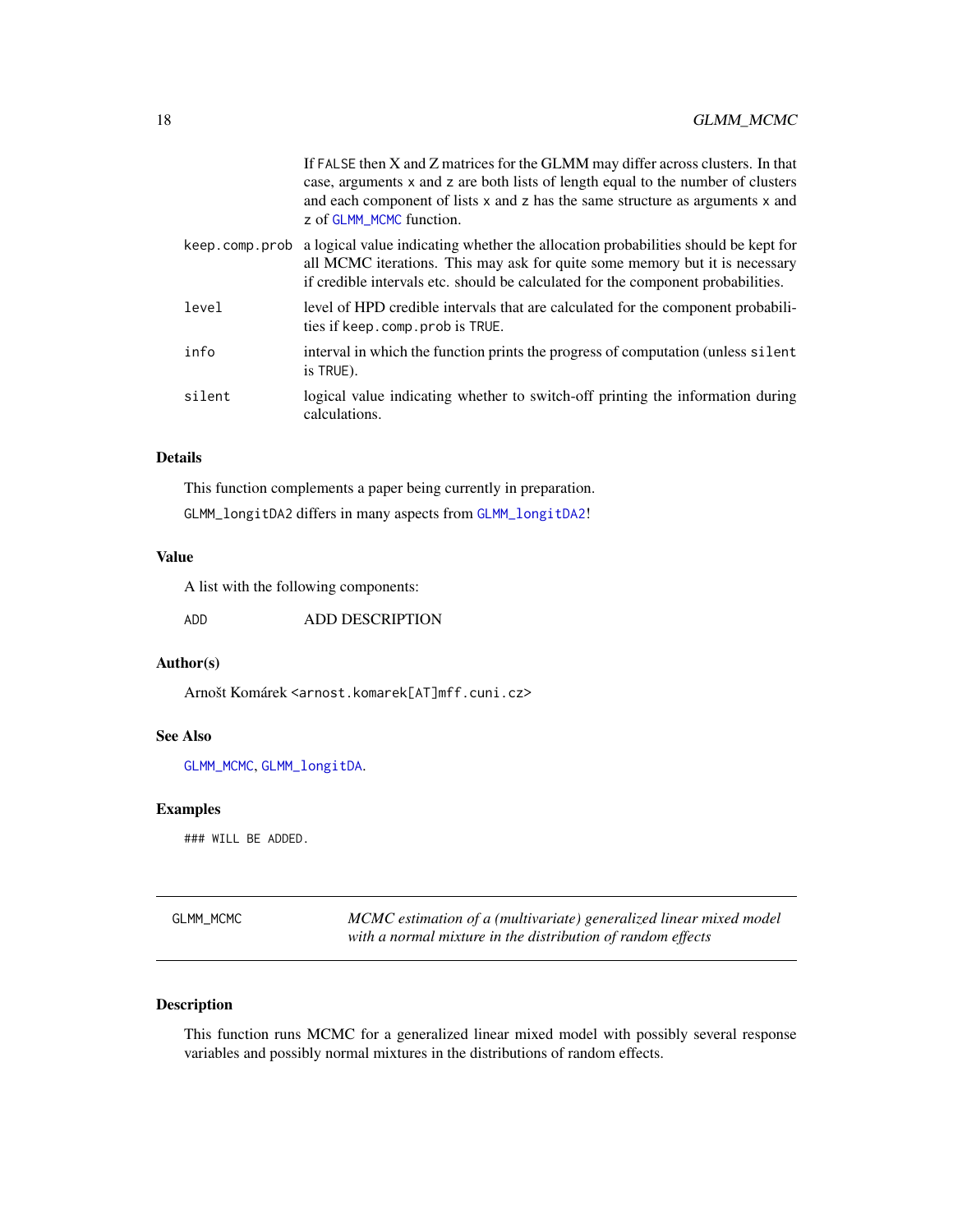# GLMM\_MCMC 19

# Usage

```
GLMM_MCMC(y, dist = "gaussian", id, x, z, random.intercept,
     prior.alpha, init.alpha, init2.alpha,
     scale.b, prior.b, init.b, init2.b,
     prior.eps, init.eps, init2.eps,
     nMCMC = c(burn = 10, keep = 10, thin = 1, info = 10),
     tuneMCMC = list(alpha = 1, b = 1),
     store = c(b = FALSE), PED = TRUE, keep.chains = TRUE,
     dens.zero = 1e-300, parallel = FALSE, cltype, silent = FALSE)
## S3 method for class 'GLMM_MCMC'
print(x, \ldots)## S3 method for class 'GLMM_MCMClist'
```
 $print(x, \ldots)$ 

# Arguments

| y                | vector, matrix or data frame with responses. If y is vector then there is only<br>one response in the model. If y is matrix or data frame then each column gives<br>values of one response. Missing values are allowed.                                                                                                                                                        |
|------------------|--------------------------------------------------------------------------------------------------------------------------------------------------------------------------------------------------------------------------------------------------------------------------------------------------------------------------------------------------------------------------------|
|                  | If there are several responses specified then continuous responses must be put in<br>the first columns and discrete responses in the subsequent columns.                                                                                                                                                                                                                       |
| dist             | character (vector) which determines distribution (and a link function) for each<br>response variable. Possible values are: "gaussian" for gaussian (normal) distri-<br>bution (with identity link), "binomial(logit)" for binomial (0/1) distribution with<br>a logit link. "poisson(log)" for Poisson distribution with a log link. Single value<br>is recycled if necessary. |
| id               | vector which determines longitudinally or otherwise dependent observations. If<br>not given then it is assumed that there are no clusters and all observations of one<br>response are independent.                                                                                                                                                                             |
| х                | matrix or a list of matrices with covariates (intercept not included) for fixed<br>effects. If there is more than one response, this must always be a list. Note<br>that intercept in included in all models. Use a character value "empty" as a<br>component of the list x if there are no covariates for a particular response.                                              |
| z                | matrix or a list of matrices with covariates (intercept not included) for random<br>effects. If there is more than one response, this must always be a list. Note that<br>random intercept is specified using the argument random. intercept.                                                                                                                                  |
|                  | REMARK: For a particular response, matrices x and z may not have the same<br>columns. That is, matrix x includes covariates which are not involved among<br>random effects and matrix z includes covariates which are involved among ran-<br>dom effects (and implicitely among fixed effects as well).                                                                        |
| random.intercept |                                                                                                                                                                                                                                                                                                                                                                                |

logical (vector) which determines for which responses random intercept should be included.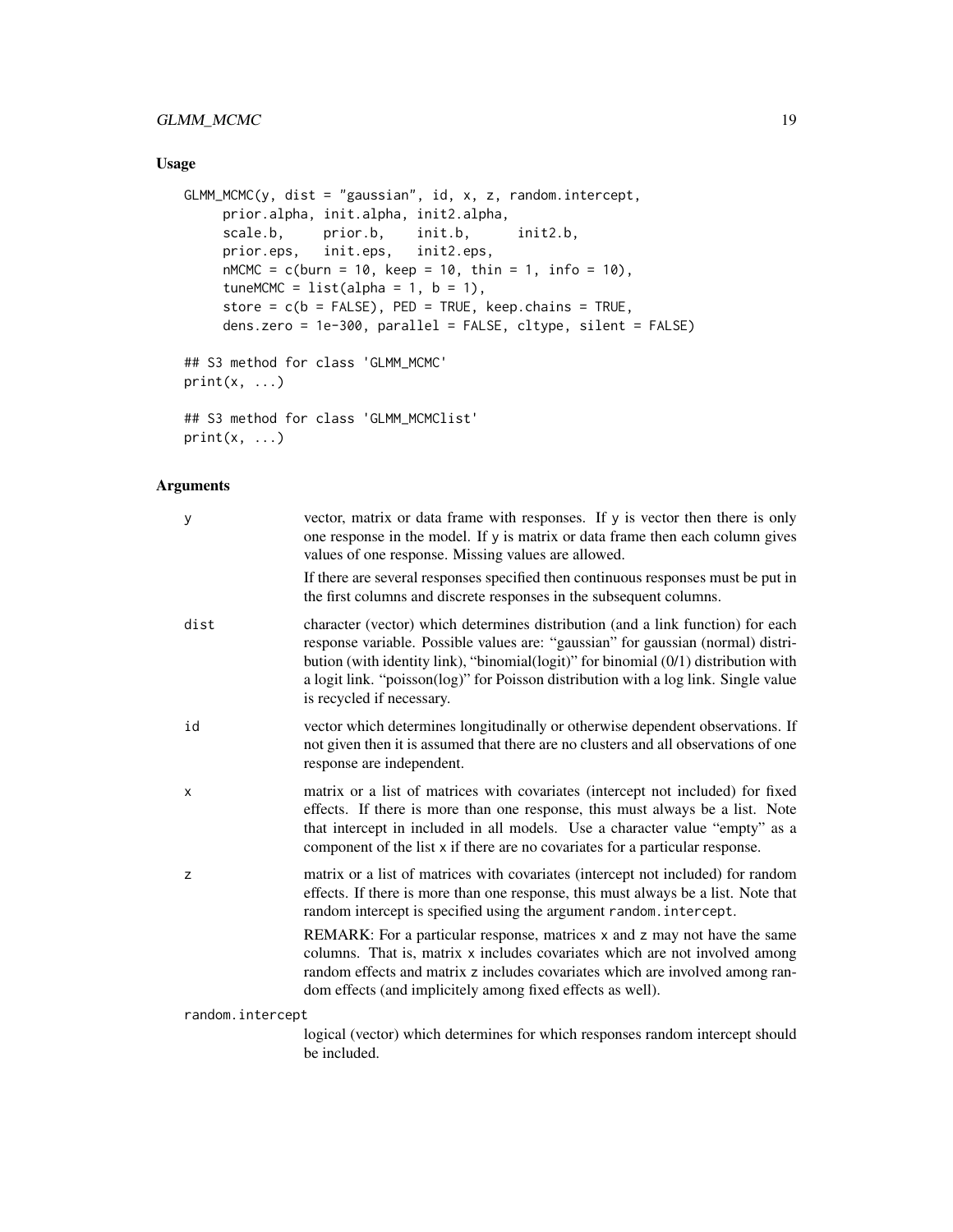| prior.alpha | a list which specifies prior distribution for fixed effects (not the means of random<br>effects). The prior distribution is normal and the user can specify the mean and<br>variances. The list prior . alpha can have the components listed below.                                              |
|-------------|--------------------------------------------------------------------------------------------------------------------------------------------------------------------------------------------------------------------------------------------------------------------------------------------------|
|             | mean a vector with prior means, defaults to zeros.                                                                                                                                                                                                                                               |
|             | var a vector with prior variances, defaults to 10000 for all components.                                                                                                                                                                                                                         |
| init.alpha  | a numeric vector with initial values of fixed effects (not the means of random<br>effects) for the first chain. A sensible value is determined using the maximum-<br>likelihood fits (using lmer functions) and does not have to be given by the user.                                           |
| init2.alpha | a numeric vector with initial values of fixed effects for the second chain.                                                                                                                                                                                                                      |
| scale.b     | a list specifying how to scale the random effects during the MCMC. A sensible<br>value is determined using the maximum-likelihood fits (using lmer functions)<br>and does not have to be given by the user.<br>If the user wishes to influence the shift and scale constants, these are given as |
|             | components of the list scale.b. The components are named:                                                                                                                                                                                                                                        |
|             | shift see vignette PBCseq.pdf for details                                                                                                                                                                                                                                                        |
|             | scale see vignette PBCseq.pdf for details                                                                                                                                                                                                                                                        |
| prior.b     | a list which specifies prior distribution for (shifted and scaled) random effects.<br>The prior is in principle a normal mixture (being a simple normal distribution if<br>we restrict the number of mixture components to be equal to one).                                                     |
|             | The list prior b can have the components listed below. Their meaning is anal-<br>ogous to the components of the same name of the argument prior of function<br>NMixMCMC (see therein for details).                                                                                               |
|             | distribution a character string which specifies the assumed prior distribution<br>for random effects. It can be either "normal" (multivaruate normal - default)<br>or "MVT" (multivariate Student t distribution).                                                                               |
|             | <b>priorK</b> a character string which specifies the type of the prior for $K$ (the num-<br>ber of mixture components).                                                                                                                                                                          |
|             | priormuQ a character string which specifies the type of the prior for mixture<br>means and mixture variances.                                                                                                                                                                                    |
|             | Kmax maximal number of mixture components.                                                                                                                                                                                                                                                       |
|             | <b>lambda</b> see vignette PBCseq.pdf for details                                                                                                                                                                                                                                                |
|             | delta see vignette PBCseq.pdf for details                                                                                                                                                                                                                                                        |
|             | xi see vignette PBCseq.pdf for details                                                                                                                                                                                                                                                           |
|             | ce see vignette PBCseq.pdf for details                                                                                                                                                                                                                                                           |
|             | D see vignette PBCseq.pdf for details                                                                                                                                                                                                                                                            |
|             | zeta see vignette PBCseq.pdf for details                                                                                                                                                                                                                                                         |
|             | gD see vignette PBCseq.pdf for details                                                                                                                                                                                                                                                           |
|             | hD see vignette PBCseq.pdf for details                                                                                                                                                                                                                                                           |
|             | gdf shape parameter of the prior distribution for the degrees of freedom if the<br>random effects are assumed to follow the MVT distribution                                                                                                                                                     |
|             | hdf rate parameter of the prior distribution for the degrees of freedom if the<br>random effects are assumed to follow the MVT distribution                                                                                                                                                      |
| init.b      | a list with initial values of the first chain for parameters related to the distribution<br>of random effects and random effects themselves. Sensible initial values are<br>determined by the function itself and do not have to be given by the user.                                           |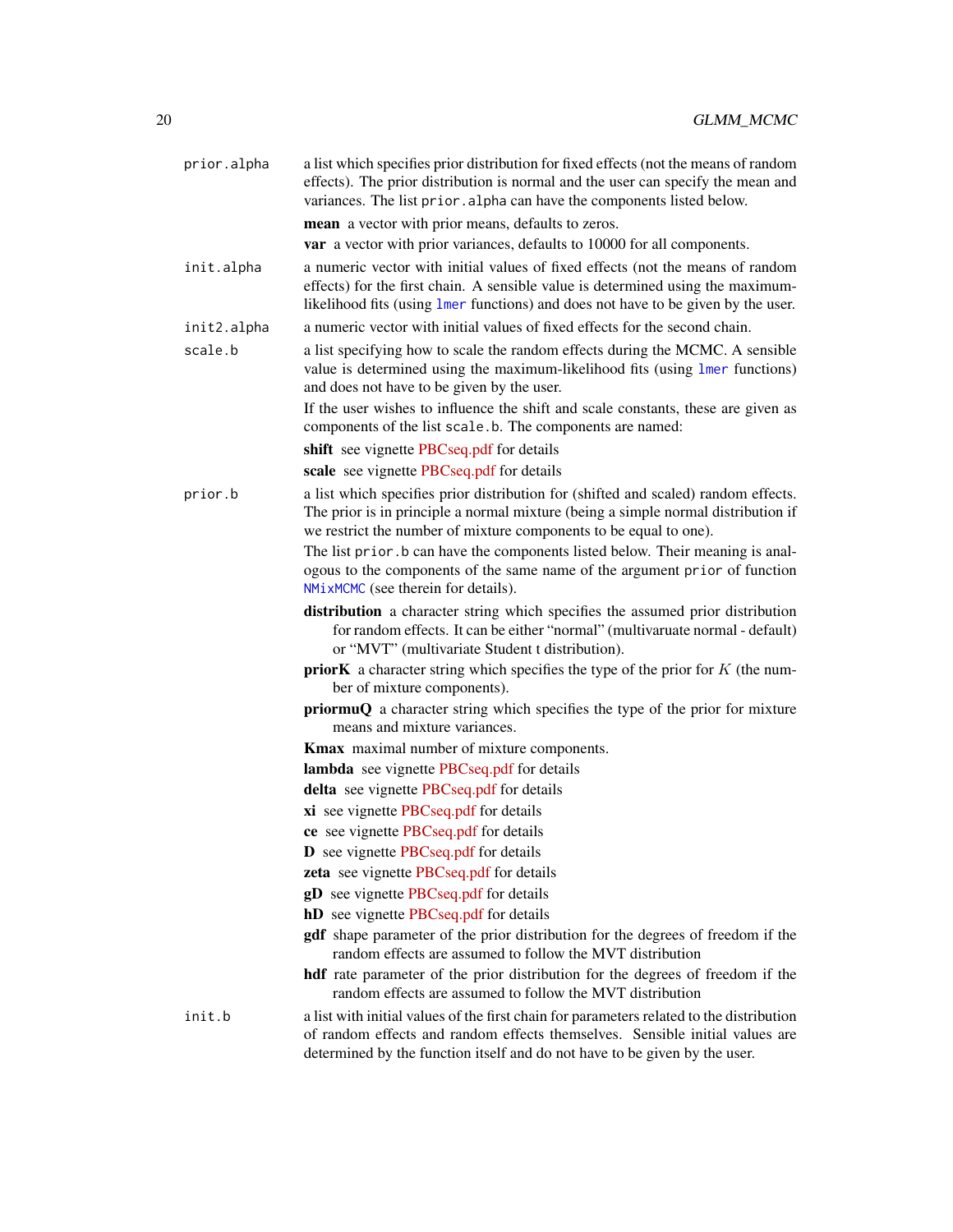|              | b                                                                                                                                                                                                                                                                             |
|--------------|-------------------------------------------------------------------------------------------------------------------------------------------------------------------------------------------------------------------------------------------------------------------------------|
|              | K                                                                                                                                                                                                                                                                             |
|              | W                                                                                                                                                                                                                                                                             |
|              | mu                                                                                                                                                                                                                                                                            |
|              | Sigma                                                                                                                                                                                                                                                                         |
|              | Li                                                                                                                                                                                                                                                                            |
|              | gammaInv                                                                                                                                                                                                                                                                      |
|              | df                                                                                                                                                                                                                                                                            |
|              | r                                                                                                                                                                                                                                                                             |
| init2.b      | a list with initial values of the second chain for parameters related to the distri-<br>bution of random effects and random effects themselves.                                                                                                                               |
| prior.eps    | a list specifying prior distributions for error terms for continuous responses. The<br>list prior. eps can have the components listed below. For all components, a sen-<br>sible value leading to weakly informative prior distribution can be determined<br>by the function. |
|              | zeta see vignette PBCseq.pdf for details                                                                                                                                                                                                                                      |
|              | <b>g</b> see vignette PBCseq.pdf for details                                                                                                                                                                                                                                  |
|              | <b>h</b> see vignette PBCseq.pdf for details                                                                                                                                                                                                                                  |
| init.eps     | a list with initial values of the first chain for parameters related to the distribution<br>of error terms of continuous responses. The list init.eps can have the compo-<br>nents listed below. For all components, a sensible value can be determined by<br>the function.   |
|              | sigma a numeric vector with the initial values for residual standard deviations<br>for each continuous response.                                                                                                                                                              |
|              | gammaInv a numeric vector with the initial values for the inverted components<br>of the hyperparameter gamma for each continuous response.                                                                                                                                    |
| init2.eps    | a list with initial values of the second chain for parameters related to the distri-<br>bution of error terms of continuous responses.                                                                                                                                        |
| <b>nMCMC</b> | numeric vector of length 4 giving parameters of the MCMC simulation. Its<br>components may be named (ordering is then unimportant) as:                                                                                                                                        |
|              | <b>burn</b> length of the burn-in (after discarding the thinned values), can be equal to<br>zero as well.                                                                                                                                                                     |
|              | keep length of the kept chains (after discarding the thinned values), must be<br>positive.                                                                                                                                                                                    |
|              | thin thinning interval, must be positive.                                                                                                                                                                                                                                     |
|              | info interval in which the progress information is printed on the screen.                                                                                                                                                                                                     |
|              | In total $(M_{burn} + M_{keep}) \cdot M_{thin}$ MCMC scans are performed.                                                                                                                                                                                                     |
| tuneMCMC     | a list with tuning scale parameters for proposal distribution of fixed and random<br>effects. It is used only when there are some discrete response profiles. The<br>components of the list have the following meaning:                                                       |
|              | alpha scale parameters by which we multiply the proposal covariance matrix<br>when updating the fixed effects pertaining to the discrete response profiles.<br>There is one scale parameter for each DISCRETE profile. A single value is<br>recycled if necessary.            |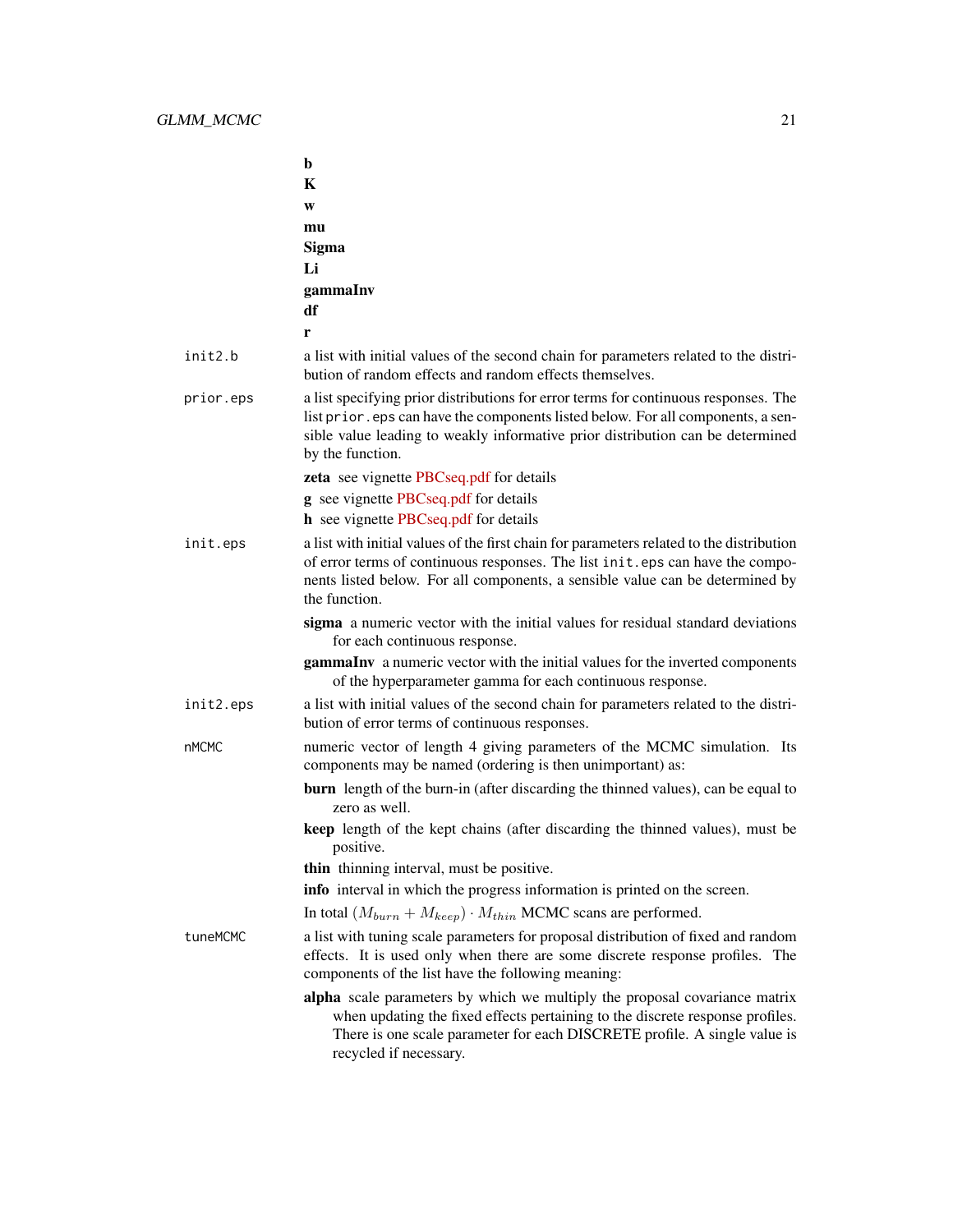|             | <b>b</b> a scale parameter by which we multiply the proposal covariance matrix when<br>updating the random effects. It is used only when there are some discrete<br>response profiles in the model. |
|-------------|-----------------------------------------------------------------------------------------------------------------------------------------------------------------------------------------------------|
| store       | logical vector indicating whether the chains of parameters should be stored. Its<br>components may be named (ordering is then unimportant) as:                                                      |
|             | <b>b</b> if TRUE then the sampled values of random effects are stored. Defaults to<br>FALSE.                                                                                                        |
| <b>PED</b>  | a logical value which indicates whether the penalized expected deviance (see<br>Plummer, 2008 for more details) is to be computed (which requires two parallel<br>chains).                          |
| keep.chains | logical. If FALSE, only summary statistics are returned in the resulting object.<br>This might be useful in the model searching step to save some memory.                                           |
| dens.zero   | a small value used instead of zero when computing deviance related quantities.                                                                                                                      |
| parallel    | a logical value which indicates whether parallel computation (based on a pack-<br>age parallel) should be used when running two chains for the purpose of PED<br>calculation.                       |
| cltype      | optional argument applicable if parallel is TRUE. If cltype is given, it is<br>passed as the type argument into the call to makeCluster.                                                            |
| silent      | a logical value indicating whether the information on the MCMC progress is to<br>be supressed.                                                                                                      |
| .           | additional arguments passed to the default print method.                                                                                                                                            |
|             |                                                                                                                                                                                                     |

# Details

See accompanying papers (Komárek et al., 2010, Komárek and Komárková, 2013).

# Value

An object of class GLMM\_MCMClist (if PED argument is TRUE) or GLMM\_MCMC (if PED argument is FALSE).

# Object of class GLMM\_MCMC

Object of class GLMM\_MCMC can have the following components (some of them may be missing according to the context of the model):

- iter index of the last iteration performed.
- nMCMC used value of the argument nMCMC.

dist a character vector of length R corresponding to the dist argument.

- R a two component vector giving the number of continuous responses and the number of discrete responses.
- p a numeric vector of length R giving the number of non-intercept alpha parameters for each response.
- q a numeric vector of length R giving the number of non-intercept random effects for each response.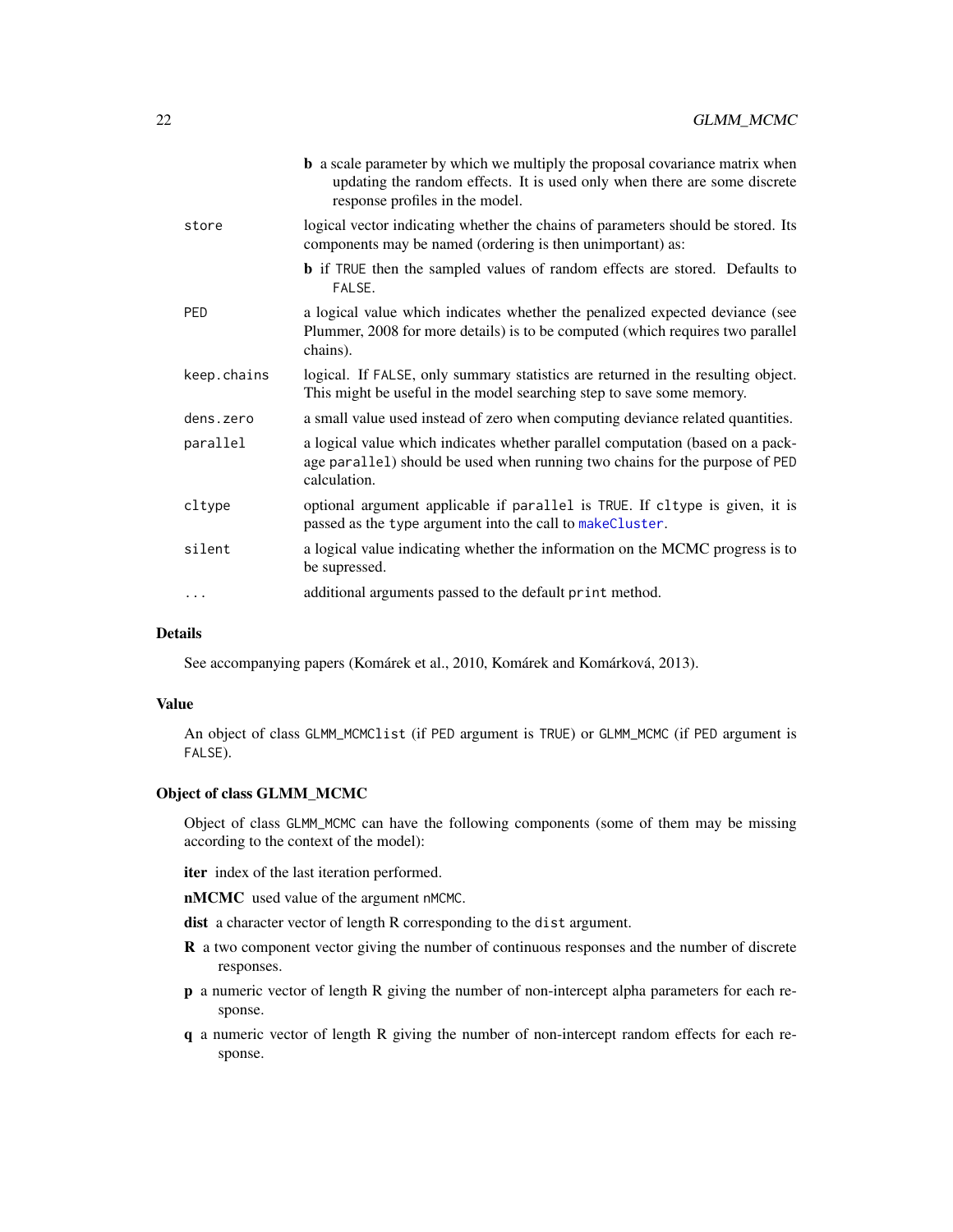- fixed.intercept a logical vector of length R which indicates inclusion of fixed intercept for each response.
- **random.intercept** a logical vector of length R which indicates inclusion of random intercept for each response.

lalpha length of the vector of fixed effects.

dimb dimension of the distribution of random effects.

prior.alpha a list containing the used value of the argument prior. alpha.

prior.b a list containing the used value of the argument prior.b.

**prior.eps** a list containing the used value of the argument prior.eps.

**init.alpha** a numeric vector with the used value of the argument init.alpha.

init.b a list containing the used value of the argument init.b.

init.eps a list containing the used value of the argument init.eps.

state.first.alpha a numeric vector with the first stored (after burn-in) value of fixed effects  $\alpha$ .

- **state.last.alpha** a numeric vector with the last sampled value of fixed effects  $\alpha$ . It can be used as argument init.alpha to restart MCMC.
- state.first.b a list with the first stored (after burn-in) values of parameters related to the distribution of random effects. It has components named b, K, w, mu, Sigma, Li, Q, gammaInv, r.
- state.last.b a list with the last sampled values of parameters related to the distribution of random effects. It has components named b, K, w, mu, Sigma, Li, Q, gammaInv, r. It can be used as argument init.b to restart MCMC.
- state.first.eps a list with the first stored (after burn-in) values of parameters related to the distribution of residuals of continuous responses. It has components named sigma, gammaInv.
- state.last.eps a list with the last sampled values of parameters related to the distribution of residuals of continuous responses. It has components named sigma, gammaInv. It can be used as argument init.eps to restart MCMC.
- prop.accept.alpha acceptance proportion from the Metropolis-Hastings algorithm for fixed effects (separately for each response type). Note that the acceptance proportion is equal to one for continuous responses since the Gibbs algorithm is used there.
- prop.accept.b acceptance proportion from the Metropolis-Hastings algorithm for random effects (separately for each cluster). Note that the acceptance proportion is equal to one for models with continuous responses only since the Gibbs algorithm is used there.
- scale.b a list containing the used value of the argument scale.b.
- summ.Deviance a data. frame with posterior summary statistics for the deviance (approximated using the Laplacian approximation) and conditional (given random effects) devience.
- summ.alpha a data.frame with posterior summary statistics for fixed effects.
- summ.b.Mean a matrix with posterior summary statistics for means of random effects.
- summ.b.SDCorr a matrix with posterior summary statistics for standard deviations of random effects and correlations of each pair of random effects.
- summ.sigma\_eps a matrix with posterior summary statistics for standard deviations of the error terms in the (mixed) models of continuous responses.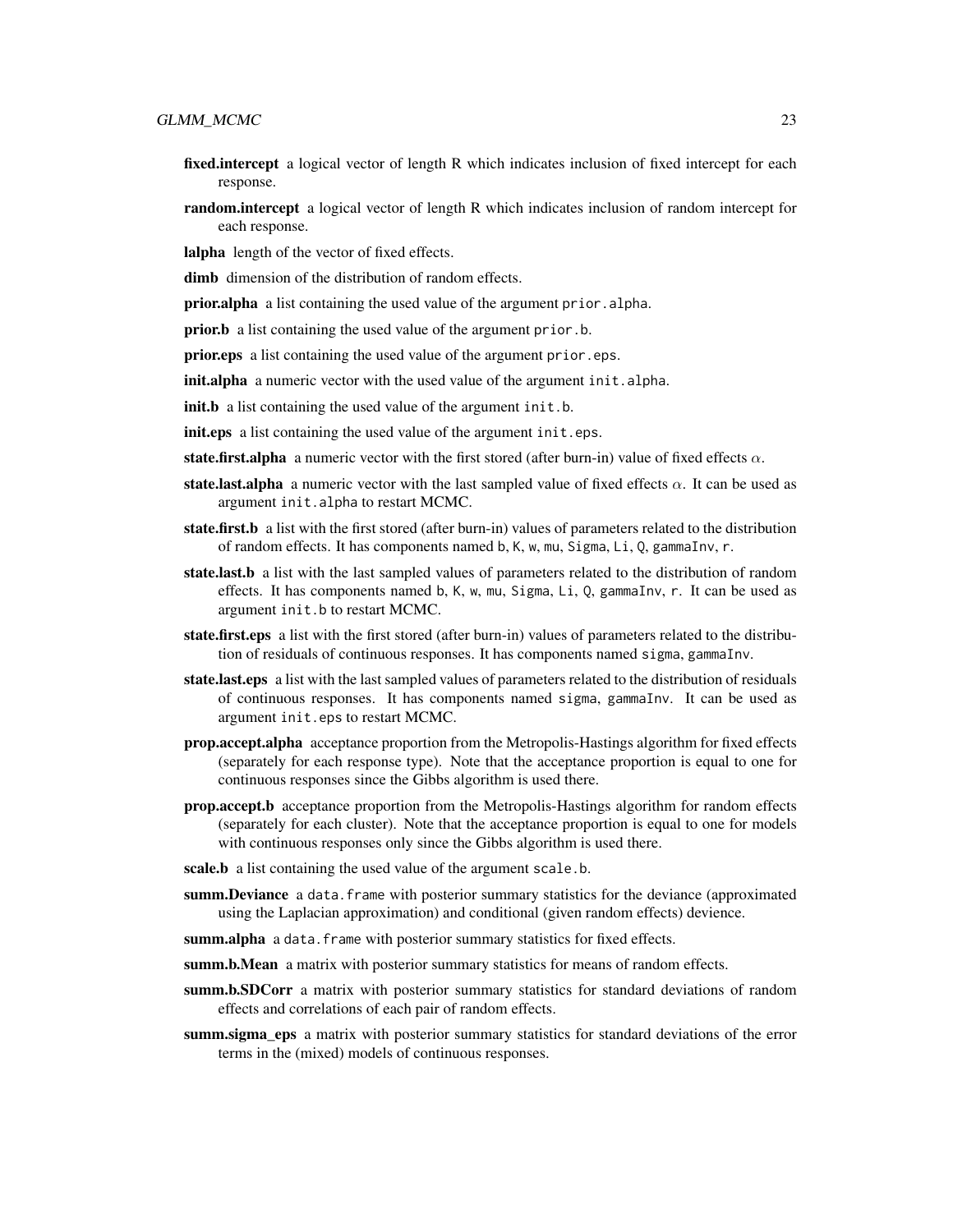- **poster.comp.prob\_u** a matrix which is present in the output object if the number of mixture components in the distribution of random effects is fixed and equal to  $K$ . In that case, poster.comp.prob\_u is a matrix with K columns and I rows (I is the number of subjects defining the longitudinal profiles or correlated observations) with estimated posterior component probabilities – posterior means of the components of the underlying 0/1 allocation vector. WARNING: By default, the labels of components are based on artificial identifiability constraints based on ordering of the mixture means in the first margin. Very often, such identifiability constraint is not satisfactory!
- poster.comp.prob\_b a matrix which is present in the output object if the number of mixture components in the distribution of random effects is fixed and equal to  $K$ . In that case, poster.comp.prob\_b is a matrix with  $K$  columns and  $I$  rows ( $I$  is the number of subjects defining the longitudinal profiles or correlated observations) with estimated posterior component probabilities – posterior mean over model parameters including random effects.

WARNING: By default, the labels of components are based on artificial identifiability constraints based on ordering of the mixture means in the first margin. Very often, such identifiability constraint is not satisfactory!

- freqK\_b frequency table for the MCMC sample of the number of mixture components in the distribution of the random effects.
- propK\_b posterior probabilities for the numbers of mixture components in the distribution of random effects.
- poster.mean.y a list with data.frames, one data.frame per response profile. Each data.frame with columns labeled id, observed, fitted, stres, eta.fixed and eta.random holding identifier for clusters of grouped observations, observed values and posterior means for fitted values (response expectation given fixed and random effects), standardized residuals (derived from fitted values), fixed effect part of the linear predictor and the random effect part of the linear predictor. In each column, there are first all values for the first response, then all values for the second response etc.
- poster.mean.profile a data.frame with columns labeled b1, ..., bq, Logpb, Cond.Deviance, Deviance with posterior means of random effects for each cluster, posterior means of  $\log\bigl\{p(\bm{b})\bigr\},$ conditional deviances, i.e., minus twice the conditional (given random effects) log-likelihood for each cluster and GLMM deviances, i.e., minus twice the marginal (random effects integrated out) log-likelihoods for each cluster. The value of the marginal (random effects integrated out) log-likelihood at each MCMC iteration is obtained using the Laplacian approximation.
- poster.mean.w\_b a numeric vector with posterior means of mixture weights after re-labeling. It is computed only if  $K_b$  is fixed and even then I am not convinced that these are useful posterior summary statistics (see label switching problem mentioned above). In any case, they should be used with care.
- poster.mean.mu\_b a matrix with posterior means of mixture means after re-labeling. It is computed only if  $K_b$  is fixed and even then I am not convinced that these are useful posterior summary statistics (see label switching problem mentioned above). In any case, they should be used with care.
- poster.mean.Q\_b a list with posterior means of mixture inverse variances after re-labeling. It is computed only if  $K_b$  is fixed and even then I am not convinced that these are useful posterior summary statistics (see label switching problem mentioned above). In any case, they should be used with care.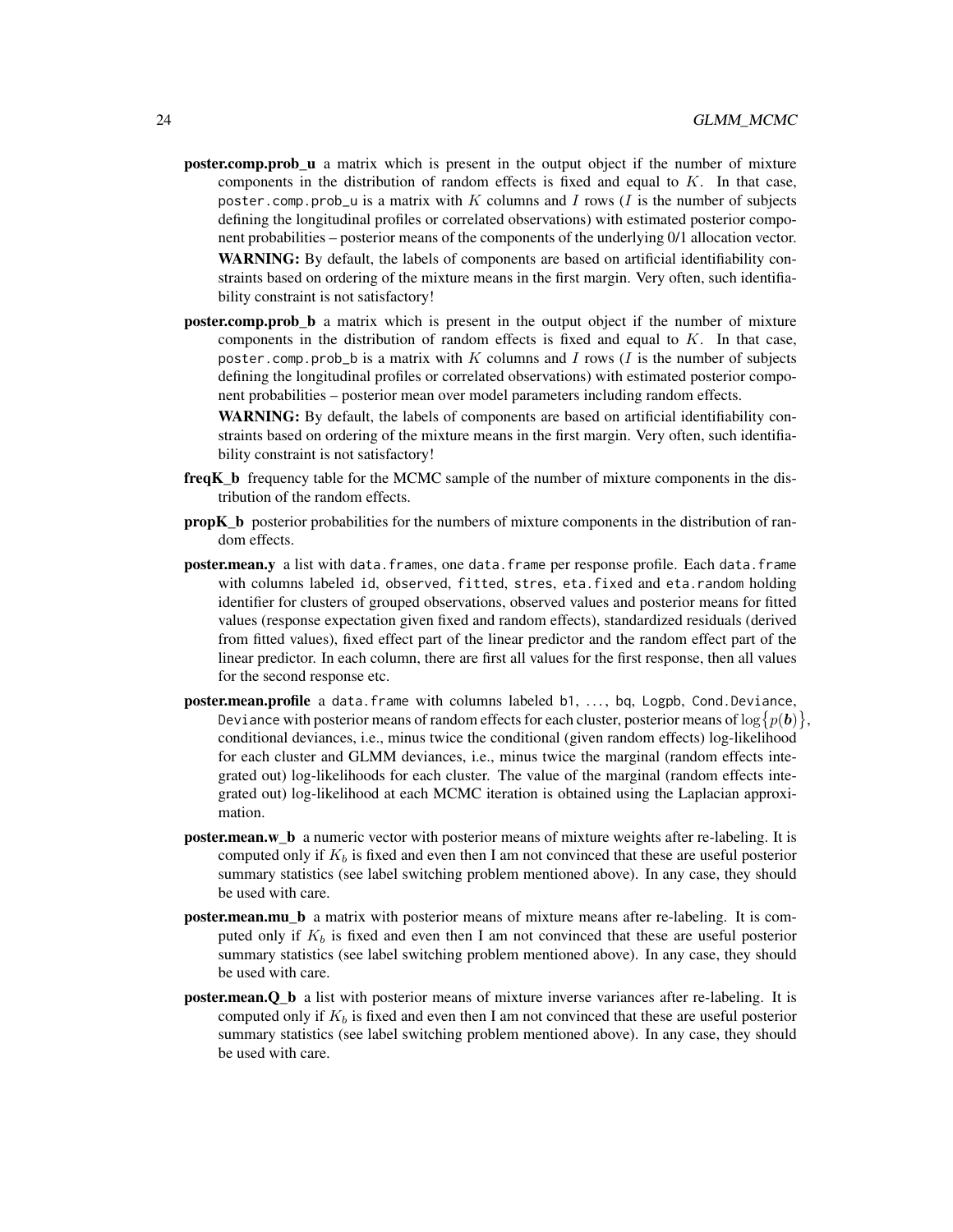- poster.mean.Sigma\_b a list with posterior means of mixture variances after re-labeling. It is computed only if  $K_b$  is fixed and even then I am not convinced that these are useful posterior summary statistics (see label switching problem mentioned above). In any case, they should be used with care.
- **poster.mean.Li** b a list with posterior means of Cholesky decompositions of mixture inverse variances after re-labeling. It is computed only if  $K_b$  is fixed and even then I am not convinced that these are useful posterior summary statistics (see label switching problem mentioned above). In any case, they should be used with care.
- Deviance numeric vector with a chain for the GLMM deviances, i.e., twice the marginal (random effects integrated out) log-likelihoods of the GLMM. The marginal log-likelihood is obtained using the Laplacian approximation at each iteration of MCMC.
- Cond.Deviance numeric vector with a chain for the conditional deviances, i.e., twice the conditional (given random effects) log-likelihoods.
- **K\_b** numeric vector with a chain for  $K_b$  (number of mixture components in the distribution of random effects).
- **w\_b** numeric vector or matrix with a chain for  $w<sub>b</sub>$  (mixture weights for the distribution of random effects). It is a matrix with  $K_b$  columns when  $K_b$  is fixed. Otherwise, it is a vector with weights put sequentially after each other.
- **mu\_b** numeric vector or matrix with a chain for  $\mu_b$  (mixture means for the distribution of random effects). It is a matrix with  $dimb \cdot K_b$  columns when  $K_b$  is fixed. Otherwise, it is a vector with means put sequentially after each other.
- **Q\_b** numeric vector or matrix with a chain for lower triangles of  $Q_b$  (mixture inverse variances for the distribution of random effects). It is a matrix with  $\frac{dimb(dimb+1)}{2} \cdot K_b$  columns when  $K_b$  is fixed. Otherwise, it is a vector with lower triangles of  $Q_b$  matrices put sequentially after each other.
- **Sigma\_b** numeric vector or matrix with a chain for lower triangles of  $\Sigma_b$  (mixture variances for the distribution of random effects). It is a matrix with  $\frac{dimb(dimb+1)}{2} \cdot K_b$  columns when  $K_b$  is fixed. Otherwise, it is a vector with lower triangles of  $\Sigma_b$  matrices put sequentially after each other.
- Li\_b numeric vector or matrix with a chain for lower triangles of Cholesky decompositions of  $Q_b$ matrices. It is a matrix with  $\frac{dimb(dimb+1)}{2} \cdot K_b$  columns when  $K_b$  is fixed. Otherwise, it is a vector with lower triangles put sequentially after each other.
- **gammaInv\_b** matrix with dimb columns with a chain for inverses of the hyperparameter  $\gamma_b$ .
- order b numeric vector or matrix with order indeces of mixture components in the distribution of random effects related to artificial identifiability constraint defined by ordering of the first component of the mixture means.

It is a matrix with  $K_b$  columns when  $K_b$  is fixed. Otherwise it is a vector with orders put sequentially after each other.

rank\_b numeric vector or matrix with rank indeces of mixture components in the distribution of random effects related to artificial identifiability constraint defined by ordering of the first component of the mixture means.

It is a matrix with  $K_b$  columns when  $K_b$  is fixed. Otherwise it is a vector with ranks put sequentially after each other.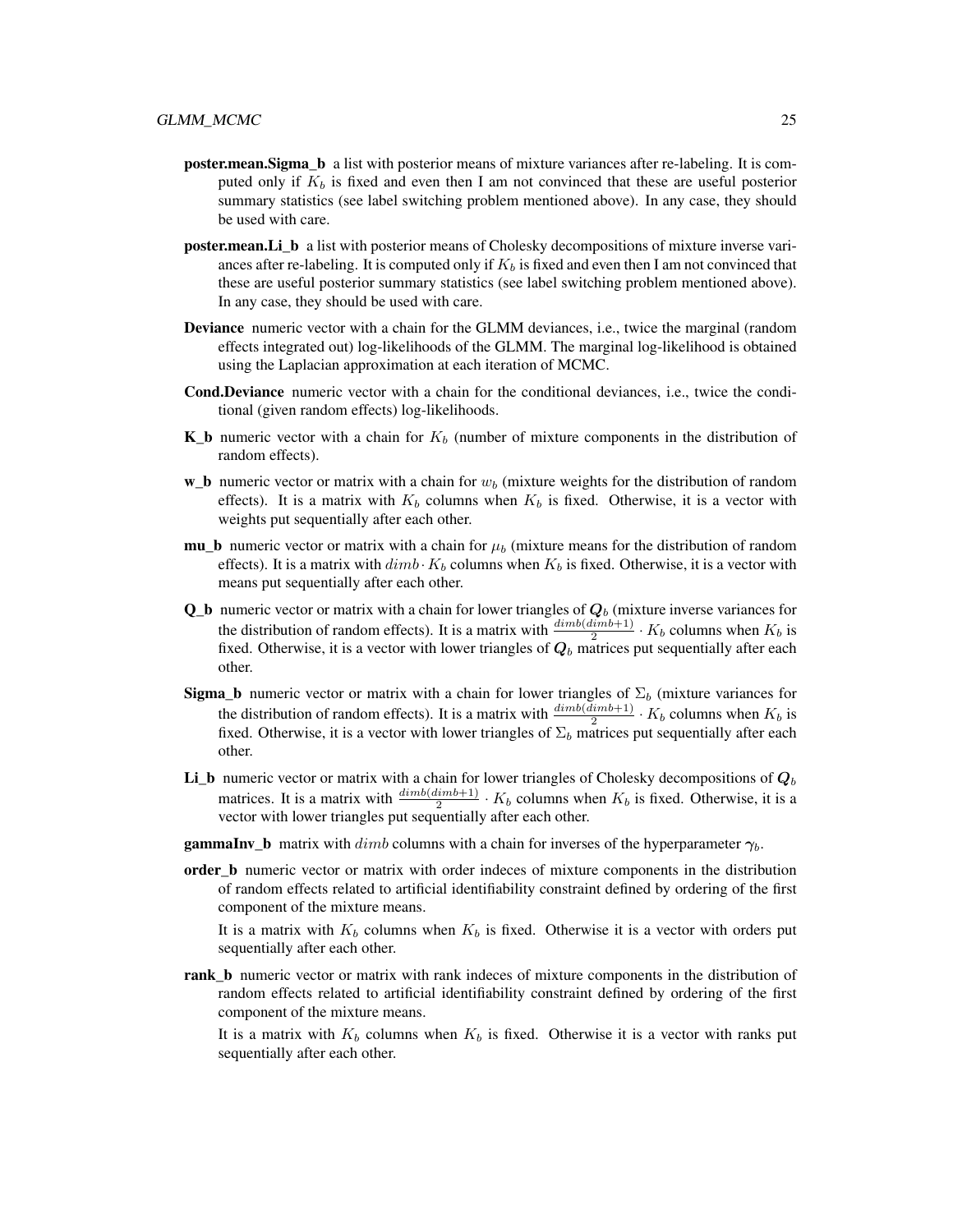- **mixture\_b** data.frame with columns labeled b.Mean.\*, b.SD.\*, b.Corr.\*.\* containing the chains for the means, standard deviations and correlations of the distribution of the random effects based on a normal mixture at each iteration.
- b a matrix with the MCMC chains for random effects. It is included only if store[b] is TRUE.
- alpha numeric vector or matrix with the MCMC chain(s) for fixed effects.
- sigma\_eps numeric vector or matrix with the MCMC chain(s) for standard deviations of the error terms in the (mixed) models for continuous responses.
- **gammaInv\_eps** matrix with  $dimb$  columns with MCMC chain(s) for inverses of the hyperparameter  $\gamma_h$ .
- relabel\_b a list which specifies the algorithm used to re-label the MCMC output to compute order\_b, rank\_b, poster.comp.prob\_u, poster.comp.prob\_b, poster.mean.w\_b, poster.mean.mu\_b, poster.mean.Q\_b, poster.mean.Sigma\_b, poster.mean.Li\_b.
- Cpar a list with components useful to call underlying C++ functions (not interesting for ordinary users).

#### Object of class GLMM\_MCMClist

Object of class NMixMCMClist is the list having two components of class NMixMCMC representing two parallel chains and additionally the following components:

- **PED** values of penalized expected deviance and related quantities. It is a vector with five components:  $D$ . expect  $=$  estimated expected deviance, where the estimate is based on two parallel chains;  $popt =$  estimated penalty, where the estimate is based on simple MCMC average based on two parallel chains;  $PED =$  estimated penalized expected deviance  $= D$ . expect  $+$ popt; wpopt  $=$  estimated penalty, where the estimate is based on weighted MCMC average (through importance sampling) based on two parallel chains;  $wPED =$  estimated penalized expected deviance  $= D$ . expect  $+$  wpopt.
- D posterior mean of the deviance for each subject.
- popt contributions to the unweighted penalty from each subject.
- wpopt contributions to the weighted penalty from each subject.
- inv.D for each subject, number of iterations (in both chains), where the deviance was in fact equal to infinity (when the corresponding density was lower than dens.zero) and was not taken into account when computing D.expect.
- inv.popt for each subject, number of iterations, where the penalty was in fact equal to infinity and was not taken into account when computing popt.
- **inv.wpopt** for each subject, number of iterations, where the importance sampling weight was in fact equal to infinity and was not taken into account when computing wpopt.
- sumISw for each subject, sum of importance sampling weights.
- Deviance1 sampled value of the observed data deviance from chain 1
- Deviance2 sampled values of the obserbed data deviance from chain 2
- **Deviance\_repl1\_ch1** sampled values of the deviance of data replicated according to the chain 1 evaluated under the parameters from chain 1
- **Deviance\_repl1\_ch2** sampled values of the deviance of data replicated according to the chain 1 evaluated under the parameters from chain 2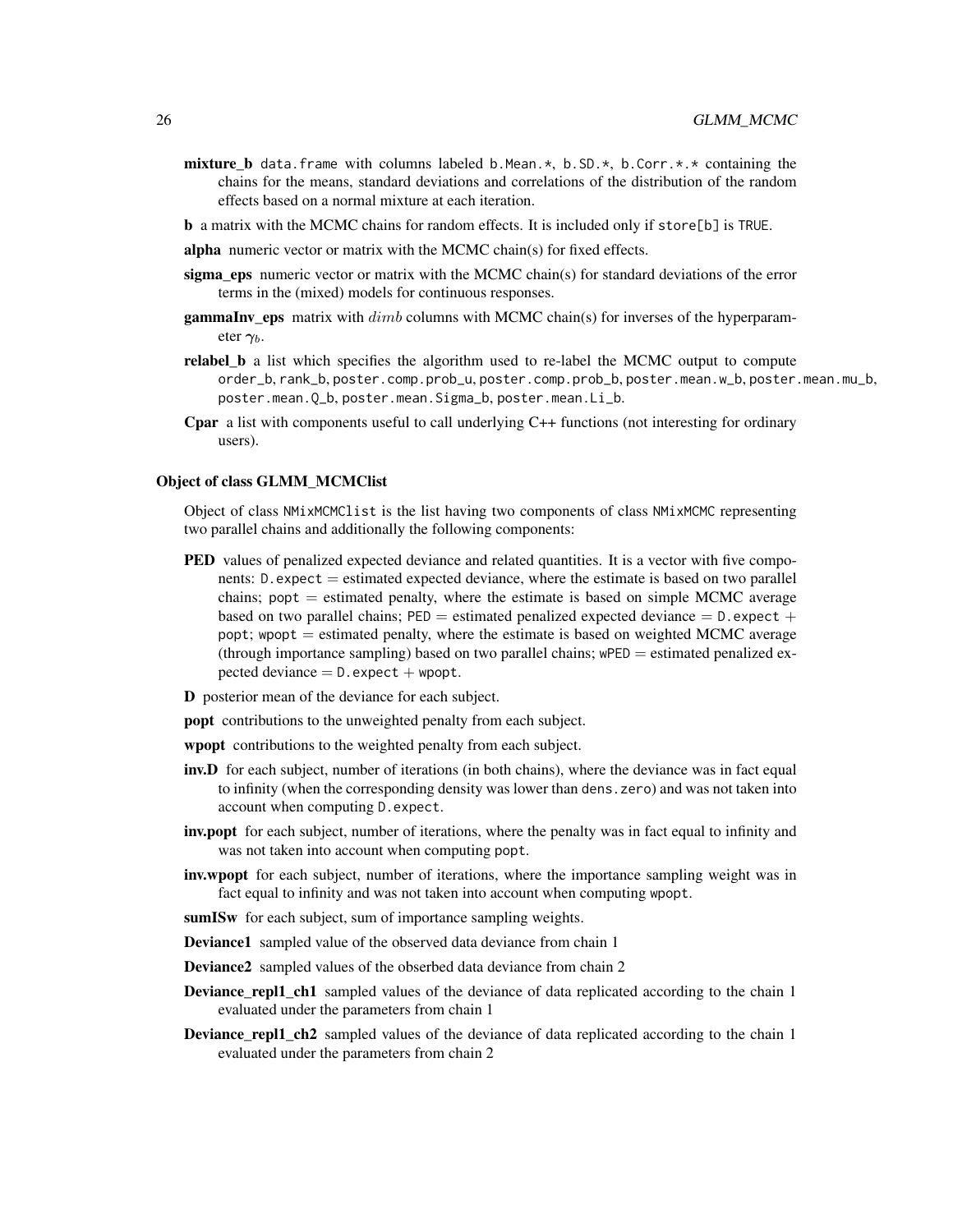- <span id="page-26-0"></span>Deviance\_repl2\_ch1 sampled values of the deviance of data replicated according to the chain 2 evaluated under the parameters from chain 1
- Deviance\_repl2\_ch2 sampled values of the deviance of data replicated according to the chain 2 evaluated under the parameters from chain 2

#### Author(s)

Arnošt Komárek <arnost.komarek[AT]mff.cuni.cz>

#### References

Komárek, A. and Komárková, L. (2013). Clustering for multivariate continuous and discrete longitudinal data. *The Annals of Applied Statistics*, 7(1), 177–200.

Komárek, A. and Komárková, L. (2014). Capabilities of R package mixAK for clustering based on multivariate continuous and discrete longitudinal data. *Journal of Statistical Software*, 59(12), 1–38. <http://www.jstatsoft.org/v59/i12/>.

Komárek, A., Hansen, B. E., Kuiper, E. M. M., van Buuren, H. R., and Lesaffre, E. (2010). Discriminant analysis using a multivariate linear mixed model with a normal mixture in the random effects distribution. *Statistics in Medicine*, 29(30), 3267–3283.

Plummer, M. (2008). Penalized loss functions for Bayesian model comparison. *Biostatistics*, 9(3), 523–539.

#### See Also

[NMixMCMC](#page-42-1).

#### Examples

```
## See also additional material available in
## YOUR_R_DIR/library/mixAK/doc/
## or YOUR_R_DIR/site-library/mixAK/doc/
## - files http://www.karlin.mff.cuni.cz/~komarek/software/mixAK/PBCseq.pdf,
## PBCseq.R
## ==============================================
```
MatMPpinv *Moore-Penrose pseudoinverse of a squared matrix*

# Description

For a matrix A its Moore-Penrose pseudoinverse is such a matrix  $A^+$  which satisfies

(i) 
$$
AA^+A = A
$$
,  
\n(ii)  $A^+AA^+ = A^+$ ,  
\n(iii)  $(AA^+)' = AA^+$ ,  
\n(iv)  $(A^+A) = A^+A$ .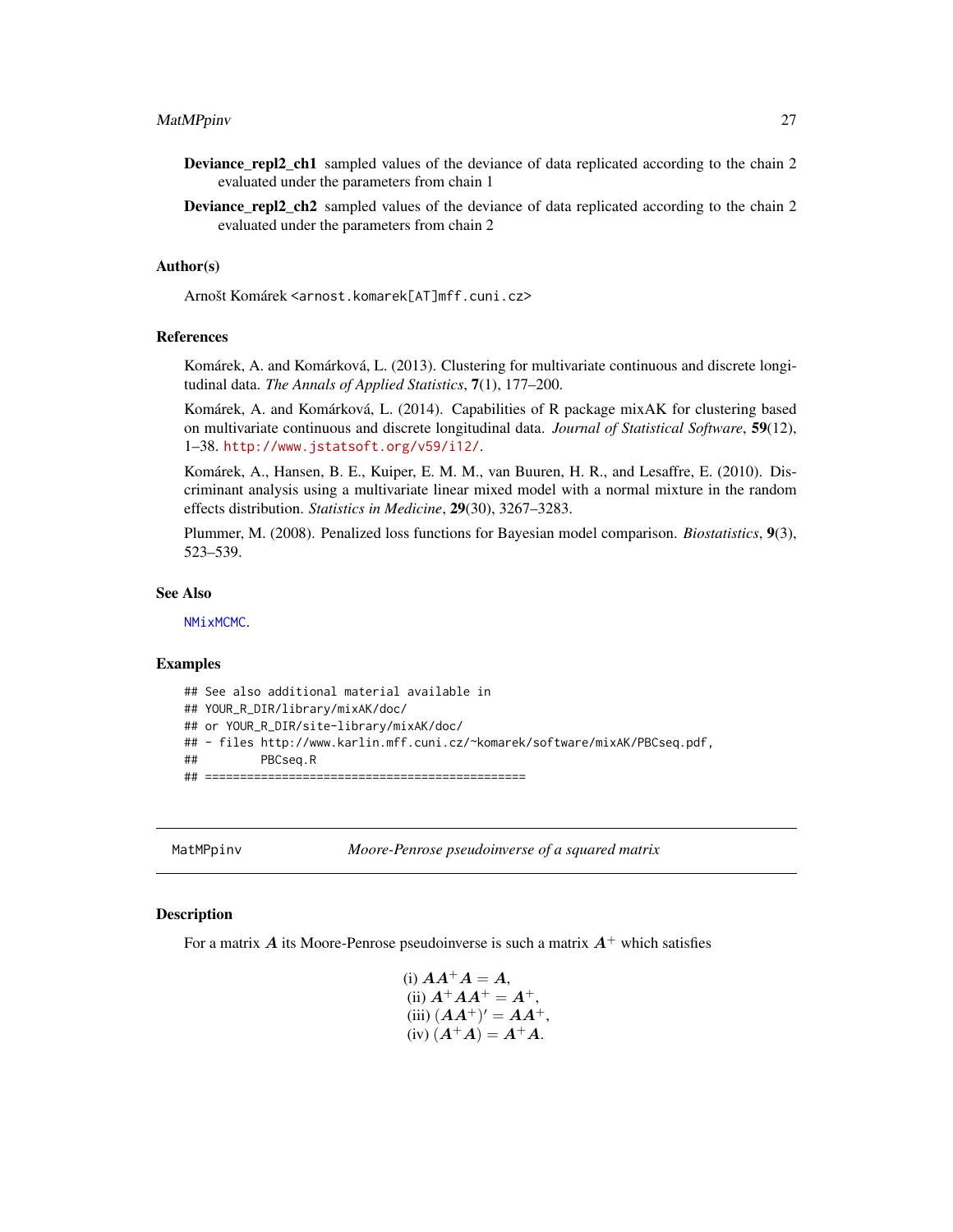Computation is done using spectral decomposition. At this moment, it is implemented for symmetric matrices only.

#### Usage

MatMPpinv(A)

#### Arguments

A either a numeric vector in which case inverse of each element of A is returned or a squared matrix.

#### Value

Either a numeric vector or a matrix.

#### Author(s)

Arnošt Komárek <arnost.komarek[AT]mff.cuni.cz>

# References

Golub, G. H. and Van Loan, C. F. (1996, Sec. 5.5). *Matrix Computations. Third Edition*. Baltimore: The Johns Hopkins University Press.

#### Examples

```
set.seed(770328)
A \leftarrow \text{rwISHART}(1, 5, diag(4))Ainv <- MatMPpinv(A)
### Check the conditions
prec <-13round(A - A %*% Ainv %*% A, prec)
round(Ainv - Ainv %*% A %*% Ainv, prec)
round(A %*% Ainv - t(A %*% Ainv), prec)
round(Ainv %*% A - t(Ainv %*% A), prec)
```
MatSqrt *Square root of a matrix*

#### Description

For a matrix A its square root is such a matrix B which satisfies  $A = BB$ .

Computation is done using spectral decomposition. When calculating the square roots of eigenvalues, always a root with positive real part and a sign of the imaginary part the same as the sign of the imaginary eigenvalue part is taken.

<span id="page-27-0"></span>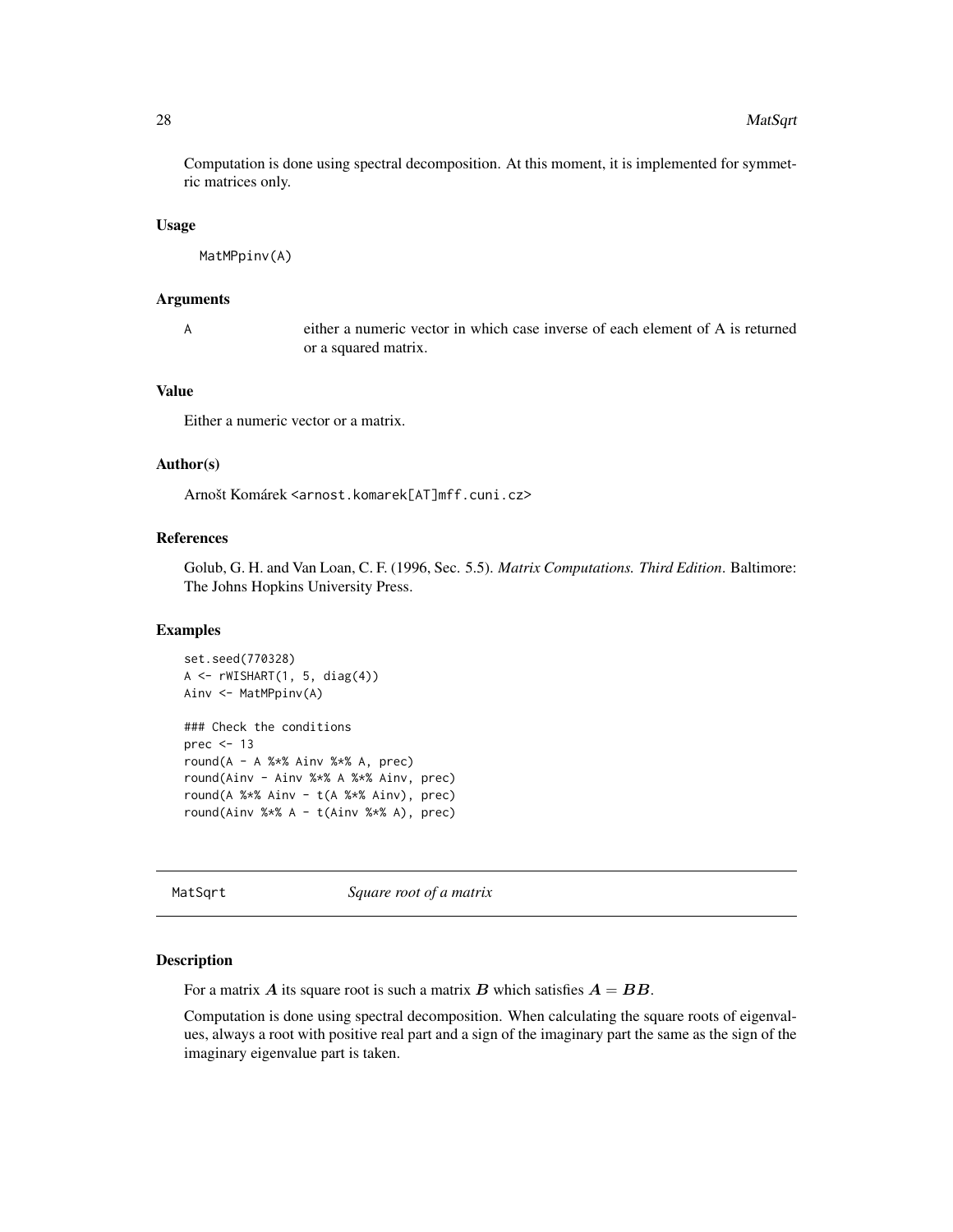#### MatSqrt 29

# Usage

MatSqrt(A)

#### Arguments

A either a numeric vector in which case square roots of each element of A is returned or a squared matrix.

#### Value

Either a numeric vector or a matrix.

#### Author(s)

Arnošt Komárek <arnost.komarek[AT]mff.cuni.cz>

#### Examples

```
MatSqrt(0:4)
MatSqrt((-4):0)MatSqrt(c(-1, 1, -2, 2))
A \leq - (1:4) %*% t(1:4)
sqrtA <- MatSqrt(A)
sqrtA
round(sqrtA %*% sqrtA - A, 13)
### The following example crashes on r-devel Windows x64 x86_64,
### on r-patched Linux x86_64
### due to failure of LAPACK zgesv routine
###
### Commented on 16/01/2010
###
# B <- -A
# sqrtB <- MatSqrt(B)
# sqrtB
# round(Re(sqrtB %*% sqrtB - B), 13)
# round(Im(sqrtB %*% sqrtB - B), 13)
V <- eigen(A)$vectors
sqrtV <- MatSqrt(V)
sqrtV
round(sqrtV %*% sqrtV - V, 14)
Sigma \leq matrix(c(1, 1, 1.5, 1, 4, 4.2, 1.5, 4.2, 9), nrow=3)
sqrtSigma <- MatSqrt(Sigma)
sqrtSigma
round(sqrtSigma %*% sqrtSigma - Sigma, 13)
D4 \leq - matrix(c(5, -4, 1, 0, 0,
             -4, 6, -4, 1, 0,1, -4, 6, -4, 1,
```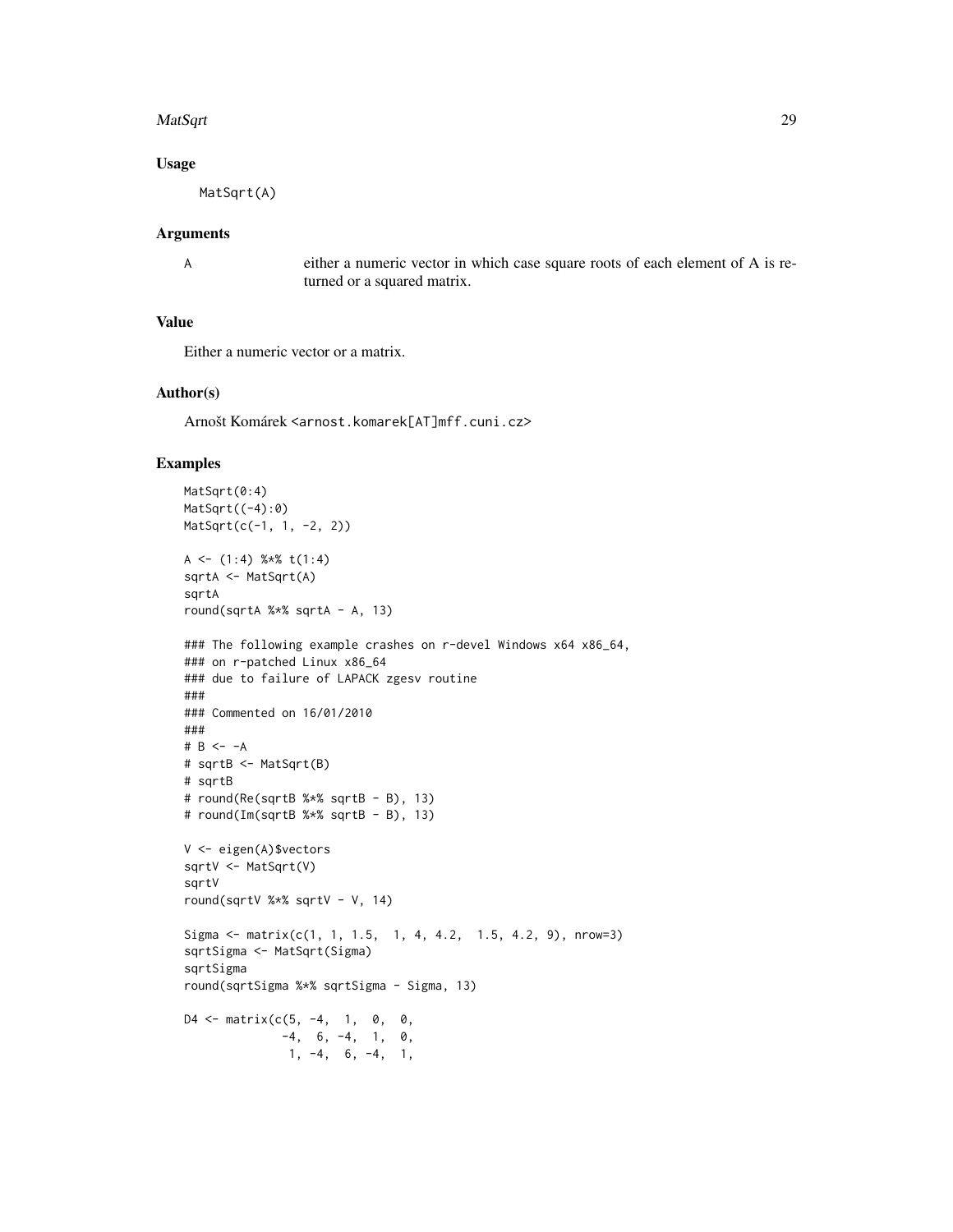```
0, 1, -4, 6, -4,0, 0, 1, -4, 5), nrow=5)
sqrtD4 <- MatSqrt(D4)
sqrtD4[abs(sqrtD4) < 1e-15] <- 0
sqrtD4
round(sqrtD4 %*% sqrtD4 - D4, 14)
X \le - matrix(c(7, 15, 10, 22), nrow=2)
sqrtX <- MatSqrt(X)
sqrtX %*% sqrtX - X
```
<span id="page-29-1"></span>

#### MVN *Multivariate normal distribution*

#### Description

Density and random generation for the multivariate normal distribution with mean equal to mean, precision matrix equal to Q (or covariance matrix equal to Sigma).

Function rcMVN samples from the multivariate normal distribution with a canonical mean  $b$ , i.e., the mean is  $\mu = Q^{-1} b$ .

# Usage

dMVN(x, mean=0, Q=1, Sigma, log=FALSE) rMVN(n, mean=0, Q=1, Sigma) rcMVN(n, b=0, Q=1, Sigma)

#### Arguments

| mean     | vector of mean.                                                                                                                                |
|----------|------------------------------------------------------------------------------------------------------------------------------------------------|
| b        | vector of a canonical mean.                                                                                                                    |
| Q        | precision matrix of the multivariate normal distribution. Ignored if Sigma is<br>given.                                                        |
| Sigma    | covariance matrix of the multivariate normal distribution. If Sigma is supplied,<br>precision is computed from $\Sigma$ as $Q = \Sigma^{-1}$ . |
| n.       | number of observations to be sampled.                                                                                                          |
| $\times$ | vector or matrix of the points where the density should be evaluated.                                                                          |
| log      | logical; if TRUE, log-density is computed                                                                                                      |

#### Value

Some objects.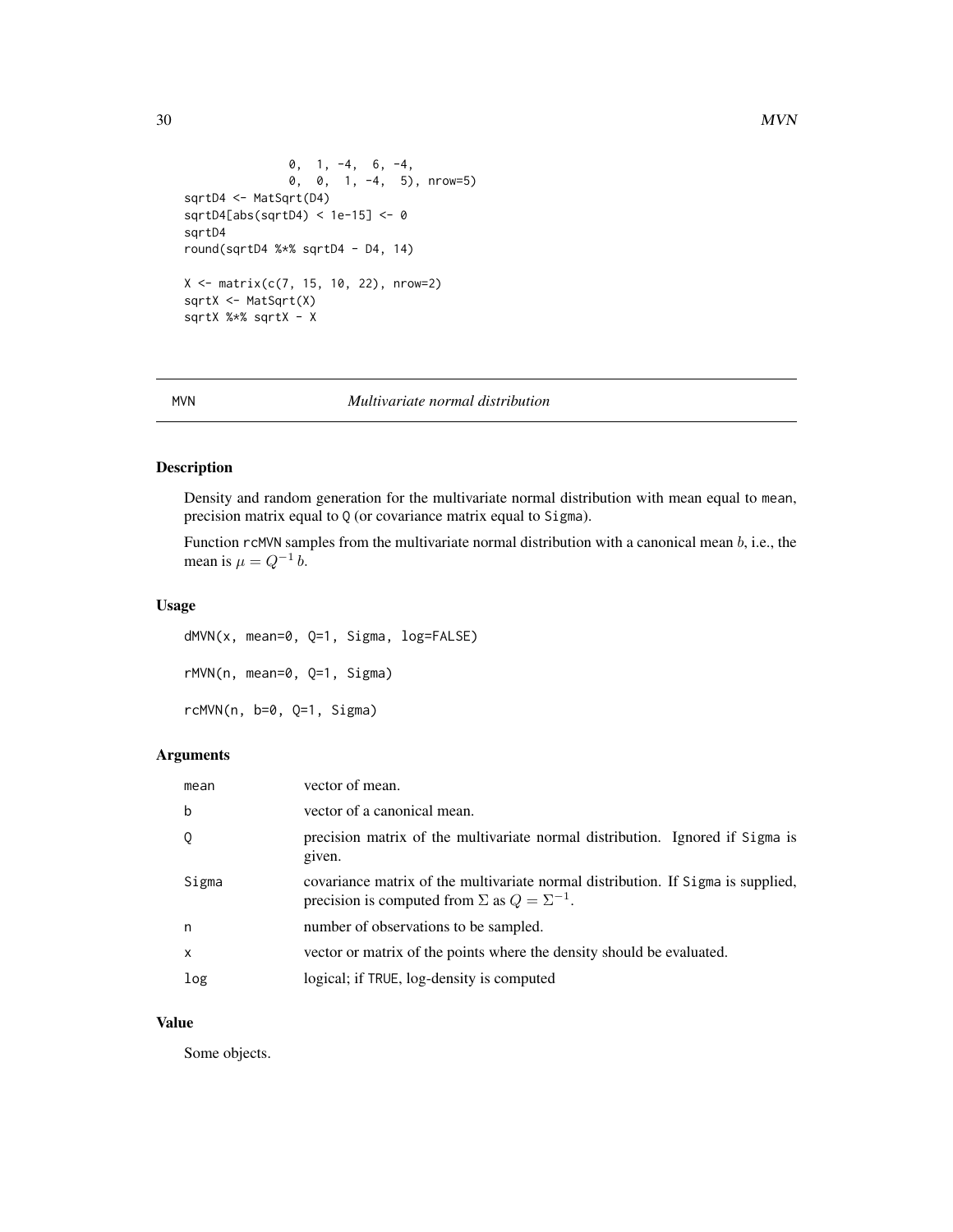#### $MVN$  31

# Value for dMVN

A vector with evaluated values of the (log-)density

#### Value for rMVN

A list with the components:

x vector or matrix with sampled values

log.dens vector with the values of the log-density evaluated in the sampled values

#### Value for rcMVN

A list with the components:

x vector or matrix with sampled values

mean vector or the mean of the normal distribution

log.dens vector with the values of the log-density evaluated in the sampled values

# Author(s)

Arnošt Komárek <arnost.komarek[AT]mff.cuni.cz>

# References

Rue, H. and Held, L. (2005). *Gaussian Markov Random Fields: Theory and Applications*. Boca Raton: Chapman and Hall/CRC.

#### See Also

[dnorm](#page-0-0), [Mvnorm](#page-0-0).

# Examples

```
set.seed(1977)
### Univariate normal distribution
### ==============================
c(dMVN(\theta), dnorm(\theta))c(dMVN(0, log=TRUE), dnorm(0, log=TRUE))
rbind(dMVN(c(-1, 0, 1)), dnorm(c(-1, 0, 1)))rbind(dMVN(c(-1, 0, 1), log=TRUE), domm(c(-1, 0, 1), log=TRUE))c(dMVN(1, mean=1.2, Q=0.5), dnorm(1, mean=1.2, sd=sqrt(2)))
c(dMVN(1, mean=1.2, Q=0.5, log=TRUE), dnorm(1, mean=1.2, sd=sqrt(2), log=TRUE))
rbind(dMVN(0:2, mean=1.2, Q=0.5), domm(0:2, mean=1.2, sd=sqrt(2)))rbind(dMVN(0:2, mean=1.2, Q=0.5, log=TRUE), dnorm(0:2, mean=1.2, sd=sqrt(2), log=TRUE))
### Multivariate normal distribution
```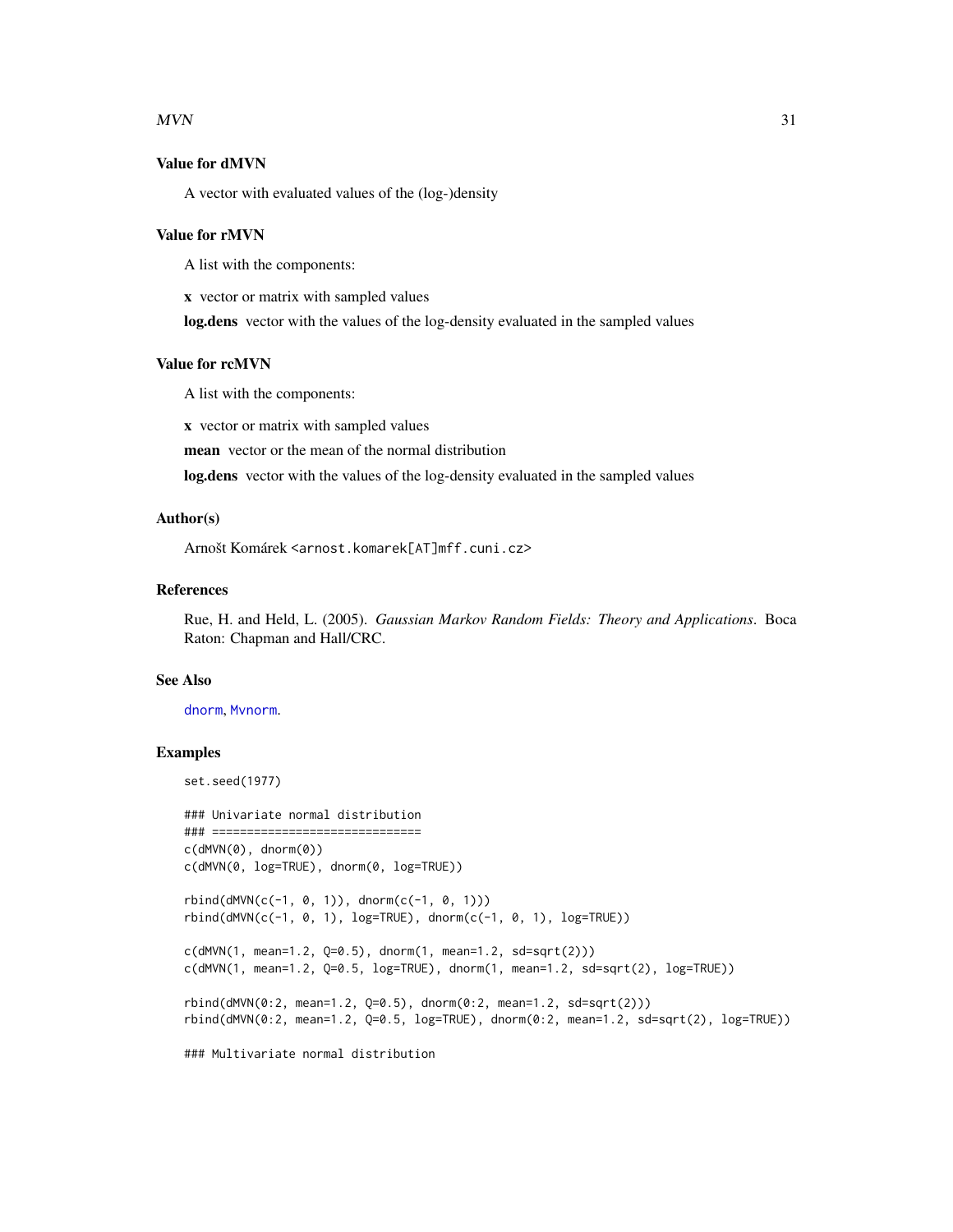```
### ================================
mu < -c(0, 6, 8)L \leq - matrix(1:9, nrow=3)
L[upper.tri(L, diag=FALSE)] <- 0
Sigma <- L %*% t(L)
Q <- chol2inv(chol(Sigma))
b <- solve(Sigma, mu)
dMVN(mu, mean=mu, Q=Q)
dMVN(mu, mean=mu, Sigma=Sigma)
dMVN(mu, mean=mu, Q=Q, log=TRUE)
dMVN(mu, mean=mu, Sigma=Sigma, log=TRUE)
xx <- matrix(c(0,6,8, 1,5,7, -0.5,5.5,8.5, 0.5,6.5,7.5), ncol=3, byrow=TRUE)
dMVN(xx, mean=mu, Q=Q)
dMVN(xx, mean=mu, Sigma=Sigma)
dMVN(xx, mean=mu, Q=Q, log=TRUE)
dMVN(xx, mean=mu, Sigma=Sigma, log=TRUE)
zz <- rMVN(1000, mean=mu, Sigma=Sigma)
rbind(apply(zz$x, 2, mean), mu)
var(zz$x)
Sigma
cbind(dMVN(zz$x, mean=mu, Sigma=Sigma, log=TRUE), zz$log.dens)[1:10,]
zz <- rcMVN(1000, b=b, Sigma=Sigma)
rbind(apply(zz$x, 2, mean), mu)
var(zz$x)
Sigma
cbind(dMVN(zz$x, mean=mu, Sigma=Sigma, log=TRUE), zz$log.dens)[1:10,]
zz <- rMVN(1000, mean=rep(0, 3), Sigma=Sigma)
rbind(apply(zz$x, 2, mean), rep(0, 3))
var(zz$x)
Sigma
cbind(dMVN(zz$x, mean=rep(0, 3), Sigma=Sigma, log=TRUE), zz$log.dens)[1:10,]
### The same using the package mvtnorm
### ==================================
# require(mvtnorm)
# c(dMVN(mu, mean=mu, Sigma=Sigma), dmvnorm(mu, mean=mu, sigma=Sigma))
# c(dMVN(mu, mean=mu, Sigma=Sigma, log=TRUE), dmvnorm(mu, mean=mu, sigma=Sigma, log=TRUE))
#
# rbind(dMVN(xx, mean=mu, Sigma=Sigma), dmvnorm(xx, mean=mu, sigma=Sigma))
# rbind(dMVN(xx, mean=mu, Sigma=Sigma, log=TRUE), dmvnorm(xx, mean=mu, sigma=Sigma, log=TRUE))
```
MVNmixture *Mixture of (multivariate) normal distributions*

<span id="page-31-0"></span>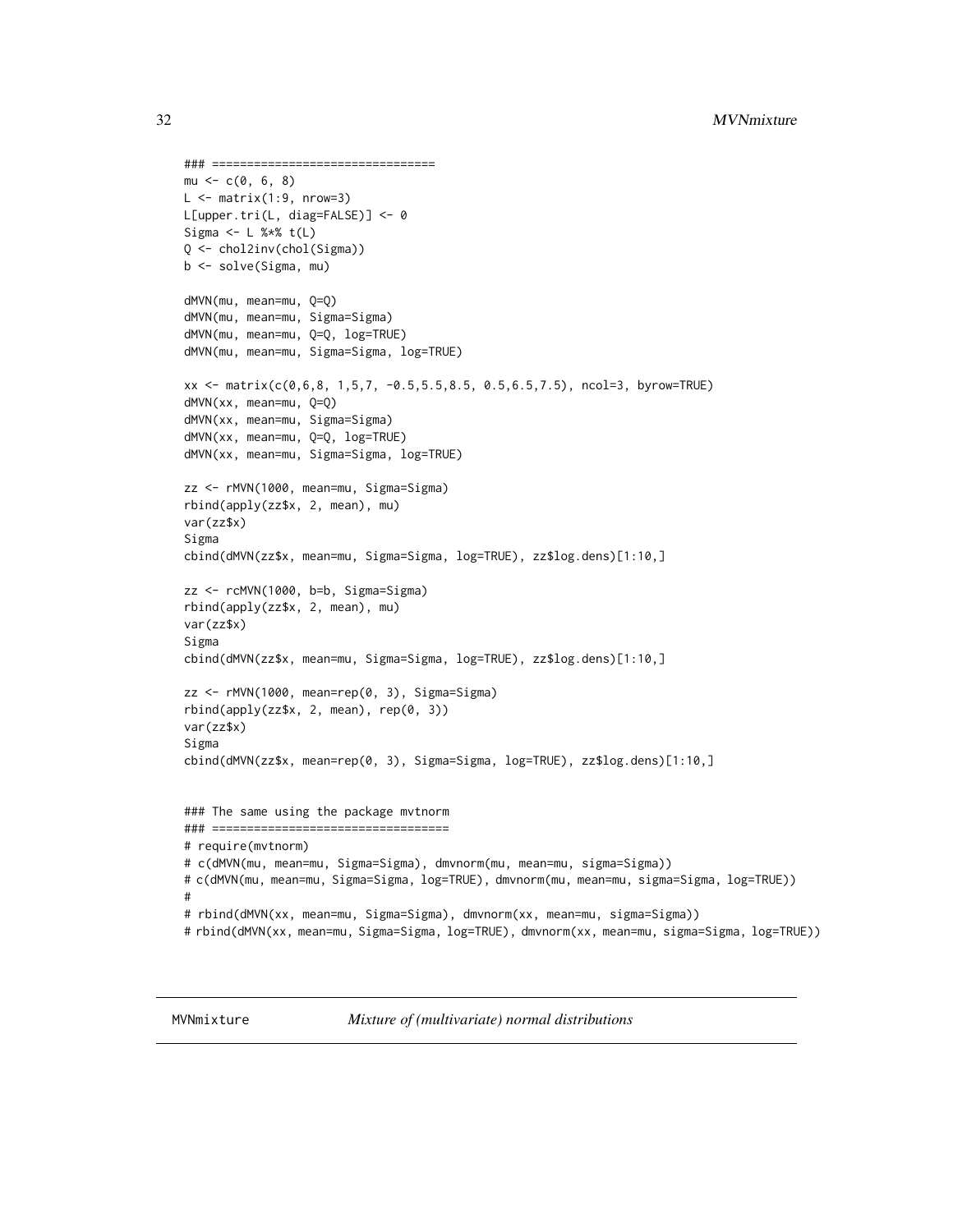#### MVNmixture 33

#### Description

Density and random generation for the mixture of the  $p$ -variate normal distributions with means given by mean, precision matrix given by Q (or covariance matrices given bySigma).

#### Usage

dMVNmixture(x, weight, mean, Q, Sigma, log=FALSE) dMVNmixture2(x, weight, mean, Q, Sigma, log=FALSE) rMVNmixture(n, weight, mean, Q, Sigma) rMVNmixture2(n, weight, mean, Q, Sigma)

# Arguments

| weight   | vector of length $K$ with the mixture weights or values which are proportional to<br>the weights.                                                                   |
|----------|---------------------------------------------------------------------------------------------------------------------------------------------------------------------|
| mean     | vector or matrix of mixture means.                                                                                                                                  |
|          | For $p = 1$ this should be a vector of length K, for $p > 1$ this should be a $K \times p$<br>matrix with mixture means in rows.                                    |
| Q        | precision matrices of the multivariate normal distribution. Ignored if Sigma is<br>given.                                                                           |
|          | For $p = 1$ this should be a vector of length K, for $p > 1$ this should be a list of<br>length $K$ with the mixture precision matrices as components of the list.  |
| Sigma    | covariance matrix of the multivariate normal distribution. If Sigma is supplied,<br>precisions are computed from $\Sigma$ as $Q = \Sigma^{-1}$ .                    |
|          | For $p = 1$ this should be a vector of length K, for $p > 1$ this should be a list of<br>length $K$ with the mixture covariance matrices as components of the list. |
| n        | number of observations to be sampled.                                                                                                                               |
| $\times$ | vector or matrix of the points where the density should be evaluated.                                                                                               |
| log      | logical; if TRUE, log-density is computed                                                                                                                           |

# Details

Functions dMVNmixture and dMVNmixture2 differ only internally in the way they compute the mixture density. In dMVNmixture, only multivariate normal densities are evaluated in compiled C++ code and mixing is done directly in R. In dMVNmixture2, everything is evaluated in compiled C++ code. Normally, both dMVNmixture and dMVNmixture2 should return the same results.

Similarly for rMVNmixture and rMVNmixture2. Another difference is that rMVNmixture returns only random generated points and rMVNmixture2 also values of the density evaluated in the generated points.

#### Value

Some objects.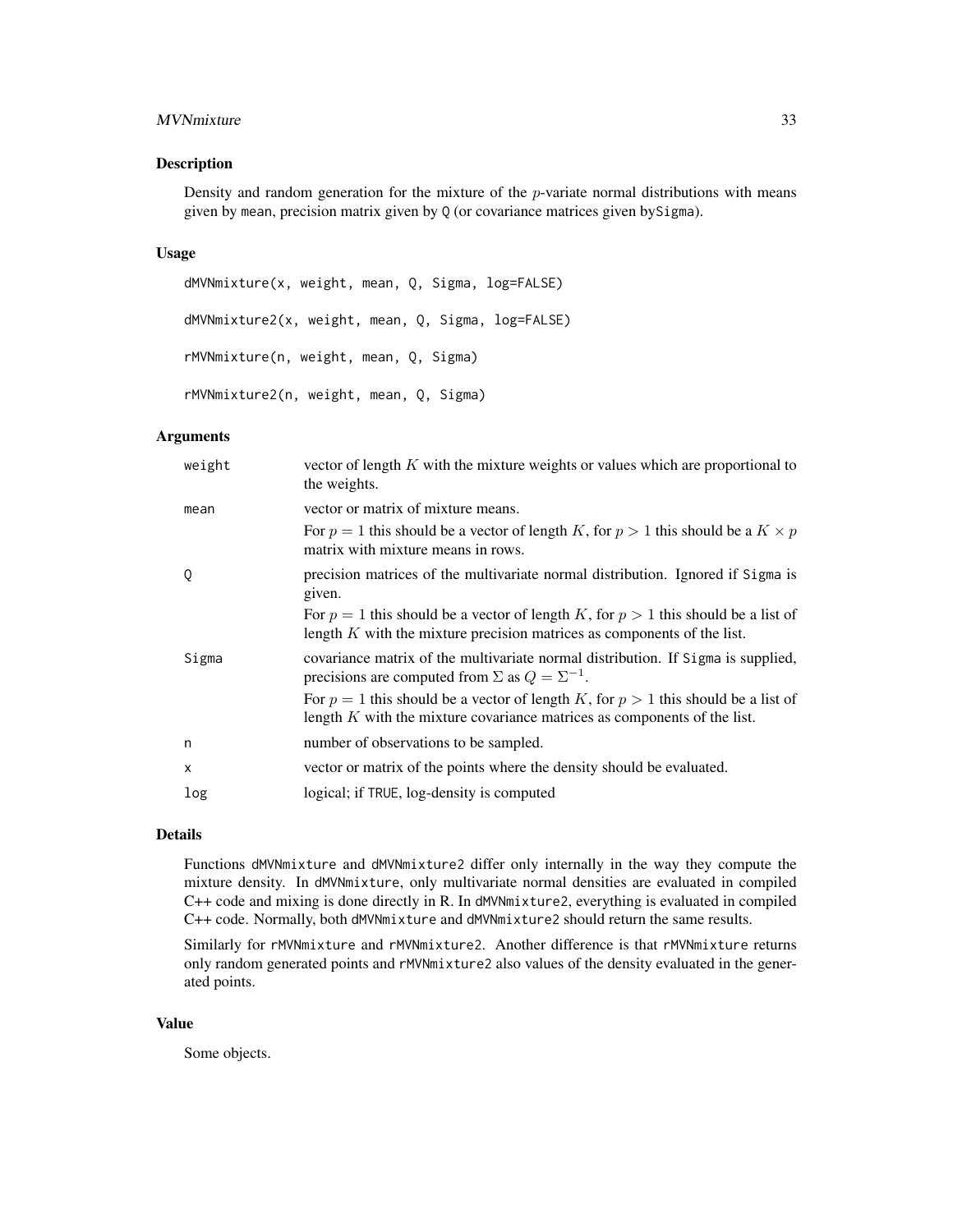#### Value for dMVNmixture

A vector with evaluated values of the (log-)density.

#### Value for dMVNmixture2

A vector with evaluated values of the (log-)density.

#### Value for rMVNmixture

A vector (for n=1 or for univariate mixture) or matrix with sampled values (in rows of the matrix).

#### Value for rMVNmixture2

A list with components named x which is a vector (for n=1 or for univariate mixture) or matrix with sampled values (in rows of the matrix) and dens which are the values of the density evaluated in x.

#### Author(s)

Arnošt Komárek <arnost.komarek[AT]mff.cuni.cz>

#### See Also

[dnorm](#page-0-0), [MVN](#page-29-1), [Mvnorm](#page-0-0).

#### Examples

```
set.seed(1977)
```

```
##### Univariate normal mixture
##### =========================
mu < -c(-1, 1)Sigma <- c(0.25^2, 0.4^2)Q \le -1/Sigmaw \leftarrow c(0.3, 0.7)xx <- seq(-2, 2.5, length=100)
yyA <- dMVNmixture(xx, weight=w, mean=mu, Sigma=Sigma)
yyB <- dMVNmixture(xx, weight=w, mean=mu, Q=Q)
yyC <- dMVNmixture2(xx, weight=w, mean=mu, Sigma=Sigma)
yyD <- dMVNmixture2(xx, weight=w, mean=mu, Q=Q)
xxSample <- rMVNmixture(1000, weight=w, mean=mu, Sigma=Sigma)
xxSample2 <- rMVNmixture2(1000, weight=w, mean=mu, Sigma=Sigma)
sum(abs(xxSample2$dens - dMVNmixture(xxSample2$x, weight=w, mean=mu, Sigma=Sigma)) > 1e-15)
xxSample2 <- xxSample2$x
par(mfrow=c(2, 2), bty="n")plot(xx, yyA, type="l", col="red", xlab="x", ylab="f(x)")
points(xx, yyB, col="darkblue")
hist(xxSample, col="lightblue", prob=TRUE, xlab="x", xlim=range(xx), ylim=c(0, max(yyA)),
```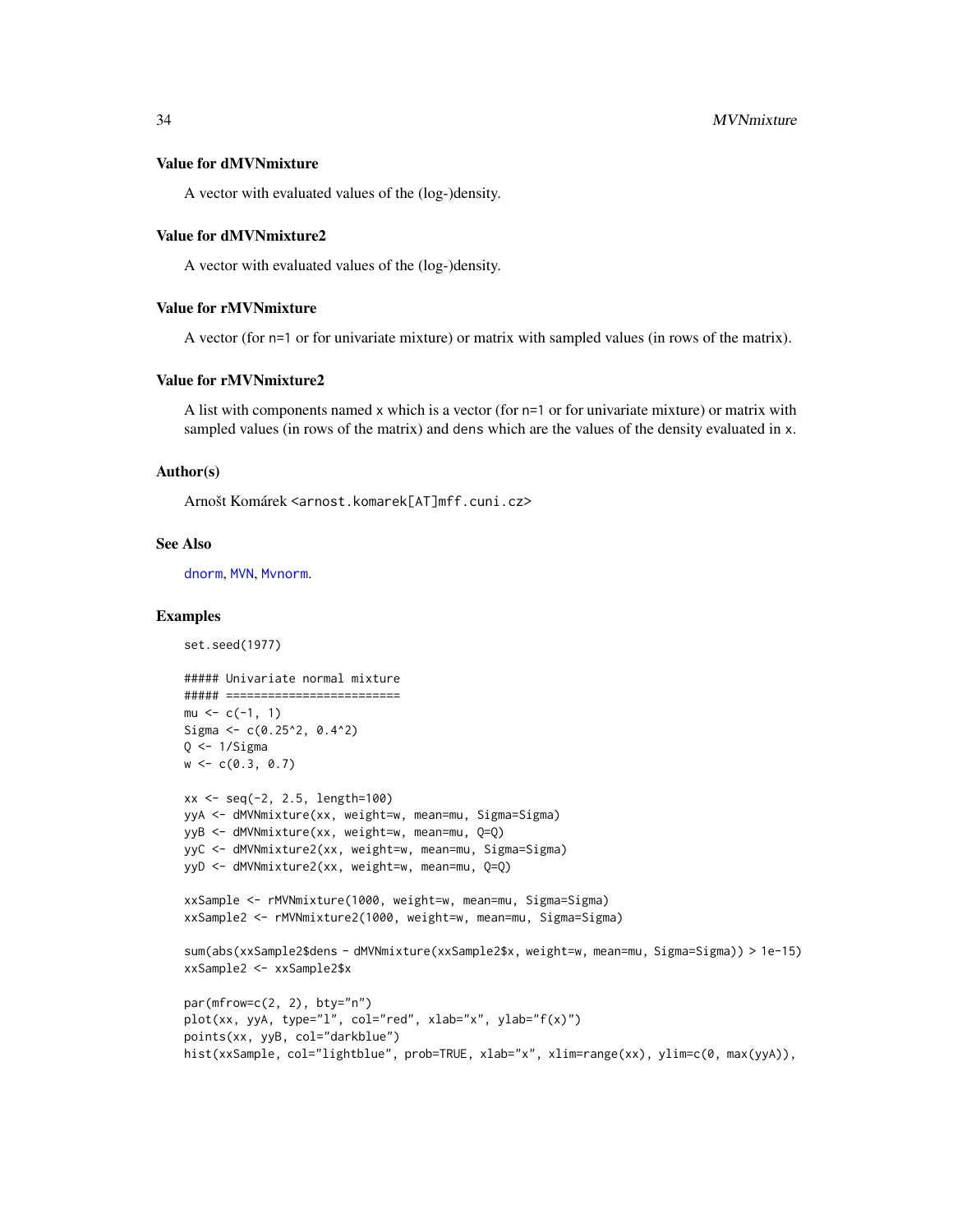#### MVNmixture 35

```
main="Sampled values")
lines(xx, yyA, col="red")
plot(xx, yyC, type="l", col="red", xlab="x", ylab="f(x)")
points(xx, yyD, col="darkblue")
hist(xxSample2, col="sandybrown", prob=TRUE, xlab="x", xlim=range(xx), ylim=c(0, max(yyA)),
     main="Sampled values")
lines(xx, yyC, col="red")
##### Bivariate normal mixture
##### ========================
### Choice 1
sd11 <- sd12 <- 1.1
sd21 \leq 0.5sd22 < -1.5rho2 < -0.7Xlim \leftarrow c(-3, 4)Ylim <- c(-6, 4)### Choice 2
sd11 <- sd12 <- 0.3sd21 \leq 0.5sd22 < -0.3rho2 < -0.8Xlim \leftarrow c(-3, 2.5)Ylim <- c(-2.5, 2.5)mu \le matrix(c(1,1, -1,-1), nrow=2, byrow=TRUE)
Sigma <- list(diag(c(sd11^2, sd12^2)),
              matrix(c(sd21^2, rho2*sd21*sd22, rho2*sd21*sd22, sd22^2), nrow=2))
Q <- list(chol2inv(chol(Sigma[[1]])), chol2inv(chol(Sigma[[2]])))
w \leftarrow c(0.3, 0.7)xx1 <- seq(mu[2,1]-3*sd21, mu[1,1]+3*sd11, length=100)
xx2 <- seq(mu[2,2]-3*sd22, mu[1,2]+3*sd12, length=90)
XX <- cbind(rep(xx1, length(xx2)), rep(xx2, each=length(xx1)))
yyA <- matrix(dMVNmixture(XX, weight=w, mean=mu, Sigma=Sigma), nrow=length(xx1), ncol=length(xx2))
yyB <- matrix(dMVNmixture(XX, weight=w, mean=mu, Q=Q), nrow=length(xx1), ncol=length(xx2))
yyC <- matrix(dMVNmixture2(XX, weight=w, mean=mu, Sigma=Sigma), nrow=length(xx1), ncol=length(xx2))
yyD <- matrix(dMVNmixture2(XX, weight=w, mean=mu, Q=Q), nrow=length(xx1), ncol=length(xx2))
#xxSample <- rMVNmixture(1000, weight=w, mean=mu, Sigma=Sigma)
### Starting from version 3.6, the above command led to SegFault
### on CRAN r-patched-solaris-sparc check.
### Commented here on 20140806 (version 3.6-1).
xxSample2 <- rMVNmixture2(1000, weight=w, mean=mu, Sigma=Sigma)
sum(abs(xxSample2$dens - dMVNmixture(xxSample2$x, weight=w, mean=mu, Sigma=Sigma)) > 1e-15)
xxSample2 <- xxSample2$x
par(mfrow=c(1, 2), bty="n")
plot(xxSample, col="darkblue", xlab="x1", ylab="x2", xlim=Xlim, ylim=Ylim)
contour(xx1, xx2, yyA, col="red", add=TRUE)
```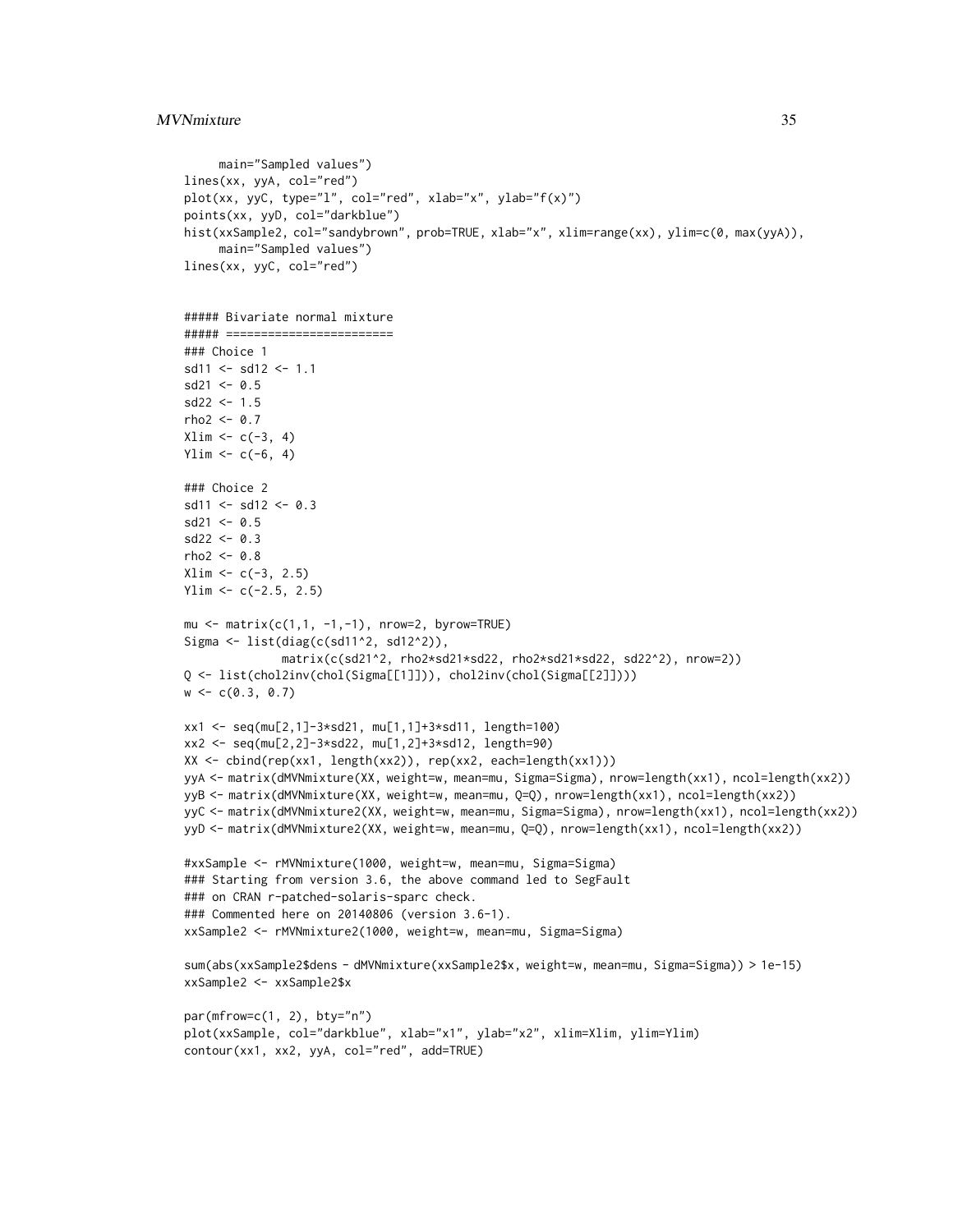```
plot(xxSample2, col="darkblue", xlab="x1", ylab="x2", xlim=Xlim, ylim=Ylim)
contour(xx1, xx2, yyC, col="red", add=TRUE)
par(mfrow=c(2, 2), bty="n")contour(xx1, xx2, yyA, col="red", xlab="x1", ylab="x2")
points(mu[,1], mu[,2], col="darkgreen")
persp(xx1, xx2, yyA, col="lightblue", xlab="x1", ylab="x2", zlab="f(x1, x2)")
contour(xx1, xx2, yyB, col="red", xlab="x1", ylab="x2")
points(mu[,1], mu[,2], col="darkgreen")
persp(xx1, xx2, yyB, col="lightblue", xlab="x1", ylab="x2", zlab="f(x1, x2)", phi=30, theta=30)
par(mfrow=c(2, 2), bty="n")
contour(xx1, xx2, yyC, col="red", xlab="x1", ylab="x2")
points(mu[,1], mu[,2], col="darkgreen")
persp(xx1, xx2, yyC, col="lightblue", xlab="x1", ylab="x2", zlab="f(x1, x2)")
contour(xx1, xx2, yyD, col="red", xlab="x1", ylab="x2")
points(mu[,1], mu[,2], col="darkgreen")
persp(xx1, xx2, yyD, col="lightblue", xlab="x1", ylab="x2", zlab="f(x1, x2)", phi=30, theta=30)
```
#### MVT *Multivariate Student t distribution*

#### Description

Density and random generation for the multivariate Student t distribution with location equal to mu, precision matrix equal to Q (or scale matrix equal to Sigma).

Mentioned functions implement the multivariate Student t distribution with a density given by

$$
p(\boldsymbol{z}) = \frac{\Gamma(\frac{\nu+p}{2})}{\Gamma(\frac{\nu}{2}) \nu^{\frac{p}{2}} \pi^{\frac{p}{2}}} |\Sigma|^{-\frac{1}{2}} \left\{ 1 + \frac{(\boldsymbol{z} - \boldsymbol{\mu})'\Sigma^{-1}(\boldsymbol{z} - \boldsymbol{\mu})}{\nu} \right\}^{-\frac{\nu+p}{2}},
$$

where p is the dimension,  $\nu > 0$  degrees of freedom,  $\mu$  the location parameter and  $\Sigma$  the scale matrix.

For  $\nu > 1$ , the mean in equal to  $\mu$ , for  $\nu > 2$ , the covariance matrix is equal to  $\frac{\nu}{\nu-2}\Sigma$ .

#### Usage

```
dMVT(x, df, mu=0, Q=1, Signa, log=FALSE)rMVT(n, df, mu=0, Q=1, Sigma)
```
# Arguments

| df | degrees of freedom of the multivariate Student t distribution.                                                |
|----|---------------------------------------------------------------------------------------------------------------|
| mu | vector of the location parameter.                                                                             |
|    | precision (inverted scale) matrix of the multivariate Student t distribution. Ig-<br>nored if Sigma is given. |

<span id="page-35-0"></span>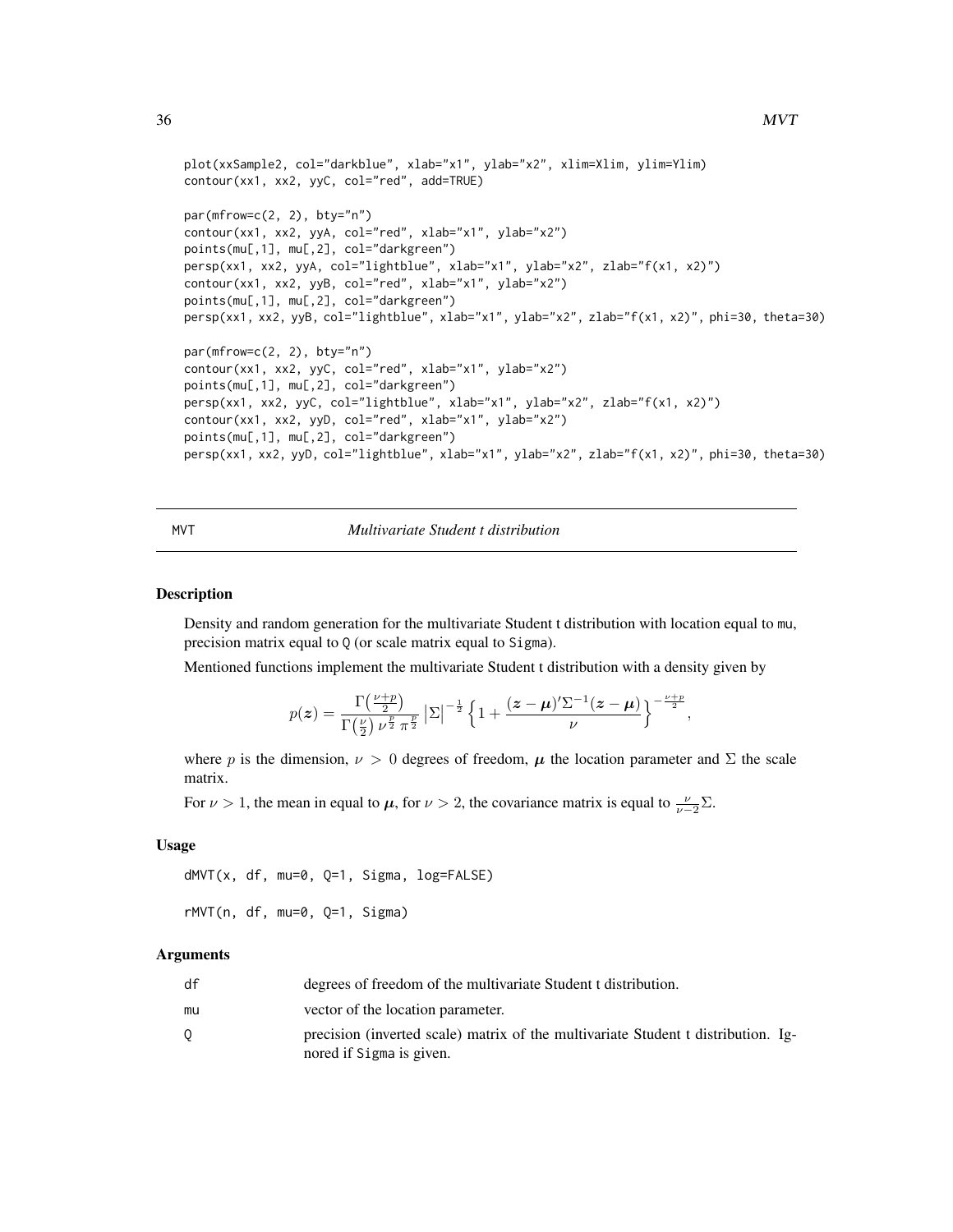| Sigma | scale matrix of the multivariate Student t distribution. If Sigma is supplied,<br>precision is computed from $\Sigma$ as $Q = \Sigma^{-1}$ . |
|-------|----------------------------------------------------------------------------------------------------------------------------------------------|
| n     | number of observations to be sampled.                                                                                                        |
| x     | vector or matrix of the points where the density should be evaluated.                                                                        |
| log   | logical; if TRUE, log-density is computed                                                                                                    |

Some objects.

#### Value for dMVT

A vector with evaluated values of the (log-)density

### Value for rMVT

A list with the components:

x vector or matrix with sampled values

log.dens vector with the values of the log-density evaluated in the sampled values

### Author(s)

Arnošt Komárek <arnost.komarek[AT]mff.cuni.cz>

### See Also

[dt](#page-0-0), [Mvt](#page-0-0).

### Examples

```
set.seed(1977)
```

```
### Univariate central t distribution
z <- rMVT(10, df=1, mu=0, Q=1)
ldz <- dMVT(z$x, df=1, log=TRUE)
boxplot(as.numeric(z$x))
cbind(z$log.dens, ldz, dt(as.numeric(z$x), df=1, log=TRUE))
```

```
### Multivariate t distribution
mu \leftarrow c(1, 2, 3)Sigma \leq matrix(c(1, 1, -1.5, 1, 4, 1.8, -1.5, 1.8, 9), nrow=3)
Q <- chol2inv(chol(Sigma))
```

```
nu < -3z <- rMVT(1000, df=nu, mu=mu, Sigma=Sigma)
apply(z$x, 2, mean) # # should be close to mu
((nu - 2) / nu) * var(z*x) ## should be close to Sigma
```

```
dz <- dMVT(z$x, df=nu, mu=mu, Sigma=Sigma)
ldz <- dMVT(z$x, df=nu, mu=mu, Sigma=Sigma, log=TRUE)
```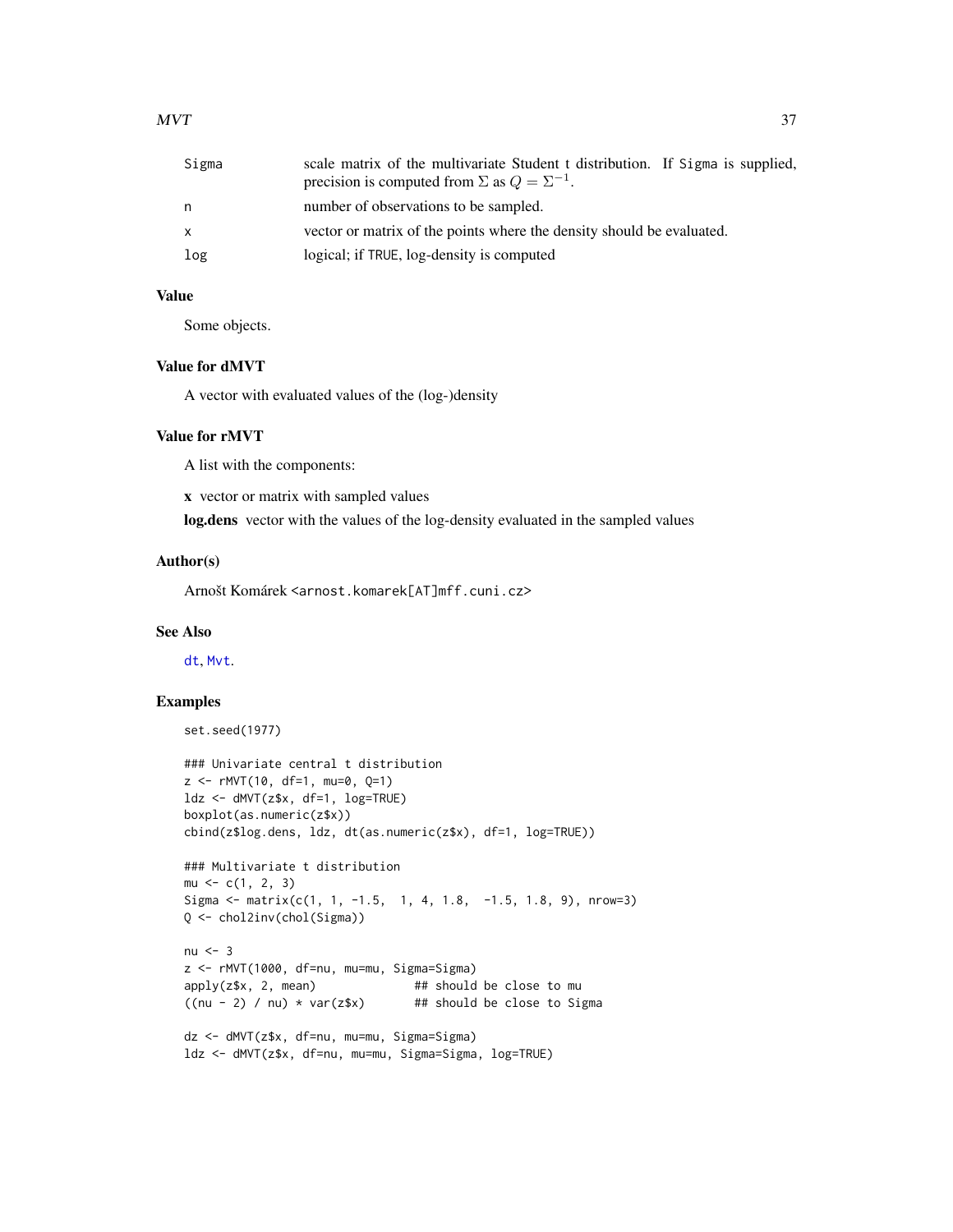```
### Compare with mvtnorm package
#require(mvtnorm)
#ldz2 <- dmvt(z$x, sigma=Sigma, df=nu, delta=mu, log=TRUE)
#plot(z$log.dens, ldz2, pch=21, col="red3", bg="orange", xlab="mixAK", ylab="mvtnorm")
#plot(ldz, ldz2, pch=21, col="red3", bg="orange", xlab="mixAK", ylab="mvtnorm")
```
NMixChainComp *Chains for mixture parameters*

#### Description

This function returns chains for parameters derived from the (re-labeled) mixture weights, means, covariance matrices.

First, mixture means and shifted-scaled to the original (data) scale, mixture covariance matrices are scaled to the original (data) scale (see argument scale in [NMixMCMC](#page-42-0) function or argument scale.b in [GLMM\\_MCMC](#page-17-0)). Possible derived parameters are standard deviations and correlation coefficients.

#### Usage

```
NMixChainComp(x, relabel = TRUE, param)
## Default S3 method:
NMixChainComp(x, relabel = TRUE, param)
## S3 method for class 'NMixMCMC'
NMixChainComp(x, relabel = TRUE,param = c("w", "mu", "var", "sd", "cor", "Sigma", "Q", "Li"))
## S3 method for class 'GLMM_MCMC'
NMixChainComp(x, relabel = TRUE,param = c("w_b", "mu_b", "var_b", "sd_b", "cor_b", "Sigma_b", "Q_b", "Li_b"))
```

| x       | an object of class NM1xMCMC or GLMM_MCMC.                                                                                                                                                      |
|---------|------------------------------------------------------------------------------------------------------------------------------------------------------------------------------------------------|
| relabel | a logical argument indicating whether the chains are to be returned with com-<br>ponents being re-labeled (see NMixRelabel) or whether the chains are to be<br>returned as originally sampled. |
| param   | a character string indicating which sample is to be returned:                                                                                                                                  |
|         | w, w <b>b</b> mixture weights;                                                                                                                                                                 |
|         | mu, mu_b mixture means;                                                                                                                                                                        |
|         | var, var_b mixture variances;                                                                                                                                                                  |
|         | sd, sd b mixture standard deviations;                                                                                                                                                          |
|         | cor, cor_b correlations derived from the mixture covariance matrices;                                                                                                                          |
|         | Sigma, Sigma_b mixture covariance matrices (their lower triangles);                                                                                                                            |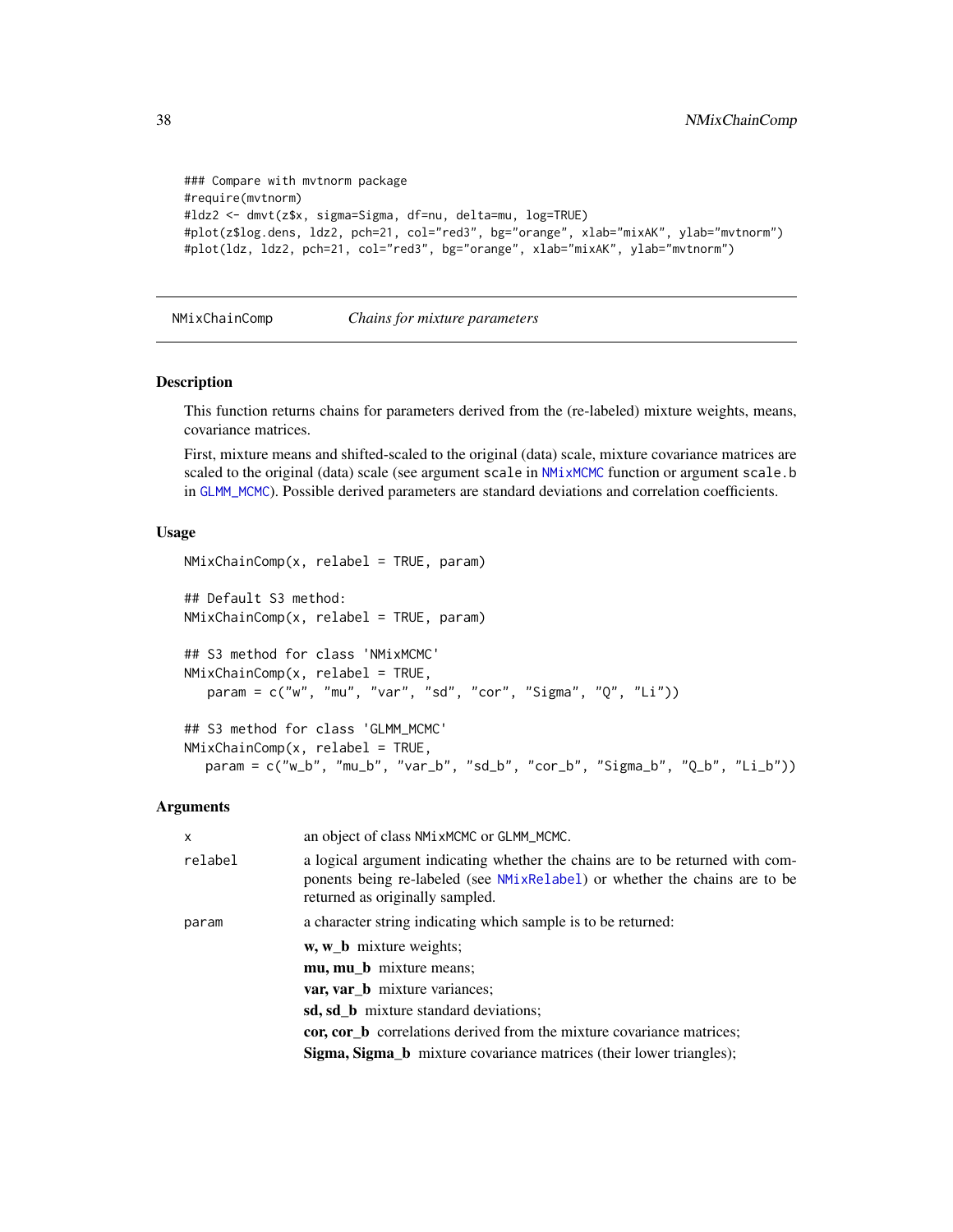Q, Q\_b mixture inverted covariance matrices (their lower triangles); Li, Li b Cholesky factors (their lower triangles) of the mixture inverted covariance matrices.

#### Value

A matrix with sampled values in rows, parameters in columns.

#### Author(s)

Arnošt Komárek <arnost.komarek[AT]mff.cuni.cz>

#### See Also

[NMixMCMC](#page-42-0), [GLMM\\_MCMC](#page-17-0).

NMixChainsDerived *Create MCMC chains derived from previously sampled values*

#### **Description**

Currently, this function creates chains for marginal means of exp(data) from previously sampled values (see [NMixMCMC](#page-42-0)). This is useful in survival context when a density of  $Y = \log(T)$  is modelled using the function [NMixMCMC](#page-42-0) and we are interested in inference on  $ET = E \exp(Y)$ .

#### Usage

```
NMixChainsDerived(object)
```
#### Arguments

object an object of class NMixMCMC or NMixMCMClist

#### Value

An object of the same class as argument object. When object was of class NMixMCMC, the resulting object contains additionally the following components:

chains.derived a data.frame with columns labeled expy.Mean.1, ..., expy.Mean.p containing the sampled values of  $E \exp(Y_1), \ldots, E \exp(Y_p)$ .

summ.expy.Mean posterior summary statistics for  $\text{Exp}(Y_1), \ldots, \text{Exp}(Y_p)$ .

When object was of the class NMixMCMClist then each of its components (chains) is augmented by new components chains.derived and summ.expy.Mean.

### Author(s)

Arnošt Komárek <arnost.komarek[AT]mff.cuni.cz>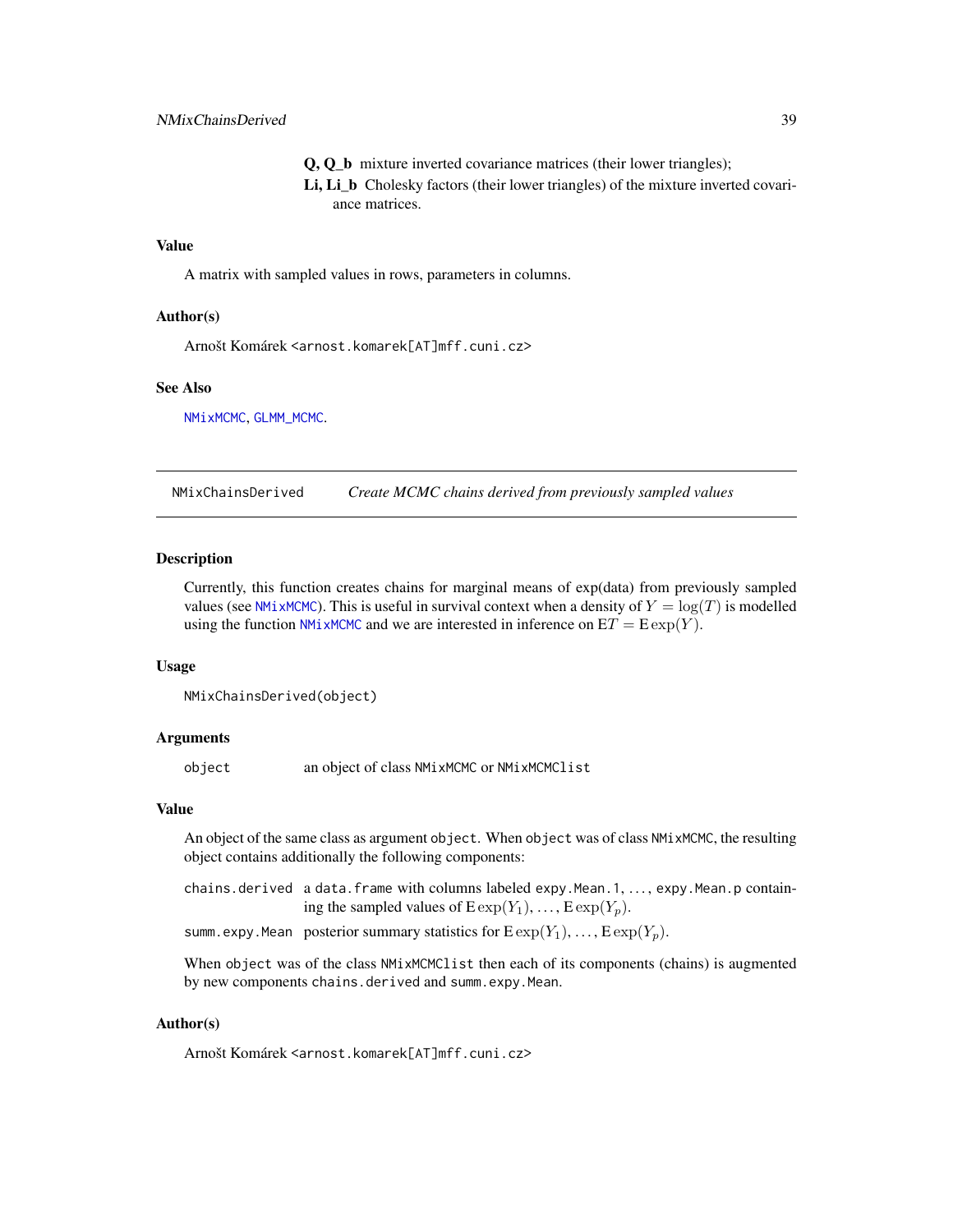# See Also

[NMixMCMC](#page-42-0).

NMixCluster *Clustering based on the MCMC output of the mixture model*

### Description

### TO BE ADDED.

This function only works for models with a fixed number of mixture components.

## Usage

```
NMixCluster(object, ...)
## Default S3 method:
NMixCluster(object, ...)
## S3 method for class 'GLMM_MCMC'
NMixCluster(object,
   prob = c("poster.comp.prob", "quant.comp.prob", "poster.comp.prob_b",
            "quant.comp.prob_b", "poster.comp.prob_u"),
  pquant = 0.5, HPD = FALSE, pHPD = 0.95, pthresh = -1, unclass.na = FALSE, ...)
```

| object     | an object of apropriate class.                                                                                                                                                                                            |
|------------|---------------------------------------------------------------------------------------------------------------------------------------------------------------------------------------------------------------------------|
| prob       | character string which identifies estimates of the component probabilities to be<br>used for clustering.                                                                                                                  |
| pquant     | when prob is either "quant.comp.prob" or "quant.comp.prob_b", argument pquant<br>is the probability of the quantile of the component probabilities to be used for<br>clustering.                                          |
| <b>HPD</b> | logical value. If TRUE then only those subjects are classified for which the lower<br>limit of the pHPD*100% HPD credible interval of the component probability<br>exceeds the value of ptrash.                           |
| pHPD       | credible level of the HPD credible interval, see argument HPD.                                                                                                                                                            |
| pthresh    | an optional threshold for the estimated component probability (when HPD is<br>FALSE) or for the lower limit of the HPD credible interval (when HPD is TRUE) to<br>classify a subject. No effect when pthresh is negative. |
| unclass.na | logical value taken into account when pthresh is positive. If unclass.na is<br>TRUE, unclassified subjects get classification NA. If unclass .na is FALSE, un-<br>classified subjects create a separate (last) group.     |
| $\cdots$   | optional additional arguments.                                                                                                                                                                                            |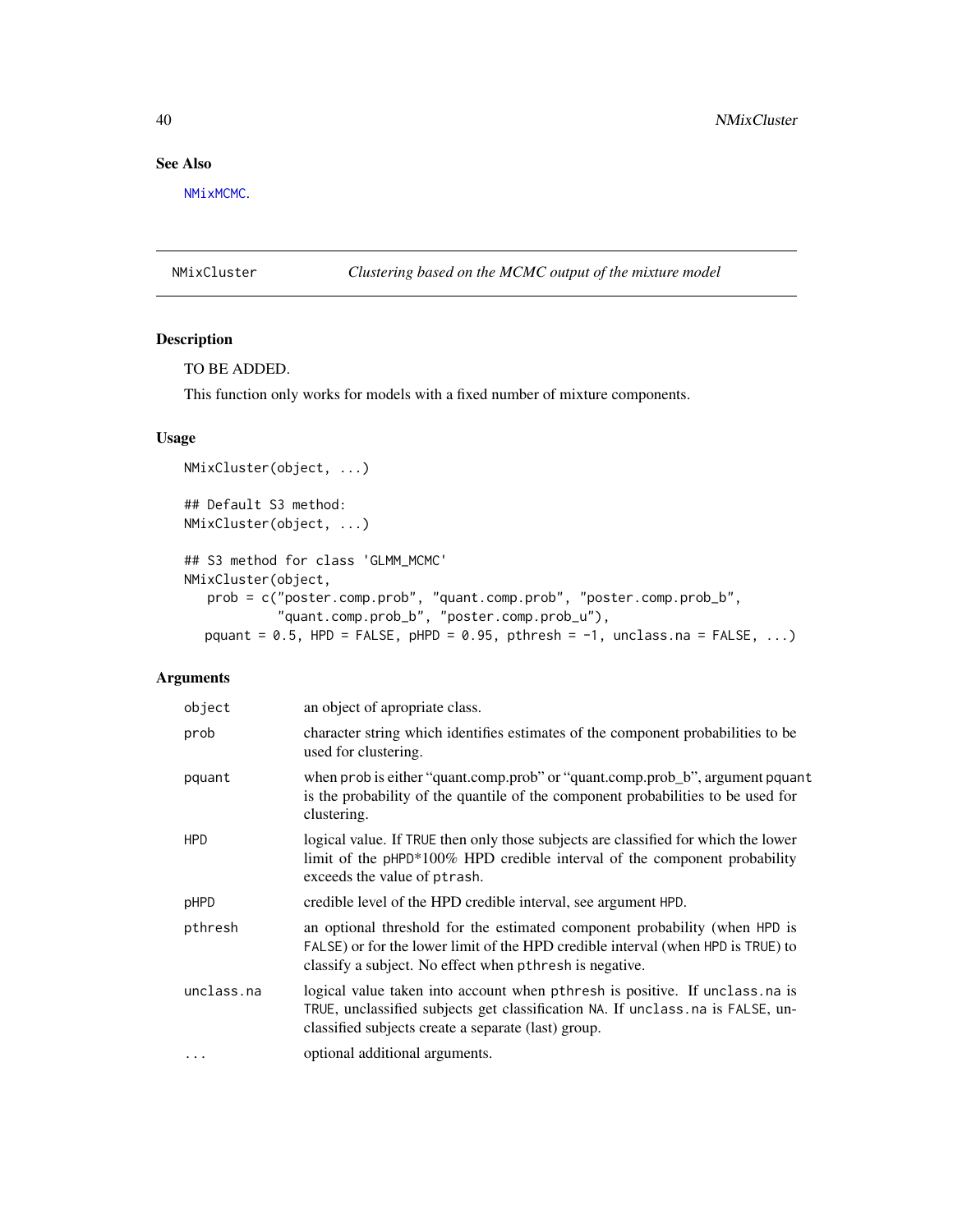#### NMixEM 41

# Value

A data.frame with three (when HPD is FALSE) or five (when HPD is TRUE) columns.

### Author(s)

Arnošt Komárek <arnost.komarek[AT]mff.cuni.cz>

### See Also

[NMixMCMC](#page-42-0), [GLMM\\_MCMC](#page-17-0).

### Examples

## TO BE ADDED.

### NMixEM *EM algorithm for a homoscedastic normal mixture*

### Description

This function computes ML estimates of the parameters of the  $p$ -dimensional  $K$ -component normal mixture using the EM algorithm

### Usage

```
NMixEM(y, K, weight, mean, Sigma, toler=1e-5, maxiter=500)
## S3 method for class 'NMixEM'
print(x, \ldots)
```

| y          | vector (if $p = 1$ ) matrix or data frame (if $p > 1$ ) with data. Rows correspond to<br>observations, columns correspond to margins.                                          |
|------------|--------------------------------------------------------------------------------------------------------------------------------------------------------------------------------|
| К          | required number of mixture components.                                                                                                                                         |
| weight     | a numeric vector with initial mixture weights.<br>If not given, initial weights are all equal to $1/K$ .                                                                       |
| mean       | vector or matrix of initial mixture means.<br>For $p = 1$ this should be a vector of length K, for $p > 1$ this should be a $K \times p$<br>matrix with mixture means in rows. |
| Sigma      | number or $p \times p$ matrix giving the initial variance/covariance matrix.                                                                                                   |
| toler      | tolerance to determine convergence.                                                                                                                                            |
| maxiter    | maximum number of iterations of the EM algorithm.                                                                                                                              |
| X          | an object of class NMixEM.                                                                                                                                                     |
| $\ddots$ . | additional arguments passed to the default print method.                                                                                                                       |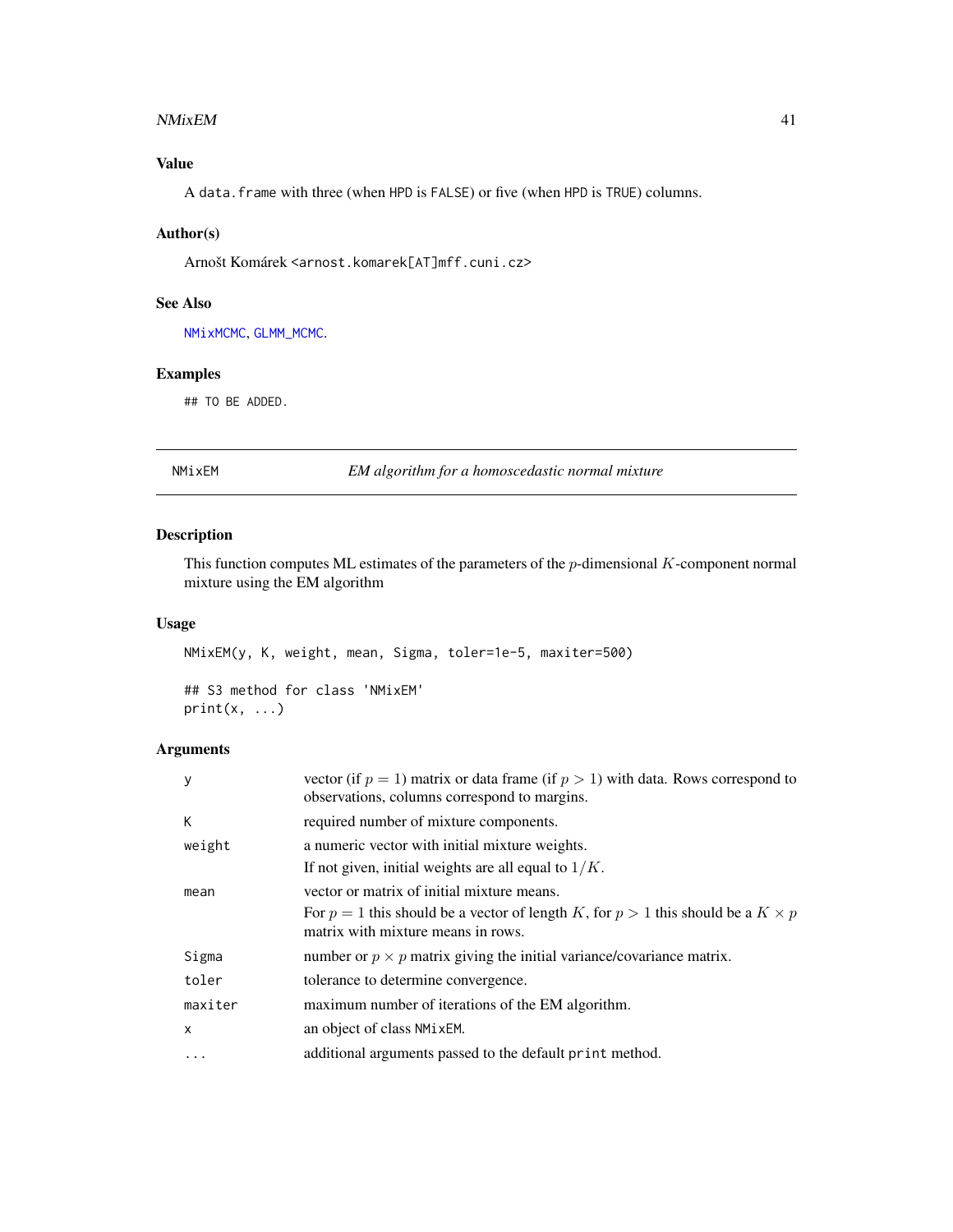An object of class NMixEM which has the following components:

| K           | number of mixture components                                                                                                                                                                                                  |
|-------------|-------------------------------------------------------------------------------------------------------------------------------------------------------------------------------------------------------------------------------|
| weight      | estimated mixture weights                                                                                                                                                                                                     |
| mean        | estimated mixture means                                                                                                                                                                                                       |
| Sigma       | estimated covariance matrix                                                                                                                                                                                                   |
| loglik      | log-likelihood value at fitted values                                                                                                                                                                                         |
| aic         | Akaike information criterion ( $-2\hat{\ell} + 2\nu$ ), where $\hat{\ell}$ stands for the log-likelihood<br>value at fitted values and $\nu$ for the number of free model parameters                                          |
| bic         | Bayesian (Schwarz) information criterion $(-2\hat{l} + \log(n)v)$ , where $\hat{l}$ stands for<br>the log-likelihood value at fitted values and $\nu$ for the number of free model<br>parameters, and $n$ for the sample size |
| iter        | number of iterations of the EM algorithm used to get the solution                                                                                                                                                             |
| iter.loglik | values of the log-likelihood at iterations of the EM algorithm                                                                                                                                                                |
| iter.Qfun   | values of the EM objective function at iterations of the EM algorithm                                                                                                                                                         |
| dim         | dimension $p$                                                                                                                                                                                                                 |
| nobs        | number of observations $n$                                                                                                                                                                                                    |

### Author(s)

Arnošt Komárek <arnost.komarek[AT]mff.cuni.cz>

### References

Dempster, A. P., Laird, N. M., Rubin, D. B. (1977). Maximum likelihood from incomplete data via the EM algorithm. *Journal of the Royal Statistical Society, Series B*, 39, 1-38.

### Examples

```
## Not run:
## Estimates for 3-component mixture in Anderson's iris data
## ==========================================================
data(iris, package="datasets")
summary(iris)
VARS \leq names(iris)[1:4]
fit <- NMixEM(iris[, VARS], K = 3)
print(fit)
apply(subset(iris, Species == "versicolor")[, VARS], 2, mean)
apply(subset(iris, Species == "setosa")[, VARS], 2, mean)
apply(subset(iris, Species == "virginica")[, VARS], 2, mean)
## Estimates of 6-component mixture in Galaxy data
## ==================================================
data(Galaxy, package="mixAK")
```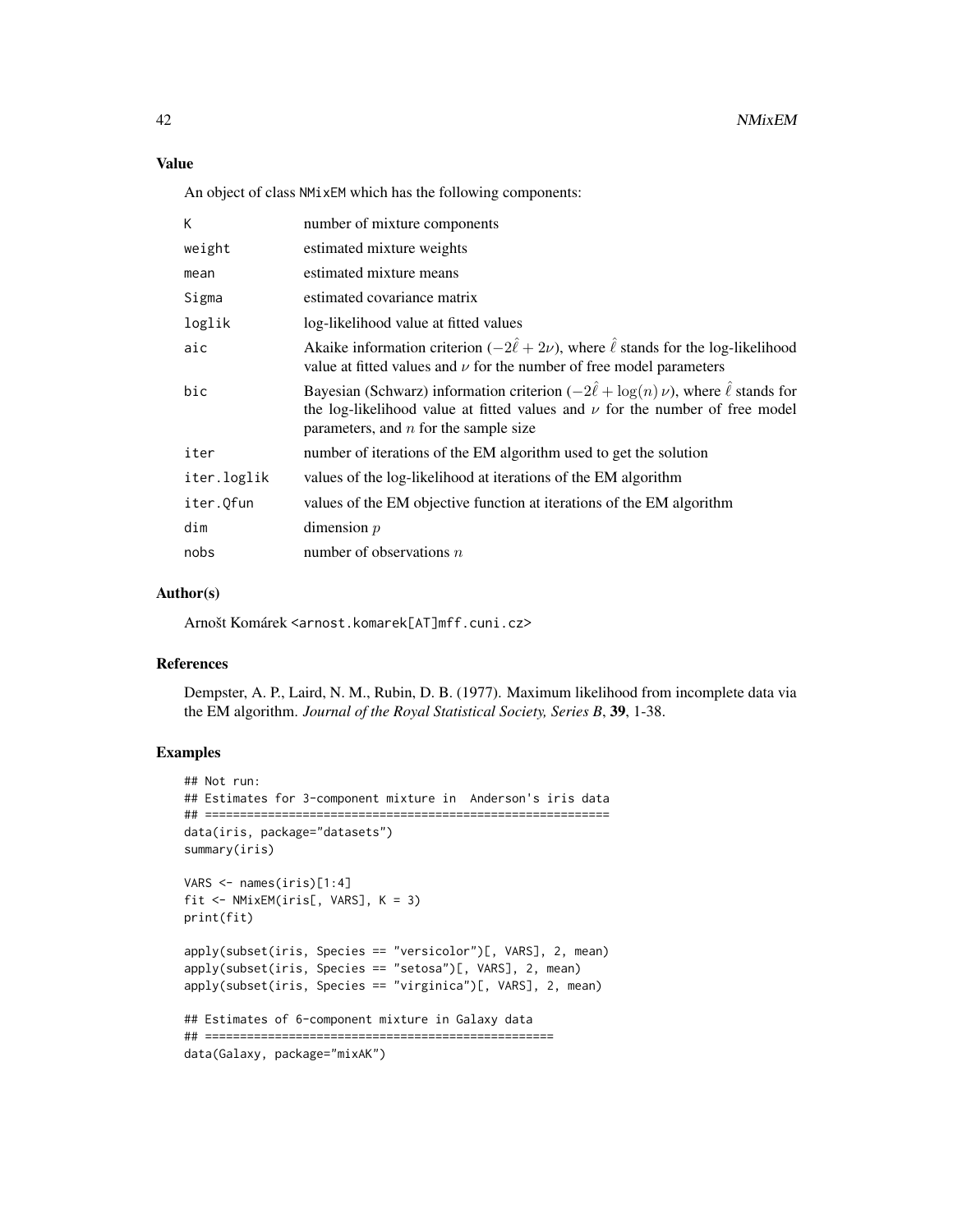### NMixMCMC 43

```
summary(Galaxy)
fit2 <- NMixEM(Galaxy, K = 6)
y <- seq(5, 40, length=300)
fy <- dMVNmixture(y, weight=fit2$weight, mean=fit2$mean,
                     Sigma=rep(fit2$Sigma, fit2$K))
hist(Galaxy, prob=TRUE, breaks=seq(5, 40, by=0.5),
     main="", xlab="Velocity (km/sec)", col="sandybrown")
lines(y, fy, col="darkblue", lwd=2)
## End(Not run)
```
<span id="page-42-0"></span>

| NMixMCMC | MCMC estimation of (multivariate) normal mixtures with possibly |  |  |
|----------|-----------------------------------------------------------------|--|--|
|          | censored data.                                                  |  |  |

#### Description

This function runs MCMC for a model in which unknown density is specified as a normal mixture with either known or unknown number of components. With a prespecified number of components, MCMC is implemented through Gibbs sampling (see Diebolt and Robert, 1994) and dimension of the data can be arbitrary. With unknown number of components, currently only univariate case is implemented using the reversible jump MCMC (Richardson and Green, 1997).

Further, the data are allowed to be censored in which case additional Gibbs step is used within the MCMC algorithm

#### Usage

```
NMixMCMC(y0, y1, censor, x_w, scale, prior,
         init, init2, RJMCMC,
         mMCMC = c(burn = 10, keep = 10, thin = 1, info = 10),PED, keep.chains = TRUE, onlyInit = FALSE, dens.zero = 1e-300,
         parallel = FALSE, cltype)
## S3 method for class 'NMixMCMC'
print(x, dic, ...)## S3 method for class 'NMixMCMClist'
print(x, ped, dic, ...)
```

| actly observed, right-censored, left-censored data and lower limits for interval-                                                                                       |  |
|-------------------------------------------------------------------------------------------------------------------------------------------------------------------------|--|
| censored data.                                                                                                                                                          |  |
| numeric vector of length n or $n \times p$ matrix with upper limits for interval-<br>ν1<br>censored data. Elements corresponding to exactly observed, right-censored or |  |
| left-censored data are ignored and can be filled arbitrarily (by NA's) as well.                                                                                         |  |
| It does not have to be supplied if there are no interval-censored data.                                                                                                 |  |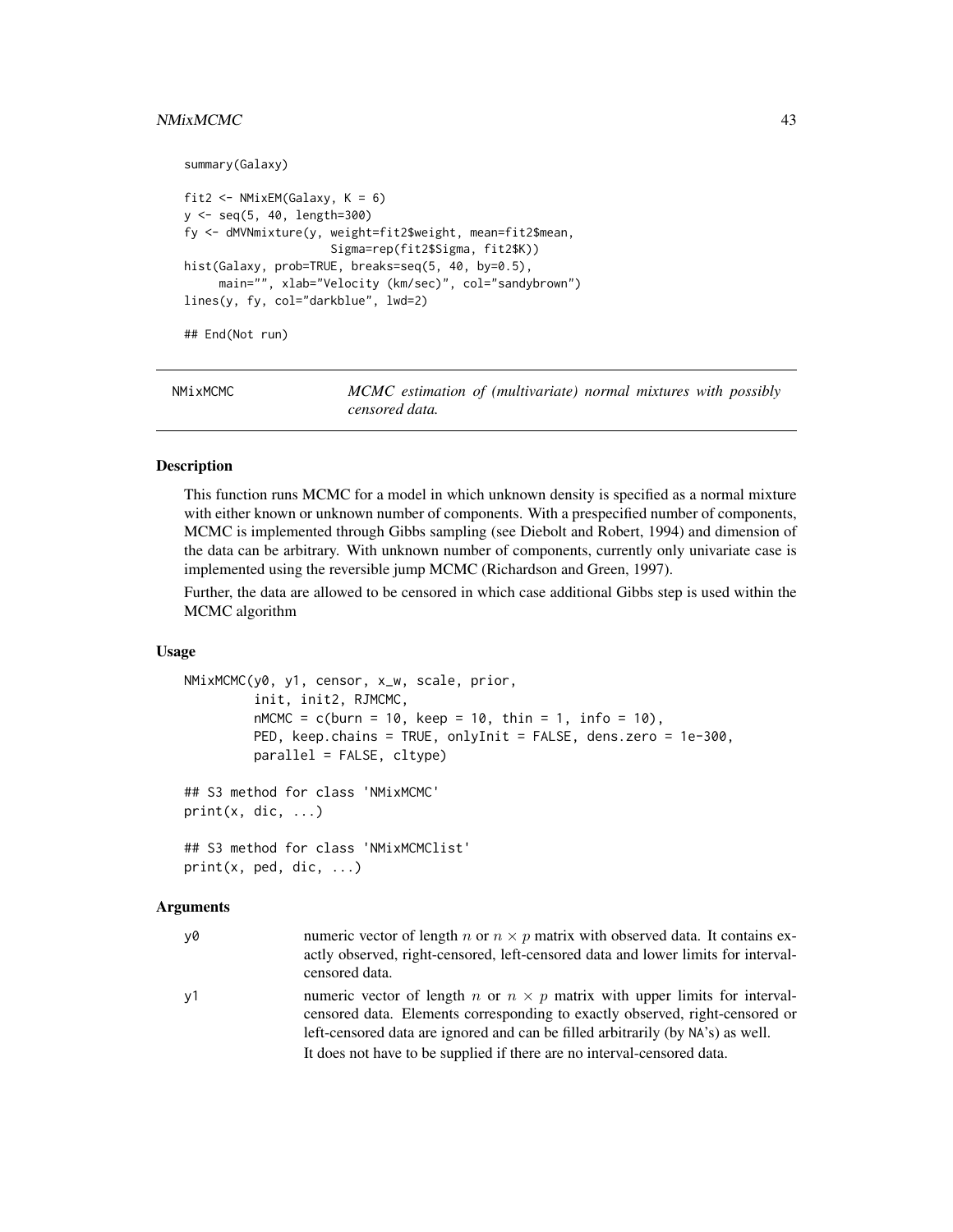| censor  | numeric vector of length n or $n \times p$ matrix with censoring indicators. The<br>following values indicate:                                                                                                                                                                                                                      |
|---------|-------------------------------------------------------------------------------------------------------------------------------------------------------------------------------------------------------------------------------------------------------------------------------------------------------------------------------------|
|         | <b>0</b> right-censored observation,                                                                                                                                                                                                                                                                                                |
|         | 1 exactly observed value,                                                                                                                                                                                                                                                                                                           |
|         | 2 left-censored observation,                                                                                                                                                                                                                                                                                                        |
|         | 3 interval-censored observation.                                                                                                                                                                                                                                                                                                    |
|         | If it is not supplied then it is assumed that all values are exactly observed.                                                                                                                                                                                                                                                      |
| $X_{W}$ | optional vector providing a categorical covariate that may influence the mixture<br>weights. Internally, it is converted into a factor.                                                                                                                                                                                             |
|         | Added in version 4.0 (03/2015).                                                                                                                                                                                                                                                                                                     |
| scale   | a list specifying how to scale the data before running MCMC. It should have<br>two components:                                                                                                                                                                                                                                      |
|         | shift a vector of length 1 or $p$ specifying shift vector $m$ ,                                                                                                                                                                                                                                                                     |
|         | scale a vector of length 1 or $p$ specifying diagonal of the scaling matrix $S$ .                                                                                                                                                                                                                                                   |
|         | If there is no censoring, and argument scale is missing then the data are scaled                                                                                                                                                                                                                                                    |
|         | to have zero mean and unit variances, i.e., scale(y0) is used for MCMC. In                                                                                                                                                                                                                                                          |
|         | the case there is censoring and scale is missing, scale\$shift is taken to be<br>a sample mean of init\$y and scale\$scale are sample standard deviations of<br>columns of init\$y.                                                                                                                                                 |
|         | If you do not wish to scale the data before running MCMC, specify scale=list(shift=0, scale=1).                                                                                                                                                                                                                                     |
| prior   | a list with the parameters of the prior distribution. It should have the following<br>components (for some of them, the program can assign default values and the<br>user does not have to specify them if he/she wishes to use the defaults):                                                                                      |
|         | <b>priorK</b> a character string which specifies the type of the prior for $K$ (the num-<br>ber of mixture components). It should have one of the following values:                                                                                                                                                                 |
|         | "fixed"<br>Number of mixture components is assumed to be fixed to $K_{max}$ . This is a<br>default value.                                                                                                                                                                                                                           |
|         | "uniform"<br>A priori $K \sim \text{Unif}\{1,\ldots,K_{max}\}.$                                                                                                                                                                                                                                                                     |
|         | "tpoisson"<br>A priori $K \sim$ truncated-Poiss( $\lambda$ , $K_{max}$ ).<br><b>priormuQ</b> a character string which specifies the type of the prior for $\mu_1, \ldots, \mu_{K_{max}}$<br>(mixture means) and $Q_1, \ldots, Q_{K_{max}}$ (inverted mixture covariance matri-<br>ces). It should have one of the following values: |
|         | "independentC"<br>$\equiv$ independent conjugate prior (this is a <b>default</b> value). That is, a priori                                                                                                                                                                                                                          |
|         | $(\mu_i, Q_i) \sim N(\xi_i, D_i) \times \text{Wishart}(\zeta, \Xi)$                                                                                                                                                                                                                                                                 |
|         |                                                                                                                                                                                                                                                                                                                                     |
|         | independently for $j = 1, , K$ , where normal means $\xi_1, , \xi_K$ , normal<br>variances $D_1, \ldots, D_K$ , and Wishart degrees of freedom $\zeta$ are specified<br>further as xi, D, zeta components of the list prior.                                                                                                        |
|         |                                                                                                                                                                                                                                                                                                                                     |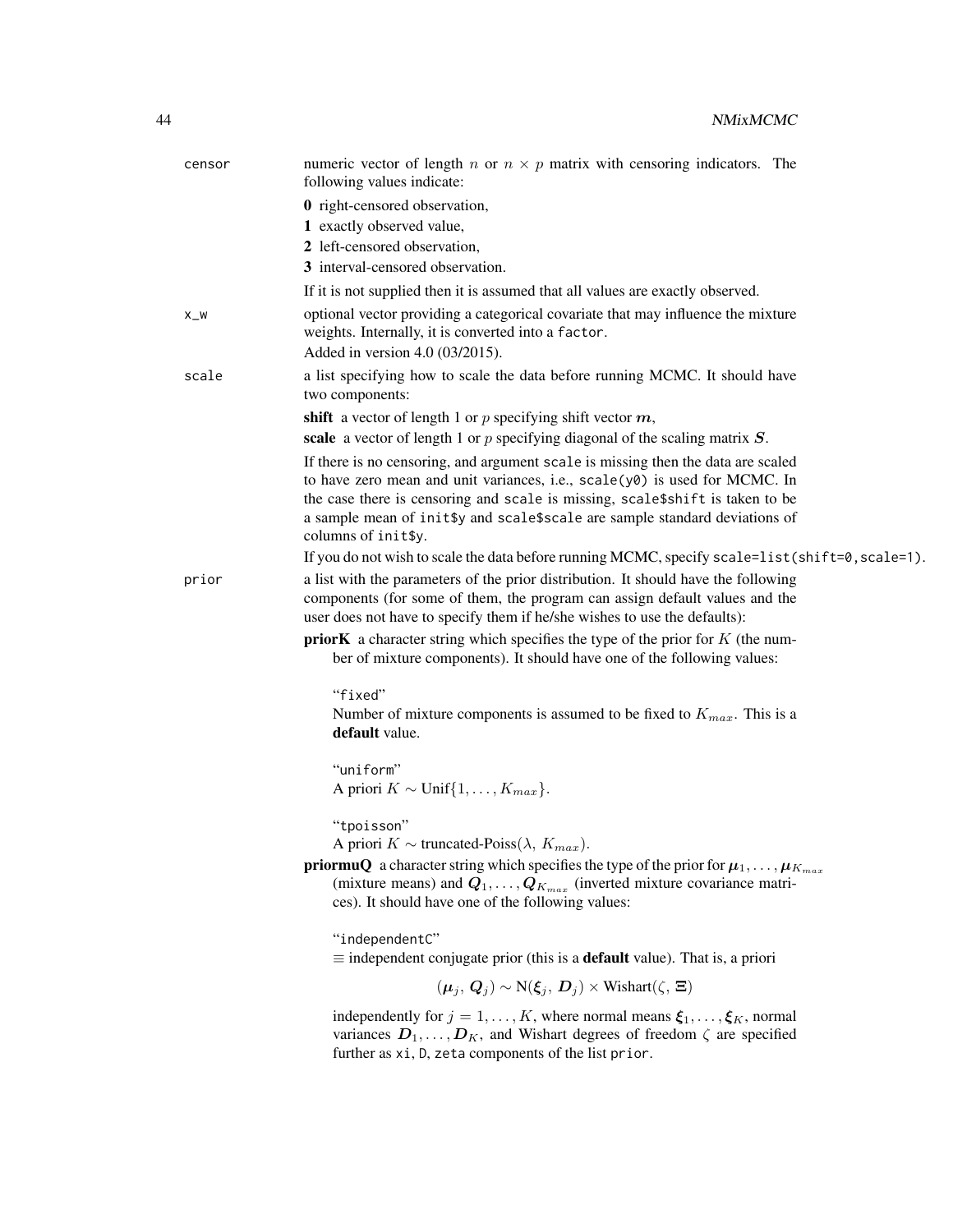"naturalC"  $\equiv$  natural conjugate prior. That is, a priori

$$
(\boldsymbol{\mu}_j, \, \boldsymbol{Q}_j) \sim \mathrm{N}(\boldsymbol{\xi}_j, \, c_j^{-1} \boldsymbol{Q}_j^{-1}) \times \mathrm{Wishart}(\zeta, \, \boldsymbol{\Xi})
$$

independently for  $j = 1, ..., K$ , where normal means  $\xi_1, ..., \xi_K$ , precisions  $c_1, \ldots, c_K$ , and Wishart degrees of freedom  $\zeta$  are specified further as xi, ce, zeta components of the list prior.

For both, independent conjugate and natural conjugate prior, the Wishart scale matrix  $\Xi$  is assumed to be diagonal with  $\gamma_1, \ldots, \gamma_p$  on a diagonal. For  $\gamma_j^{-1}$   $(j = 1, ..., K)$  additional gamma hyperprior  $G(g_j, h_j)$  is assumed. Values of  $g_1, \ldots, g_p$  and  $h_1, \ldots, h_p$  are further specified as g and h components of the prior list.

- **Kmax** maximal number of mixture components  $K_{max}$ . It must always be specified by the user.
- lambda parameter  $\lambda$  for the truncated Poisson prior on K. It must be positive and must always be specified if priorK is "tpoisson".
- delta parameter  $\delta$  for the Dirichlet prior on the mixture weights  $w_1, \ldots, w_K$ . It must be positive. Its **default** value is 1.
- **xi** a numeric value, vector or matrix which specifies  $\xi_1, \ldots, \xi_{K_{max}}$  (prior means for the mixture means  $\pmb{\mu}_1,\ldots,\pmb{\mu}_{K_{max}})$ . **Default** value is a matrix  $K_{max}\!\times\!p$ with midpoints of columns of init\$y in rows which follows Richardson and Green (1997).

If  $p = 1$  and  $x_i = \xi$  is a single value then  $\xi_1 = \cdots = \xi_{K_{max}} = \xi$ .

If  $p = 1$  and  $xi = \xi$  is a vector of length  $K_{max}$  then the j-th element of xi gives  $\xi_j$   $(j = 1, \ldots, K_{max})$ .

If  $p > 1$  and  $x_i = \xi$  is a vector of length p then  $\xi_1 = \cdots = \xi_{K_{max}} = \xi$ .

If  $p > 1$  and xi is a  $K_{max} \times p$  matrix then the j-th row of xi gives  $x i_j$  $(j = 1, \ldots, K_{max}).$ 

ce a numeric value or vector which specifies prior precision parameters  $c_1, \ldots, c_{K_{max}}$ for the mixture means  $\mu_1, \ldots, \mu_{K_{max}}$  when priormuQ is "naturalC". Its default value is a vector of ones which follows Cappe, Robert and Ryden (2003).

If ce= c is a single value then  $c_1 = \cdots = c_{K_{max}} = c$ .

If ce= c is a vector of length  $K_{max}$  then the j-th element of ce gives  $c_i$  $(j = 1, \ldots, K_{max}).$ 

**D** a numeric vector or matrix which specifies  $D_1, \ldots, D_{K_{max}}$  (prior variances or covariance matrices of the mixture means  $\mu_1, \ldots, \mu_{K_{max}}$  when priormuQ is "independentC".) Its default value is a diagonal matrix with squared ranges of each column of init\$y on a diagonal.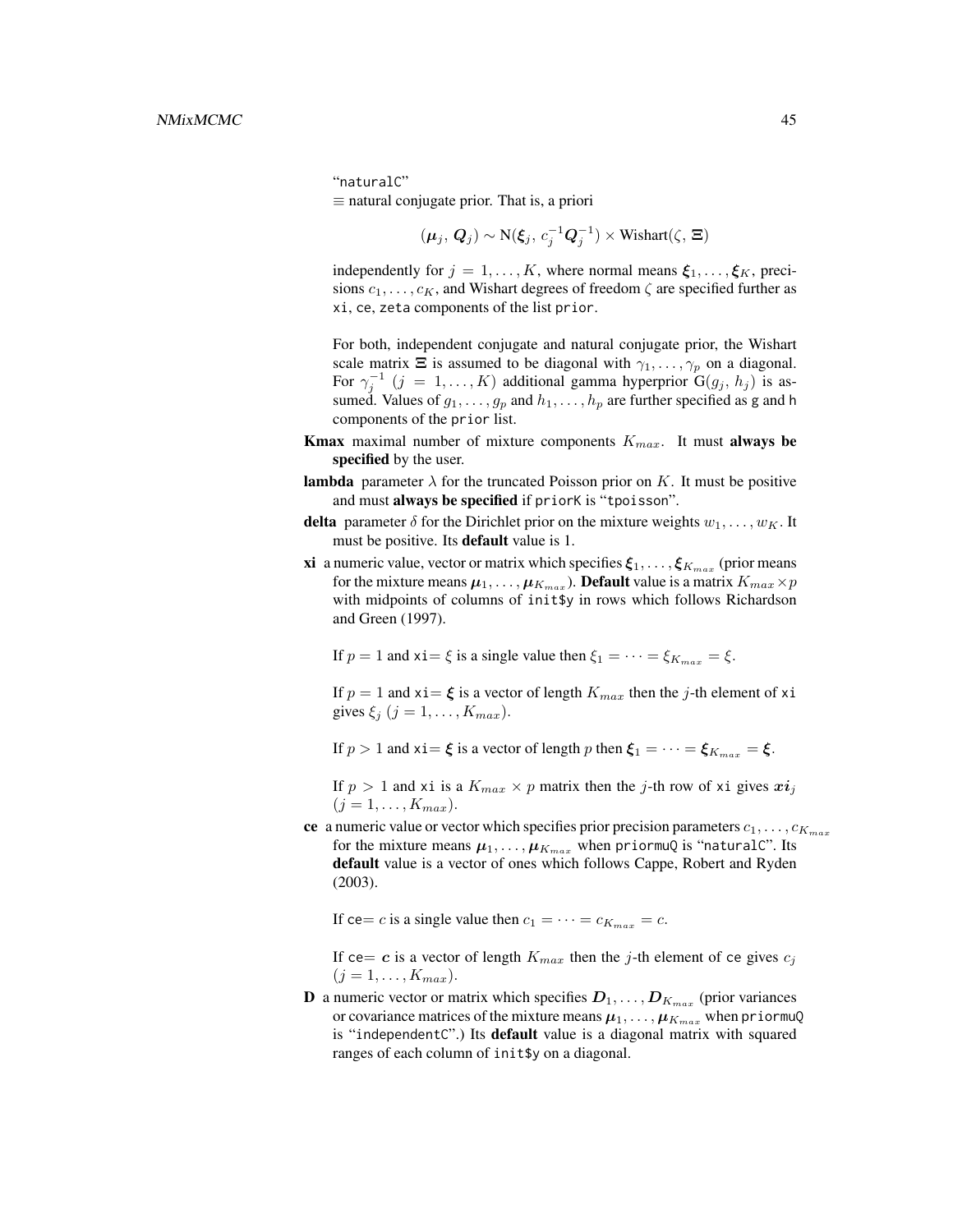If  $p = 1$  and  $D = d$  is a single value then  $d_1 = \cdots = d_{K_{max}} = d$ .

If  $p = 1$  and  $D = d$  is a vector of length  $K_{max}$  then the j-th element of D gives  $d_j$   $(j = 1, \ldots, K_{max})$ .

If  $p > 1$  and  $D = D$  is a  $p \times p$  matrix then  $D_1 = \cdots = D_{K_{max}} = D$ .

If  $p > 1$  and D is a  $(K_{max} \cdot p) \times p$  matrix then the the first p rows of D give  $D_1$ , rows  $p + 1, \ldots, 2p$  of D give  $D_2$  etc.

- zeta degrees of freedom  $\zeta$  for the Wishart prior on the inverted mixture variances  $Q_1, \ldots, Q_{K_{max}}$ .. It must be higher then  $p-1$ . Its **default** value is  $p + 1.$
- **g** a value or a vector of length p with the shape parameters  $g_1, \ldots, g_p$  for the Gamma hyperpriors on  $\gamma_1, \ldots, \gamma_p$ . It must be positive. Its **default** value is a vector  $(0.2, \ldots, 0.2)'.$
- **h** a value or a vector of length p with the rate parameters  $h_1, \ldots, h_p$  for the Gamma hyperpriors on  $\gamma_1, \ldots, \gamma_p$ . It must be positive. Its **default** value is a vector containing  $10/R_l^2$ , where  $R_l$  is a range of the *l*-th column of init\$y.

init a list with the initial values for the MCMC. All initials can be determined by the program if they are not specified. The list may have the following components:

- y a numeric vector or matrix with the initial values for the latent censored observations.
- K a numeric value with the initial value for the number of mixture components.
- w a numeric vector with the initial values for the mixture weights.
- mu a numeric vector or matrix with the initial values for the mixture means.
- Sigma a numeric vector or matrix with the initial values for the mixture variances.
- Li a numeric vector with the initial values for the Colesky decomposition of the mixture inverse variances.
- gammaInv a numeric vector with the initial values for the inverted components of the hyperparameter  $\gamma$ .
- r a numeric vector with the initial values for the mixture allocations.

init2 a list with the initial values for the second chain needed to estimate the penalized expected deviance of Plummer (2008). The list init2 has the same structure as the list init. All initials in init2 can be determined by the program (differently than the values in init) if they are not specified. Ignored when PED is FALSE.

RJMCMC a list with the parameters needed to run reversible jump MCMC for mixtures with varying number of components. It does not have to be specified if the number of components is fixed. Most of the parameters can be determined by the program if they are not specified. The list may have the following components:

Paction probabilities (or proportionalit constants) which are used to choose an action of the sampler within each iteration of MCMC to update the mixture related parameters. Let Paction =  $(p_1, p_2, p_3)'$ . Then with probability  $p_1$  only steps assuming fixed k (number of mixture components) are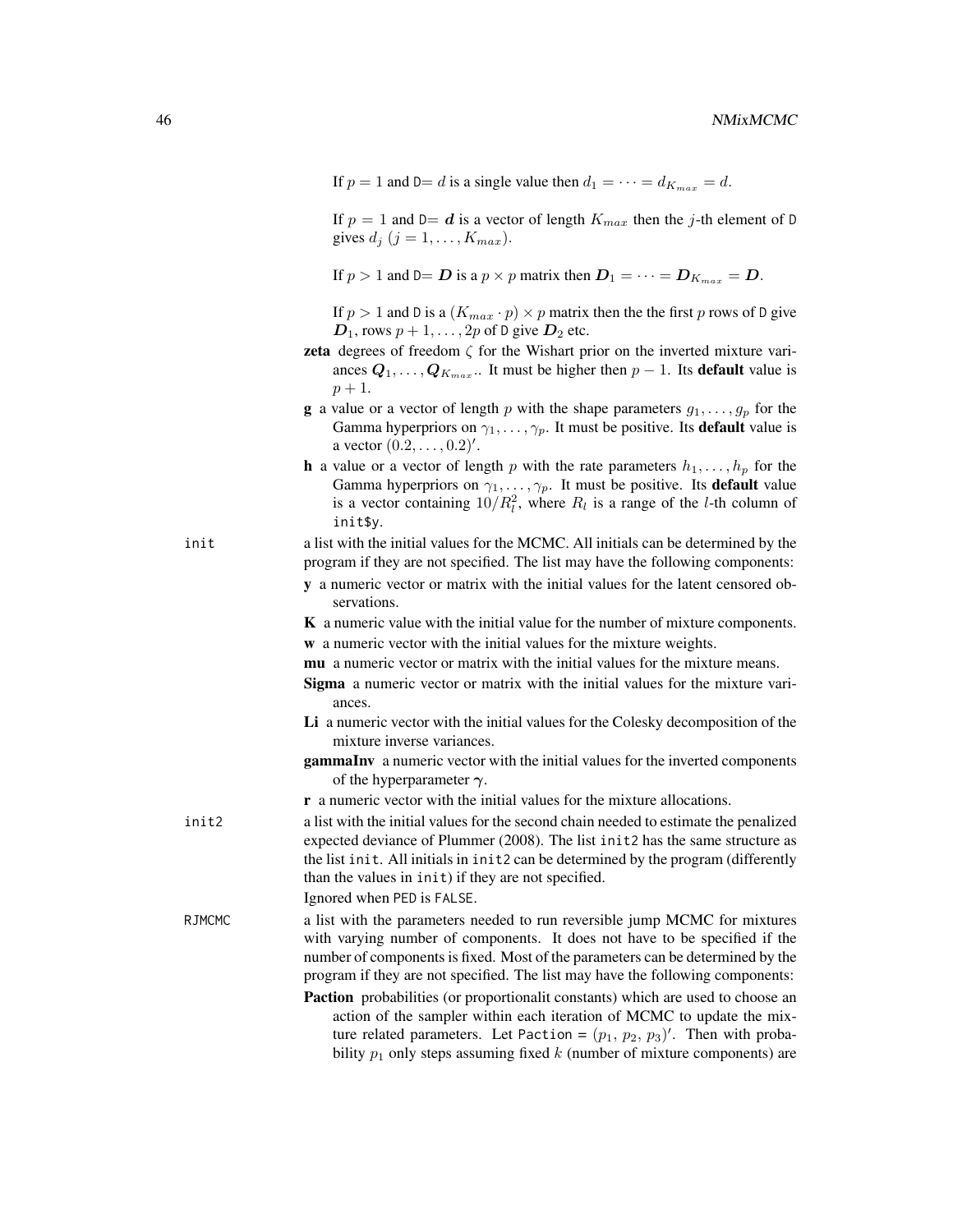performed, with probability  $p_2$  split-combine move is proposed and with probability  $p_3$  birth-death move is proposed.

If not specified (default) then in each iteration of MCMC, all sampler actions are performed.

- Psplit a numeric vector of length prior\$Kmax giving conditional probabilities of the split move given  $k$  as opposite to the combine move. Default value is  $(1, 0.5, \ldots, 0.5, 0)$ '.
- Pbirth a numeric vector of length prior\$Kmax giving conditional probabilities of the birth move given  $k$  as opposite to the death move. Default value is  $(1, 0.5, \ldots, 0.5, 0)$ '.
- par.u1 a two component vector with parameters of the beta distribution used to generate an auxiliary value  $u_1$ .

A default value is par.u1 =  $(2, 2)$ ', i.e.,  $u_1 \sim \text{Beta}(2, 2)$ .

**par.u2** a two component vector (for  $p = 1$ ) or a matrix (for  $p > 1$ ) with two columns with parameters of the distributions of the auxiliary values  $u_{2,1}, \ldots, u_{2,n}$  in rows.

A default value leads to  $u_{2,d} \sim \text{Unif}(-1, 1)$   $(d = 1, \ldots, p-1), u_{2,p} \sim$  $Beta(1, 2p)$ .

**par.u3** a two component vector (for  $p = 1$ ) or a matrix (for  $p > 1$ ) with two columns with parameters of the distributions of the auxiliary values  $u_{3,1}, \ldots, u_{3,p}$  in rows.

A default value leads to  $u_{3,d} \sim \text{Unif}(0, 1)$   $(d = 1, \ldots, p-1)$ ,  $u_{3,p} \sim$  $Beta(1, p)$ ,

- nMCMC numeric vector of length 4 giving parameters of the MCMC simulation. Its components may be named (ordering is then unimportant) as:
	- burn length of the burn-in (after discarding the thinned values), can be equal to zero as well.
	- keep length of the kept chains (after discarding the thinned values), must be positive.
	- thin thinning interval, must be positive.

info interval in which the progress information is printed on the screen.

- In total  $(M_{burn} + M_{keep}) \cdot M_{thin}$  MCMC scans are performed.
- PED a logical value which indicates whether the penalized expected deviance (see Plummer, 2008 for more details) is to be computed (which requires two parallel chains). If not specified, PED is set to TRUE for models with fixed number of components and is set to FALSE for models with numbers of components estimated using RJ-MCMC.
- keep.chains logical. If FALSE, only summary statistics are returned in the resulting object. This might be useful in the model searching step to save some memory.
- onlyInit logical. If TRUE then the function only determines parameters of the prior distribution, initial values, values of scale and parameters for the reversible jump MCMC.
- dens.zero a small value used instead of zero when computing deviance related quantities. x an object of class NMixMCMC or NMixMCMClist to be printed.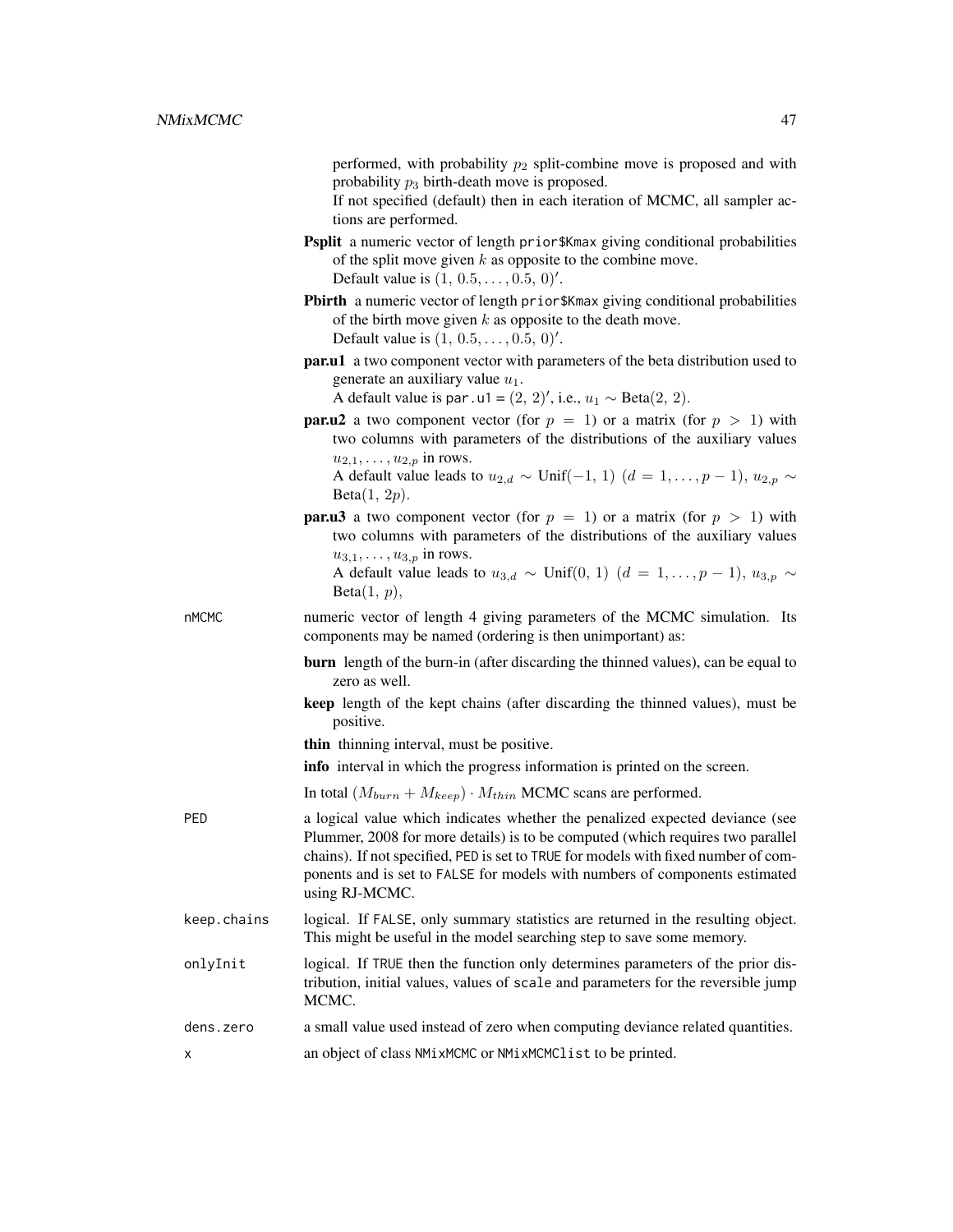| dic        | logical which indicates whether DIC should be printed. By default, DIC is<br>printed only for models with a fixed number of mixture components.                              |
|------------|------------------------------------------------------------------------------------------------------------------------------------------------------------------------------|
| ped        | logical which indicates whether PED should be printed. By default, PED is<br>printed only for models with a fixed number of mixture components.                              |
| parallel   | a logical value which indicates whether parallel computation (based on a pack-<br>age parallel) should be used when running two chains for the purpose of PED<br>calculation |
| cltype     | optional argument applicable if parallel is TRUE. If cltype is given, it is<br>passed as the type argument into the call to makeCluster.                                     |
| $\ddots$ . | additional arguments passed to the default print method.                                                                                                                     |

#### Details

See accompanying paper (Komárek, 2009). In the rest of the helpfile, the same notation is used as in the paper, namely, n denotes the number of observations,  $p$  is dimension of the data,  $K$  is the number of mixture components,  $w_1, \ldots, w_K$  are mixture weights,  $\mu_1, \ldots, \mu_K$  are mixture means,  $\Sigma_1, \ldots, \Sigma_K$  are mixture variance-covariance matrices,  $Q_1, \ldots, Q_K$  are their inverses.

For the data  $y_1, \ldots, y_n$  the following  $g_y(y)$  density is assumed

$$
g_y(\boldsymbol{y}) = |\boldsymbol{S}|^{-1} \sum_{j=1}^K w_j \varphi\big(\boldsymbol{S}^{-1} (\boldsymbol{y} - \boldsymbol{m}\,|\, \boldsymbol{\mu}_j, \, \boldsymbol{\Sigma}_j)\big),
$$

where  $\varphi(\cdot|\mu, \Sigma)$  denotes a density of the (multivariate) normal distribution with mean  $\mu$  and a~variance-covariance matrix  $\Sigma$ . Finally, S is a pre-specified diagonal scale matrix and m is a prespecified shift vector. Sometimes, by setting  $m$  to sample means of components of  $y$  and diagonal of S to sample standard deviations of  $\boldsymbol{y}$  (considerable) improvement of the MCMC algorithm is achieved.

### Value

An object of class NMixMCMC or class NMixMCMClist. Object of class NMixMCMC is returned if PED is FALSE. Object of class NMixMCMClist is returned if PED is TRUE.

#### Object of class NMixMCMC

Objects of class NMixMCMC have the following components:

- iter index of the last iteration performed.
- nMCMC used value of the argument nMCMC.
- **dim** dimension  $p$  of the distribution of data
- nx\_w number of levels of a factor covariate on mixture weights (equal to 1 if there were no covariates on mixture weights)
- prior a list containing the used value of the argument prior.
- init a list containing the used initial values for the MCMC (the first iteration of the burn-in).
- state.first a list having the components labeled y, K, w, mu, Li, Q, Sigma, gammaInv, r containing the values of generic parameters at the first stored (after burn-in) iteration of the MCMC.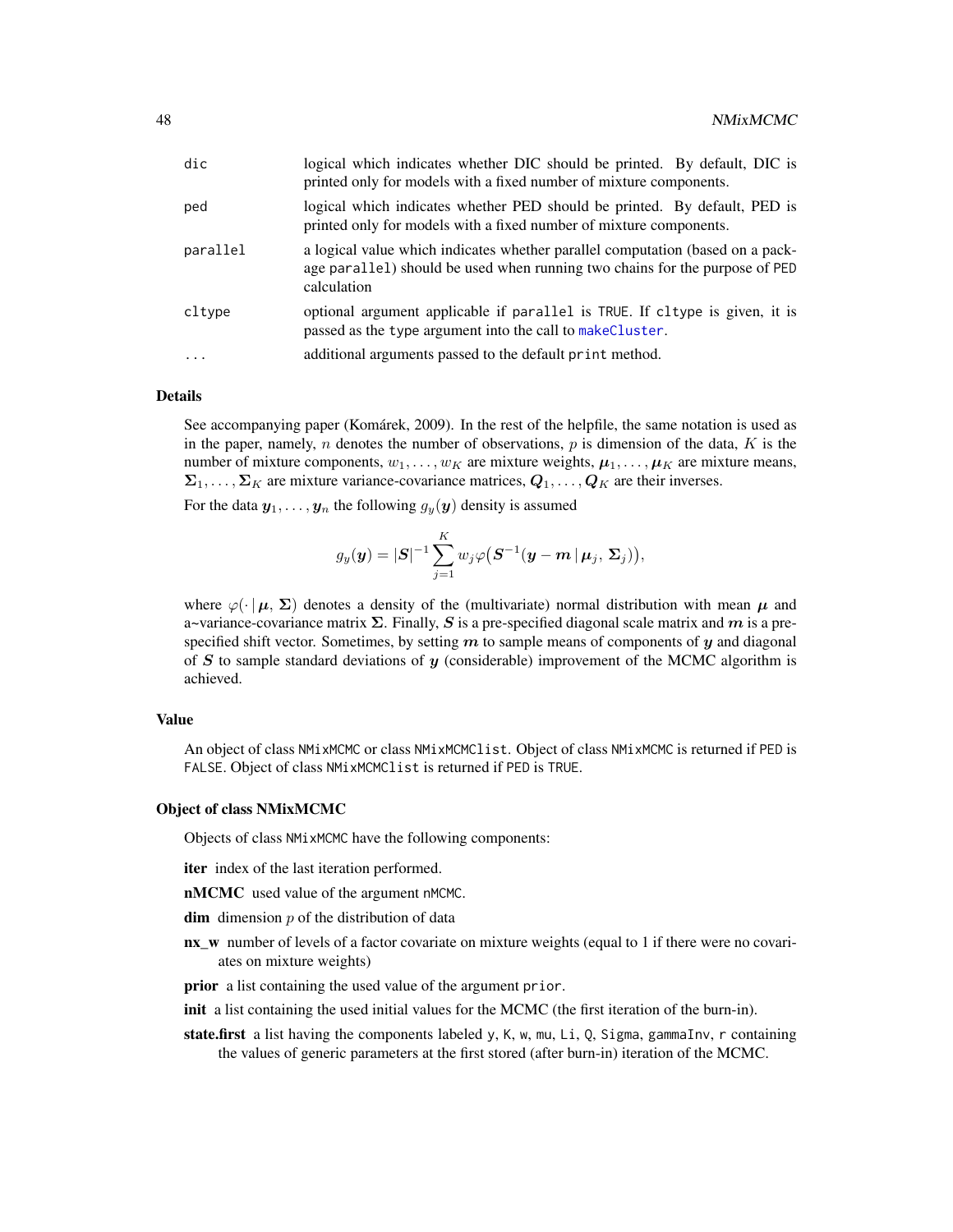- state.last a list having the components labeled y, K, w, mu, Li, Q, Sigma, gammaInv, r containing the last sampled values of generic parameters.
- RJMCMC a list containing the used value of the argument RJMCMC.
- scale a list containing the used value of the argument scale.
- freqK frequency table of  $K$  based on the sampled chain.
- **propK** posterior distribution of K based on the sampled chain.
- DIC a data.frame having columns labeled DIC, pD, D.bar, D.in.bar containing values used to compute deviance information criterion (DIC). Currently only  $DIC_3$  of Celeux et al. (2006) is implemented.
- moves a data. frame which summarizes the acceptance probabilities of different move types of the sampler.
- **K** numeric vector with a chain for  $K$  (number of mixture components).
- w numeric vector or matrix with a chain for w (mixture weights). It is a matrix with  $K$  columns when  $K$  is fixed. Otherwise, it is a vector with weights put sequentially after each other.
- **mu** numeric vector or matrix with a chain for  $\mu$  (mixture means). It is a matrix with  $p \cdot K$  columns when K is fixed. Otherwise, it is a vector with means put sequentially after each other.
- $Q$  numeric vector or matrix with a chain for lower triangles of  $Q$  (mixture inverse variances). It is a matrix with  $\frac{p(p+1)}{2} \cdot K$  columns when K is fixed. Otherwise, it is a vector with lower triangles of  $Q$  matrices put sequentially after each other.
- **Sigma** numeric vector or matrix with a chain for lower triangles of  $\Sigma$  (mixture variances). It is a matrix with  $\frac{p(p+1)}{2} \cdot K$  columns when K is fixed. Otherwise, it is a vector with lower triangles of  $\Sigma$  matrices put sequentially after each other.
- Li numeric vector or matrix with a chain for lower triangles of Cholesky decompositions of  $Q$ matrices. It is a matrix with  $\frac{p(p+1)}{2} \cdot K$  columns when K is fixed. Otherwise, it is a vector with lower triangles put sequentially after each other.
- **gammaInv** matrix with p columns with a chain for inverses of the hyperparameter  $\gamma$ .
- order numeric vector or matrix with order indeces of mixture components related to artificial identifiability constraint defined by a suitable re-labeling algorithm (by default, simple ordering of the first component of the mixture means is used).
	- It is a matrix with  $K$  columns when  $K$  is fixed. Otherwise it is a vector with orders put sequentially after each other.
- rank numeric vector or matrix with rank indeces of mixture components. related to artificial identifiability constraint defined by a suitable re-labeling algorithm (by default, simple ordering of the first component of the mixture means is used).

It is a matrix with  $K$  columns when  $K$  is fixed. Otherwise it is a vector with ranks put sequentially after each other.

- mixture data.frame with columns labeled y.Mean. $*,$  y.SD. $*,$  y.Corr. $*,$   $*,$  z.Mean. $*,$  z.SD. $*,$ z.Corr.\*.\* containing the chains for the means, standard deviations and correlations of the distribution of the original (y) and scaled (z) data based on a normal mixture at each iteration.
- deviance data.frame with columns labeles LogL0, LogL1, dev.complete, dev.observed containing the chains of quantities needed to compute DIC.
- **pm.y** a data. frame with p columns with posterior means for (latent) values of observed data (useful when there is censoring).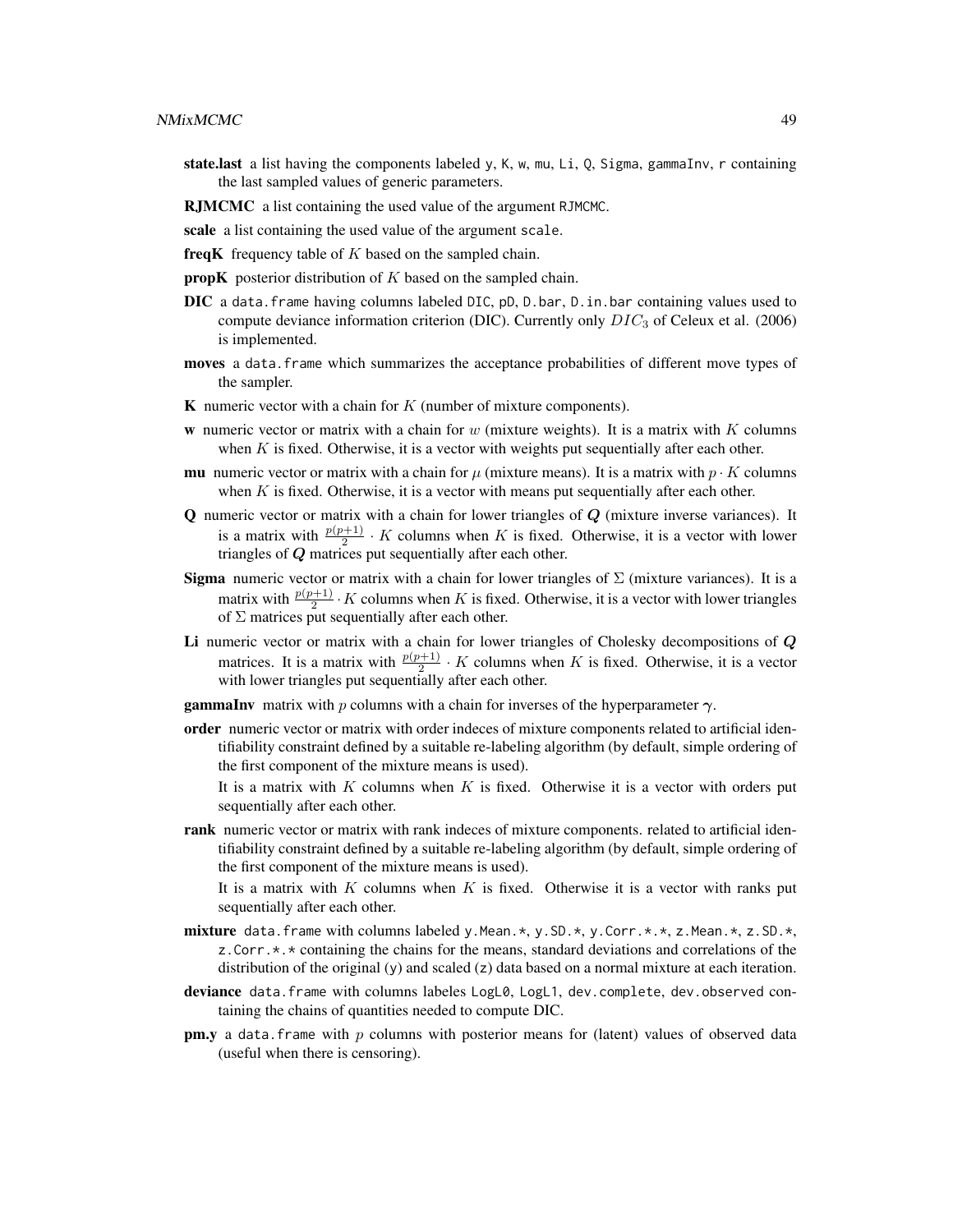- **pm.z** a data. frame with  $p$  columns with posterior means for (latent) values of scaled observed data (useful when there is censoring).
- pm.indDev a data.frame with columns labeled LogL0, LogL1, dev.complete, dev.observed, pred.dens containing posterior means of individual contributions to the deviance.
- pred.dens a numeric vector with the predictive density of the data based on the MCMC sample evaluated at data points.

Note that when there is censoring, this is not exactly the predictive density as it is computed as the average of densities at each iteration evaluated at sampled values of latent observations at iterations.

**poster.comp.prob\_u** a matrix which is present in the output object if the number of mixture components in the distribution of random effects is fixed and equal to  $K$ . In that case, poster.comp.prob\_u is a matrix with K columns and n rows with estimated posterior component probabilities – posterior means of the components of the underlying 0/1 allocation vector.

WARNING: By default, the labels of components are based on artificial identifiability constraints based on ordering of the mixture means in the first margin. Very often, such identifiability constraint is not satisfactory!

**poster.comp.prob** b a matrix which is present in the output object if the number of mixture components in the distribution of random effects is fixed and equal to  $K$ . In that case, poster.comp.prob\_b is a matrix with K columns and n rows with estimated posterior component probabilities – posterior mean over model parameters.

WARNING: By default, the labels of components are based on artificial identifiability constraints based on ordering of the mixture means in the first margin. Very often, such identifiability constraint is not satisfactory!

- summ.y.Mean Posterior summary statistics based on chains stored in y.Mean. $\star$  columns of the data.frame mixture.
- summ.y.SDCorr Posterior summary statistics based on chains stored in y.SD.  $*$  and y.Corr. $*$ . $*$ columns of the data.frame mixture.
- summ.z.Mean Posterior summary statistics based on chains stored in z.Mean. \* columns of the data.frame mixture.
- summ.z.SDCorr Posterior summary statistics based on chains stored in  $z$ . SD,  $\star$  and  $z$ . Corr.  $\star$ ,  $\star$ columns of the data.frame mixture.
- poster.mean.w a numeric vector with posterior means of mixture weights after re-labeling. It is computed only if  $K$  is fixed and even then I am not convinced that these are useful posterior summary statistics (see label switching problem mentioned above). In any case, they should be used with care.
- poster.mean.mu a matrix with posterior means of mixture means after re-labeling. It is computed only if K is fixed and even then I am not convinced that these are useful posterior summary statistics (see label switching problem mentioned above). In any case, they should be used with care.
- poster.mean.Q a list with posterior means of mixture inverse variances after re-labeling. It is computed only if  $K$  is fixed and even then I am not convinced that these are useful posterior summary statistics (see label switching problem mentioned above). In any case, they should be used with care.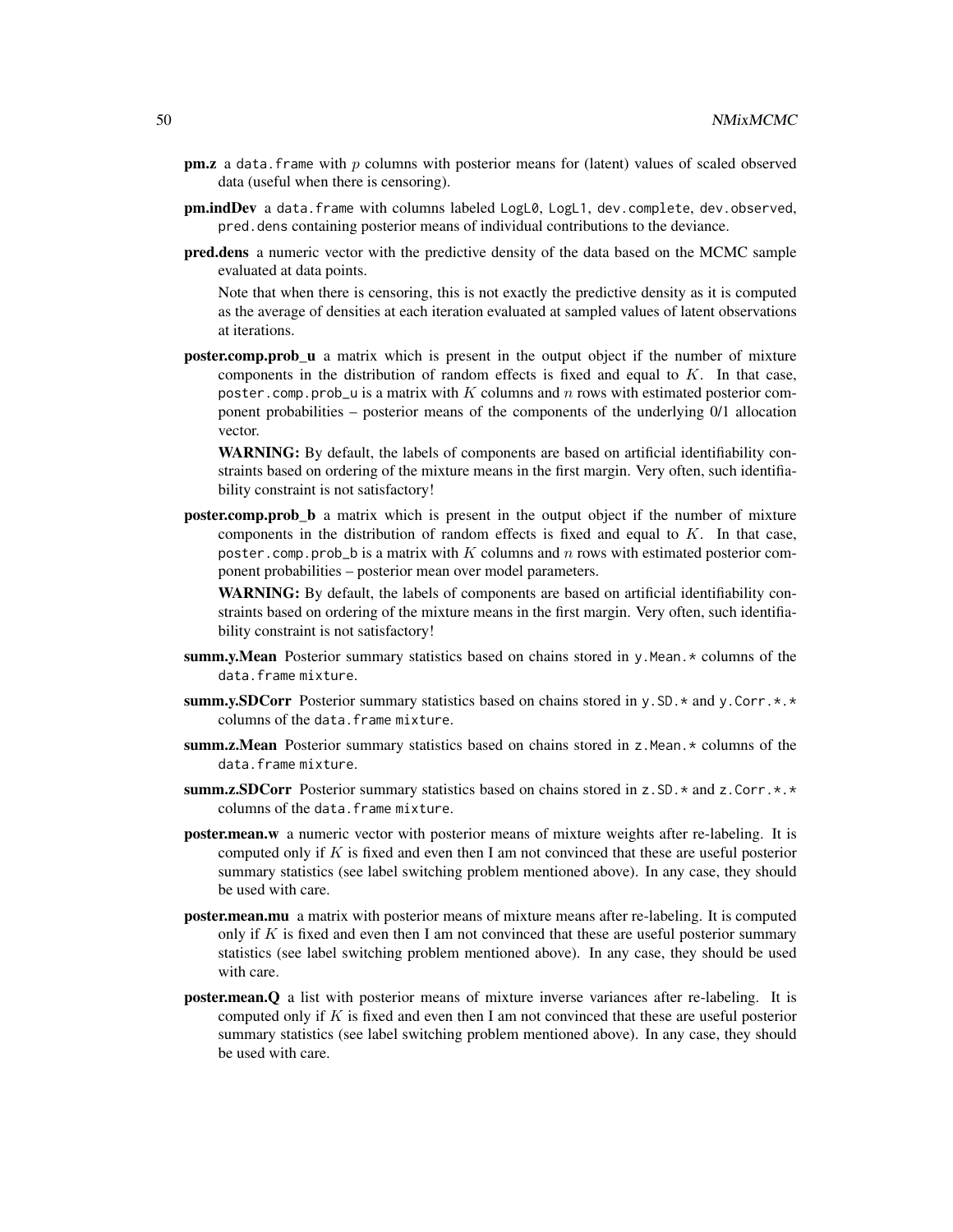- poster.mean.Sigma a list with posterior means of mixture variances after re-labeling. It is computed only if K is fixed and even then I am not convinced that these are useful posterior summary statistics (see label switching problem mentioned above). In any case, they should be used with care.
- poster.mean.Li a list with posterior means of Cholesky decompositions of mixture inverse variances after re-labeling. It is computed only if  $K$  is fixed and even then I am not convinced that these are useful posterior summary statistics (see label switching problem mentioned above). In any case, they should be used with care.
- **relabel** a list which specifies the algorithm used to re-label the MCMC output to compute order, rank, poster.comp.prob\_u, poster.comp.prob\_b, poster.mean.w, poster.mean.mu, poster.mean.Q, poster.mean.Sigma, poster.mean.Li.
- **Cpar** a list with components useful to call underlying  $C++$  functions (not interesting for ordinary users).

#### Object of class NMixMCMClist

Object of class NMixMCMClist is the list having two components of class NMixMCMC representing two parallel chains and additionally the following components:

- PED values of penalized expected deviance and related quantities. It is a vector with five components: D.expect = estimated expected deviance, where the estimate is based on two parallel chains;  $popt =$  estimated penalty, where the estimate is based on simple MCMC average based on two parallel chains;  $PED =$  estimated penalized expected deviance  $= D$ . expect  $+$ popt; wpopt  $=$  estimated penalty, where the estimate is based on weighted MCMC average (through importance sampling) based on two parallel chains;  $wPED =$  estimated penalized expected deviance  $= D$ . expect  $+$  wpopt.
- popt contributions to the unweighted penalty from each observation.

wpopt contributions to the weighted penalty from each observation.

- inv.D for each observation, number of iterations (in both chains), where the deviance was in fact equal to infinity (when the corresponding density was lower than dens.zero) and was not taken into account when computing D.expect.
- inv.popt for each observation, number of iterations, where the penalty was in fact equal to infinity and was not taken into account when computing popt.
- inv.wpopt for each observation, number of iterations, where the importance sampling weight was in fact equal to infinity and was not taken into account when computing wpopt.
- sumISw for each observation, sum of importance sampling weights.

#### Author(s)

Arnošt Komárek <arnost.komarek[AT]mff.cuni.cz>

#### References

Celeux, G., Forbes, F., Robert, C. P., and Titterington, D. M. (2006). Deviance information criteria for missing data models. *Bayesian Analysis*, 1(4), 651–674.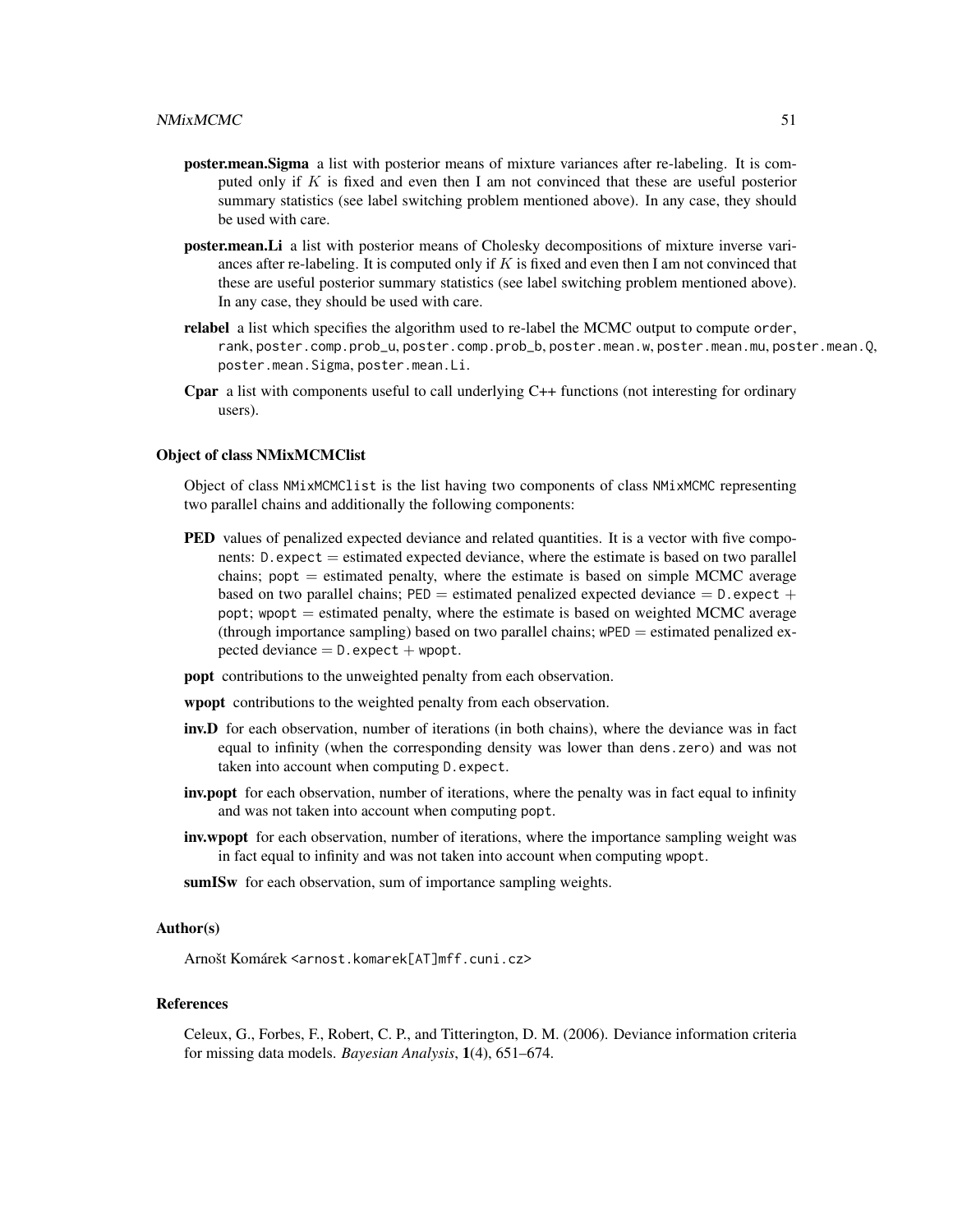Cappé, Robert and Rydén (2003). Reversible jump, birth-and-death and more general continuous time Markov chain Monte Carlo samplers. *Journal of the Royal Statistical Society, Series B*, 65(3), 679–700.

Diebolt, J. and Robert, C. P. (1994). Estimation of finite mixture distributions through Bayesian sampling. *Journal of the Royal Statistical Society, Series B*, 56(2), 363–375.

Jasra, A., Holmes, C. C., and Stephens, D. A. (2005). Markov chain Monte Carlo methods and the label switching problem in Bayesian mixture modelling. *Statistical Science*, 20(1), 50–67.

Komárek, A. (2009). A new R package for Bayesian estimation of multivariate normal mixtures allowing for selection of the number of components and interval-censored data. *Computational Statistics and Data Analysis*, 53(12), 3932–3947.

Plummer, M. (2008). Penalized loss functions for Bayesian model comparison. *Biostatistics*, 9(3), 523–539.

Richardson, S. and Green, P. J. (1997). On Bayesian analysis of mixtures with unknown number of components (with Discussion). *Journal of the Royal Statistical Society, Series B*, 59(4), 731–792.

Spiegelhalter, D. J.,Best, N. G., Carlin, B. P., and van der Linde, A. (2002). Bayesian measures of model complexity and fit (with Discussion). *Journal of the Royal Statistical Society, Series B*, 64(4), 583–639.

#### See Also

[NMixPredDensMarg](#page-70-0), [NMixPredDensJoint2](#page-68-0).

### Examples

```
## Not run:
## See also additional material available in
## YOUR_R_DIR/library/mixAK/doc/
## or YOUR_R_DIR/site-library/mixAK/doc/
## - files Galaxy.R, Faithful.R, Tandmob.R and
## http://www.karlin.mff.cuni.cz/~komarek/software/mixAK/Galaxy.pdf
## http://www.karlin.mff.cuni.cz/~komarek/software/mixAK/Faithful.pdf
## http://www.karlin.mff.cuni.cz/~komarek/software/mixAK/Tandmob.pdf
##
## ==============================================
## Simple analysis of Anderson's iris data
## ==============================================
library("colorspace")
data(iris, package="datasets")
```

```
summary(iris)
VARS <- names(iris)[1:4]
\text{\#COLS} <- rainbow_hcl(3, start = 60, end = 240)
COLS <- c("red", "darkblue", "darkgreen")
names(COLS) <- levels(iris[, "Species"])
```

```
### Prior distribution and the length of MCMC
Prior <- list(priorK = "fixed", Kmax = 3)
```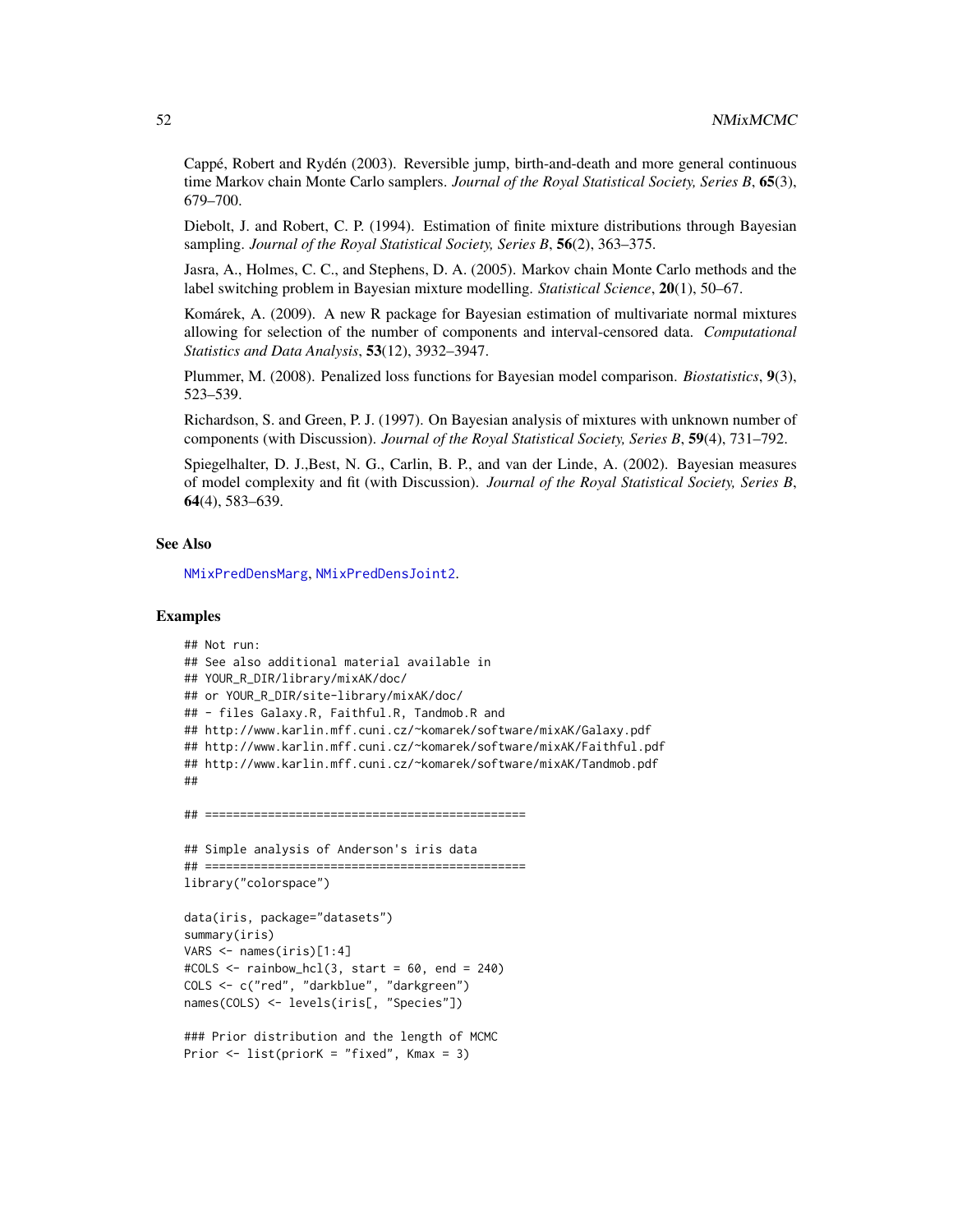### NMixMCMC 53

```
nMCMC <- c(burn=5000, keep=10000, thin=5, info=1000)
### Run MCMC
set.seed(20091230)
fit \leq NMixMCMC(y0 = iris[, VARS], prior = Prior, nMCMC = nMCMC)
### Basic posterior summary
print(fit)
### Univariate marginal posterior predictive densities
### based on chain #1
pdens1 <- NMixPredDensMarg(fit[[1]], lgrid=150)
plot(pdens1)
plot(pdens1, main=VARS, xlab=VARS)
### Bivariate (for each pair of margins) predictive densities
### based on chain #1
pdens2a <- NMixPredDensJoint2(fit[[1]])
plot(pdens2a)
plot(pdens2a, xylab=VARS)
plot(pdens2a, xylab=VARS, contour=TRUE)
### Determine the grid to compute bivariate densities
grid <- list(Sepal.Length=seq(3.5, 8.5, length=75),
             Sepal.Width=seq(1.8, 4.5, length=75),
             Petal.Length=seq(0, 7, length=75),
             Petal.Width=seq(-0.2, 3, length=75))
pdens2b <- NMixPredDensJoint2(fit[[1]], grid=grid)
plot(pdens2b, xylab=VARS)
### Plot with contours
ICOL <- rev(heat_hcl(20, c=c(80, 30), l=c(30, 90), power=c(1/5, 2)))
oldPar <- par(mfrow=c(2, 3), bty="n")
for (i in 1:3){
 for (j in (i+1):4){
   NAME \leq paste(i, "-", j, sep="")
   MAIN <- paste(VARS[i], "x", VARS[j])
    image(pdens2b$x[[i]], pdens2b$x[[j]], pdens2b$dens[[NAME]], col=ICOL,
          xlab=VARS[i], ylab=VARS[j], main=MAIN)
   contour(pdens2b$x[[i]], pdens2b$x[[j]], pdens2b$dens[[NAME]], add=TRUE, col="brown4")
 }
}
### Plot with data
for (i in 1:3){
 for (j in (i+1):4){
   NAME <- paste(i, "-", j, sep="")
   MAIN <- paste(VARS[i], "x", VARS[j])
   image(pdens2b$x[[i]], pdens2b$x[[j]], pdens2b$dens[[NAME]], col=ICOL,
          xlab=VARS[i], ylab=VARS[j], main=MAIN)
    for (spec in levels(iris[, "Species"])){
     Data <- subset(iris, Species==spec)
```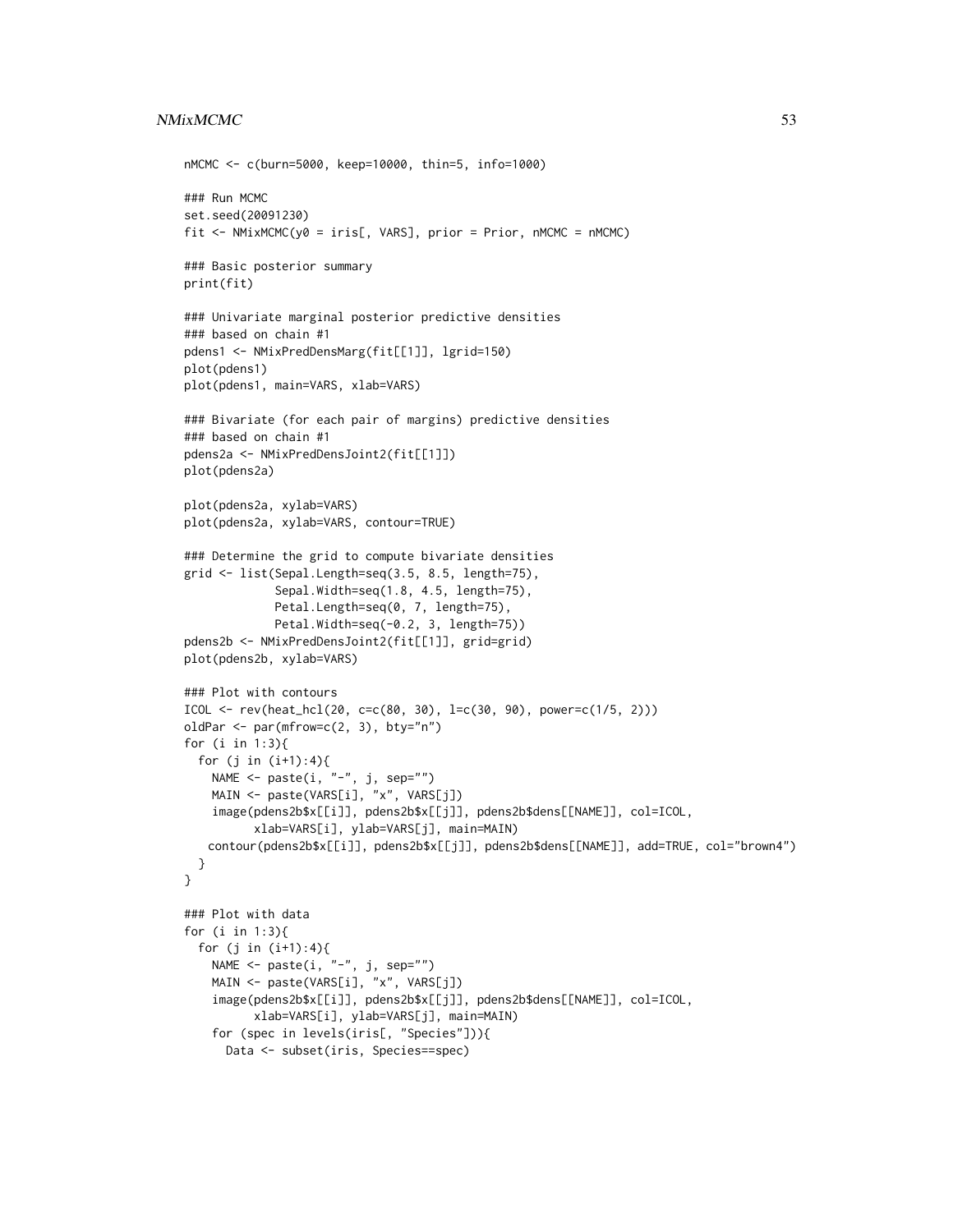```
points(Data[,i], Data[,j], pch=16, col=COLS[spec])
   }
 }
}
### Set the graphical parameters back to their original values
par(oldPar)
### Clustering based on posterior summary statistics of component allocations
### or on the posterior distribution of component allocations
### (these are two equivalent estimators of probabilities of belonging
### to each mixture components for each observation)
p1 <- fit[[1]]$poster.comp.prob_u
p2 <- fit[[1]]$poster.comp.prob_b
### Clustering based on posterior summary statistics of mixture weight, means, variances
p3 <- NMixPlugDA(fit[[1]], iris[, VARS])
p3 <- p3[, paste("prob", 1:3, sep="")]
 ### Observations from "setosa" species (all would be allocated in component 1)
apply(p1[1:50,], 2, quantile, prob=seq(0, 1, by=0.1))
apply(p2[1:50,], 2, quantile, prob=seq(0, 1, by=0.1))
apply(p3[1:50,], 2, quantile, prob=seq(0, 1, by=0.1))
 ### Observations from "versicolor" species (almost all would be allocated in component 2)
apply(p1[51:100,], 2, quantile, prob=seq(0, 1, by=0.1))
apply(p2[51:100,], 2, quantile, prob=seq(0, 1, by=0.1))
apply(p3[51:100,], 2, quantile, prob=seq(0, 1, by=0.1))
 ### Observations from "virginica" species (all would be allocated in component 3)
apply(p1[101:150,], 2, quantile, prob=seq(0, 1, by=0.1))
apply(p2[101:150,], 2, quantile, prob=seq(0, 1, by=0.1))
apply(p3[101:150,], 2, quantile, prob=seq(0, 1, by=0.1))
## End(Not run)
```
NMixPlugCondDensJoint2

*Pairwise bivariate conditional densities: plug-in estimate*

### Description

This function serves as an inference tool for the MCMC output obtained using the function [NMixMCMC](#page-42-0). It computes estimates of pairwise bivariate conditional densities (given one margin) obtained by using posterior summary statistics (e.g., posterior means) of mixture weights, means and variances (plug-in estimate).

#### Usage

NMixPlugCondDensJoint2(x, ...)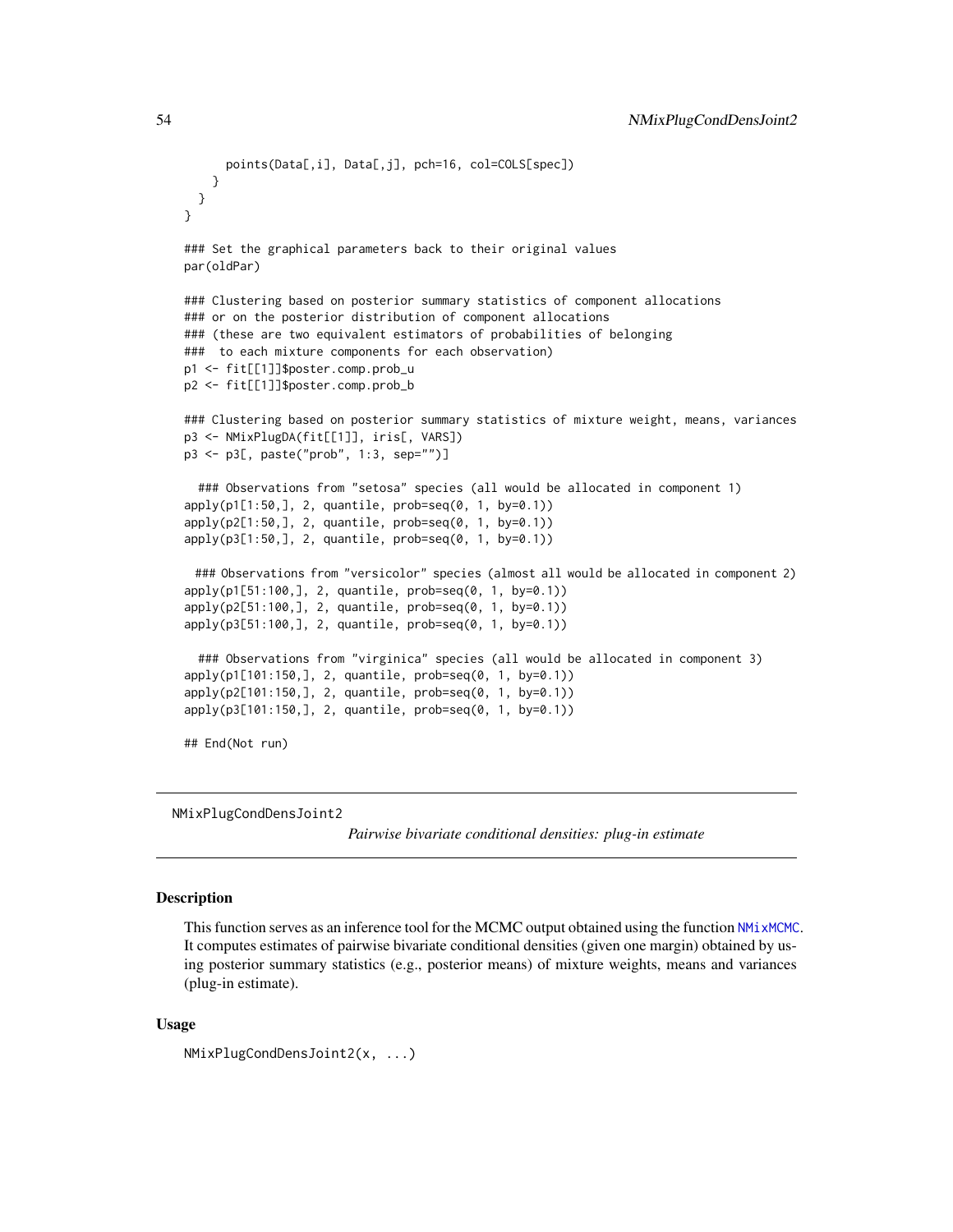```
## Default S3 method:
NMixPlugCondDensJoint2(x, icond, scale, w, mu, Sigma, ...)
## S3 method for class 'NMixMCMC'
NMixPlugCondDensJoint2(x, icond, grid, lgrid=50, scaled=FALSE, ...)
## S3 method for class 'GLMM_MCMC'
NMixPlugCondDensJoint2(x, icond, grid, lgrid=50, scaled=FALSE, ...)
```
### Arguments

| X      | an object of class NMixMCMC for NMixPlugCondDensJoint2. NMixMCMC function.                                                                                                                                                 |
|--------|----------------------------------------------------------------------------------------------------------------------------------------------------------------------------------------------------------------------------|
|        | An object of class GLMM_MCMC for NMixPlugCondDensJoint2.GLMM_MCMC func-<br>tion.                                                                                                                                           |
|        | A list with the grid values (see below) for NMixPlugCondDensJoint2.default<br>function.                                                                                                                                    |
| icond  | index of the margin by which we want to condition                                                                                                                                                                          |
| scale  | a two component list giving the shift and the scale. If not given, shift is equal<br>to zero and scale is equal to one.                                                                                                    |
| W      | a numeric vector with posterior summary statistics for the mixture weights. The<br>length of this vector determines the number of mixture components.                                                                      |
| mu     | a matrix with posterior summary statistics for mixture means in rows. That is, mu<br>has $K$ rows and $p$ columns, where $K$ denotes the number of mixture components<br>and $p$ is dimension of the mixture distribution. |
| Sigma  | a list with posterior summary statistics for mixture covariance matrices.                                                                                                                                                  |
| grid   | a list with the grid values for each margin in which the density should be eval-<br>uated. The value of grid[[icond]] determines the values by which we condi-<br>tion.                                                    |
|        | If grid is not specified, it is created automatically using the information from<br>the posterior summary statistics stored in x.                                                                                          |
| lgrid  | a length of the grid used to create the grid if that is not specified.                                                                                                                                                     |
| scaled | if TRUE, the density of shifted and scaled data is summarized. The shift and scale<br>vector are taken from the scale component of the object x.                                                                           |
| .      | optional additional arguments.                                                                                                                                                                                             |
|        |                                                                                                                                                                                                                            |

### Value

An object of class NMixPlugCondDensJoint2 which has the following components:

| a list with the grid values for each margin. The components of the list are named |
|-----------------------------------------------------------------------------------|
| $x1, \ldots$ or take names from grid argument.                                    |
|                                                                                   |

icond index of the margin by which we condition.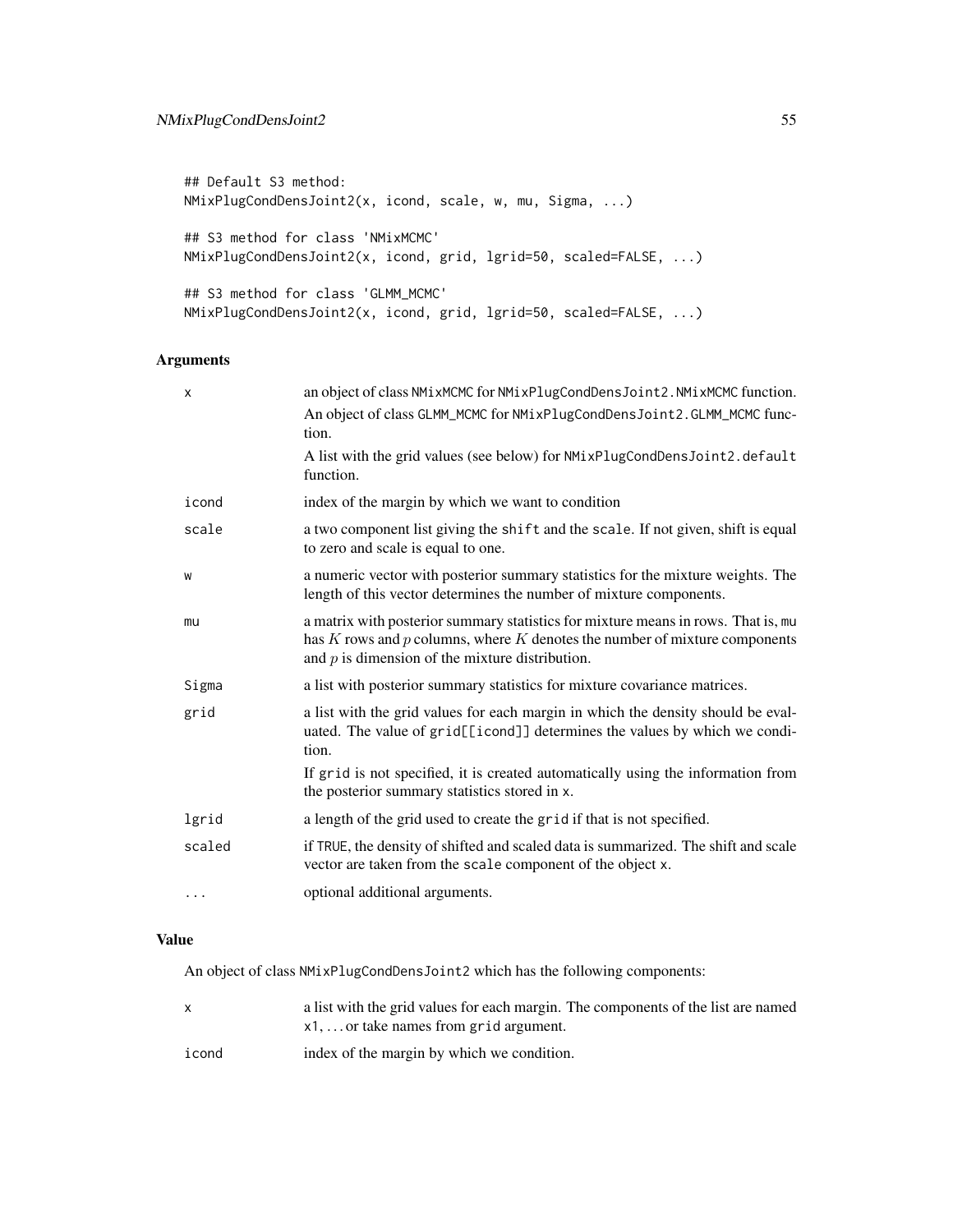dens a list with the computed conditional densities for each value of x[[icond]]. Each dens[[j]] is again a list with conditional densities for each pair of margins given margin icond equal to x[[icond]][j]. The value of dens[[j]][[i-k]] gives values of conditional density of the (i,k)-th margins given margin icond equal to x[[icond]][j].

There is also a plot method implemented for the resulting object.

### Author(s)

Arnošt Komárek <arnost.komarek[AT]mff.cuni.cz>

### See Also

[plot.NMixPlugCondDensJoint2](#page-81-0), [NMixMCMC](#page-42-0), [GLMM\\_MCMC](#page-17-0), [NMixPredCondDensJoint2](#page-64-0).

NMixPlugCondDensMarg *Univariate conditional densities: plug-in estimate*

#### Description

This function serves as an inference tool for the MCMC output obtained using the function [NMixMCMC](#page-42-0). It computes estimates of univariate conditional densities obtained by using posterior summary statistics (e.g., posterior means) of mixture weights, means and variances (plug-in estimate).

#### Usage

```
NMixPlugCondDensMarg(x, ...)
## Default S3 method:
NMixPlugCondDensMarg(x, icond, scale, w, mu, Sigma, ...)
## S3 method for class 'NMixMCMC'
NMixPlugCondDensMarg(x, icond, grid, lgrid=50, scaled=FALSE, ...)
## S3 method for class 'GLMM_MCMC'
NMixPlugCondDensMarg(x, icond, grid, lgrid=50, scaled=FALSE, ...)
```

| x     | an object of class NM1xMCMC for NM1xP1ugCondDensMarg. NM1xMCMC function. |
|-------|--------------------------------------------------------------------------|
|       | An object of class GLMM_MCMC for NMixPlugCondDensMarg.GLMM_MCMC func-    |
|       | tion.                                                                    |
|       | A list with the grid values (see below) for NMixPlugCondDensMarg.default |
|       | function.                                                                |
| icond | index of the margin by which we want to condition                        |
|       |                                                                          |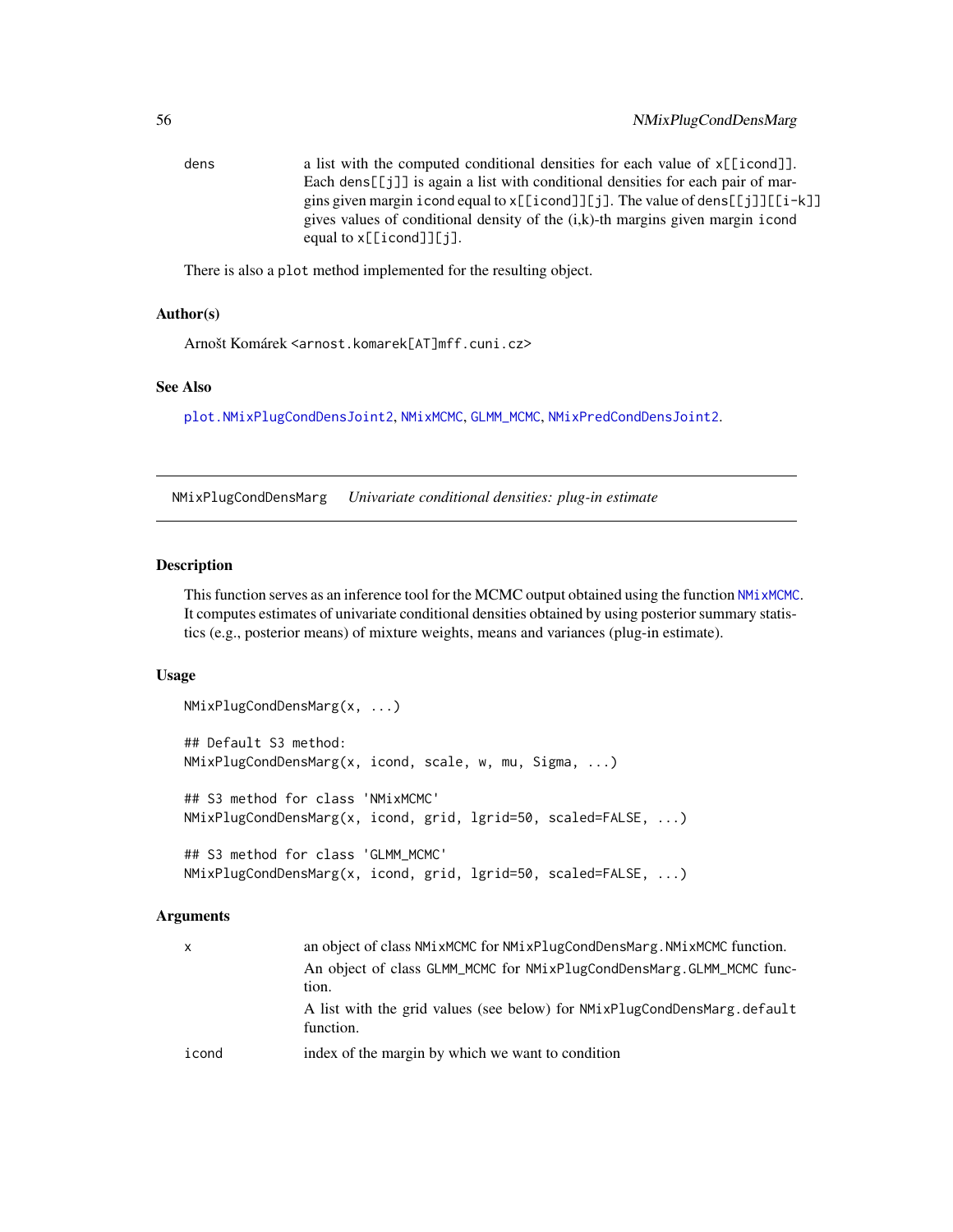| scale  | a two component list giving the shift and the scale. If not given, shift is equal<br>to zero and scale is equal to one.                                                                                                    |
|--------|----------------------------------------------------------------------------------------------------------------------------------------------------------------------------------------------------------------------------|
| W      | a numeric vector with posterior summary statistics for the mixture weights. The<br>length of this vector determines the number of mixture components.                                                                      |
| mu     | a matrix with posterior summary statistics for mixture means in rows. That is, mu<br>has $K$ rows and $p$ columns, where $K$ denotes the number of mixture components<br>and $p$ is dimension of the mixture distribution. |
| Sigma  | a list with posterior summary statistics for mixture covariance matrices.                                                                                                                                                  |
| grid   | a list with the grid values for each margin in which the density should be eval-<br>uated. The value of grid[[icond]] determines the values by which we condi-<br>tion.                                                    |
|        | If grid is not specified, it is created automatically using the information from<br>the posterior summary statistics stored in x.                                                                                          |
| lgrid  | a length of the grid used to create the grid if that is not specified.                                                                                                                                                     |
| scaled | if TRUE, the density of shifted and scaled data is summarized. The shift and scale<br>vector are taken from the scale component of the object x.                                                                           |
|        | optional additional arguments.                                                                                                                                                                                             |
|        |                                                                                                                                                                                                                            |

An object of class NMixPlugCondDensMarg which has the following components:

| $\mathsf{x}$ | a list with the grid values for each margin. The components of the list are named<br>$x1, \ldots$ or take names from grid argument.                                                                                                                                                                                                        |
|--------------|--------------------------------------------------------------------------------------------------------------------------------------------------------------------------------------------------------------------------------------------------------------------------------------------------------------------------------------------|
| icond        | index of the margin by which we condition.                                                                                                                                                                                                                                                                                                 |
| dens         | a list with the computed conditional densities for each value of $x[\text{[icond]}]$ .<br>Each dens [[ $j$ ]] is again a list with conditional densities for each margin given<br>margin icond equal to x[[icond]][j]. The value of dens[[j]][[imargin]]<br>gives a value of a marginal density of the imargin-th margin at x[[icond]][j]. |

There is also a plot method implemented for the resulting object.

# Author(s)

Arnošt Komárek <arnost.komarek[AT]mff.cuni.cz>

# See Also

[plot.NMixPlugCondDensMarg](#page-83-0), [NMixMCMC](#page-42-0), [GLMM\\_MCMC](#page-17-0), [NMixPredCondDensMarg](#page-65-0).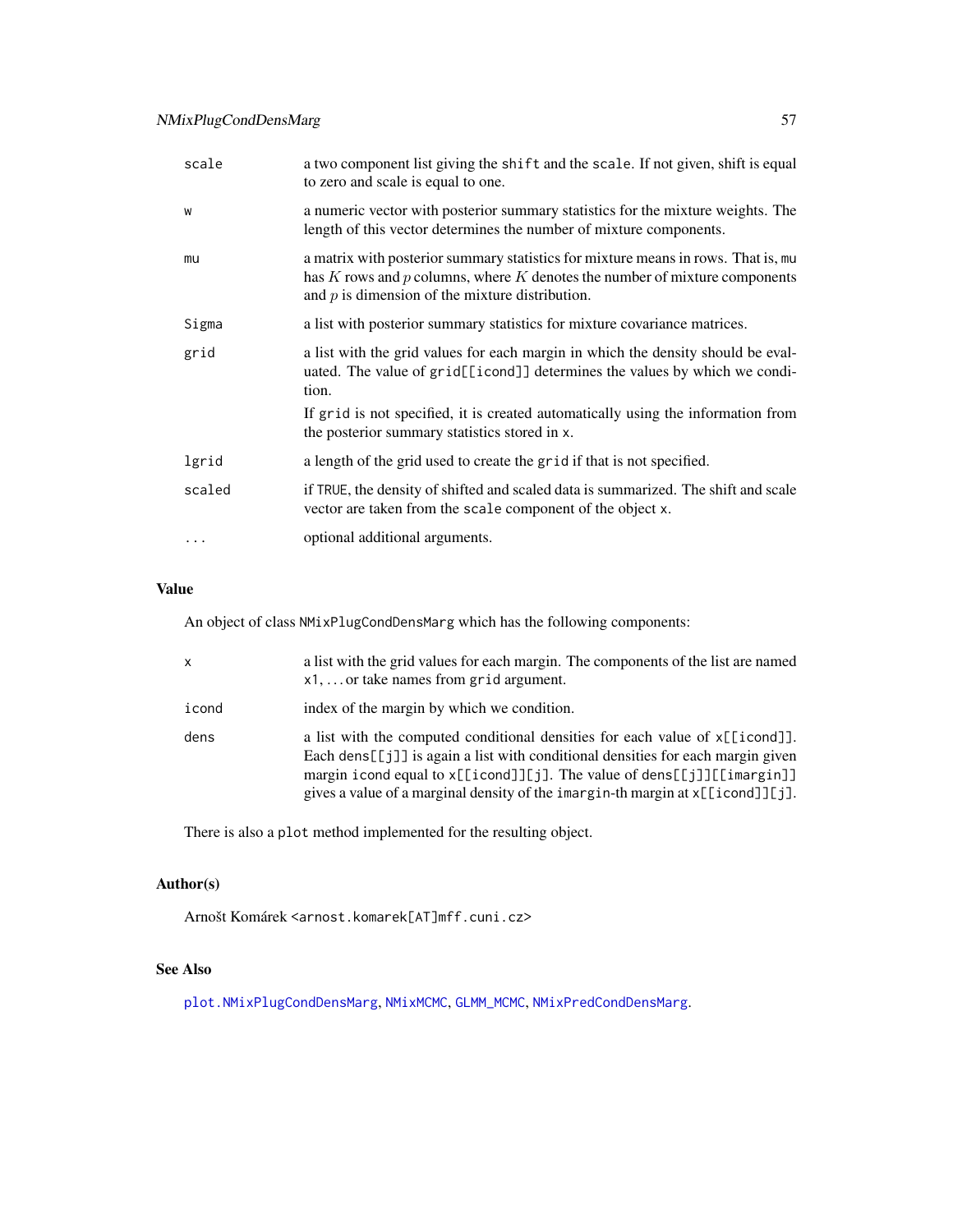<span id="page-57-0"></span>

### Description

It performs discriminant analysis based on posterior summary for (re-labeled) mixture components in a model with fixed number of components fitted with [NMixMCMC](#page-42-0) function.

#### Usage

NMixPlugDA(object, y)

### Arguments

| object | an object of class NMixMCMC                                    |
|--------|----------------------------------------------------------------|
|        | vector, matrix or data frame with observations to be clustered |

### Value

A data.frame with columns labeled prob1,..., probp giving plug-in estimates of probabilities of belonging to each component and a column labeled component giving the index of the component with the highest component probability.

#### Author(s)

Arnošt Komárek <arnost.komarek[AT]mff.cuni.cz>

### See Also

[NMixMCMC](#page-42-0), [NMixPredDA](#page-67-0).

NMixPlugDensJoint2 *Pairwise bivariate densities: plug-in estimate*

### Description

This function serves as an inference tool for the MCMC output obtained using the function [NMixMCMC](#page-42-0). It computes marginal (pairwise bivariate) plug-in densities obtained by using posterior summary statistics (e.g., posterior means) of mixture weights, means and variances.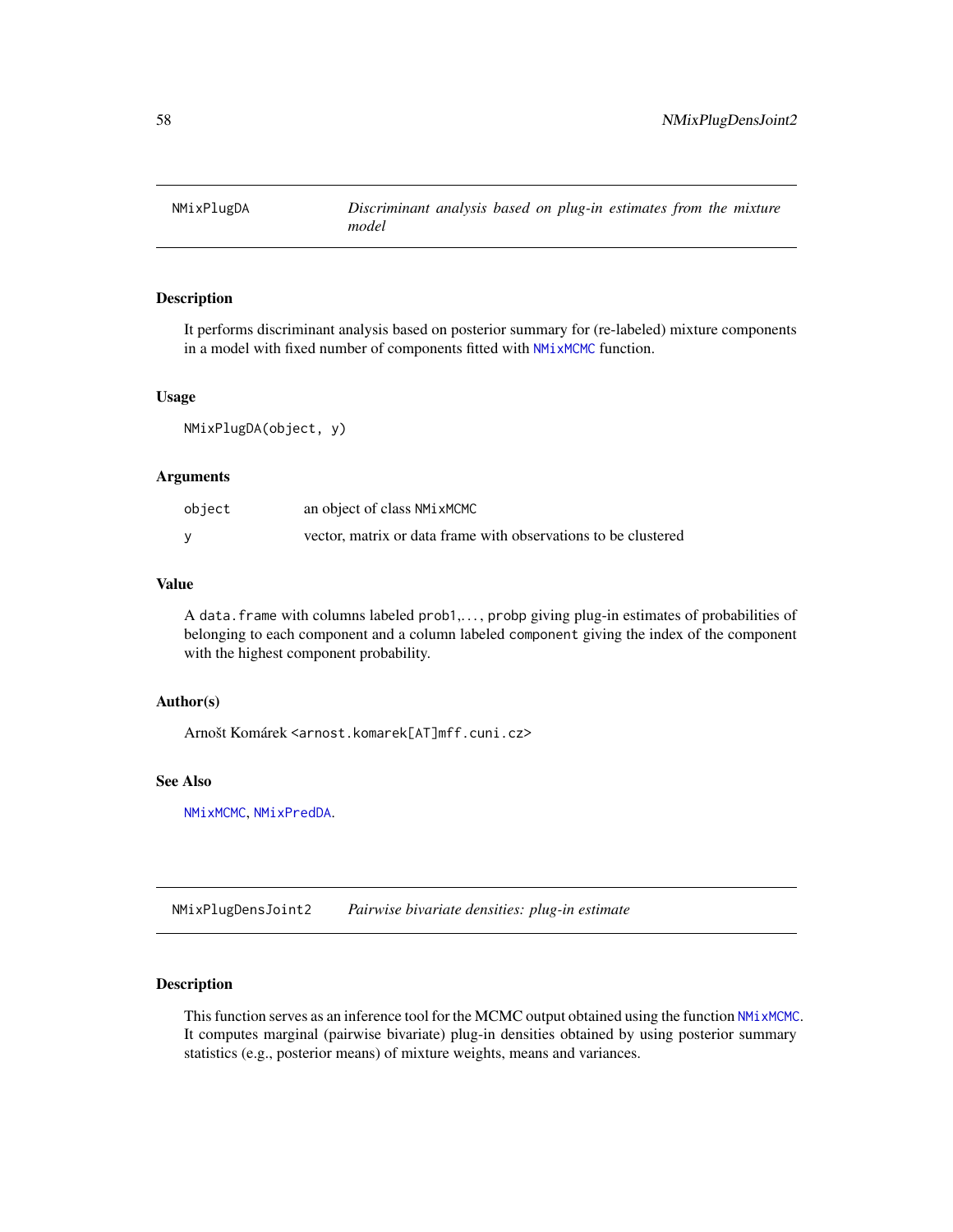### NMixPlugDensJoint2 59

### Usage

```
NMixPlugDensJoint2(x, ...)
## Default S3 method:
NMixPlugDensJoint2(x, scale, w, mu, Sigma, ...)
## S3 method for class 'NMixMCMC'
NMixPlugDensJoint2(x, grid, lgrid=50, scaled=FALSE, ...)
## S3 method for class 'GLMM_MCMC'
NMixPlugDensJoint2(x, grid, lgrid=50, scaled=FALSE, ...)
```
### Arguments

| $\times$ | an object of class NMixMCMC for NMixPlugDensJoint2. NMixMCMC function.<br>An object of class GLMM_MCMC for NMixPlugDensJoint2.GLMM_MCMC function.<br>A list with the grid values (see below) for NMixPlugDensJoint2.default func-<br>tion. |
|----------|--------------------------------------------------------------------------------------------------------------------------------------------------------------------------------------------------------------------------------------------|
| scale    | a two component list giving the shift and the scale. If not given, shift is equal<br>to zero and scale is equal to one.                                                                                                                    |
| W        | a numeric vector with posterior summary statistics for the mixture weights. The<br>length of this vector determines the number of mixture components.                                                                                      |
| mu       | a matrix with posterior summary statistics for mixture means in rows. That is, mu<br>has $K$ rows and $p$ columns, where $K$ denotes the number of mixture components<br>and $p$ is dimension of the mixture distribution.                 |
| Sigma    | a list with posterior summary statistics for for mixture covariance matrices.                                                                                                                                                              |
| grid     | a list with the grid values for each margin in which the density should be evalu-<br>ated.                                                                                                                                                 |
|          | If grid is not specified, it is created automatically using the information from<br>the posterior summary statistics stored in x.                                                                                                          |
| lgrid    | a length of the grid used to create the grid if that is not specified.                                                                                                                                                                     |
| scaled   | if TRUE, the density of shifted and scaled data is summarized. The shift and scale<br>vector are taken from the scale component of the object x.                                                                                           |
| .        | optional additional arguments.                                                                                                                                                                                                             |

#### Value

An object of class NMixPlugDensJoint2 which has the following components:

| $\mathsf{x}$ | a list with the grid values for each margin. The components of the list are named<br>$x1, \ldots$ or take names from grid argument.                                                                                                                                                                                                                                                                           |
|--------------|---------------------------------------------------------------------------------------------------------------------------------------------------------------------------------------------------------------------------------------------------------------------------------------------------------------------------------------------------------------------------------------------------------------|
| dens         | a list with the computed densities for each pair of margins. The components<br>of the list are named $1-2$ , $1-3$ , , i.e., dens[[1]]=dens[[" $1-2$ "]] is the<br>pairwise predictive density for margins 1 and 2, etc. Each component of the<br>list is a matrix in such a form that it can be directly passed together with the<br>proper components of x to the plotting functions like contour or image. |

There is also a plot method implemented for the resulting object.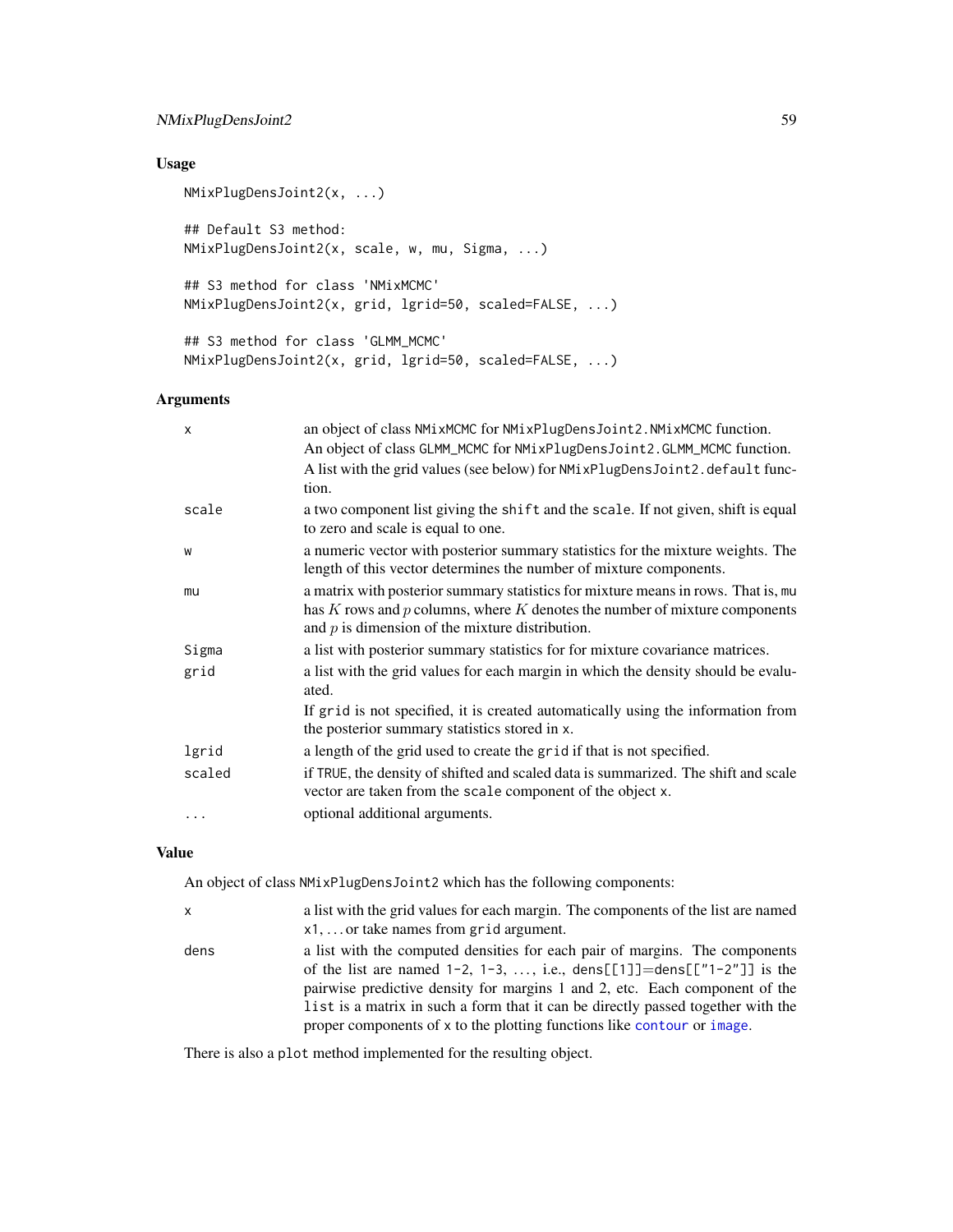#### Author(s)

Arnošt Komárek <arnost.komarek[AT]mff.cuni.cz>

### See Also

[plot.NMixPlugDensJoint2](#page-84-0), [NMixMCMC](#page-42-0), [GLMM\\_MCMC](#page-17-0), [NMixPredDensJoint2](#page-68-0).

NMixPlugDensMarg *Marginal (univariate) densities: plug-in estimate*

### Description

This function serves as an inference tool for the MCMC output obtained using the function [NMixMCMC](#page-42-0). It computes marginal (univariate) plug-in densities obtained by using posterior summary statistics (e.g., posterior means) of mixture weights, means and variances.

### Usage

```
NMixPlugDensMarg(x, ...)
## Default S3 method:
NMixPlugDensMarg(x, scale, w, mu, Sigma, ...)
## S3 method for class 'NMixMCMC'
NMixPlugDensMarg(x, grid, lgrid=500, scaled=FALSE, ...)
```

```
## S3 method for class 'GLMM_MCMC'
NMixPlugDensMarg(x, grid, lgrid=500, scaled=FALSE, ...)
```

| $\mathsf{x}$ | a list with the grid values (see below) for NMixPlugDensMarg.default func-<br>tion.                                                                                                                                  |
|--------------|----------------------------------------------------------------------------------------------------------------------------------------------------------------------------------------------------------------------|
|              | An object of class NMixMCMC for NMixPlugDensMarg. NMixMCMC function.<br>An object of class GLMM_MCMC for NMixPlugDensMarg.GLMM_MCMC function.                                                                        |
| scale        | a two component list giving the shift and the scale. If not given, shift is equal<br>to zero and scale is equal to one.                                                                                              |
| W            | a numeric vector with posterior summary statistics for the mixture weights. The<br>length of this vector determines the number of mixture components.                                                                |
| mu           | a matrix with posterior summary statistics for mixture means in rows. That is, mu<br>has K rows and p columns, where K denotes the number of mixture components<br>and $p$ is dimension of the mixture distribution. |
| Sigma        | a list with posterior summary statistics for mixture covariance matrices.                                                                                                                                            |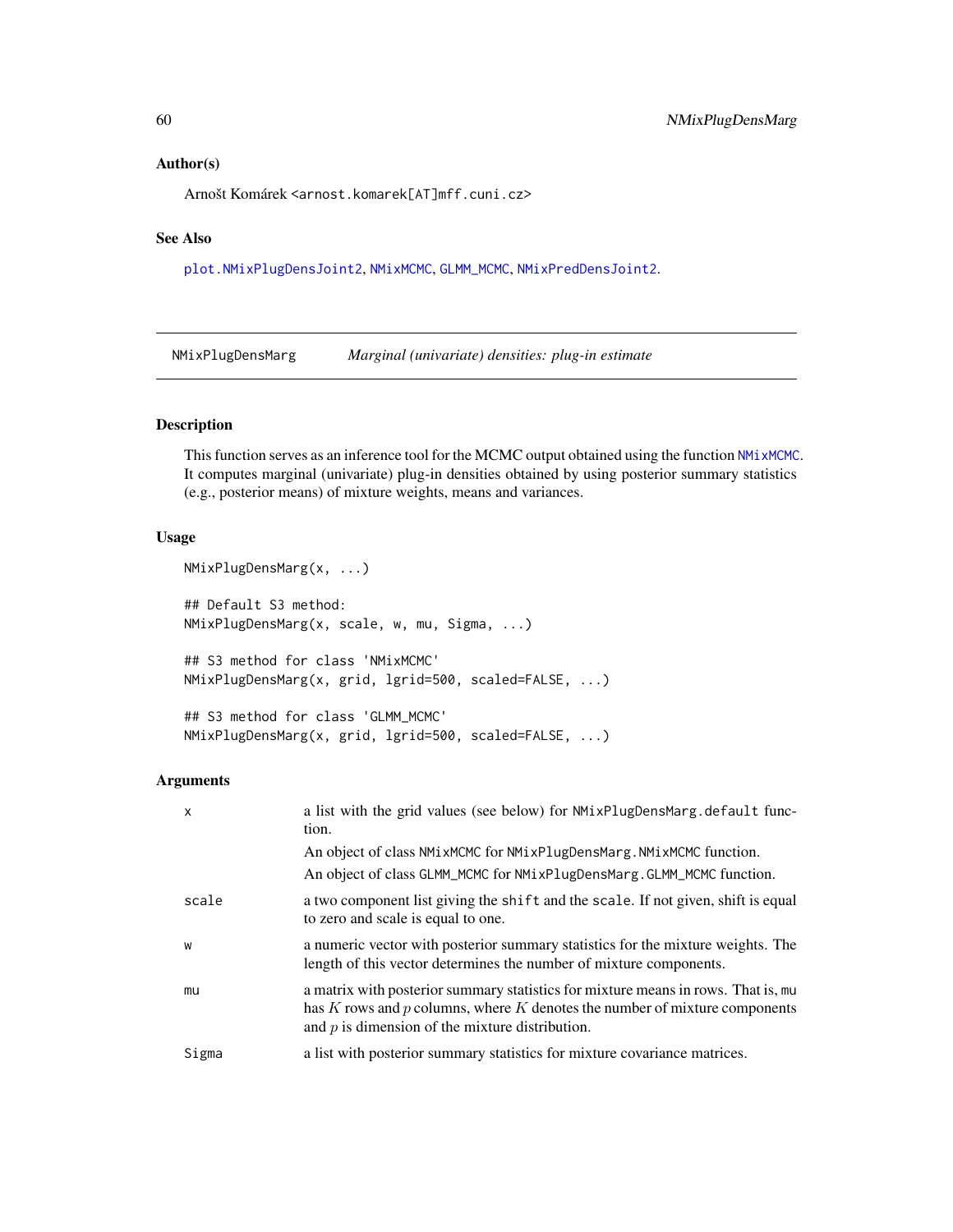| grid      | a list with the grid values for each margin in which the density should be evalu-<br>ated.                                                       |
|-----------|--------------------------------------------------------------------------------------------------------------------------------------------------|
|           | If grid is not specified, it is created automatically using the information from<br>the posterior summary statistics stored in x.                |
| lgrid     | a length of the grid used to create the grid if that is not specified.                                                                           |
| scaled    | if TRUE, the density of shifted and scaled data is summarized. The shift and scale<br>vector are taken from the scale component of the object x. |
| $\ddotsc$ | optional additional arguments.                                                                                                                   |

An object of class NMixPlugDensMarg which has the following components:

| X    | a list with the grid values for each margin. The components of the list are named |
|------|-----------------------------------------------------------------------------------|
|      | $x1, \ldots$ or take names from grid argument.                                    |
| dens | a list with the computed densities for each margin. The components of the list    |
|      | are named 1, , i.e., dens[[1]]=dens[["1"]] is the predictive density for          |
|      | margin 1 etc.                                                                     |

There is also a plot method implemented for the resulting object.

#### Author(s)

Arnošt Komárek <arnost.komarek[AT]mff.cuni.cz>

#### See Also

[plot.NMixPlugDensMarg](#page-85-0), [NMixMCMC](#page-42-0), [GLMM\\_MCMC](#page-17-0), [NMixPredDensMarg](#page-70-0).

| NMixPredCDFMarg | Marginal (univariate) predictive cumulative distribution function |  |  |
|-----------------|-------------------------------------------------------------------|--|--|
|-----------------|-------------------------------------------------------------------|--|--|

### Description

This function serves as an inference tool for the MCMC output obtained using the function [NMixMCMC](#page-42-0). It computes estimated posterior predictive cumulative distribution function for each margin.

#### Usage

```
NMixPredCDFMarg(x, ...)
## Default S3 method:
NMixPredCDFMarg(x, scale, K, w, mu, Li, Krandom=TRUE, ...)
## S3 method for class 'NMixMCMC'
NMixPredCDFMarg(x, grid, lgrid=500, scaled=FALSE, ...)
## S3 method for class 'GLMM_MCMC'
NMixPredCDFMarg(x, grid, lgrid=500, scaled=FALSE, ...)
```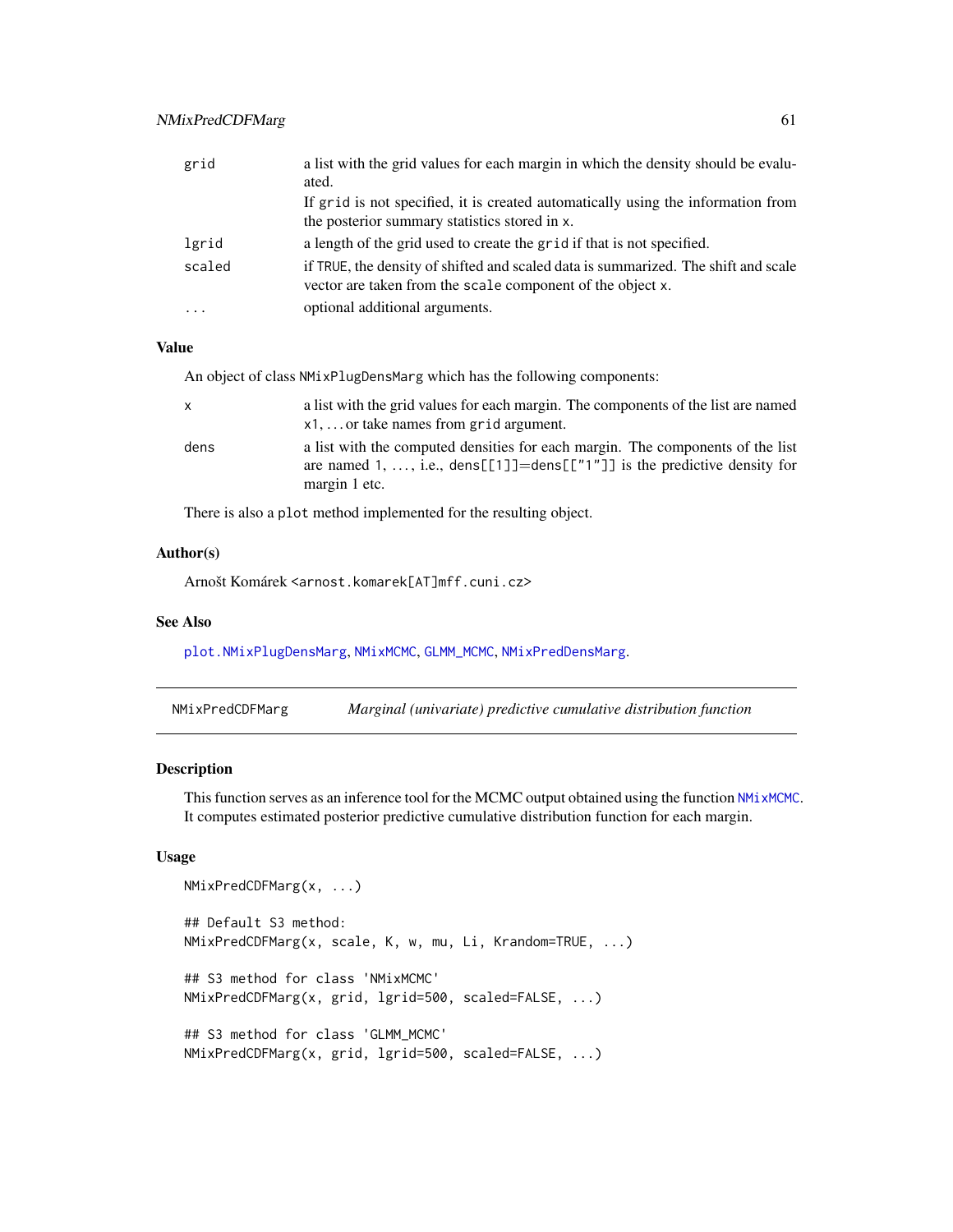# Arguments

| $\times$ | an object of class NMixMCMC for NMixPredCDFMarg. NMixMCMC function.<br>An object of class GLMM_MCMC for NMixPredCDFMarg.GLMM_MCMC function.                                    |
|----------|--------------------------------------------------------------------------------------------------------------------------------------------------------------------------------|
|          | A list with the grid values (see below) for NMixPredCDFMarg.default function.                                                                                                  |
| scale    | a two component list giving the shift and the scale.                                                                                                                           |
| K        | either a number (when Krandom=FALSE) or a numeric vector with the chain for<br>the number of mixture components.                                                               |
| W        | a numeric vector with the chain for the mixture weights.                                                                                                                       |
| mu       | a numeric vector with the chain for the mixture means.                                                                                                                         |
| Li       | a numeric vector with the chain for the mixture inverse variances (lower triangles<br>only).                                                                                   |
| Krandom  | a logical value which indicates whether the number of mixture components<br>changes from one iteration to another.                                                             |
| grid     | a numeric vector or a list with the grid values in which the predictive CDF should<br>be evaluated.                                                                            |
|          | If x\$dim is 1 then grid may be a numeric vector. If x\$dim is higher than then<br>grid must be a list with numeric vectors as components giving the grids for each<br>margin. |
|          | If grid is not specified, it is created automatically using the information from<br>the posterior summary statistics stored in x.                                              |
| lgrid    | a length of the grid used to create the grid if that is not specified.                                                                                                         |
| scaled   | if TRUE, the CDF of shifted and scaled data is summarized. The shift and scale<br>vector are taken from the scale component of the object x.                                   |
| $\cdots$ | optional additional arguments.                                                                                                                                                 |

### Value

An object of class NMixPredCDFMarg which has the following components:

| x           | a list with the grid values for each margin. The components of the list are named<br>$x1, \ldots$ or take names from grid argument.                                                                                                                                                                                                                                                                                                                                                                         |
|-------------|-------------------------------------------------------------------------------------------------------------------------------------------------------------------------------------------------------------------------------------------------------------------------------------------------------------------------------------------------------------------------------------------------------------------------------------------------------------------------------------------------------------|
| fregK       | frequency table for the values of $K$ (numbers of mixture components) in the<br>MCMC chain.                                                                                                                                                                                                                                                                                                                                                                                                                 |
| propK       | proportions derived from freqK.                                                                                                                                                                                                                                                                                                                                                                                                                                                                             |
| MCMC.length | the length of the MCMC used to compute the predictive cdf's.                                                                                                                                                                                                                                                                                                                                                                                                                                                |
| cdf         | a list with the computed predictive CDF's for each margin. The components of<br>the list are named 1, , i.e., $cdf[[1]] = cdf[[T1]]$ is the predictive cdf for<br>margin 1 etc.                                                                                                                                                                                                                                                                                                                             |
| cdfK        | a list with the computed predictive CDF's for each margin, conditioned further<br>by K. The components of the list are named 1,  That is, $cdf[[1]][[1]]$<br>= cdf[["1"]][[1]] is the predictive CDF for margin 1 conditioned by $K =$<br>1, cdf[[1]][[2]] = cdf[["1"]][[2]] is the predictive CDF for margin 1<br>conditioned by $K = 2$ etc.<br>Note that cdfK provides some additional information only when Krandom $=$<br>TRUE or when x results from the $NMCMC$ call to the reversible jump $MCMC$ . |
|             |                                                                                                                                                                                                                                                                                                                                                                                                                                                                                                             |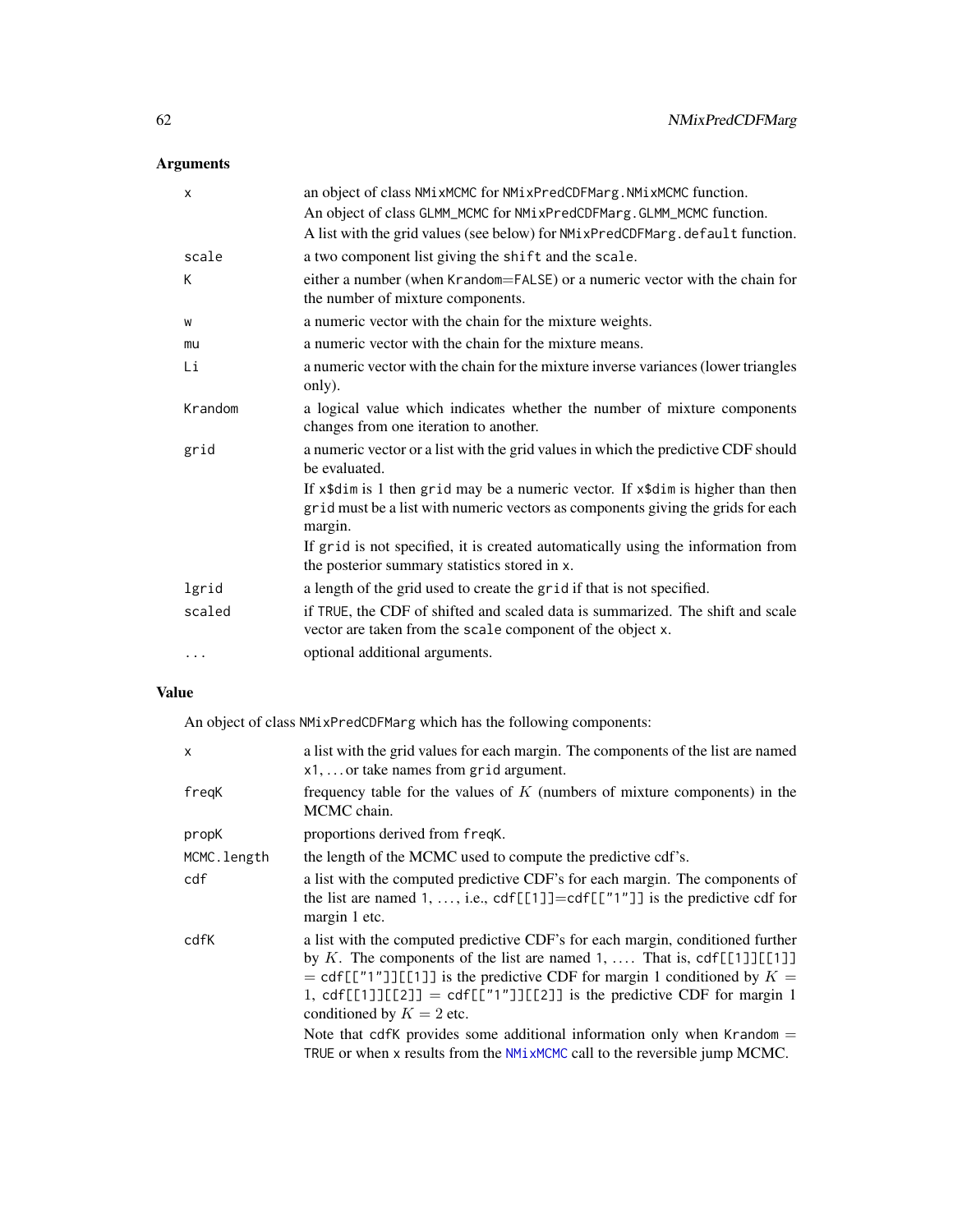There is also a plot method implemented for the resulting object.

#### Author(s)

Arnošt Komárek <arnost.komarek[AT]mff.cuni.cz>

### References

Komárek, A. (2009). A new R package for Bayesian estimation of multivariate normal mixtures allowing for selection of the number of components and interval-censored data. *Computational Statistics and Data Analysis*, 53(12), 3932–3947.

### See Also

[plot.NMixPredCDFMarg](#page-86-0), [NMixMCMC](#page-42-0), [GLMM\\_MCMC](#page-17-0).

NMixPredCondCDFMarg *Univariate conditional predictive cumulative distribution function*

#### Description

This function serves as an inference tool for the MCMC output obtained using the function [NMixMCMC](#page-42-0). It computes (posterior predictive) estimates of univariate conditional cumulative distribution functions.

#### Usage

```
NMixPredCondCDFMarg(x, ...)
## Default S3 method:
NMixPredCondCDFMarg(x, icond, prob, scale, K, w, mu, Li, Krandom=FALSE, ...)
## S3 method for class 'NMixMCMC'
NMixPredCondCDFMarg(x, icond, prob, grid, lgrid=50, scaled=FALSE, ...)
## S3 method for class 'GLMM_MCMC'
NMixPredCondCDFMarg(x, icond, prob, grid, lgrid=50, scaled=FALSE, ...)
```

| $\mathsf{x}$ | an object of class NMixMCMC for NMixPredCondCDFMarg. NMixMCMC function.              |
|--------------|--------------------------------------------------------------------------------------|
|              | An object of class GLMM_MCMC for NM1xPredCondCDFMarg.GLMM_MCMC function.             |
|              | A list with the grid values (see below) for NMixPredCondCDFMarg.default<br>function. |
| icond        | index of the margin by which we want to condition                                    |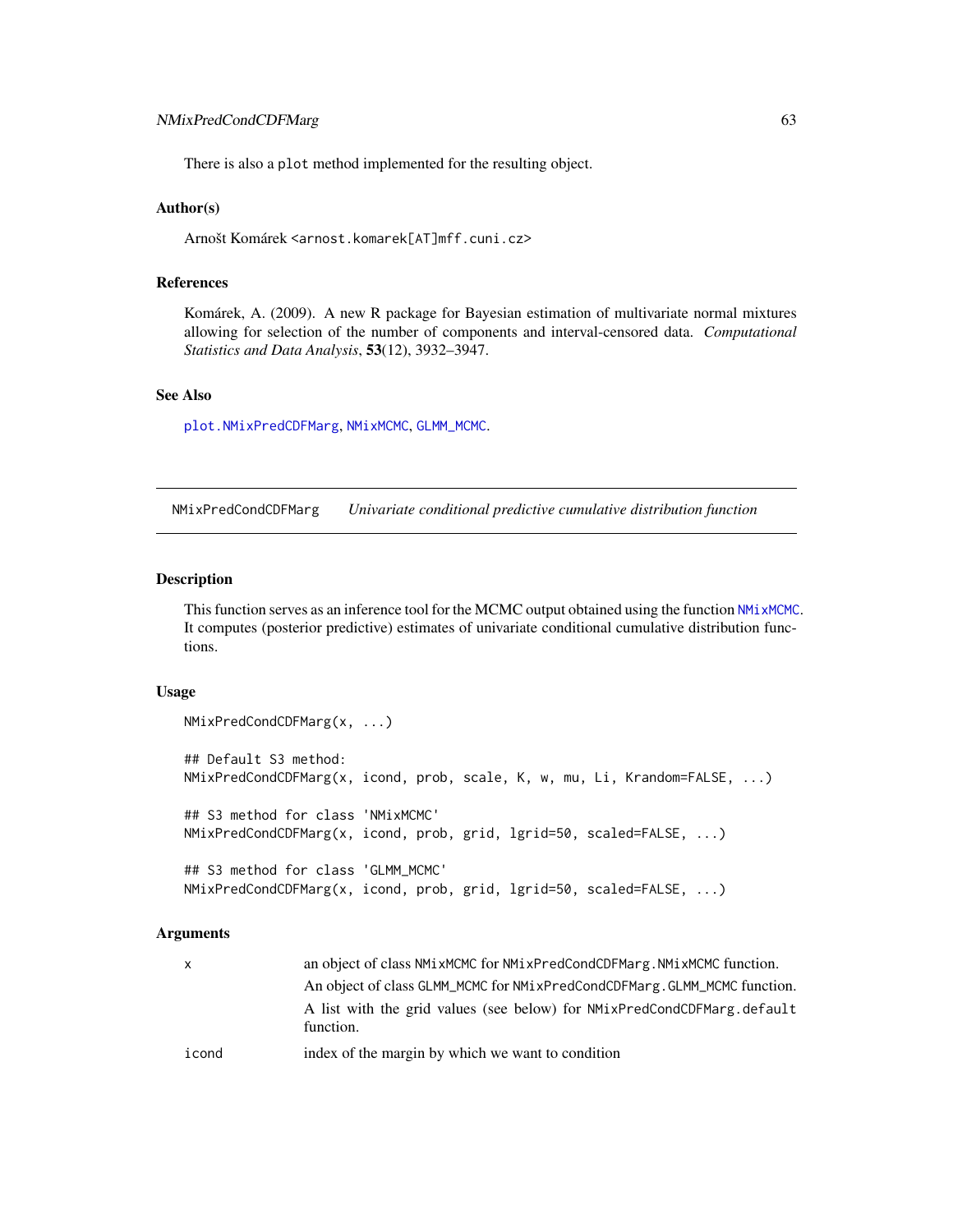| prob    | a numeric vector. If given then also the posterior pointwise quantiles of the<br>conditional cdf's are computed for probabilities given by prob. These can be<br>used to draw pointwise credible intervals.                                                                                       |
|---------|---------------------------------------------------------------------------------------------------------------------------------------------------------------------------------------------------------------------------------------------------------------------------------------------------|
| scale   | a two component list giving the shift and the scale. If not given, shift is equal<br>to zero and scale is equal to one.                                                                                                                                                                           |
| К       | either a number (when Krandom=FALSE) or a numeric vector with the chain for<br>the number of mixture components.                                                                                                                                                                                  |
| W       | a numeric vector with the chain for the mixture weights.                                                                                                                                                                                                                                          |
| mu      | a numeric vector with the chain for the mixture means.                                                                                                                                                                                                                                            |
| Li      | a numeric vector with the chain for the mixture inverse variances (lower triangles<br>only).                                                                                                                                                                                                      |
| Krandom | a logical value which indicates whether the number of mixture components<br>changes from one iteration to another.                                                                                                                                                                                |
| grid    | a list with the grid values for each margin in which the cdf should be evaluated.<br>The value of grid[[icond]] determines the values by which we condition.<br>If grid is not specified, it is created automatically using the information from<br>the posterior summary statistics stored in x. |
| lgrid   | a length of the grid used to create the grid if that is not specified.                                                                                                                                                                                                                            |
| scaled  | if TRUE, the cdf of shifted and scaled data is summarized. The shift and scale<br>vector are taken from the scale component of the object x.                                                                                                                                                      |
| .       | optional additional arguments.                                                                                                                                                                                                                                                                    |

An object of class NMixPredCondCDFMarg which has the following components:

| $\mathsf{x}$ | a list with the grid values for each margin. The components of the list are named<br>$x1, \ldots$ or take names from grid argument.                                                                                                                                                                                        |
|--------------|----------------------------------------------------------------------------------------------------------------------------------------------------------------------------------------------------------------------------------------------------------------------------------------------------------------------------|
| icond        | index of the margin by which we condition.                                                                                                                                                                                                                                                                                 |
| cdf          | a list with the computed conditional cdf's for each value of $x[\text{[icond]}]$ . Each<br>cdf[[j]] is again a list with conditional cdf's for each margin given margin<br>icond equal to x[[icond]][j]. The value of cdf[[j]][[imargin]] gives a<br>value of a marginal cdf of the imargin-th margin at $x$ [[icond]][j]. |
| prob         | a value of the argument prob.                                                                                                                                                                                                                                                                                              |
| $'$ 'qXX%''  | if prob is given then there is one additional component named "qXX%", e.g.,<br>"q50%" for each value of prob which has the same structure as the component<br>cdf and keeps computed posterior pointwise quantiles.                                                                                                        |

There is also a plot method implemented for the resulting object.

# Author(s)

Arnošt Komárek <arnost.komarek[AT]mff.cuni.cz>

# See Also

[plot.NMixPredCondCDFMarg](#page-87-0), [NMixMCMC](#page-42-0), [GLMM\\_MCMC](#page-17-0).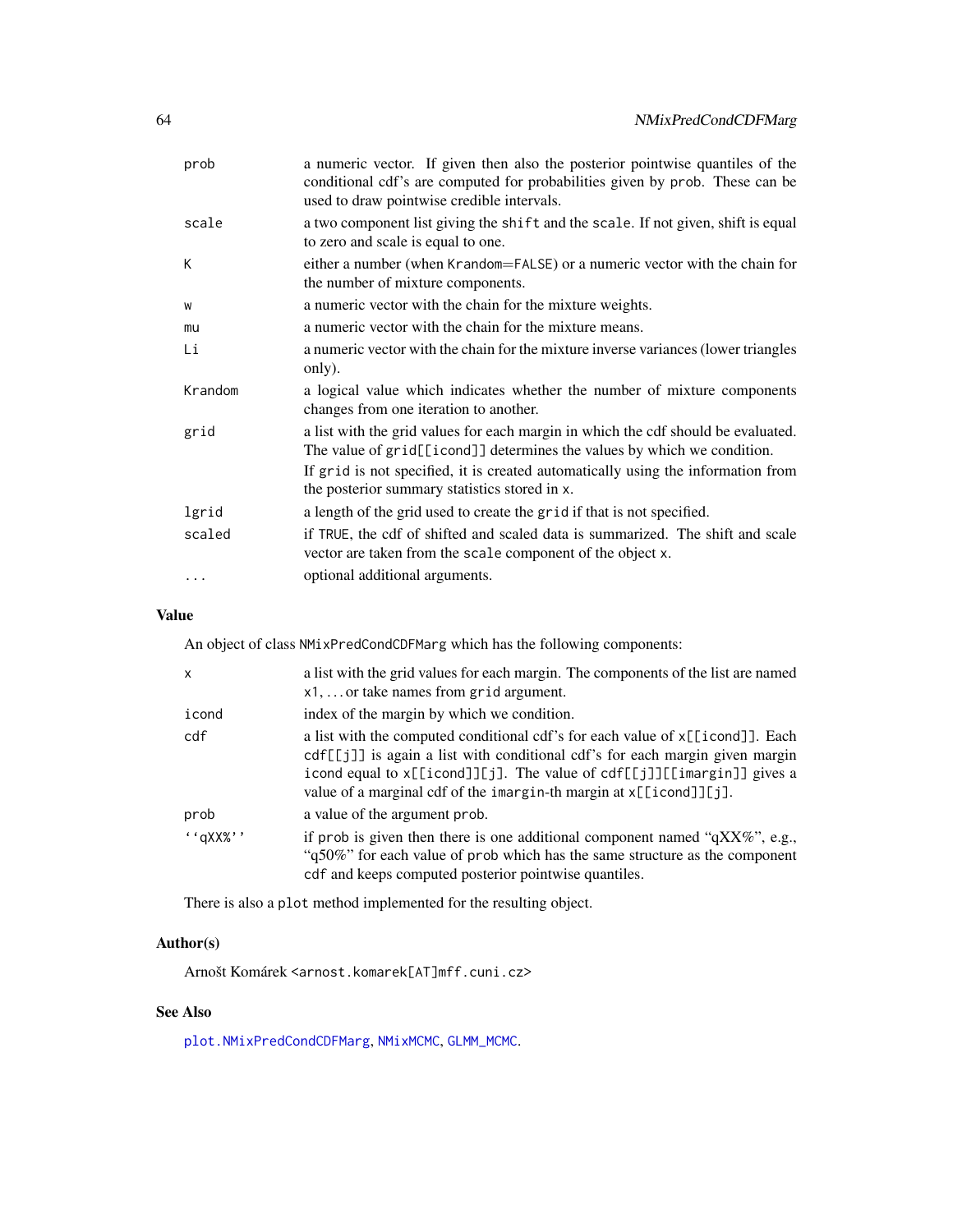<span id="page-64-0"></span>NMixPredCondDensJoint2

*Pairwise bivariate conditional predictive densities*

#### Description

This function serves as an inference tool for the MCMC output obtained using the function [NMixMCMC](#page-42-0). It computes (posterior predictive) estimates of pairwise bivariate conditional densities (given one margin).

### Usage

```
NMixPredCondDensJoint2(x, ...)
```

```
## Default S3 method:
NMixPredCondDensJoint2(x, icond, scale, K, w, mu, Li, Krandom=FALSE, ...)
## S3 method for class 'NMixMCMC'
NMixPredCondDensJoint2(x, icond, grid, lgrid=50, scaled=FALSE, ...)
```
## S3 method for class 'GLMM\_MCMC' NMixPredCondDensJoint2(x, icond, grid, lgrid=50, scaled=FALSE, ...)

| $\times$ | an object of class NMixMCMC for NMixPredCondDensJoint2. NMixMCMC function.                                                                                              |
|----------|-------------------------------------------------------------------------------------------------------------------------------------------------------------------------|
|          | An object of class GLMM_MCMC for NMixPredCondDensJoint2.GLMM_MCMC func-<br>tion.                                                                                        |
|          | A list with the grid values (see below) for NMixPredCondDensJoint2.default<br>function.                                                                                 |
| icond    | index of the margin by which we want to condition                                                                                                                       |
| scale    | a two component list giving the shift and the scale. If not given, shift is equal<br>to zero and scale is equal to one.                                                 |
| К        | either a number (when Krandom=FALSE) or a numeric vector with the chain for<br>the number of mixture components.                                                        |
| W        | a numeric vector with the chain for the mixture weights.                                                                                                                |
| mu       | a numeric vector with the chain for the mixture means.                                                                                                                  |
| Li       | a numeric vector with the chain for the mixture inverse variances (lower triangles)<br>only).                                                                           |
| Krandom  | a logical value which indicates whether the number of mixture components<br>changes from one iteration to another.                                                      |
| grid     | a list with the grid values for each margin in which the density should be eval-<br>uated. The value of grid[[icond]] determines the values by which we condi-<br>tion. |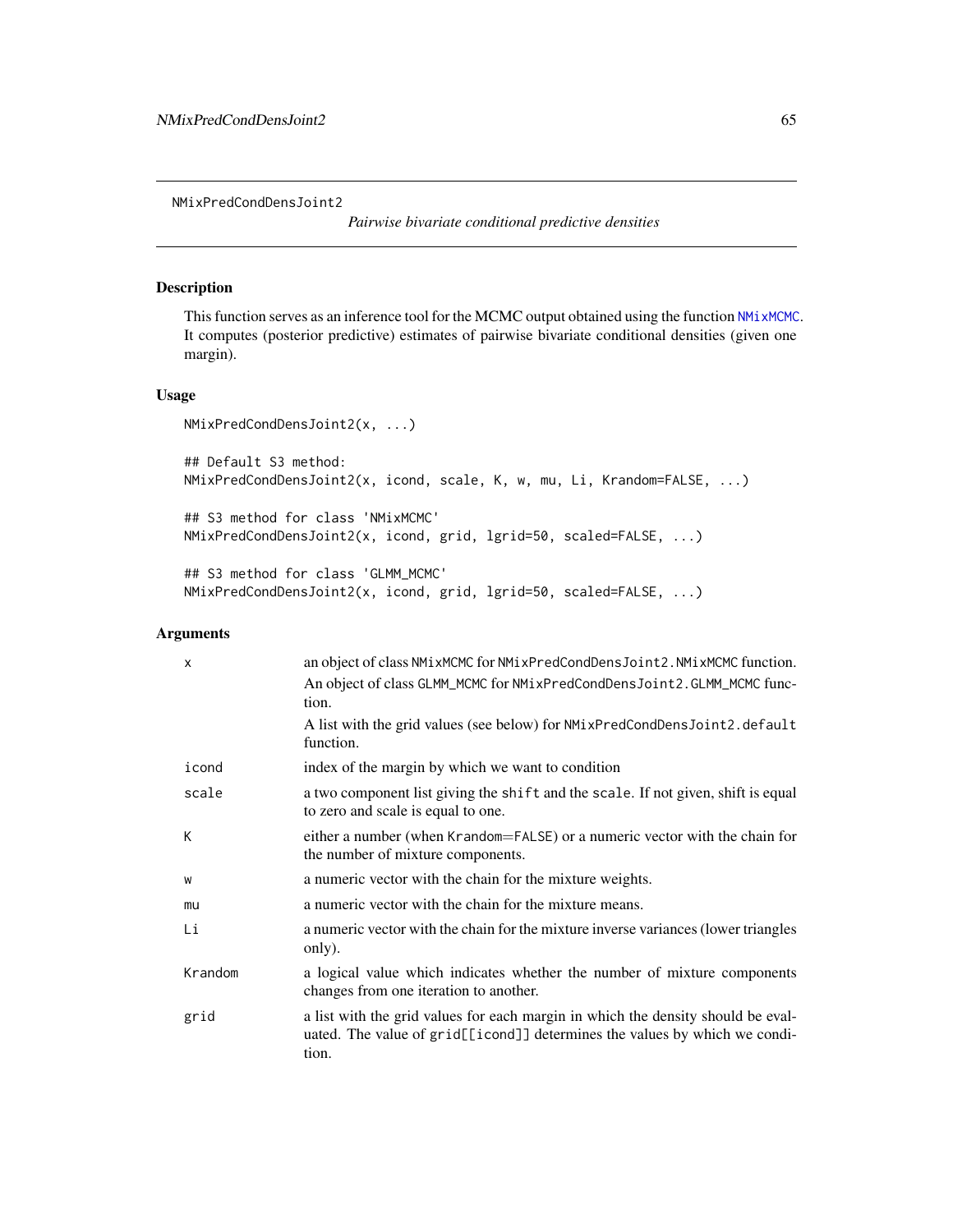|         | If grid is not specified, it is created automatically using the information from<br>the posterior summary statistics stored in x.                |
|---------|--------------------------------------------------------------------------------------------------------------------------------------------------|
| lgrid   | a length of the grid used to create the grid if that is not specified.                                                                           |
| scaled  | if TRUE, the density of shifted and scaled data is summarized. The shift and scale<br>vector are taken from the scale component of the object x. |
| $\cdot$ | optional additional arguments.                                                                                                                   |

An object of class NMixPredCondDensJoint2 which has the following components:

| X     | a list with the grid values for each margin. The components of the list are named<br>$x1, \ldots$ or take names from grid argument.                                                                                                                                                                                                                                                |
|-------|------------------------------------------------------------------------------------------------------------------------------------------------------------------------------------------------------------------------------------------------------------------------------------------------------------------------------------------------------------------------------------|
| icond | index of the margin by which we condition.                                                                                                                                                                                                                                                                                                                                         |
| dens  | a list with the computed conditional densities for each value of x[[icond]].<br>Each dens [[ $j$ ]] is again a list with conditional densities for each pair of mar-<br>gins given margin icond equal to x[[icond]][j]. The value of dens[[j]][[i-k]]<br>gives values of conditional density of the (i,k)-th margins given margin icond<br>equal to $x[\text{[icond}]\text{[j]}$ . |

There is also a plot method implemented for the resulting object.

### Author(s)

Arnošt Komárek <arnost.komarek[AT]mff.cuni.cz>

### See Also

[plot.NMixPredCondDensJoint2](#page-88-0), [NMixMCMC](#page-42-0), [GLMM\\_MCMC](#page-17-0).

<span id="page-65-0"></span>NMixPredCondDensMarg *Univariate conditional predictive density*

### Description

This function serves as an inference tool for the MCMC output obtained using the function [NMixMCMC](#page-42-0). It computes (posterior predictive) estimates of univariate conditional densities.

### Usage

```
NMixPredCondDensMarg(x, ...)
## Default S3 method:
NMixPredCondDensMarg(x, icond, prob, scale, K, w, mu, Li, Krandom=FALSE, ...)
## S3 method for class 'NMixMCMC'
NMixPredCondDensMarg(x, icond, prob, grid, lgrid=50, scaled=FALSE, ...)
```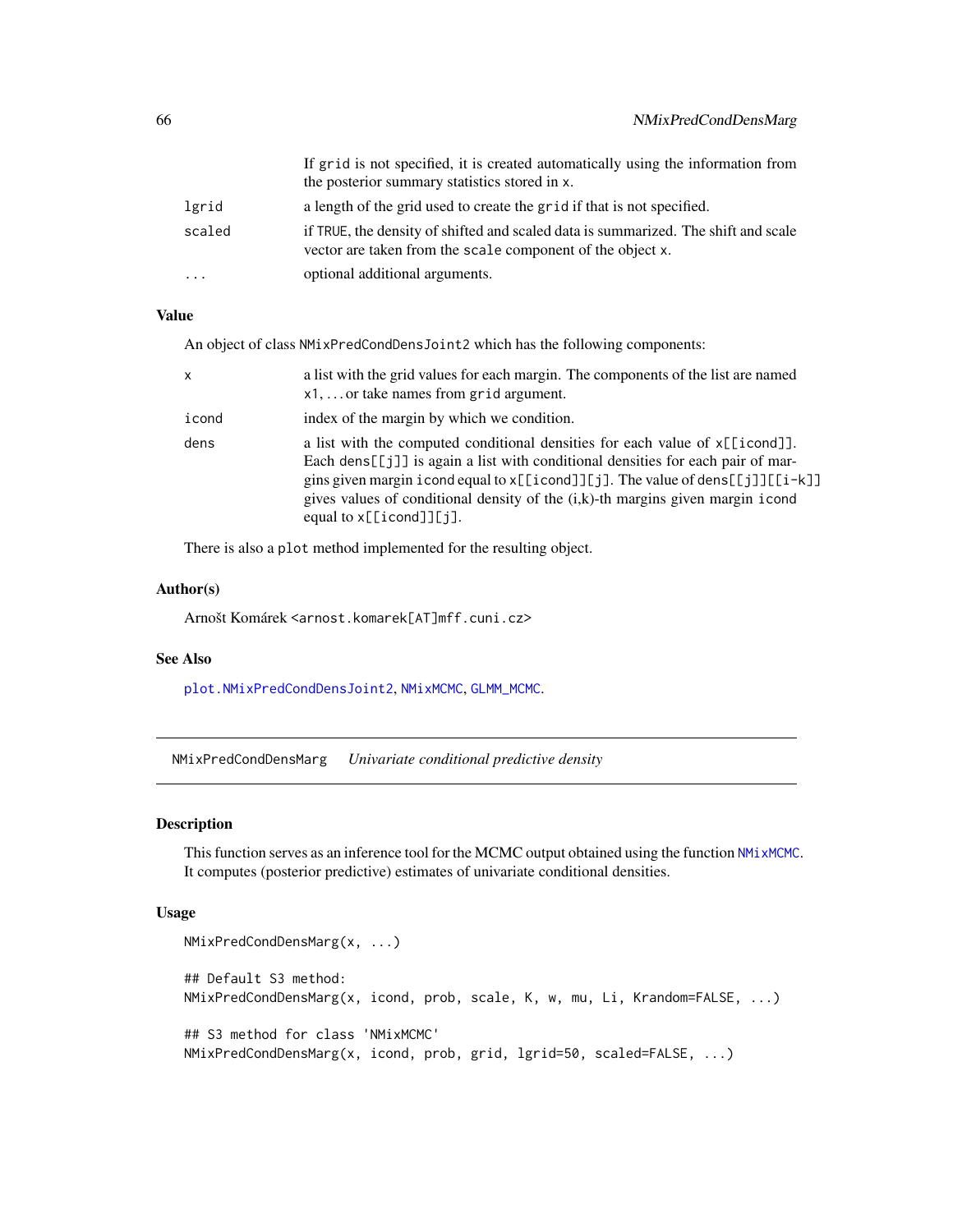# NMixPredCondDensMarg 67

## S3 method for class 'GLMM\_MCMC' NMixPredCondDensMarg(x, icond, prob, grid, lgrid=50, scaled=FALSE, ...)

# Arguments

| X       | an object of class NMixMCMC for NMixPredCondDensMarg. NMixMCMC function.<br>An object of class GLMM_MCMC for NMixPredCondDensMarg.GLMM_MCMC func-<br>tion.                                                      |
|---------|-----------------------------------------------------------------------------------------------------------------------------------------------------------------------------------------------------------------|
|         | A list with the grid values (see below) for NMixPredCondDensMarg.default<br>function.                                                                                                                           |
| icond   | index of the margin by which we want to condition                                                                                                                                                               |
| prob    | a numeric vector. If given then also the posterior pointwise quantiles of the<br>conditional densities are computed for probabilities given by prob. These can<br>be used to draw pointwise credible intervals. |
| scale   | a two component list giving the shift and the scale. If not given, shift is equal<br>to zero and scale is equal to one.                                                                                         |
| K       | either a number (when Krandom=FALSE) or a numeric vector with the chain for<br>the number of mixture components.                                                                                                |
| W       | a numeric vector with the chain for the mixture weights.                                                                                                                                                        |
| mu      | a numeric vector with the chain for the mixture means.                                                                                                                                                          |
| Li      | a numeric vector with the chain for the mixture inverse variances (lower triangles<br>only).                                                                                                                    |
| Krandom | a logical value which indicates whether the number of mixture components<br>changes from one iteration to another.                                                                                              |
| grid    | a list with the grid values for each margin in which the density should be eval-<br>uated. The value of grid[[icond]] determines the values by which we condi-<br>tion.                                         |
|         | If grid is not specified, it is created automatically using the information from<br>the posterior summary statistics stored in x.                                                                               |
| lgrid   | a length of the grid used to create the grid if that is not specified.                                                                                                                                          |
| scaled  | if TRUE, the density of shifted and scaled data is summarized. The shift and scale<br>vector are taken from the scale component of the object x.                                                                |
| .       | optional additional arguments.                                                                                                                                                                                  |

# Value

An object of class NMixPredCondDensMarg which has the following components:

| x     | a list with the grid values for each margin. The components of the list are named                                                                                                      |
|-------|----------------------------------------------------------------------------------------------------------------------------------------------------------------------------------------|
|       | $x1, \ldots$ or take names from grid argument.                                                                                                                                         |
| icond | index of the margin by which we condition.                                                                                                                                             |
| dens  | a list with the computed conditional densities for each value of $x[\lceil i \text{cond} \rceil]$ .<br>Each dens[[j]] is again a list with conditional densities for each margin given |
|       | margin i cond equal to $x[[icond]][j]$ . The value of dens $[[j]][[imargin]]$                                                                                                          |
|       | gives a value of a marginal density of the imargin-th margin at $x[\text{[icond}]][j]$ .                                                                                               |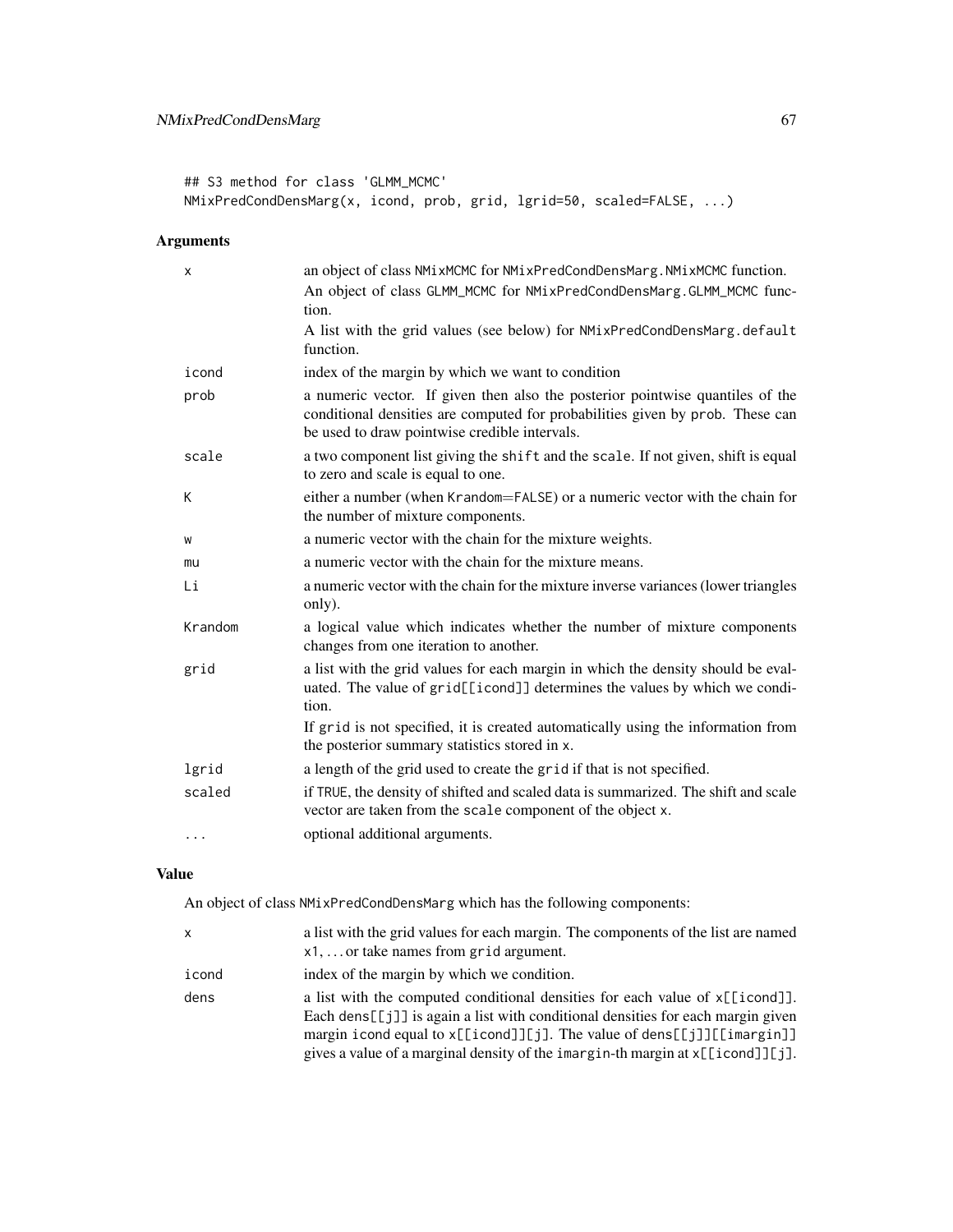| prob        | a value of the argument prob.                                                                                                                                   |
|-------------|-----------------------------------------------------------------------------------------------------------------------------------------------------------------|
| $``a$ XX%'' | if prob is given then there is one additional component named " $qXX\%$ ", e.g.,<br>"q50%" for each value of prob which has the same structure as the component |
|             | dens and keeps computed posterior pointwise quantiles.                                                                                                          |

There is also a plot method implemented for the resulting object.

### Author(s)

Arnošt Komárek <arnost.komarek[AT]mff.cuni.cz>

### See Also

[plot.NMixPredCondDensMarg](#page-89-0), [NMixMCMC](#page-42-0), [GLMM\\_MCMC](#page-17-0).

<span id="page-67-0"></span>NMixPredDA *Discriminant analysis based on MCMC output from the mixture model*

### Description

It performs discriminant analysis based on sampled (re-labeled) MCMC chains from the mixture model fitted with [NMixMCMC](#page-42-0) function. Observations to be discriminated may be censored.

Discrimination is based on posterior predictive probabilities of belonging to (re-labeled) mixture components.

#### Usage

```
NMixPredDA(object, y0, y1, censor, inity, info)
```

| object | an object of class NMixMCMC                                                                                                       |
|--------|-----------------------------------------------------------------------------------------------------------------------------------|
| y0     | vector, matrix or data frame with observations (or limits of censored-observations)<br>to be clustered. See NMixMCMC for details. |
|        | If $y\theta$ is not given then the function discriminates original observations used to<br>generate MCMC sample stored in object. |
| y1     | vector, matrix or data frame with upper limits of interval-censored observations<br>(if there are any). See NMixMCMC for details. |
| censor | vector, matrix or data frame with censoring indicators (if there are any censored<br>observations). See NMixMCMC for details.     |
| inity  | optional vector, matrix or data frame with initial values of censored observations<br>(if there are any censored observations)    |
| info   | number which specifies frequency used to re-display the iteration counter during<br>the computation.                              |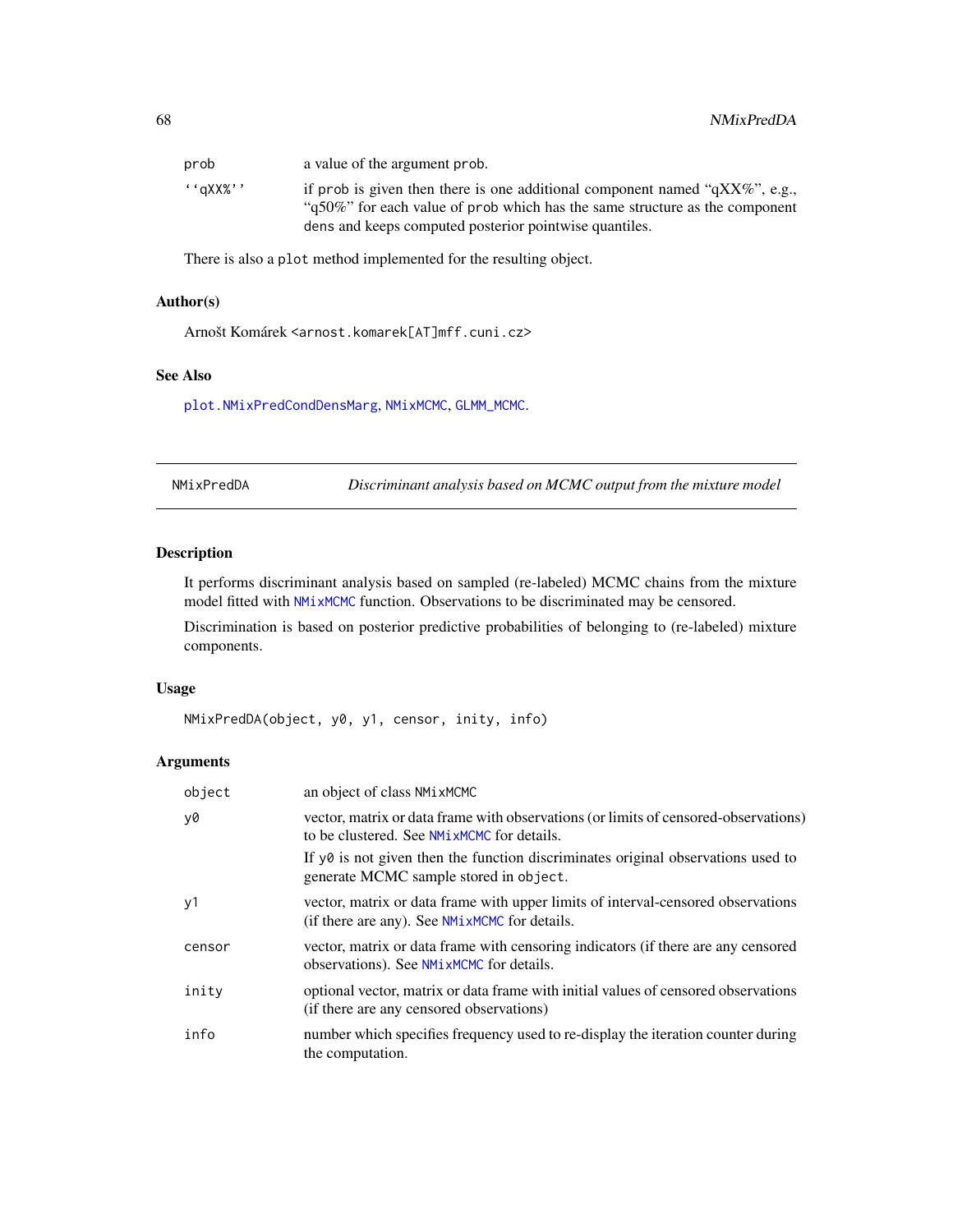### NMixPredDensJoint2 69

## Value

A data.frame with columns labeled prob1,. . . , probp giving posterior predictive probabilities of belonging to each component and a column labeled component giving the index of the component with the highest component probability.

### Author(s)

Arnošt Komárek <arnost.komarek[AT]mff.cuni.cz>

#### See Also

[NMixMCMC](#page-42-0), [NMixPlugDA](#page-57-0).

<span id="page-68-0"></span>NMixPredDensJoint2 *Pairwise bivariate predictive density*

#### Description

This function serves as an inference tool for the MCMC output obtained using the function [NMixMCMC](#page-42-0). It computes estimated posterior predictive densities for each pair of margins.

### Usage

```
NMixPredDensJoint2(x, ...)
## Default S3 method:
NMixPredDensJoint2(x, scale, K, w, mu, Li, Krandom=TRUE, ...)
## S3 method for class 'NMixMCMC'
NMixPredDensJoint2(x, grid, lgrid=50, scaled=FALSE, ...)
## S3 method for class 'GLMM_MCMC'
NMixPredDensJoint2(x, grid, lgrid=50, scaled=FALSE, ...)
```

| $\boldsymbol{\mathsf{x}}$ | an object of class NMixMCMC for NMixPredDensJoint2. NMixMCMC function.                                                  |
|---------------------------|-------------------------------------------------------------------------------------------------------------------------|
|                           | an object of class GLMM_MCMC for NMixPredDensJoint2.GLMM_MCMC function.                                                 |
|                           | A list with the grid values (see below) for NMixPredDensJoint2.default func-<br>tion.                                   |
| scale                     | a two component list giving the shift and the scale. If not given, shift is equal<br>to zero and scale is equal to one. |
| К                         | either a number (when Krandom=FALSE) or a numeric vector with the chain for<br>the number of mixture components.        |
| W                         | a numeric vector with the chain for the mixture weights.                                                                |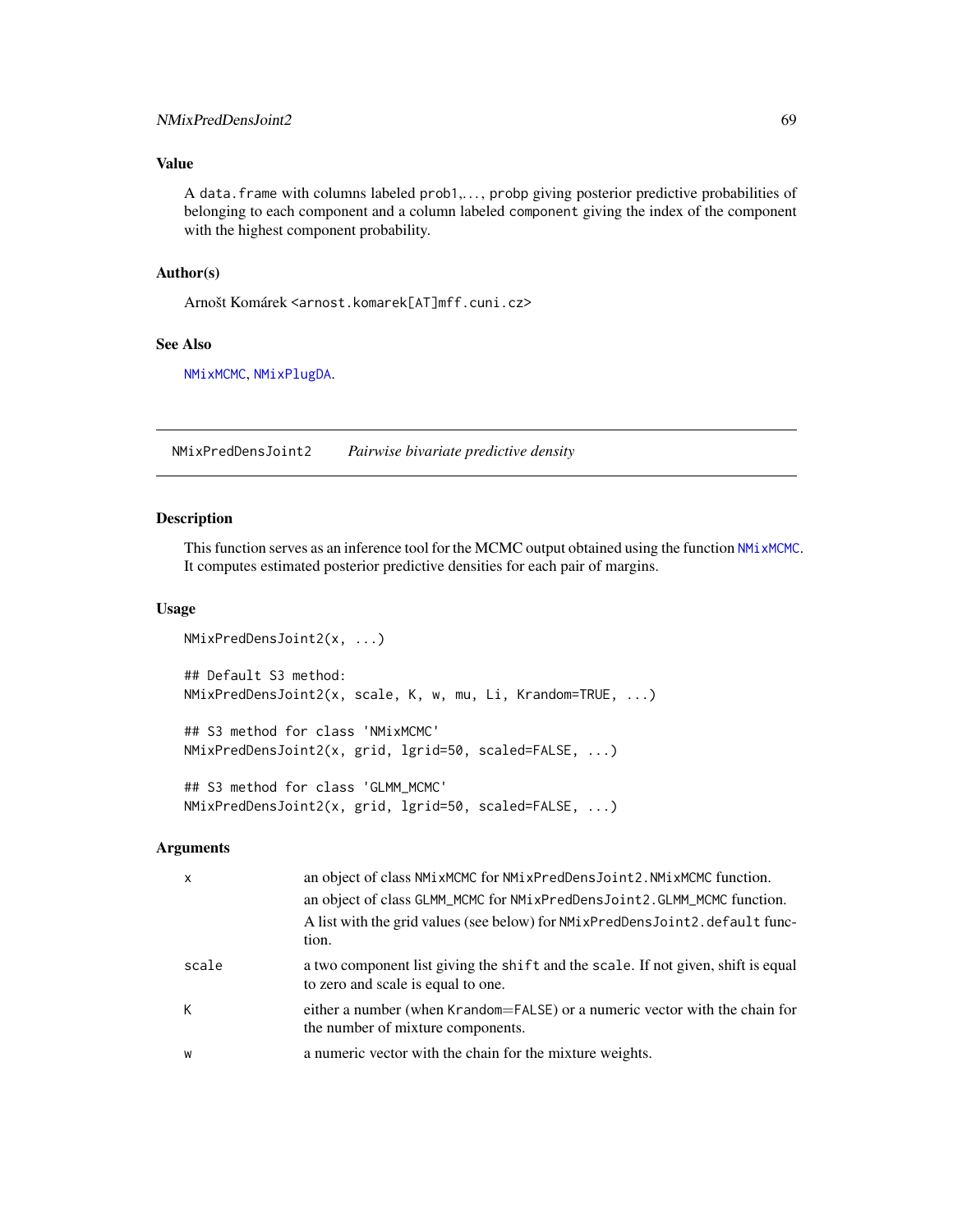| mu        | a numeric vector with the chain for the mixture means.                                                                                           |
|-----------|--------------------------------------------------------------------------------------------------------------------------------------------------|
| Li        | a numeric vector with the chain for the mixture inverse variances (lower triangles<br>only).                                                     |
| Krandom   | a logical value which indicates whether the number of mixture components<br>changes from one iteration to another.                               |
| grid      | a list with the grid values for each margin in which the predictive density should<br>be evaluated.                                              |
|           | If grid is not specified, it is created automatically using the information from<br>the posterior summary statistics stored in x.                |
| lgrid     | a length of the grid used to create the grid if that is not specified.                                                                           |
| scaled    | if TRUE, the density of shifted and scaled data is summarized. The shift and scale<br>vector are taken from the scale component of the object x. |
| $\ddotsc$ | optional additional arguments.                                                                                                                   |

An object of class NMixPredDensJoint2 which has the following components:

| $\mathsf{x}$ | a list with the grid values for each margin. The components of the list are named<br>$x1, \ldots$ or take names from grid argument.                                                                                                                                                                                                                                                                                          |
|--------------|------------------------------------------------------------------------------------------------------------------------------------------------------------------------------------------------------------------------------------------------------------------------------------------------------------------------------------------------------------------------------------------------------------------------------|
| freqK        | frequency table for the values of $K$ (numbers of mixture components) in the<br>MCMC chain.                                                                                                                                                                                                                                                                                                                                  |
| propK        | proportions derived from freqK.                                                                                                                                                                                                                                                                                                                                                                                              |
| MCMC.length  | the length of the MCMC used to compute the predictive densities.                                                                                                                                                                                                                                                                                                                                                             |
| dens         | a list with the computed predictive densities for each pair of margins. The com-<br>ponents of the list are named $1-2$ , $1-3$ , , i.e., dens [[1]]=dens [[" $1-2$ "]] is<br>the pairwise predictive density for margins 1 and 2, etc. Each component of the<br>list is a matrix in such a form that it can be directly passed together with the<br>proper components of x to the plotting functions like contour or image. |
| densK        | a list with the computed predictive densities for each margin, conditioned fur-<br>ther by K. The components of the list are named $1-2$ , $1-3$ ,  That is,<br>dens[[1]][[1]] = dens[["1-2"]][[1]] is the pairwise predictive density for<br>margins 1 and 2 conditioned by $K = 1$ , dens [[1]][[2]] = dens [["1-2"]][[2]]<br>is the pairwise predictive density for margins 1 and 2 conditioned by $K = 2$ etc.           |
|              | Note that densk provides some additional information only when Krandom $=$<br>TRUE or when x results from the NM1xMCMC call to the reversible jump MCMC.                                                                                                                                                                                                                                                                     |

There is also a plot method implemented for the resulting object.

### Author(s)

Arnošt Komárek <arnost.komarek[AT]mff.cuni.cz>

### References

Komárek, A. (2009). A new R package for Bayesian estimation of multivariate normal mixtures allowing for selection of the number of components and interval-censored data. *Computational Statistics and Data Analysis*, 53(12), 3932–3947.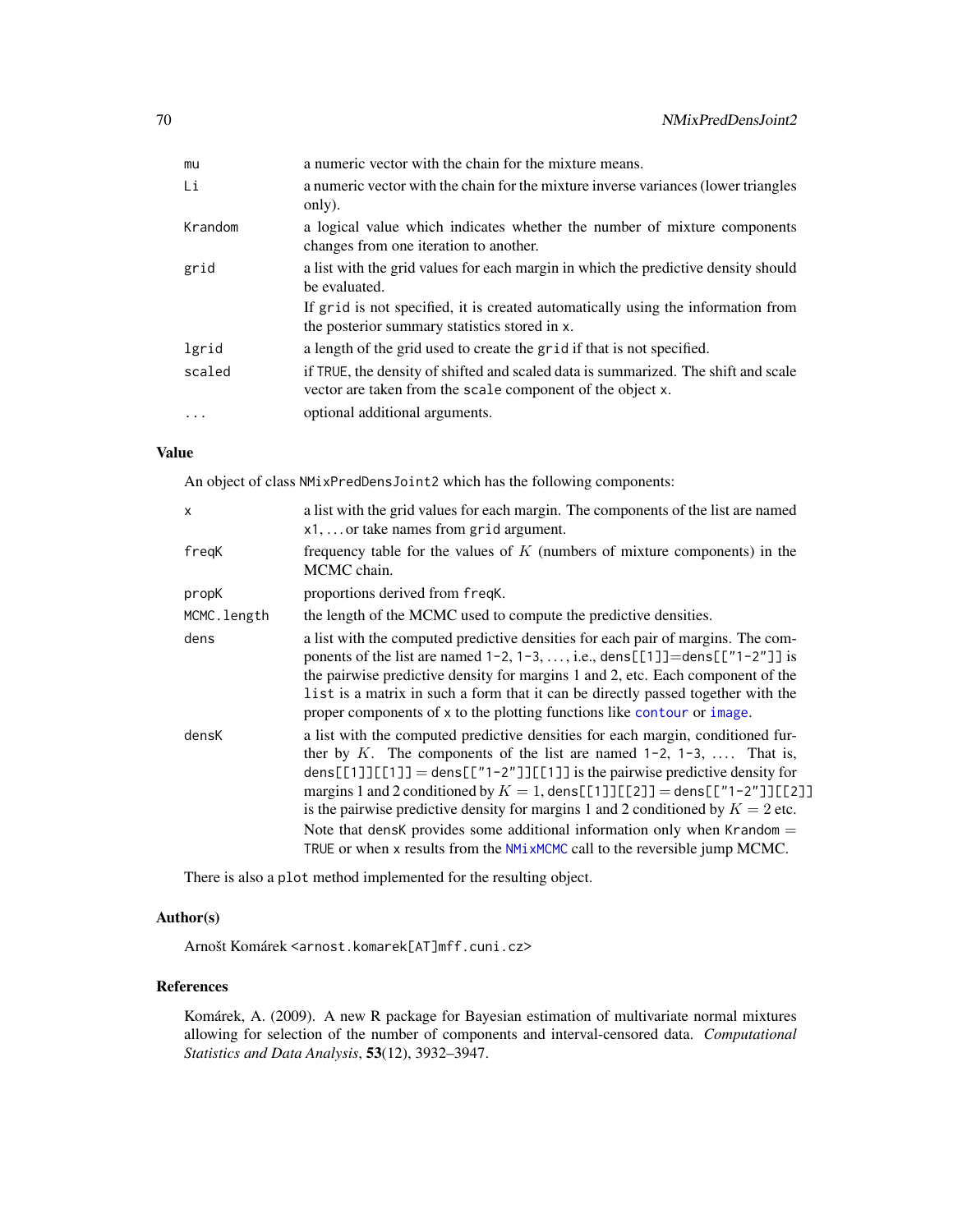### NMixPredDensMarg 71

### See Also

[plot.NMixPredDensJoint2](#page-91-0), [NMixMCMC](#page-42-0), [GLMM\\_MCMC](#page-17-0), [NMixPredDensMarg](#page-70-0).

#### Examples

```
## See additional material available in
## YOUR_R_DIR/library/mixAK/doc/
## or YOUR_R_DIR/site-library/mixAK/doc/
## http://www.karlin.mff.cuni.cz/~komarek/software/mixAK/Galaxy.pdf
## http://www.karlin.mff.cuni.cz/~komarek/software/mixAK/Faithful.pdf
## http://www.karlin.mff.cuni.cz/~komarek/software/mixAK/Tandmob.pdf
##
```
<span id="page-70-0"></span>NMixPredDensMarg *Marginal (univariate) predictive density*

### Description

This function serves as an inference tool for the MCMC output obtained using the function [NMixMCMC](#page-42-0). It computes estimated posterior predictive densities for each margin.

#### Usage

```
NMixPredDensMarg(x, ...)
## Default S3 method:
NMixPredDensMarg(x, scale, K, w, mu, Li, Krandom=TRUE, ...)
## S3 method for class 'NMixMCMC'
NMixPredDensMarg(x, grid, lgrid=500, scaled=FALSE, ...)
## S3 method for class 'GLMM_MCMC'
NMixPredDensMarg(x, grid, lgrid=500, scaled=FALSE, ...)
```

| $\mathsf{x}$ | an object of class NMixMCMC for NMixPredDensMarg. NMixMCMC function.<br>An object of class GLMM_MCMC for NMixPredDensMarg.GLMM_MCMC function. |
|--------------|-----------------------------------------------------------------------------------------------------------------------------------------------|
|              | A list with the grid values (see below) for NMixPredDensMarg.default func-<br>tion.                                                           |
| scale        | a two component list giving the shift and the scale.                                                                                          |
| К            | either a number (when Krandom=FALSE) or a numeric vector with the chain for<br>the number of mixture components.                              |
| W            | a numeric vector with the chain for the mixture weights.                                                                                      |
| mu           | a numeric vector with the chain for the mixture means.                                                                                        |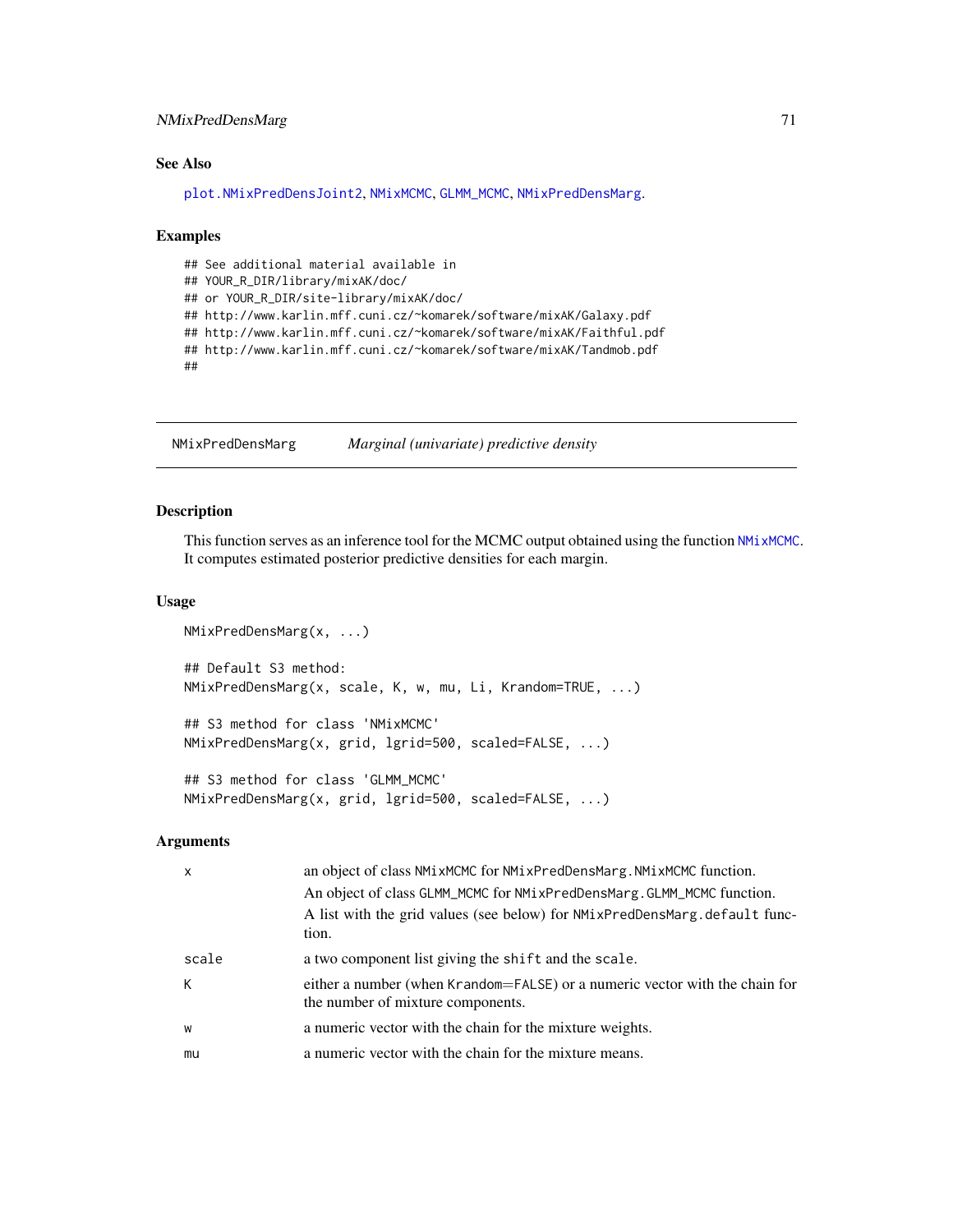| Li       | a numeric vector with the chain for the mixture inverse variances (lower triangles<br>only).                                                                                         |
|----------|--------------------------------------------------------------------------------------------------------------------------------------------------------------------------------------|
| Krandom  | a logical value which indicates whether the number of mixture components<br>changes from one iteration to another.                                                                   |
| grid     | a numeric vector or a list with the grid values in which the predictive density<br>should be evaluated.                                                                              |
|          | If $x$ \$dim is 1 then grid may be a numeric vector. If $x$ \$dim is higher than then<br>grid must be a list with numeric vectors as components giving the grids for each<br>margin. |
|          | If grid is not specified, it is created automatically using the information from<br>the posterior summary statistics stored in x.                                                    |
| lgrid    | a length of the grid used to create the grid if that is not specified.                                                                                                               |
| scaled   | if TRUE, the density of shifted and scaled data is summarized. The shift and scale<br>vector are taken from the scale component of the object x.                                     |
| $\cdots$ | optional additional arguments.                                                                                                                                                       |

An object of class NMixPredDensMarg which has the following components:

| X           | a list with the grid values for each margin. The components of the list are named<br>$x1, \ldots$ or take names from grid argument.                                                                                                                                                                                                                                                                                                          |
|-------------|----------------------------------------------------------------------------------------------------------------------------------------------------------------------------------------------------------------------------------------------------------------------------------------------------------------------------------------------------------------------------------------------------------------------------------------------|
| freqK       | frequency table for the values of $K$ (numbers of mixture components) in the<br>MCMC chain.                                                                                                                                                                                                                                                                                                                                                  |
| propK       | proportions derived from freqK.                                                                                                                                                                                                                                                                                                                                                                                                              |
| MCMC.length | the length of the MCMC used to compute the predictive densities.                                                                                                                                                                                                                                                                                                                                                                             |
| dens        | a list with the computed predictive densities for each margin. The components<br>of the list are named 1, , i.e., $dens[[1]] = dens[["1"]$ is the predictive<br>density for margin 1 etc.                                                                                                                                                                                                                                                    |
| densK       | a list with the computed predictive densities for each margin, conditioned further<br>by K. The components of the list are named 1,  That is, dens [[1]] [[1]] =<br>dens[["1"]][[1]] is the predictive density for margin 1 conditioned by $K =$<br>1, dens[[1]][[2]] = dens[["1"]][[2]] is the predictive density for margin<br>1 conditioned by $K = 2$ etc.<br>Note that densk provides some additional information only when Krandom $=$ |
|             | TRUE or when x results from the NMixMCMC call to the reversible jump MCMC.                                                                                                                                                                                                                                                                                                                                                                   |

There is also a plot method implemented for the resulting object.

### Author(s)

Arnošt Komárek <arnost.komarek[AT]mff.cuni.cz>

### References

Komárek, A. (2009). A new R package for Bayesian estimation of multivariate normal mixtures allowing for selection of the number of components and interval-censored data. *Computational Statistics and Data Analysis*, 53(12), 3932–3947.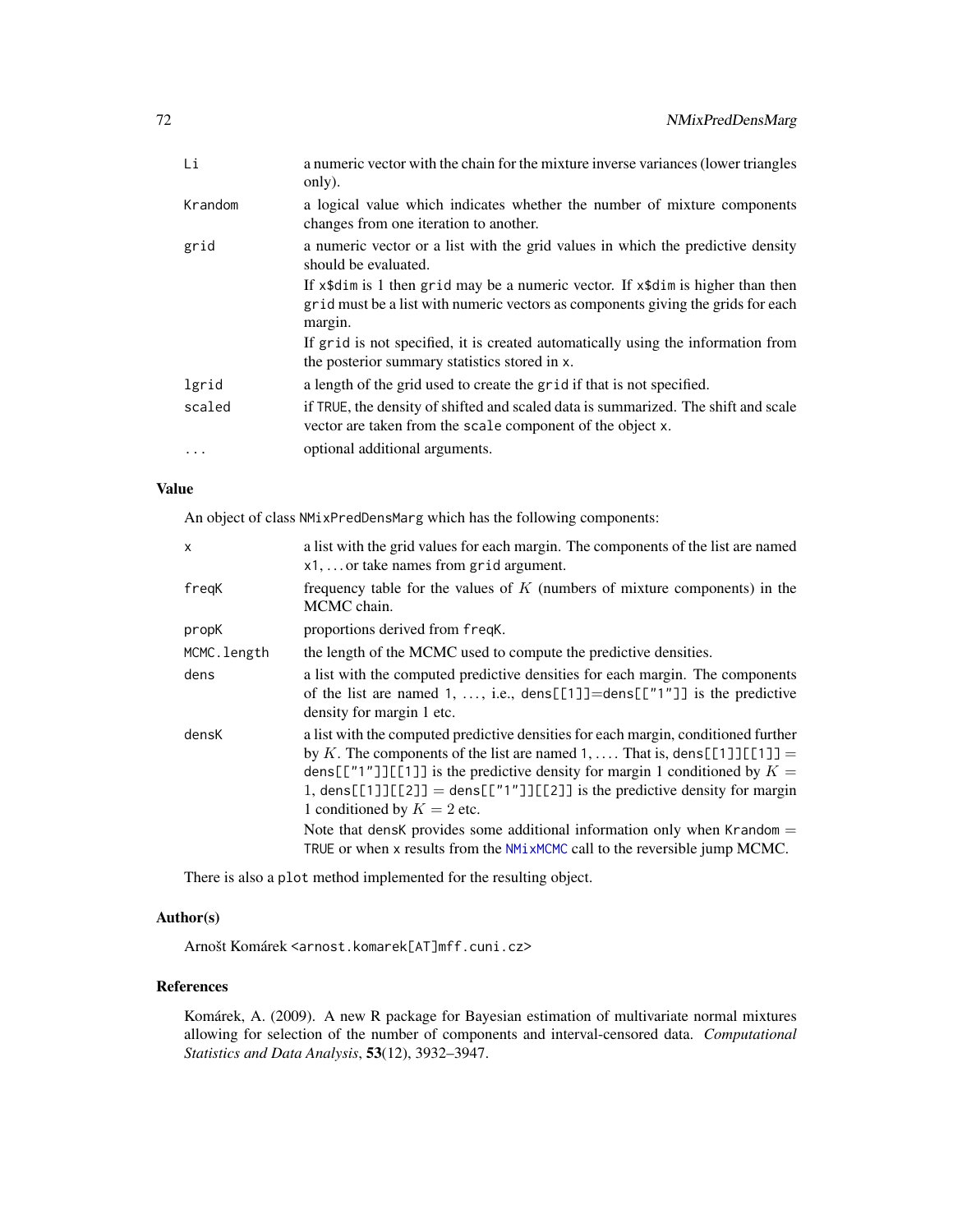## NMixPseudoGOF 73

#### See Also

[plot.NMixPredDensMarg](#page-92-0), [NMixMCMC](#page-42-0), [GLMM\\_MCMC](#page-17-0), [NMixPredDensJoint2](#page-68-0).

#### Examples

```
## See additional material available in
## YOUR_R_DIR/library/mixAK/doc/
## or YOUR_R_DIR/site-library/mixAK/doc/
## http://www.karlin.mff.cuni.cz/~komarek/software/mixAK/Galaxy.pdf
## http://www.karlin.mff.cuni.cz/~komarek/software/mixAK/Faithful.pdf
## http://www.karlin.mff.cuni.cz/~komarek/software/mixAK/Tandmob.pdf
##
```
NMixPseudoGOF *Pseudo goodness-of-fit test for a normal mixture model*

## Description

It takes a (fitted) normal mixture, creates hyperrectangles according to a specified grid, computes probability masses in each hyperrectangle derived from the (fitted) normal mixture. From computed probability masses expected frequencies (using the sample size of supplied data) are computed and compared to frequencies observed in supplied data. From expected and observed frequencies, a Pearson chi-squared like statistic is computed and returned together with residuals derived from that statistic.

Also pseudo degrees of freedom are returned which are equal to a number of hyperrectangles minus number of free parameters of the normal mixture. For a  $K$ -component mixture of dimension  $p$ , the number of free parameters is computed as

$$
q = K - 1 + K \cdot p + K \cdot p(p+1)/2
$$

Note that computation of  $q$  does not take into account the positive (semi-)definiteness restriction on covariance matrices.

WARNING: There is no statistical theory developed that would guarantee that computed chisquared like statistics follows a chi-squared distribution with computed pseudo degrees of freedom under the null hypothesis that the distribution that generated the data is a normal mixture. This function serves purely for descriptive purposes!

#### Usage

```
NMixPseudoGOF(x, ...)
## Default S3 method:
NMixPseudoGOF(x, scale, w, mu, Sigma, breaks, nbreaks=10, digits=3, ...)
## S3 method for class 'NMixMCMC'
NMixPseudoGOF(x, y, breaks, nbreaks=10, digits=3, ...)
```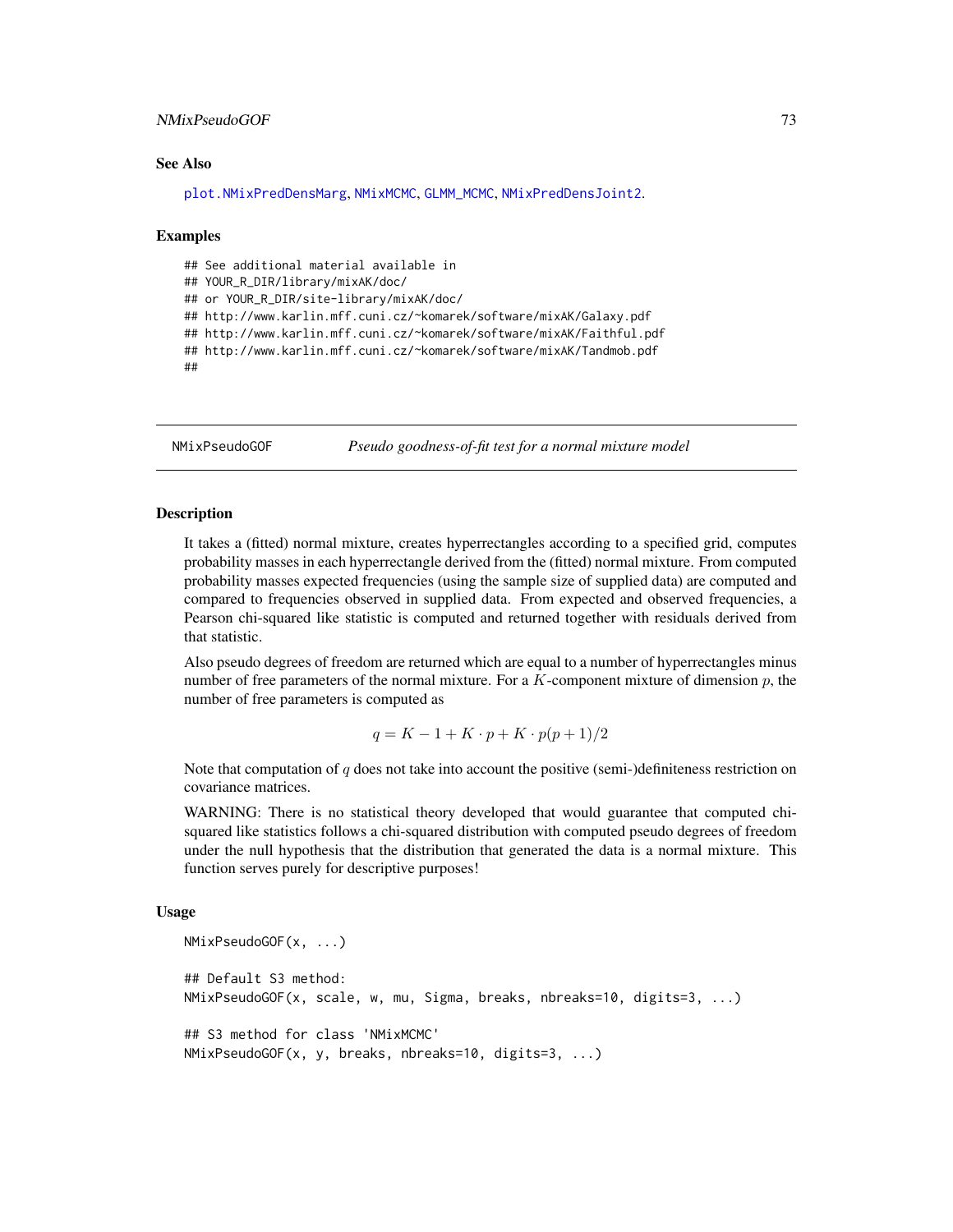# Arguments

| $\mathsf{x}$ | data object (see argument y below) for NMixPseudoGOF.default function.                                                                                                                                                                         |
|--------------|------------------------------------------------------------------------------------------------------------------------------------------------------------------------------------------------------------------------------------------------|
|              | An object of class NMixMCMC for NMixPseudoGOF. NMixMCMC function.                                                                                                                                                                              |
| У            | a numeric vector, matrix or data frame with the data. It is a numeric vector if $p$<br>is one. It is a matrix or data frame with p columns if $p > 1$ .                                                                                        |
| scale        | a two component list giving the shift and the scale. If not given, shift is equal<br>to zero and scale is equal to one.                                                                                                                        |
| W            | a numeric vector with mixture weights. The length of this vector determines the<br>number of mixture components.                                                                                                                               |
| mu           | a matrix with mixture means in rows. That is, mu has $K$ rows and $p$ columns,<br>where $K$ denotes the number of mixture components and $p$ is dimension of the<br>mixture distribution.                                                      |
| Sigma        | a list with mixture covariance matrices.                                                                                                                                                                                                       |
| breaks       | a numeric vector or a list with the breaks defining the hyperrectangles. It is a<br>numeric vector if $p$ is equal to one. It is a list of length $p$ of numeric vectors.<br>Each component of the list determines the breaks for each margin. |
| nbreaks      | a number or a numeric vector with the number of breaks for each margin. It<br>is only used if the argument breaks is not given to determine sensible break<br>values.                                                                          |
| digits       | a number or a numeric vector with the number of digits to which the breaks<br>should be rounded in the case they are created by the function. If it is a vector<br>then different rounding may be used for each margin.                        |
| $\cdots$     | optional additional arguments.                                                                                                                                                                                                                 |

# Value

ADD DESCRIPTION

# Author(s)

Arnošt Komárek <arnost.komarek[AT]mff.cuni.cz>

## See Also

[NMixMCMC](#page-42-0).

NMixRelabel *Re-labeling the MCMC output of the mixture model*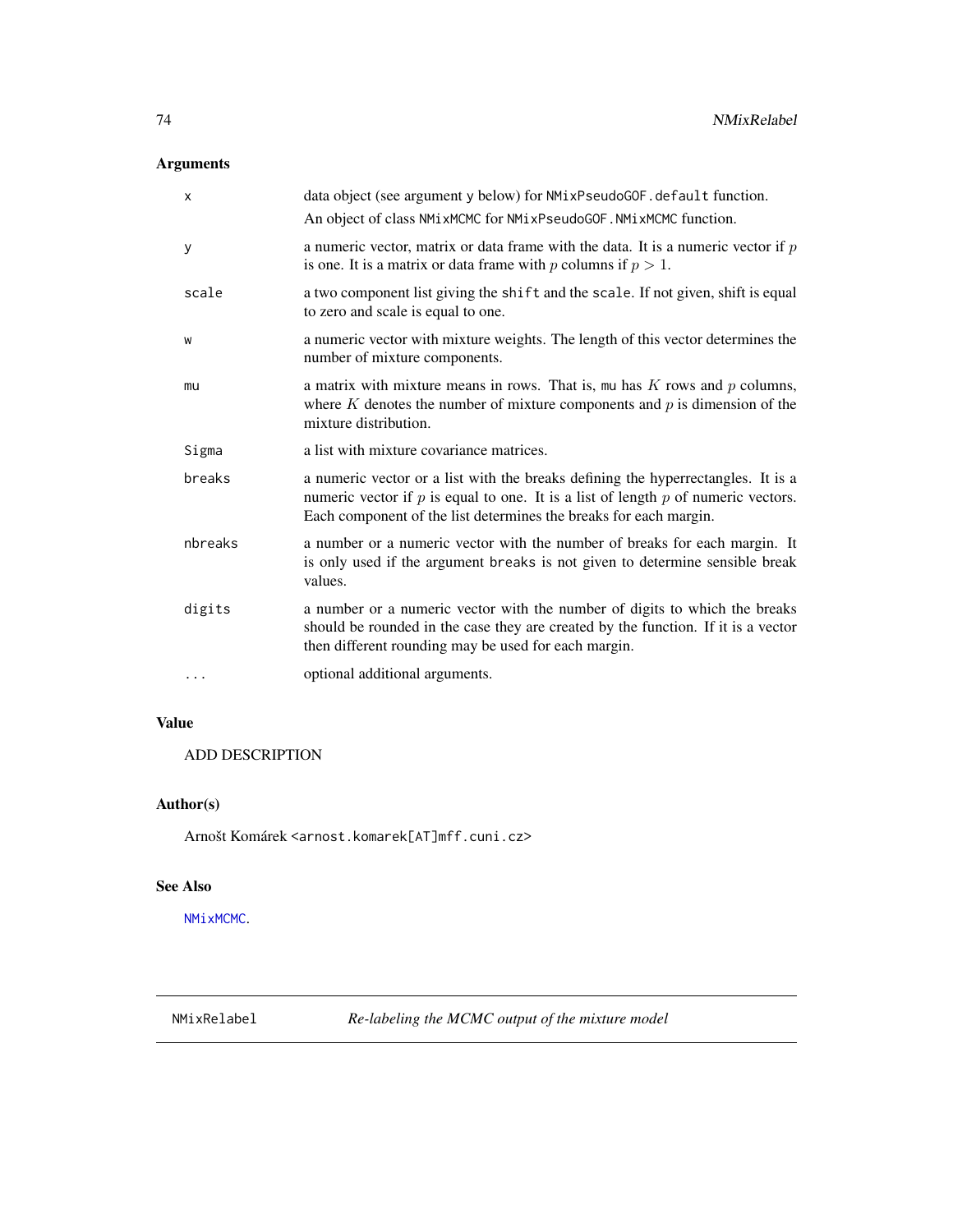#### NMixRelabel 75

#### Description

This function takes an object generated by the [NMixMCMC](#page-42-0) or [GLMM\\_MCMC](#page-17-0) function and internally relabels the mixture components using selected re-labeling algorithm. It also computes posterior summary statistics for mixture means, weights, variances which correspond to newly labeled MCMC sample. Further, posterior component probabilities (poster.comp.prob\_u and poster.comp.prob\_b components of the object object) are updated according to the newly labeled MCMC sample.

This function only works for models with a fixed number of mixture components.

#### Usage

```
NMixRelabel(object, type=c("mean", "weight", "stephens"), par, ...)
## Default S3 method:
NMixRelabel(object, type = c("mean", "weight", "stephens"), par, ...)
## S3 method for class 'NMixMCMC'
NMixRelabel(object, type = c("mean", "weight","stephens"), par,
   prob = c(0.025, 0.5, 0.975), keep.comp.prob = FALSE, info, ...)
## S3 method for class 'NMixMCMClist'
NMixRelabel(object, type = c("mean", "weight","stephens"), par,
   prob=c(0.025, 0.5, 0.975), keep.comp.prob = FALSE, info,
   silent = FALSE, parallel = FALSE, ...)## S3 method for class 'GLMM_MCMC'
NMixRelabel(object, type = c("mean", "weight", "stephens"), par,
   prob = c(0.025, 0.5, 0.975), keep.comp.prob = FALSE, info,
   silent = FALSE, ...)## S3 method for class 'GLMM_MCMClist'
NMixRelabel(object, type = c("mean", "weight", "stephens"), par,
   prob = c(0.025, 0.5, 0.975), keep.comp.prob = FALSE, jointly = FALSE,
   info, silent = FALSE, parallel = FALSE, \ldots)
```
#### Arguments

| object | an object of apropriate class.                                                                                                                                                                                                                  |
|--------|-------------------------------------------------------------------------------------------------------------------------------------------------------------------------------------------------------------------------------------------------|
| type   | character string which specifies the type of the re-labeling algorithm.                                                                                                                                                                         |
| par    | additional parameters for particular re-labeling algorithms.                                                                                                                                                                                    |
|        | mean par specifies margin which is used to order the components. It is set to 1<br>if not given.<br>weight par is empty.                                                                                                                        |
|        | stephens par is a list with components type.init, par, maxiter.<br>Component type in it is a character string being equal to either of "iden-<br>tity", "mean", "weight". It determines the way which is used to obtain<br>initial re-labeling. |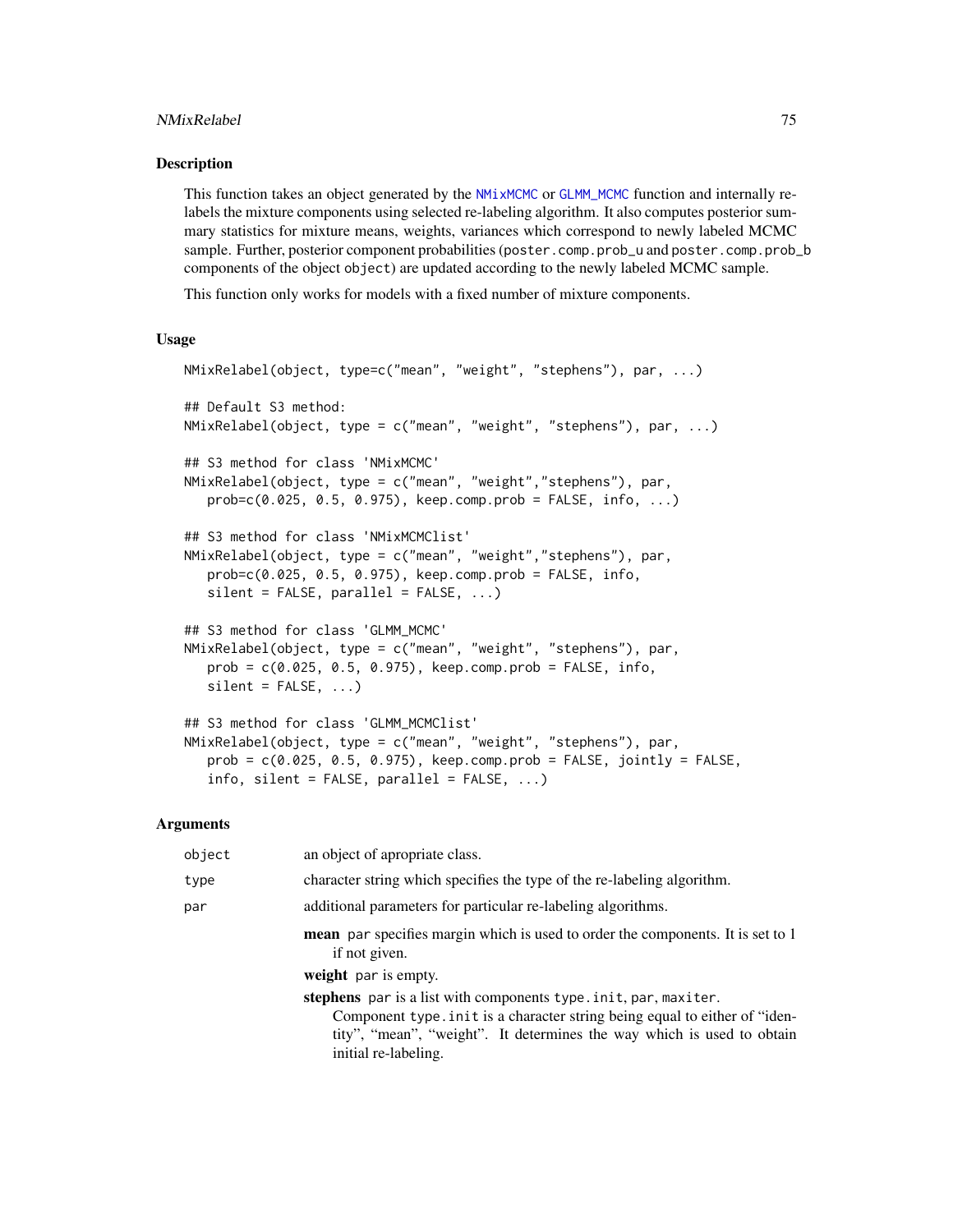|           | Component par determines the margin in the case that type. in it is equal<br>to "mean".<br>Component maxiter determines maximum number of iterations of the re-<br>labeling algorithm.                                                                      |
|-----------|-------------------------------------------------------------------------------------------------------------------------------------------------------------------------------------------------------------------------------------------------------------|
| prob      | probabilities for which the posterior quantiles of component allocation proba-<br>bilities are computed.                                                                                                                                                    |
|           | keep.comp.prob logical. If TRUE, posterior sample of component allocation probabilities (for<br>each subject) is kept in the resulting object.                                                                                                              |
| jointly   | a logical value. If it is TRUE then both chains are processed together. In the<br>output, all posterior summary statistics are then also related to both chains as if<br>it is one long chain. If it is FALSE then both chains are processed independently. |
| info      | number which specifies frequency used to re-display the iteration counter during<br>the computation.                                                                                                                                                        |
| silent    | a logical value indicating whether the information on the MCMC progress is to<br>be supressed.                                                                                                                                                              |
| parallel  | a logical value indicating whether parallel computation (based on a package<br>parallel) should be used (if possible) for re-labelling of the two chains.                                                                                                   |
| $\ddotsc$ | optional additional arguments.                                                                                                                                                                                                                              |

## Value

An object being equal to the value of the object argument in which the following components are updated according to new labeling of the mixture components.

## Value for NMixMCMC object

When the argument object is of class NMixMCMC, the resulting object is equal to object with the following components being modified:

relabel see [NMixMCMC](#page-42-0) order see [NMixMCMC](#page-42-0) rank see [NMixMCMC](#page-42-0) poster.mean.w see [NMixMCMC](#page-42-0) poster.mean.mu see [NMixMCMC](#page-42-0) poster.mean.Q see [NMixMCMC](#page-42-0) poster.mean.Sigma see [NMixMCMC](#page-42-0) poster.mean.Li see [NMixMCMC](#page-42-0) poster.comp.prob\_u see [NMixMCMC](#page-42-0) poster.comp.prob\_b see [NMixMCMC](#page-42-0)

Additionally, new components are added, namely

quant.comp.prob\_b a list with the posterior quantiles of component probabilities. One list component for each quantile specified by prob argument.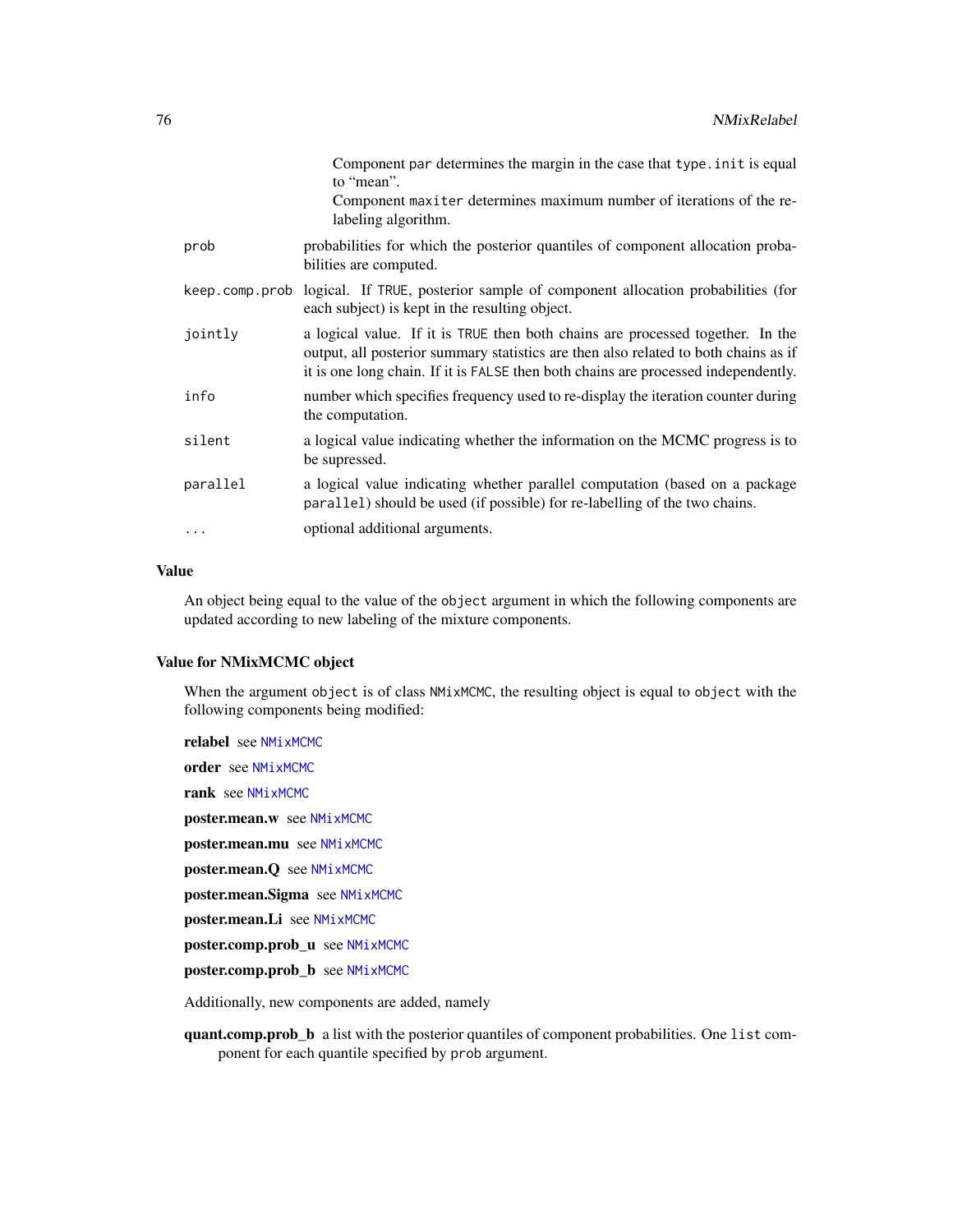comp.prob\_b posterior sample of individual component probabilities (also given random effects). It is an  $M \times n \cdot K$  matrix where M is the length of the posterior sample, n is the number of subjects, and  $K$  is the number of mixture components. Component labels correspond to the re-labelled sample. It is included in the resulting object only if keep.comp.prob argument is TRUE.

#### Value for GLMM\_MCMC object

When the argument object is of class GLMM\_MCMC, the resulting object is equal to object with the following components being modified:

relabel\_b see [GLMM\\_MCMC](#page-17-0)

order\_b see [GLMM\\_MCMC](#page-17-0)

rank\_b see [GLMM\\_MCMC](#page-17-0)

poster.mean.w\_b see [GLMM\\_MCMC](#page-17-0)

poster.mean.mu\_b see [GLMM\\_MCMC](#page-17-0)

poster.mean.Q\_b see [GLMM\\_MCMC](#page-17-0)

poster.mean.Sigma\_b see [GLMM\\_MCMC](#page-17-0)

poster.mean.Li\_b see [GLMM\\_MCMC](#page-17-0)

poster.comp.prob\_u see [GLMM\\_MCMC](#page-17-0)

poster.comp.prob\_b see [GLMM\\_MCMC](#page-17-0)

Additionally, new components are added, namely

- quant.comp.prob b a list with the posterior quantiles of component probabilities. One list component for each quantile specified by prob argument.
- comp.prob\_b posterior sample of individual component probabilities (also given random effects). It is an  $M \times I \cdot K$  matrix where M is the length of the posterior sample, I is the number of subjects, and  $K$  is the number of mixture components. Component labels correspond to the re-labelled sample. It is included in the resulting object only if keep.comp.prob argument is TRUE.
- poster.comp.prob a matrix with the posterior means of component probabilities which are calculated with random effects integrated out.
- quant.comp.prob a list with the posterior quantiles of component probabilities. One list component for each quantile specified by prob argument.
- comp.prob posterior sample of individual component probabilities (with random effects integrated out). It is an  $M \times I \cdot K$  matrix where M is the length of the posterior sample, I is the number of subjects, and  $K$  is the number of mixture components. Component labels correspond to the re-labelled sample. It is included in the resulting object only if keep.comp.prob argument is TRUE.

Remark. These are the component probabilities which should normally be used for clustering purposes.

#### Author(s)

Arnošt Komárek <arnost.komarek[AT]mff.cuni.cz>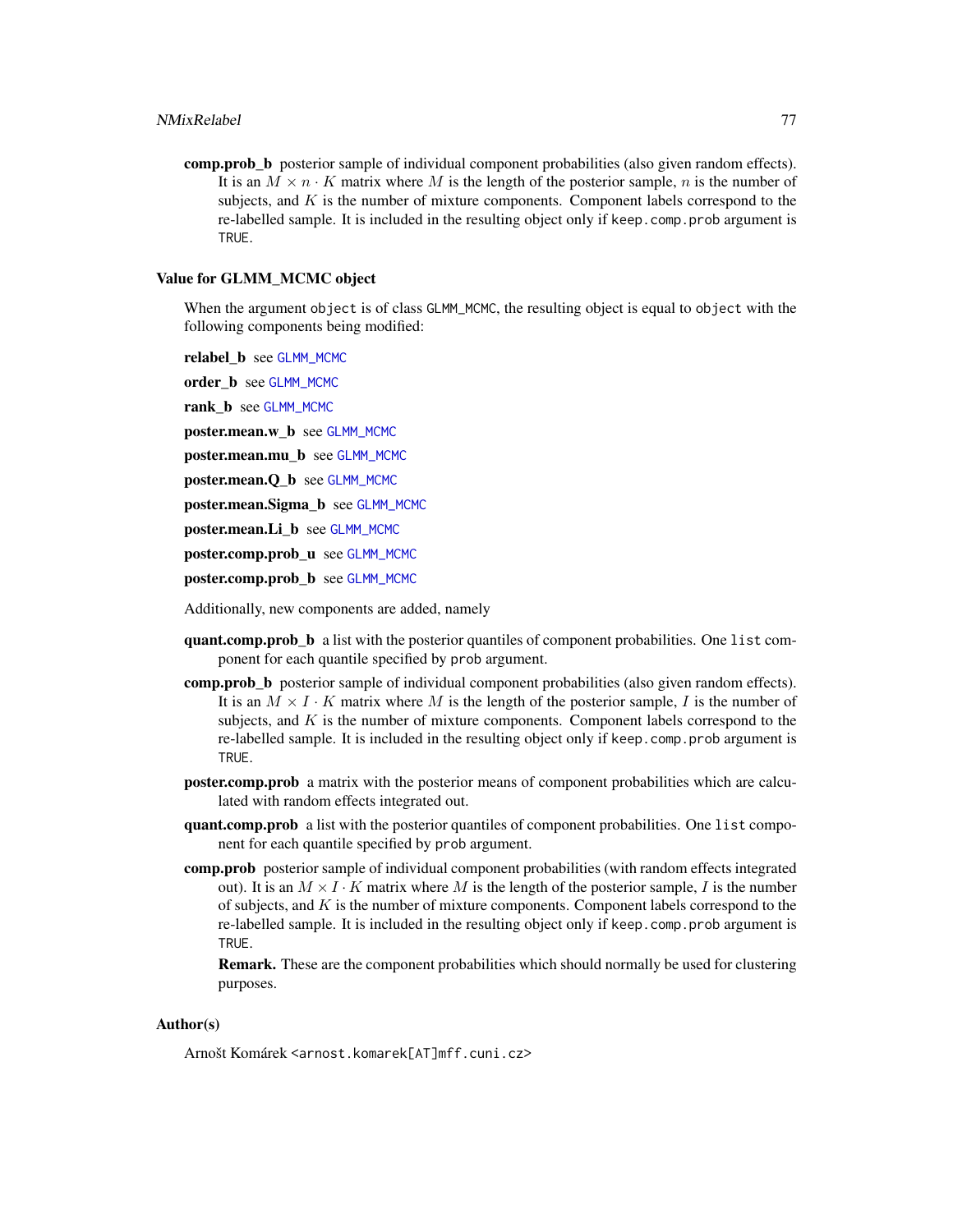#### References

Celeux, G. (1998). Bayesian inference for mixtures: The label-switching problem. In: *COMPSTAT 98* (eds. R. Payne and P. Green), pp. 227-232. Heidelberg: Physica-Verlag.

Jasra, A., Holmes, C. C., and Stephens, D. A. (2005). Markov chain Monte Carlo methods and the label switching problem in Bayesian mixture modeling. *Statistical Science*, 20, 50-67.

Stephens, M. (1997). *Bayesian methods for mixtures of normal distributions. DPhil Thesis.* Oxford: University of Oxford. (Available from: [http://stephenslab.uchicago.edu/publications.](http://stephenslab.uchicago.edu/publications.html) [html](http://stephenslab.uchicago.edu/publications.html) (accessed on 05/02/2014)).

Stephens, M. (2000). Dealing with label switching in mixture models. *Journal of the Royal Statistical Society, Series B*, 62, 795-809.

## See Also

[NMixMCMC](#page-42-0), [GLMM\\_MCMC](#page-17-0).

#### Examples

```
## See also additional material available in
## YOUR_R_DIR/library/mixAK/doc/
## or YOUR_R_DIR/site-library/mixAK/doc/
## - file PBCseq.R and
## http://www.karlin.mff.cuni.cz/~komarek/software/mixAK/PBCseq.pdf
##
## ==============================================
```
NMixSummComp *Summary for the mixture components*

#### Description

This function returns basic posterior summary for (re-labeled) mixture components in a model with fixed number of components fitted with [NMixMCMC](#page-42-0) or [GLMM\\_MCMC](#page-17-0) function. The summary also takes into account possible scaling and shifting of the data (see argument scale in [NMixMCMC](#page-42-0) function or argument scale.b in [GLMM\\_MCMC](#page-17-0)).

Note that even though the mixture components are re-labeled before the summary is computed to achieve some identifiability, posterior summaries of individual mixture means and variances are not always the quantity we would like to see. For density estimation, posterior predictive density ([NMixPredDensMarg](#page-70-0), [NMixPredDensJoint2](#page-68-0)) is usually the right stuff one should be interested in.

#### Usage

```
NMixSummComp(x)
## Default S3 method:
```
NMixSummComp(x)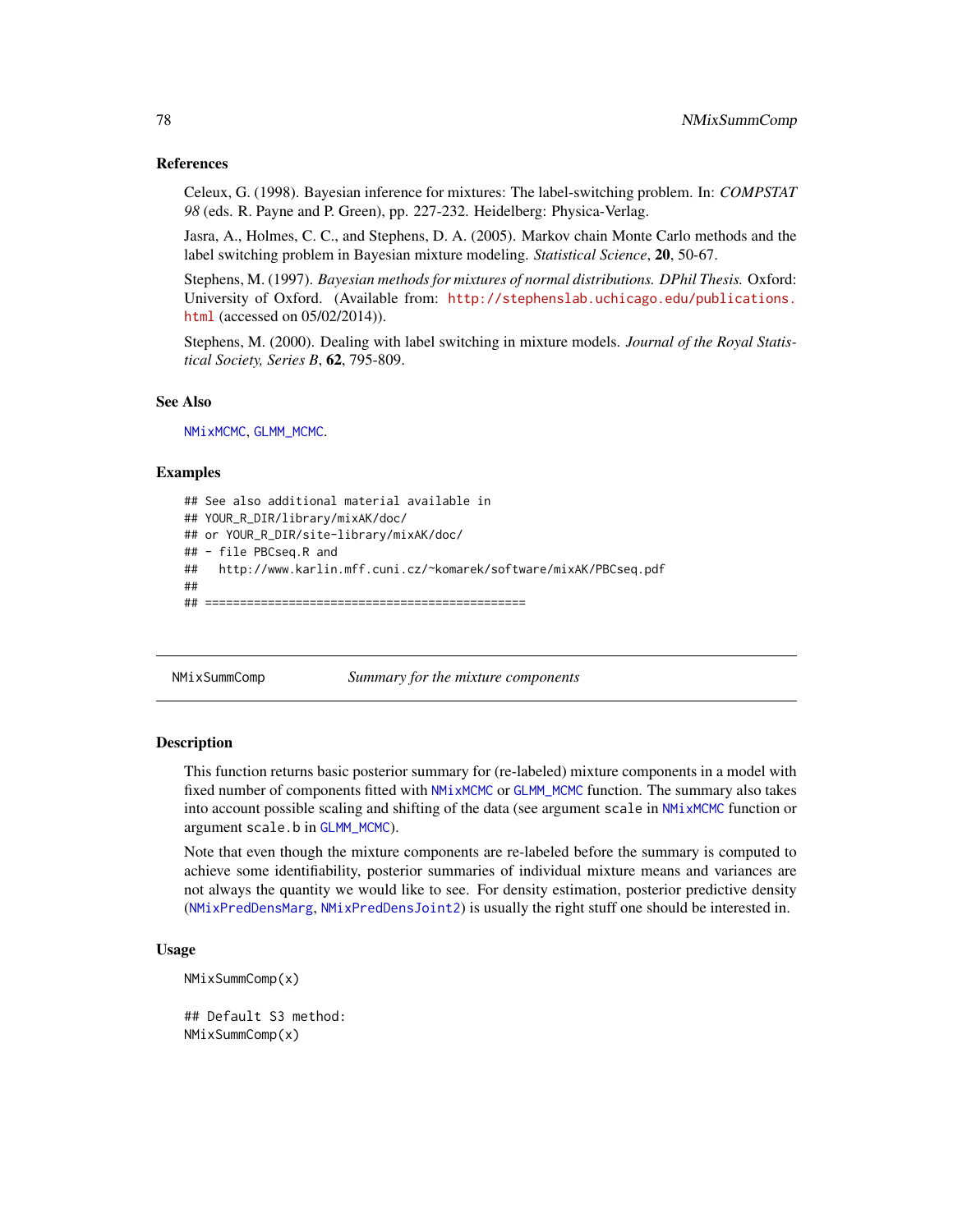#### $PBC910$   $79$

```
## S3 method for class 'NMixMCMC'
NMixSummComp(x)
## S3 method for class 'GLMM_MCMC'
NMixSummComp(x)
```
#### Arguments

x an object of class NMixMCMC or GLMM\_MCMC

## Value

Invisible x. The rest is printed on output device.

#### Author(s)

Arnošt Komárek <arnost.komarek[AT]mff.cuni.cz>

## See Also

[NMixMCMC](#page-42-0), [GLMM\\_MCMC](#page-17-0).

<span id="page-78-0"></span>

PBC910 *Subset of Mayo Clinic Primary Biliary Cirrhosis data*

## Description

This is a subset of [PBCseq](#page-79-0) data which contains only data from 260 patients known to be alive and without liver transplantation at 910 days of follow-up. Furthermore, only a selection of longitudinal measurements is included and only those measurements that were obtained by 910 days. The PBC910 dataset was used in papers Komárek and Komárková (2013, 2014).

#### Usage

data(PBCseq)

#### Format

a data frame with 918 rows and the following variables

id identification number of a patient

day number of days between enrollment and this visit date (all measurements below refer to this date)

month number of months between enrollment and this visit date

fu.days total number of follow up days

delta.ltx.death 0/1 censoring indicator for event = death or liver transplantation related to fu.days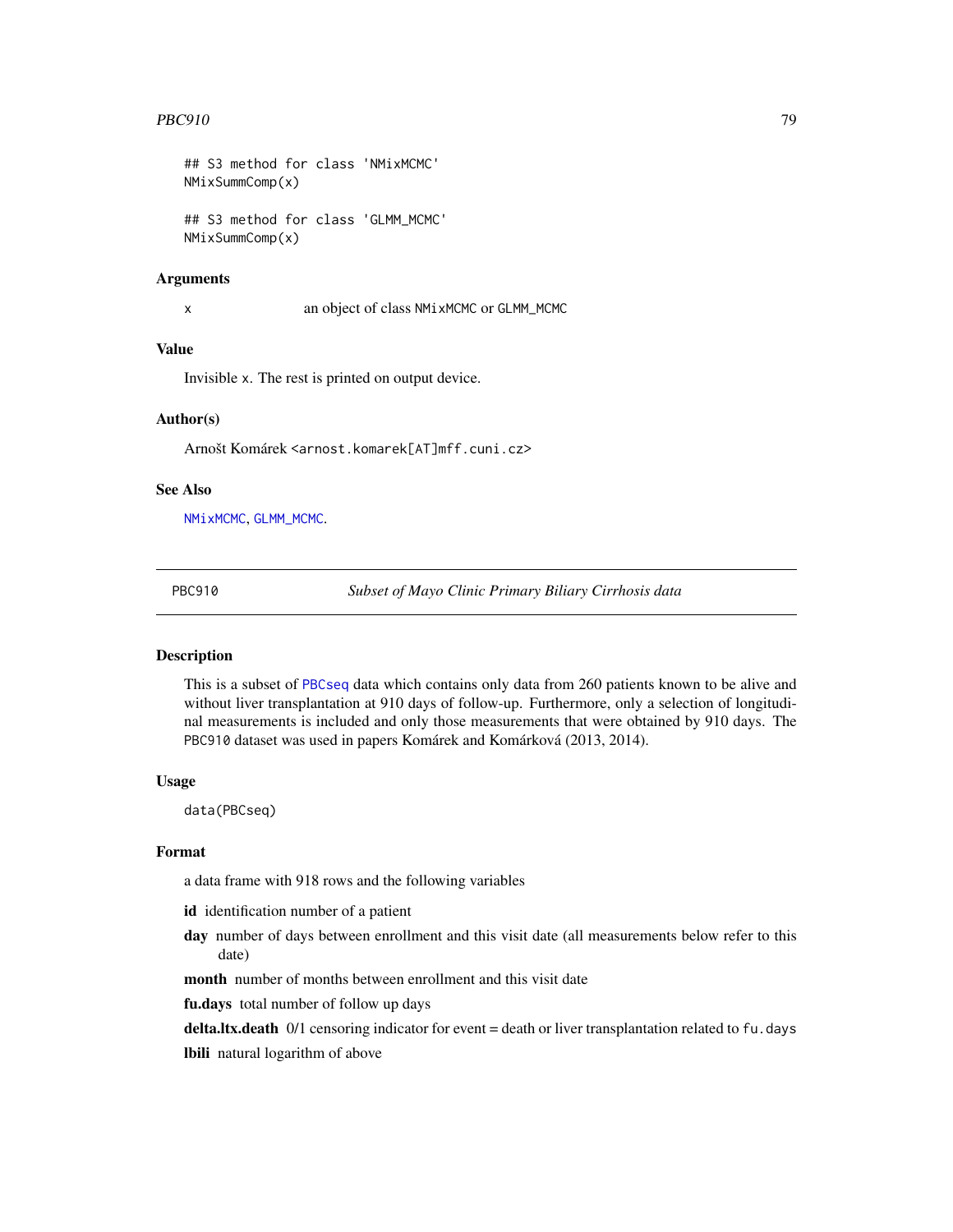platelet platelet count

spiders 0/1 presence of blood vessel malformations in the skin

jspiders jittered version of a variable spiders

#### Source

URL: http://lib.stat.cmu.edu/datasets/

## References

Komárek, A. and Komárková, L. (2013). Clustering for multivariate continuous and discrete longitudinal data. *The Annals of Applied Statistics*, 7(1), 177–200.

Komárek, A. and Komárková, L. (2014). Capabilities of R package mixAK for clustering based on multivariate continuous and discrete longitudinal data. *Journal of Statistical Software*, 59(12), 1–38. <http://www.jstatsoft.org/v59/i12/>.

## See Also

[PBC910](#page-78-0), [pbc](#page-0-0), [pbcseq](#page-0-0)

#### Examples

data(PBC910) summary(PBC910)

<span id="page-79-0"></span>PBCseq *Mayo Clinic Primary Biliary Cirrhosis, sequential data*

#### Description

This data is a continuation of the PBC data set ([pbc](#page-0-0)), and contains the follow-up laboratory data for each study patient. An analysis based on the data can be found in Murtagh et al. (1994).

The primary PBC data set contains only baseline measurements of the laboratory paramters. This data set contains multiple laboratory results, but only on the 312 randomized patients. Some baseline data values in this file differ from the original PBC file, for instance, the data errors in prothrombin time and age which were discovered after the orignal analysis (see Fleming and Harrington, 1991, figure 4.6.7).

#### Usage

data(PBCseq)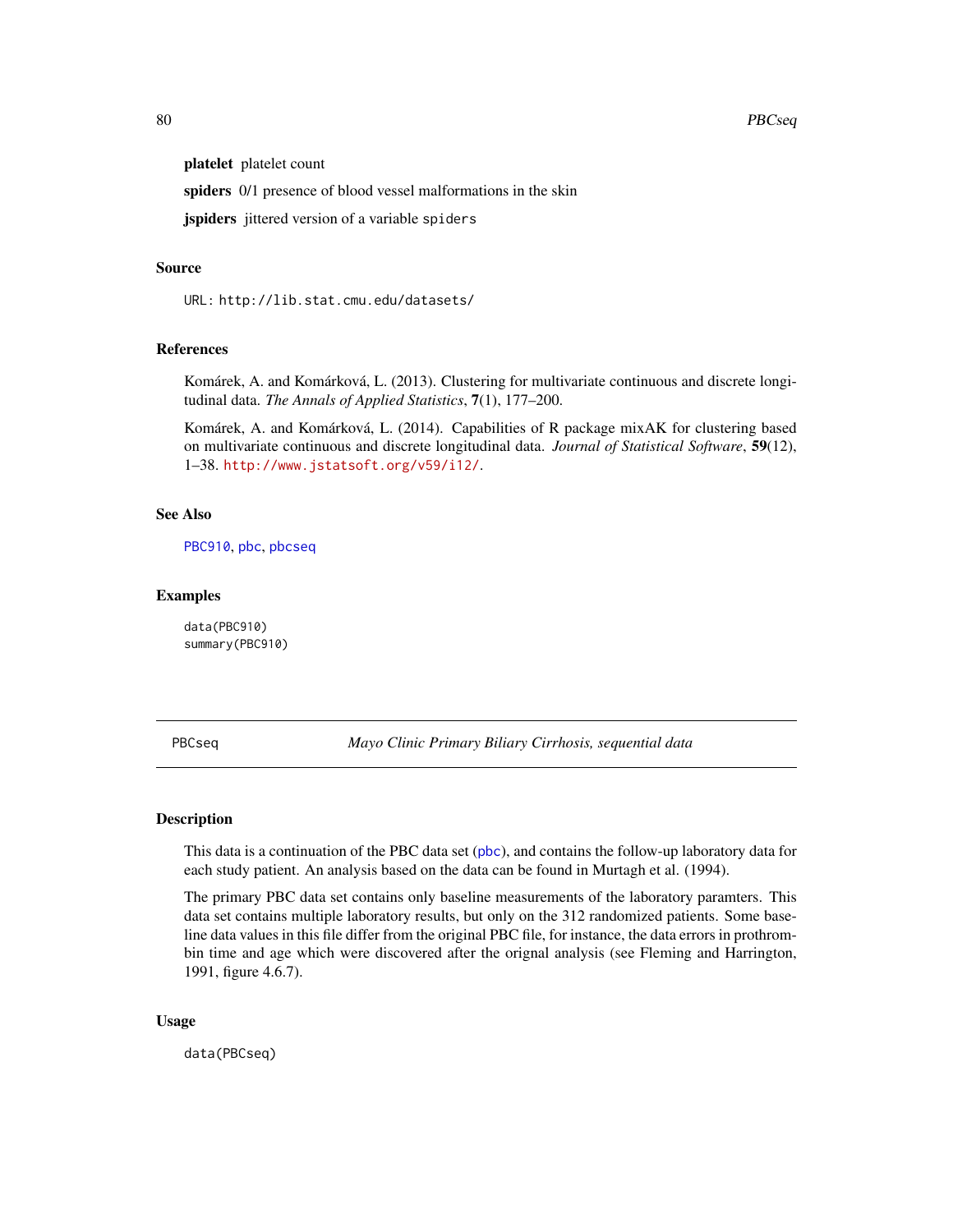#### $PBCseq$  81

#### Format

a data frame with 1 945 rows and the following variables

id identification number of a patient

sex 0/1 for male and female

fsex factor of above

drug 0/1 for placebo and D-penicillamine

fdrug factor of above

age age at entry in years

fu.days total number of follow up days

alive number of days when the patient is known to be alive and without liver transplantation

status status at endpoint, 0/1/2 for censored, liver transplant, dead

fstatus factor of above

**delta.death**  $0/1$  censoring indicator for event  $=$  death (i.e., liver transplantation means censoring)

delta.ltx.death 0/1 censoring indicator for event = death or liver transplantation

day number of days between enrollment and this visit date (all measurements below refer to this date)

month number of months between enrollment and this visit date

ascites 0/1 presence of ascites

fascites factor of above

hepatom 0/1 presence of hepatomegaly or enlarged liver

fhepatom factor of above

spiders  $0/1$  presence of blood vessel malformations in the skin

fspiders factor of above

- edema presence and status of edema, 0 for no edema, 0.5 for untreated or successfully treated edema, 1 for edema despite diuretic therapy
- fedema factor of above

stage histologic stage of disease (needs biopsy)

fstage factor of above

bili serum bilirubin (mg/dl)

lbili natural logarithm of above

albumin serum albumin (mg/dl)

lalbumin natural logarithm of above

alk.phos alkaline phosphotase (U/liter)

lalk.phos natural logarithm of above

chol serum cholesterol (mg/dl)

lchol natural logarithm of above

sgot serum glutamic-oxaloacetic transaminase (the enzyme name has subsequently changed to "ALT" in the medical literature) (U/ml)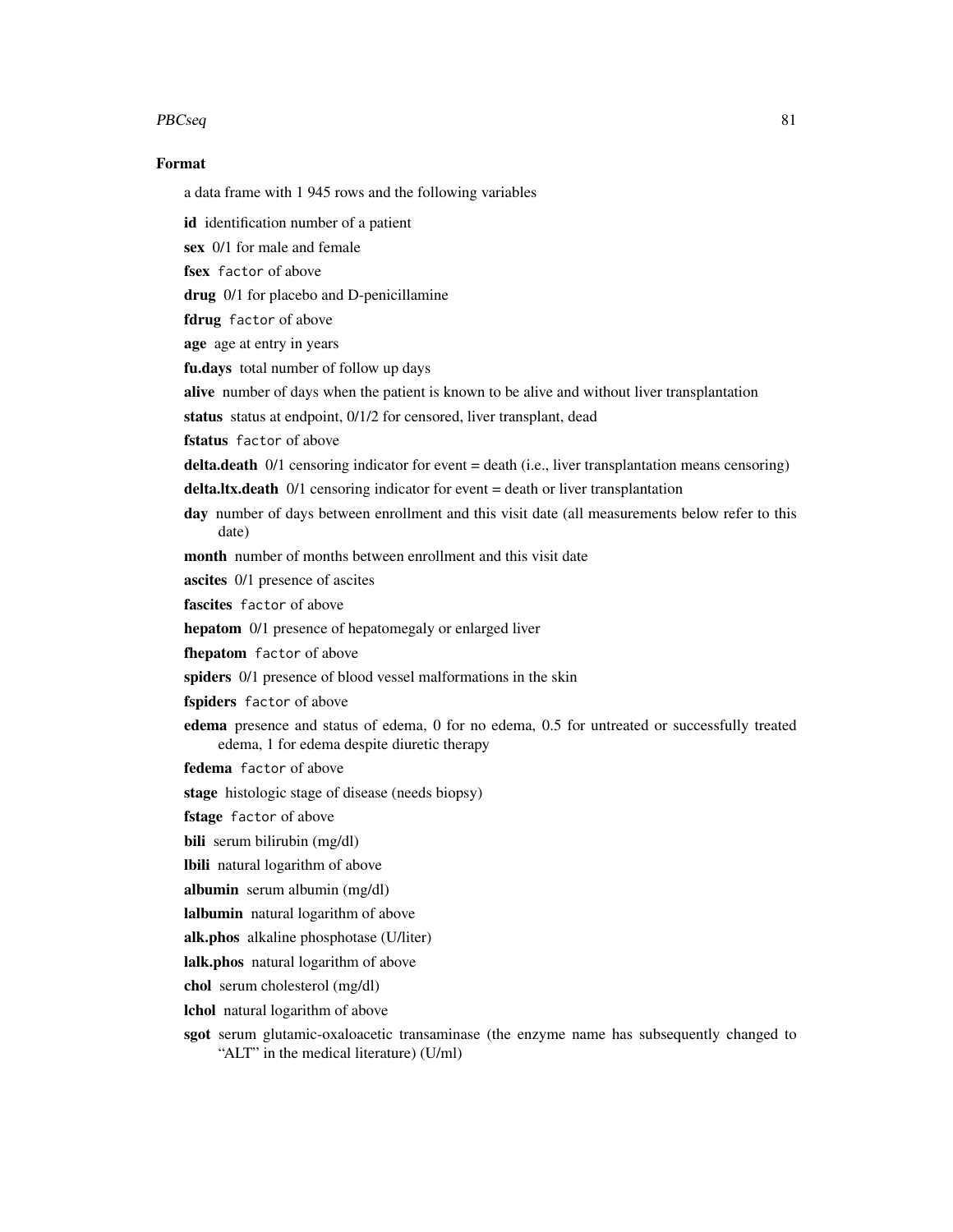lsgot natural logarithm of above platelet platelet count lplatelet natural logarithm of above protime standardised blood clotting time **lprotime** natural logarithm of above

#### Source

URL: http://lib.stat.cmu.edu/datasets/

#### References

Dickson, E. R., Grambsch, P. M., Fleming, T. R., Fisher, L. D., and Langworthy, A. (1989). Prognosis in primary biliary-cirrhosis – Model for decision-making. *Hepatology,* 10, 1–7.

Fleming, T. R. and Harrington, D. P. (1991). *Counting Processes and Survival Analysis.* New York: John Wiley and Sons.

Markus, B. H., Dickson, E. R., Grambsch, P. M., Fleming, T. R., Mazzaferro, V., Klintmalm, G. B. G., Wiesner, R. H., Vanthiel, D. H., and Starzl, T. E. (1989). Efficacy of liver-transplantation in patients with primary biliary-cirrhosis. *New England Journal of Medicine,* 320, 1709–1713.

Murtaugh, P. A., Dickson, E. R., Van Dam, G. M., Malinchoc, M., Grambsch, P. M., Langworthy, A. L., and Gips, C. H. (1994). Primary biliary cirrhosis: Prediction of short-term survival based on repeated patient visits. *Hepatology,* 20, 126-134.

Therneau, T. M. and Grambsch, P. M. (2000). *Modeling Survival Data: Extending the Cox Model.* New York: Springer-Verlag.

#### See Also

[pbc](#page-0-0), [pbcseq](#page-0-0)

## Examples

data(PBCseq) summary(PBCseq)

plot.NMixPlugCondDensJoint2

*Plot computed pairwise bivariate conditional densities (plug-in estimate)*

#### **Description**

This is a basic plotting tool to visualize computed plug-in estimates of pairwise bivariate conditional densities using the [image](#page-0-0) or [contour](#page-0-0) plot. See also [NMixPlugCondDensJoint2](#page-53-0).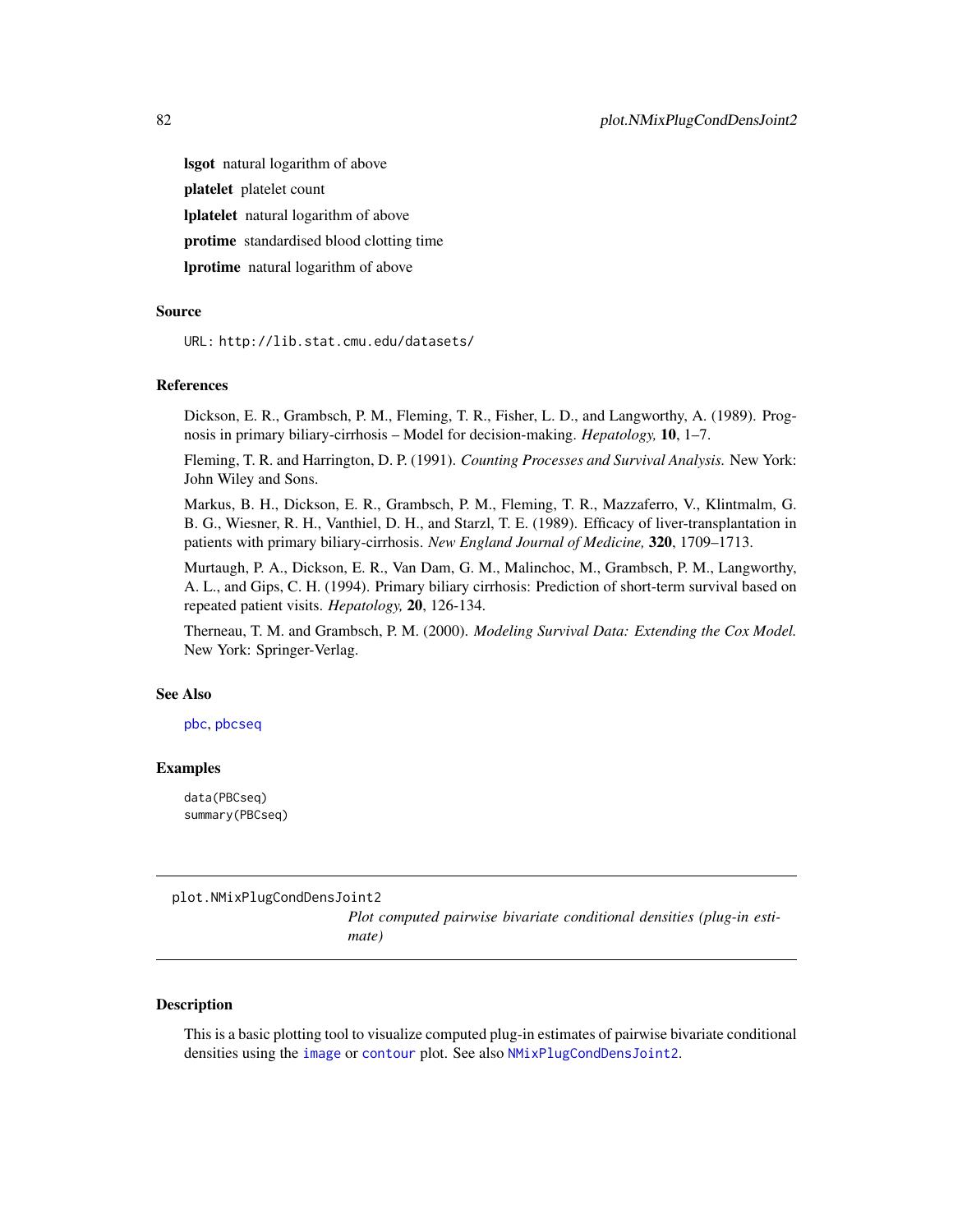# Usage

```
## S3 method for class 'NMixPlugCondDensJoint2'
plot(x, ixcond, imargin,
   contour=FALSE,
   add.contour=TRUE, col.add.contour="brown",
   auto.layout=TRUE,
   col, lwd=1, main, xylab, ...)
```
# Arguments

| x               | an object of class NMixPlugCondDensJoint2.                                                                                                             |  |
|-----------------|--------------------------------------------------------------------------------------------------------------------------------------------------------|--|
| ixcond          | if given then conditional densities of all pairs of margins given x[[icond]][ixcond]<br>are plotted where i cond is taken from x.                      |  |
| imargin         | vector of length 2. if given then conditional densities of the (imargin[1],<br>imargin[2]) pair of margins given all values of x[[icond]] are plotted. |  |
| contour         | logical. If TRUE then contours are drawn, otherwise image plot is created.                                                                             |  |
| add.contour     | logical. If TRUE and contour is FALSE (i.e., image plot is drawn) then contours<br>are added to the image plots.                                       |  |
| col.add.contour |                                                                                                                                                        |  |
|                 | color of contours which are added to the image plot.                                                                                                   |  |
| auto.layout     | if TRUE then the function determines itself how to divide the plotting region to<br>draw densities for all margins.                                    |  |
| col             | color used to draw the contours or images.                                                                                                             |  |
| lwd             | line width.                                                                                                                                            |  |
| main            | main title of the plot.                                                                                                                                |  |
| xylab           | optional character vector of the length equal to the number of margins with<br>labels used for x and y axes on the plots.                              |  |
| $\cdots$        | additional arguments passed to the plot function.                                                                                                      |  |
|                 |                                                                                                                                                        |  |

# Value

invisible(x)

## Author(s)

Arnošt Komárek <arnost.komarek[AT]mff.cuni.cz>

# See Also

[NMixPlugCondDensJoint2](#page-53-0), [NMixMCMC](#page-42-0).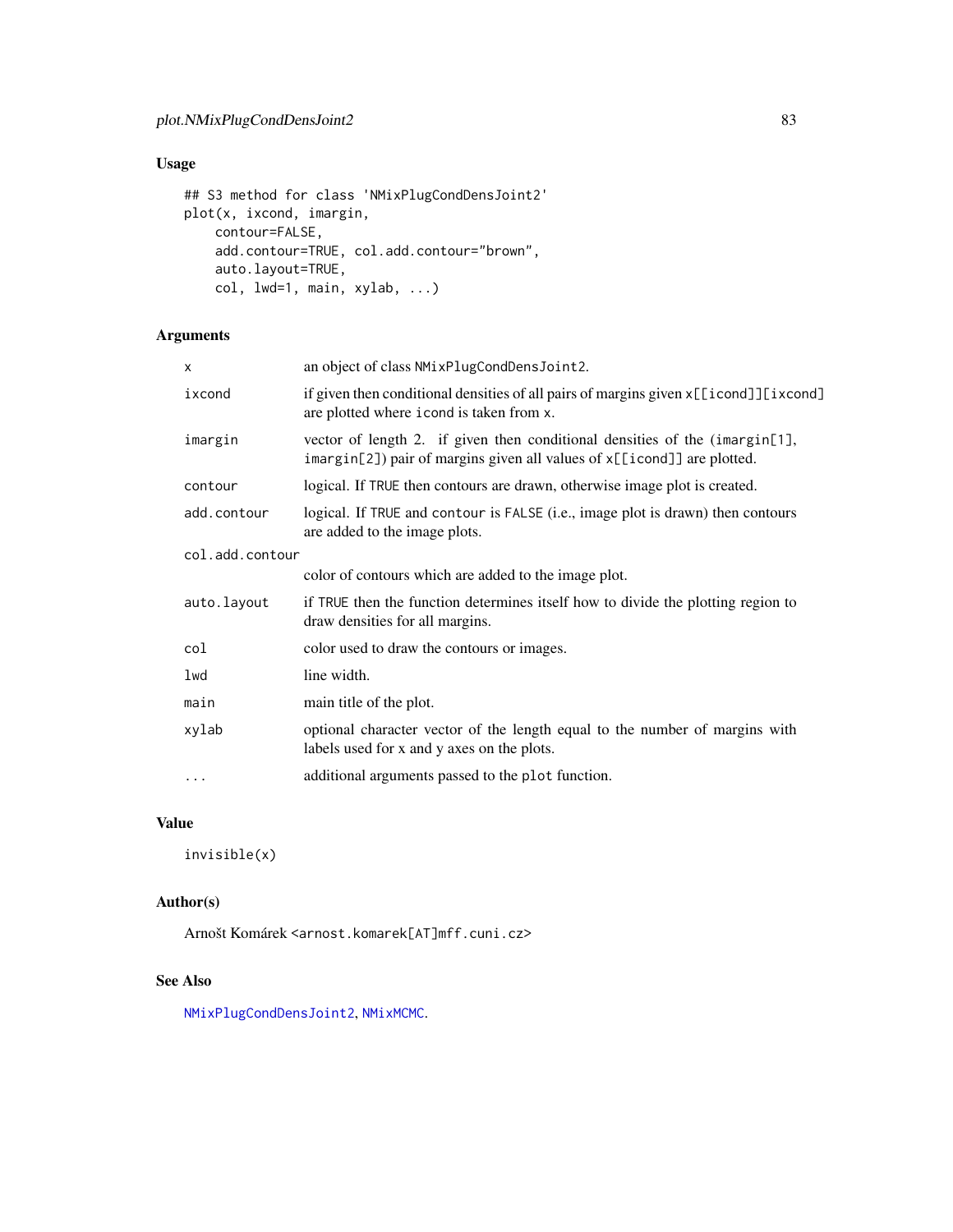```
plot.NMixPlugCondDensMarg
```
*Plot computed univariate conditional densities (plug-in estimate)*

## Description

This is a basic plotting tool to visualize computed plug-in estimates of univariate conditional densities, see [NMixPlugCondDensMarg](#page-55-0).

## Usage

```
## S3 method for class 'NMixPlugCondDensMarg'
plot(x, ixcond, imargin, over=FALSE,
   auto.layout=TRUE, type="l", lwd=1, lty, col, main, xlab, ylab, ylim,
   annot=TRUE, ...)
```
## Arguments

| X           | an object of class NMixPlugCondDensMarg.                                                                                                           |
|-------------|----------------------------------------------------------------------------------------------------------------------------------------------------|
| ixcond      | if given then conditional densities of all margins given x[[icond]][ixcond]<br>are plotted where i cond is taken from x.                           |
| imargin     | if given then conditional densities of the imargin-th margin given all values of<br>x[[icond]] are plotted - either separately or all in one plot. |
| over        | logical. If TRUE and imargin is given then all conditional densities are drawn in<br>one plot.                                                     |
| auto.layout | if TRUE then the function determines itself how to divide the plotting region to<br>draw the computed densities.                                   |
| type        | type of the plot.                                                                                                                                  |
| lwd         | line width.                                                                                                                                        |
| col         | color used to draw the lines. It can be a vector in which case different lines are<br>drawn in different colors.                                   |
| $1$ ty      | type of the line. It can be a vector in which case different lines are drawn in<br>different types.                                                |
| main        | main title of the plot. Either character which is replicated or a vector of charac-<br>ters.                                                       |
| xlab        | label for the x-axis. Either character which is replicated or a vector of characters.                                                              |
| ylab        | label for the y-axis. Either character which is replicated or a vector of characters.                                                              |
| ylim        | limits for the y-axis.                                                                                                                             |
| annot       | if TRUE and imargin is given and over is TRUE then a legend is added to the<br>plot.                                                               |
| $\cdot$     | additional arguments passed to the plot function.                                                                                                  |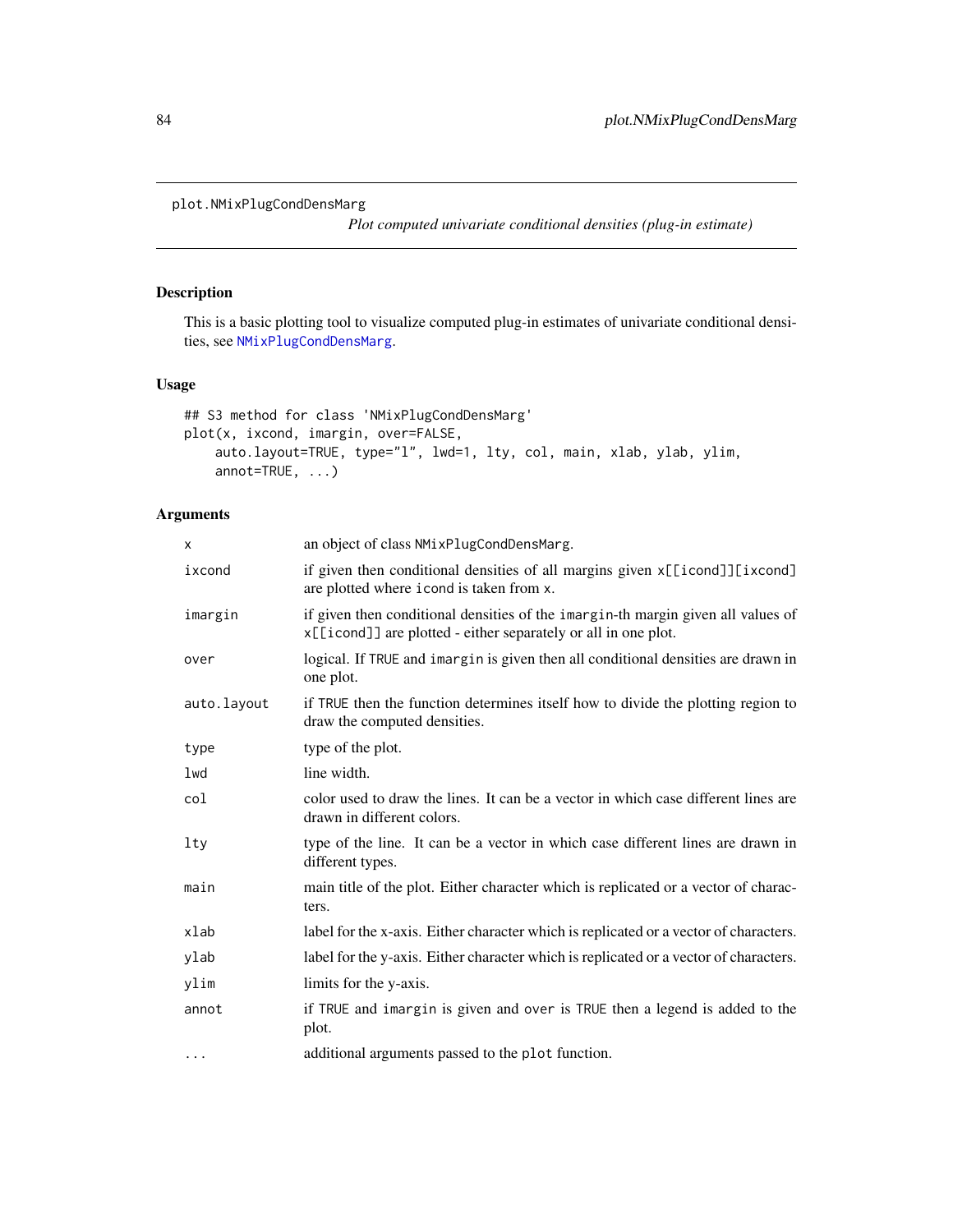# Value

invisible(x)

## Author(s)

Arnošt Komárek <arnost.komarek[AT]mff.cuni.cz>

#### See Also

[NMixPlugCondDensMarg](#page-55-0), [NMixMCMC](#page-42-0).

```
plot.NMixPlugDensJoint2
```
*Plot computed marginal pairwise bivariate densities (plug-in estimate)*

## Description

This is a basic plotting tool to visualize computed marginal pairwise bivariate densities (plug-in version) using the [contour](#page-0-0) plot. See also [NMixPlugDensJoint2](#page-57-0).

## Usage

```
## S3 method for class 'NMixPlugDensJoint2'
plot(x, contour=FALSE,
    add.contour=TRUE, col.add.contour="brown",
    auto.layout=TRUE,
   col, lwd=1, main, xylab, ...)
```
# Arguments

| X               | an object of class NMixPlugDensJoint2.                                                                                    |
|-----------------|---------------------------------------------------------------------------------------------------------------------------|
| contour         | logical. If TRUE then contours are drawn, otherwise image plot is created.                                                |
| add.contour     | logical. If TRUE and contour is FALSE (i.e., image plot is drawn) then contours<br>are added to the image plots.          |
| col.add.contour |                                                                                                                           |
|                 | color of contours which are added to the image plot.                                                                      |
| auto.layout     | if TRUE then the function determines itself how to divide the plotting region to<br>draw densities for all margins.       |
| col             | color used to draw the contours or images.                                                                                |
| lwd             | line width.                                                                                                               |
| main            | main title of the plot.                                                                                                   |
| xylab           | optional character vector of the length equal to the number of margins with<br>labels used for x and y axes on the plots. |
|                 | additional arguments passed to the plot function.                                                                         |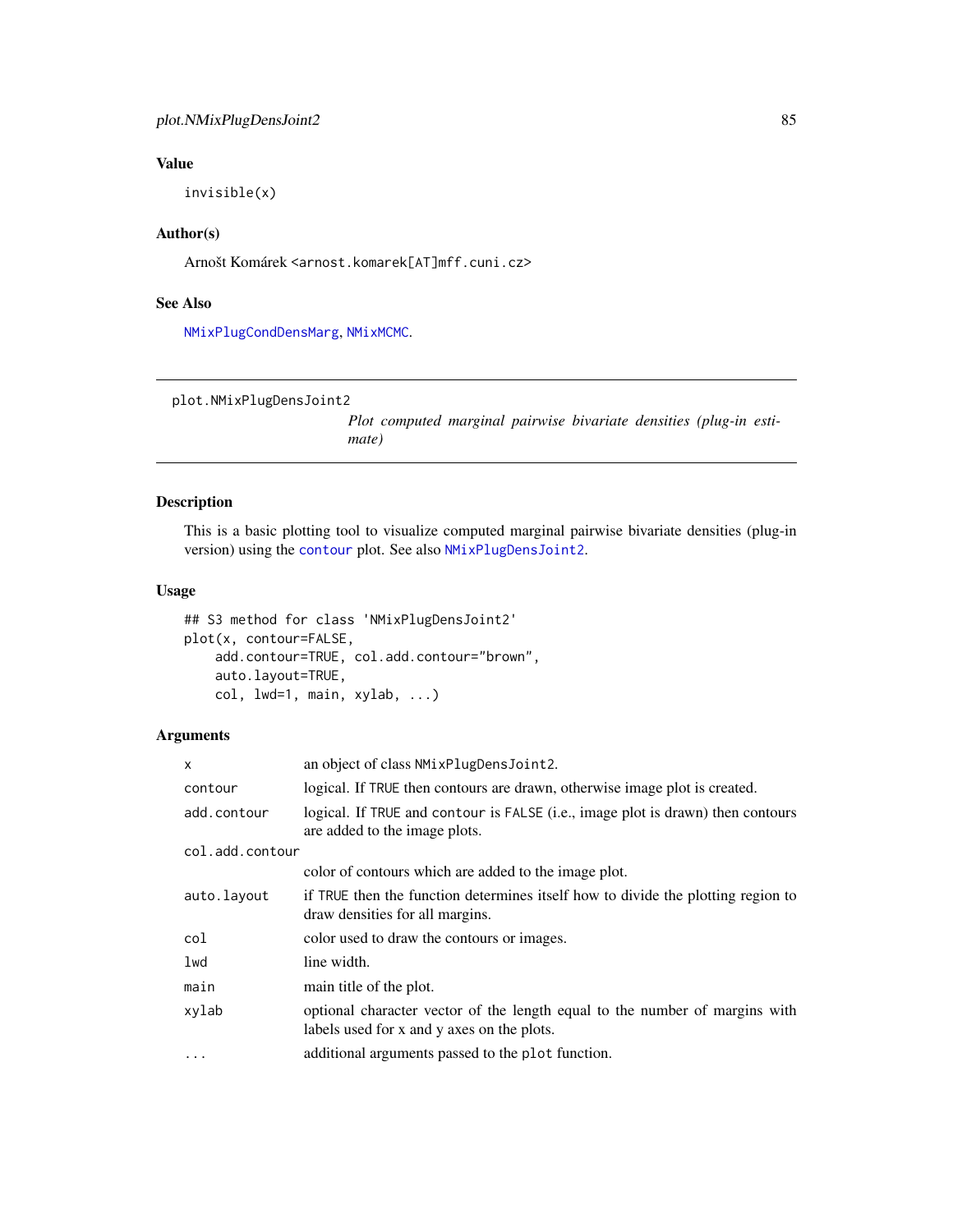## Value

invisible(x)

# Author(s)

Arnošt Komárek <arnost.komarek[AT]mff.cuni.cz>

## See Also

[NMixPlugDensJoint2](#page-57-0), [NMixMCMC](#page-42-0).

plot.NMixPlugDensMarg *Plot computed marginal predictive densities*

## Description

This is a basic plotting tool to visualize computed marginal plug-in estimates of densities, see [NMixPlugDensMarg](#page-59-0).

#### Usage

```
## S3 method for class 'NMixPlugDensMarg'
plot(x, auto.layout=TRUE,
    type="l", col="darkblue", lty=1, lwd=1, main, xlab, ylab, ...)
```
## Arguments

| X           | an object of class NMixPlugDensMarg.                                                                                                      |
|-------------|-------------------------------------------------------------------------------------------------------------------------------------------|
| auto.layout | if TRUE then the function determines itself how to divide the plotting region to<br>draw densities for all margins.                       |
| type        | type of the plot.                                                                                                                         |
| col         | color used to draw the lines.                                                                                                             |
| lty         | type of the line.                                                                                                                         |
| lwd         | line width.                                                                                                                               |
| main        | main title of the plot. Either character which is replicated or a vector of charac-<br>ters of the length equal to the number of margins. |
| xlab        | label for the x-axis. Either character which is replicated or a vector of characters<br>of the length equal to the number of margins.     |
| ylab        | label for the y-axis. Either character which is replicated or a vector of characters<br>of the length equal to the number of margins.     |
| $\cdots$    | additional arguments passed to the plot function.                                                                                         |

#### Value

invisible(x)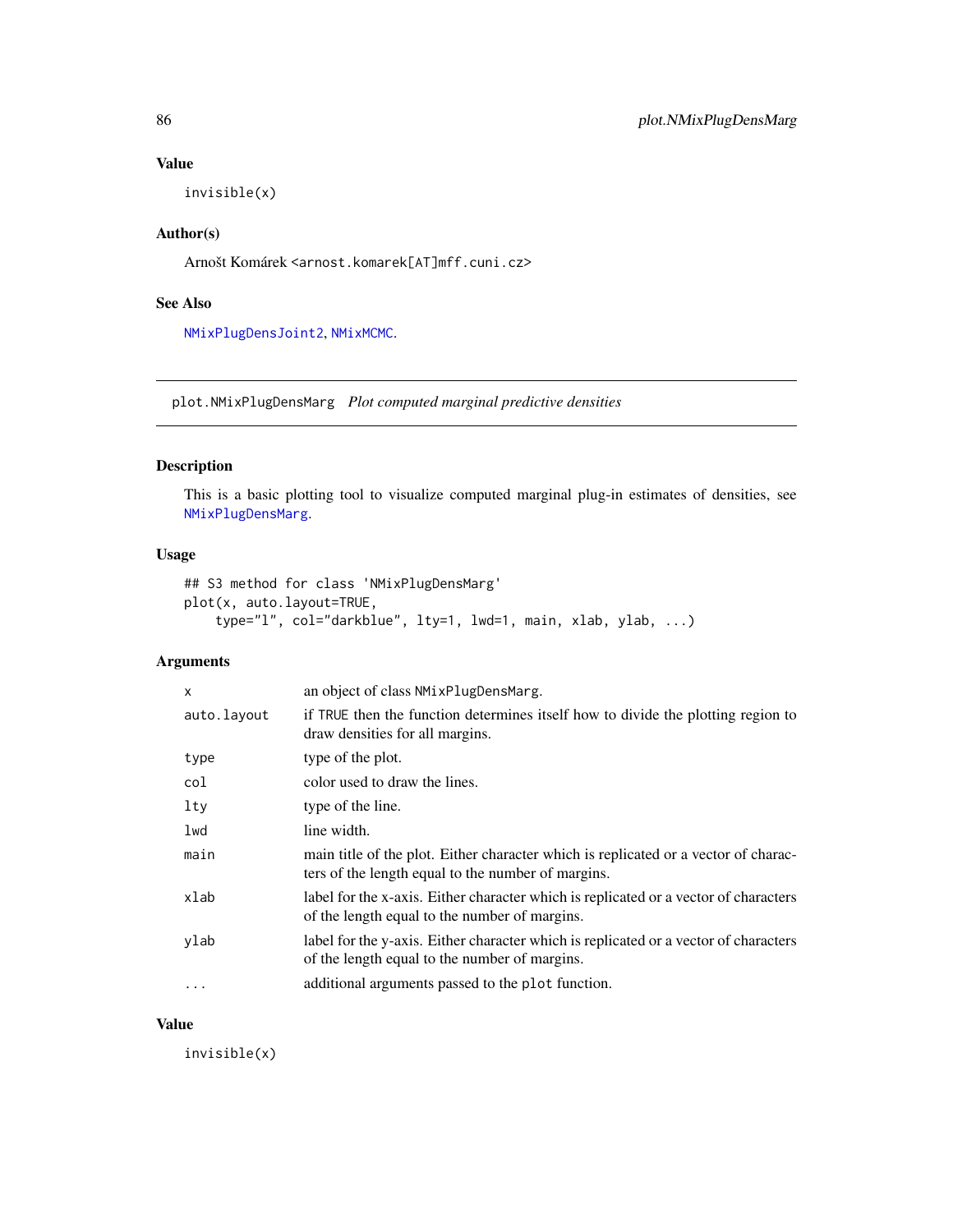## Author(s)

Arnošt Komárek <arnost.komarek[AT]mff.cuni.cz>

## See Also

[NMixPlugDensMarg](#page-59-0), [NMixMCMC](#page-42-0).

plot.NMixPredCDFMarg *Plot computed marginal predictive cumulative distribution functions*

## Description

This is a basic plotting tool to visualize computed marginal cumulative distribution functions, see [NMixPredCDFMarg](#page-60-0).

## Usage

## S3 method for class 'NMixPredCDFMarg' plot(x, K=0, auto.layout=TRUE, type="l", col="darkblue", lty=1, lwd=1, main, xlab, ylab, ...)

## Arguments

| $\mathsf{x}$ | an object of class NMixPredCDFMarg.                                                                                                       |
|--------------|-------------------------------------------------------------------------------------------------------------------------------------------|
| К            | if equal to $\theta$ then the overall predictive CDF's are plotted taken from the dens<br>part of the object x.                           |
|              | If higher than $\theta$ then the predictive CDF conditioned by the value of K is plotted<br>(taken from the densk part of the object x).  |
| auto.layout  | if TRUE then the function determines itself how to divide the plotting region to<br>draw densities for all margins.                       |
| type         | type of the plot.                                                                                                                         |
| col          | color used to draw the lines.                                                                                                             |
| lty          | type of the line.                                                                                                                         |
| lwd          | line width.                                                                                                                               |
| main         | main title of the plot. Either character which is replicated or a vector of charac-<br>ters of the length equal to the number of margins. |
| xlab         | label for the x-axis. Either character which is replicated or a vector of characters<br>of the length equal to the number of margins.     |
| ylab         | label for the y-axis. Either character which is replicated or a vector of characters<br>of the length equal to the number of margins.     |
| $\cdot$      | additional arguments passed to the plot function.                                                                                         |

#### Value

invisible(x)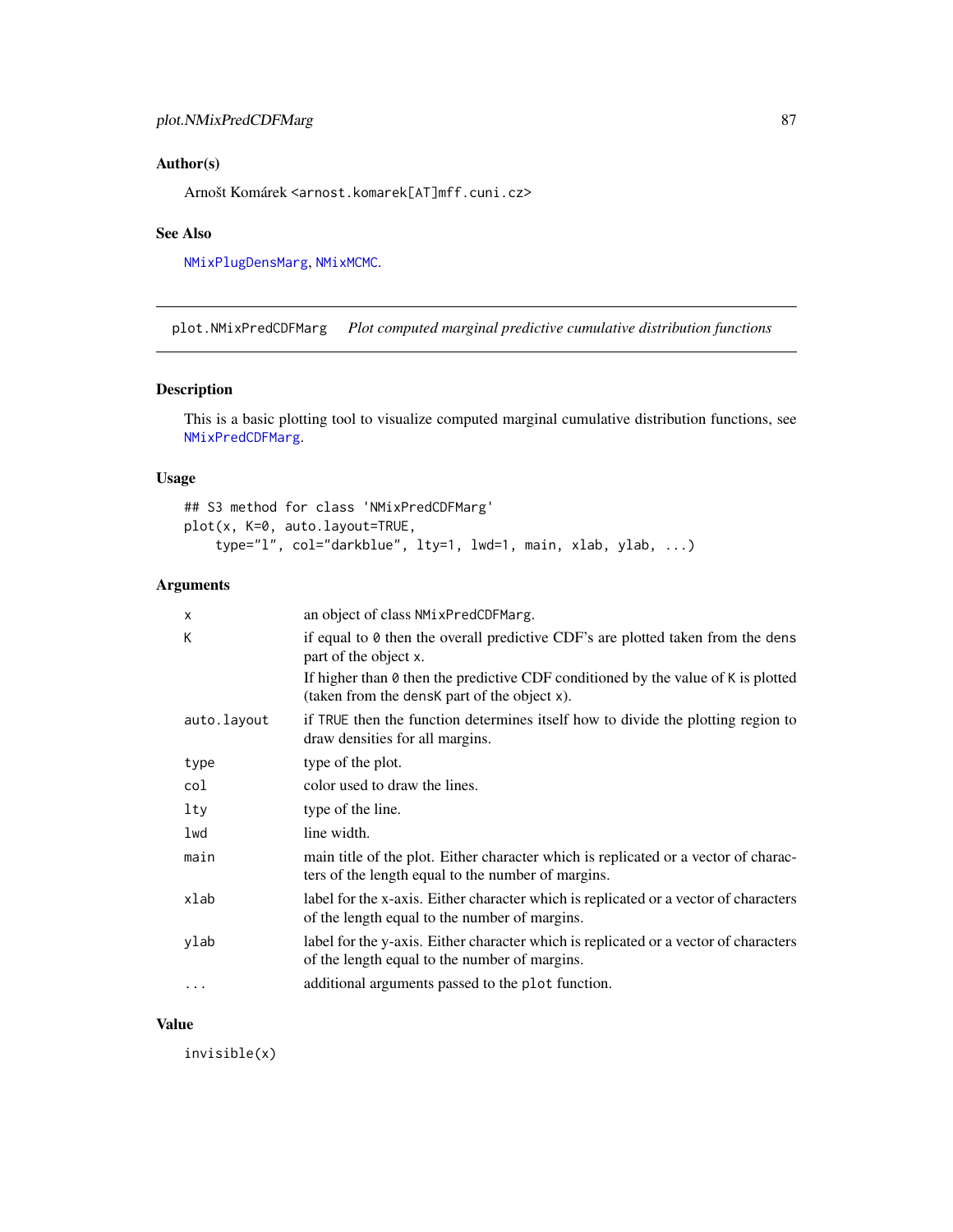#### Author(s)

Arnošt Komárek <arnost.komarek[AT]mff.cuni.cz>

#### References

Komárek, A. (2009). A new R package for Bayesian estimation of multivariate normal mixtures allowing for selection of the number of components and interval-censored data. *Computational Statistics and Data Analysis*, 53(12), 3932–3947.

# See Also

[NMixPredCDFMarg](#page-60-0), [NMixMCMC](#page-42-0).

plot.NMixPredCondCDFMarg

*Plot computed univariate conditional predictive cumulative distribution functions*

## Description

This is a basic plotting tool to visualize computed posterior predictive estimates of univariate conditional cdf's, see [NMixPredCondCDFMarg](#page-62-0).

## Usage

```
## S3 method for class 'NMixPredCondCDFMarg'
plot(x, ixcond, imargin, prob, over=FALSE,
   auto.layout=TRUE, type="l", lwd=1, lty, col, qlwd=1, qlty, qcol,
   main, xlab, ylab, ylim,
   annot=TRUE, ...)
```
#### Arguments

| $\mathsf{x}$ | an object of class NMixPredCondCDFMarg.                                                                                                                                                                              |
|--------------|----------------------------------------------------------------------------------------------------------------------------------------------------------------------------------------------------------------------|
| ixcond       | if given then conditional cdf's of all margins given x[[icond]][ixcond] are<br>plotted where i cond is taken from x.                                                                                                 |
| imargin      | if given then conditional cdf's of the imargin-th margin given all values of<br>x[[icond]] are plotted - either separately or all in one plot.                                                                       |
| prob         | probabilities of pointwise posterior quantiles which should be added to the plot.<br>Computed values of requested posterior quantiles must be present in the object<br>x (see argument prob of NMixPredCondCDFMarg). |
| over         | logical. If TRUE and imargin is given then all conditional cdf's are drawn in one<br>plot.                                                                                                                           |
| auto.layout  | if TRUE then the function determines itself how to divide the plotting region to<br>draw the computed cdf's.                                                                                                         |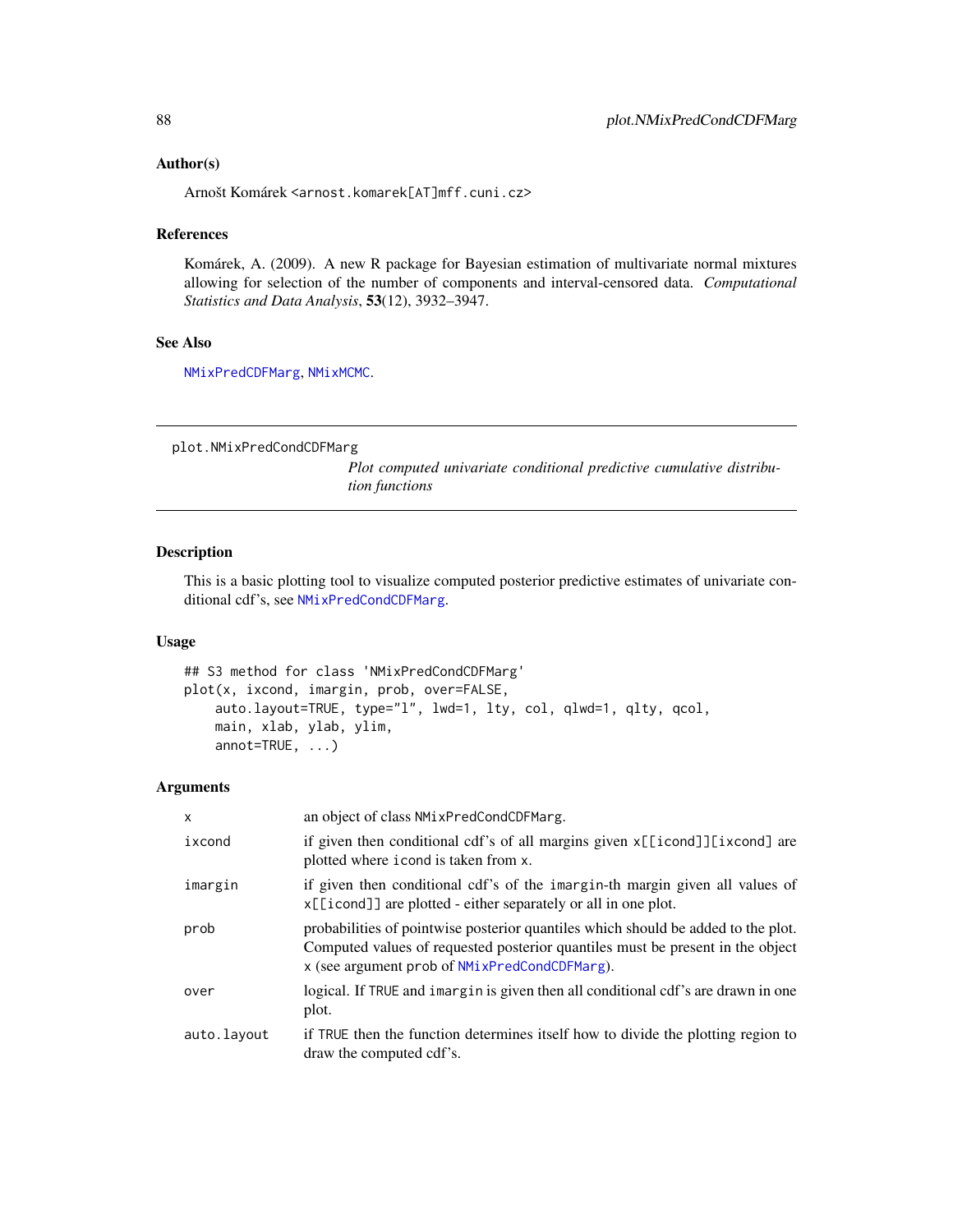| type     | type of the plot.                                                                                                |
|----------|------------------------------------------------------------------------------------------------------------------|
| lwd      | line width.                                                                                                      |
| lty      | type of the line. It can be a vector in which case different lines are drawn in<br>different types.              |
| col      | color used to draw the lines. It can be a vector in which case different lines are<br>drawn in different colors. |
| qlwd     | line width for pointwise posterior quantiles.                                                                    |
| qlty     | type of the line for pointwise posterior quantiles.                                                              |
| qcol     | color used to draw pointwise posterior quantiles.                                                                |
| main     | main title of the plot. Either character which is replicated or a vector of charac-<br>ters.                     |
| xlab     | label for the x-axis. Either character which is replicated or a vector of characters.                            |
| ylab     | label for the y-axis. Either character which is replicated or a vector of characters.                            |
| ylim     | limits for the y-axis.                                                                                           |
| annot    | if TRUE and imargin is given and over is TRUE then a legend is added to the<br>plot.                             |
| $\cdots$ | additional arguments passed to the plot function.                                                                |

# Value

invisible(x)

#### Author(s)

Arnošt Komárek <arnost.komarek[AT]mff.cuni.cz>

#### See Also

[NMixPredCondCDFMarg](#page-62-0), [NMixMCMC](#page-42-0).

```
plot.NMixPredCondDensJoint2
```
*Plot computed predictive pairwise bivariate conditional densities*

## Description

This is a basic plotting tool to visualize computed predictive pairwise bivariate conditional densities using the [image](#page-0-0) or [contour](#page-0-0) plot. See also [NMixPredCondDensJoint2](#page-64-0).

# Usage

```
## S3 method for class 'NMixPredCondDensJoint2'
plot(x, ixcond, imargin,
   contour=FALSE,
   add.contour=TRUE, col.add.contour="brown",
   auto.layout=TRUE,
    col, lwd=1, main, xylab, ...)
```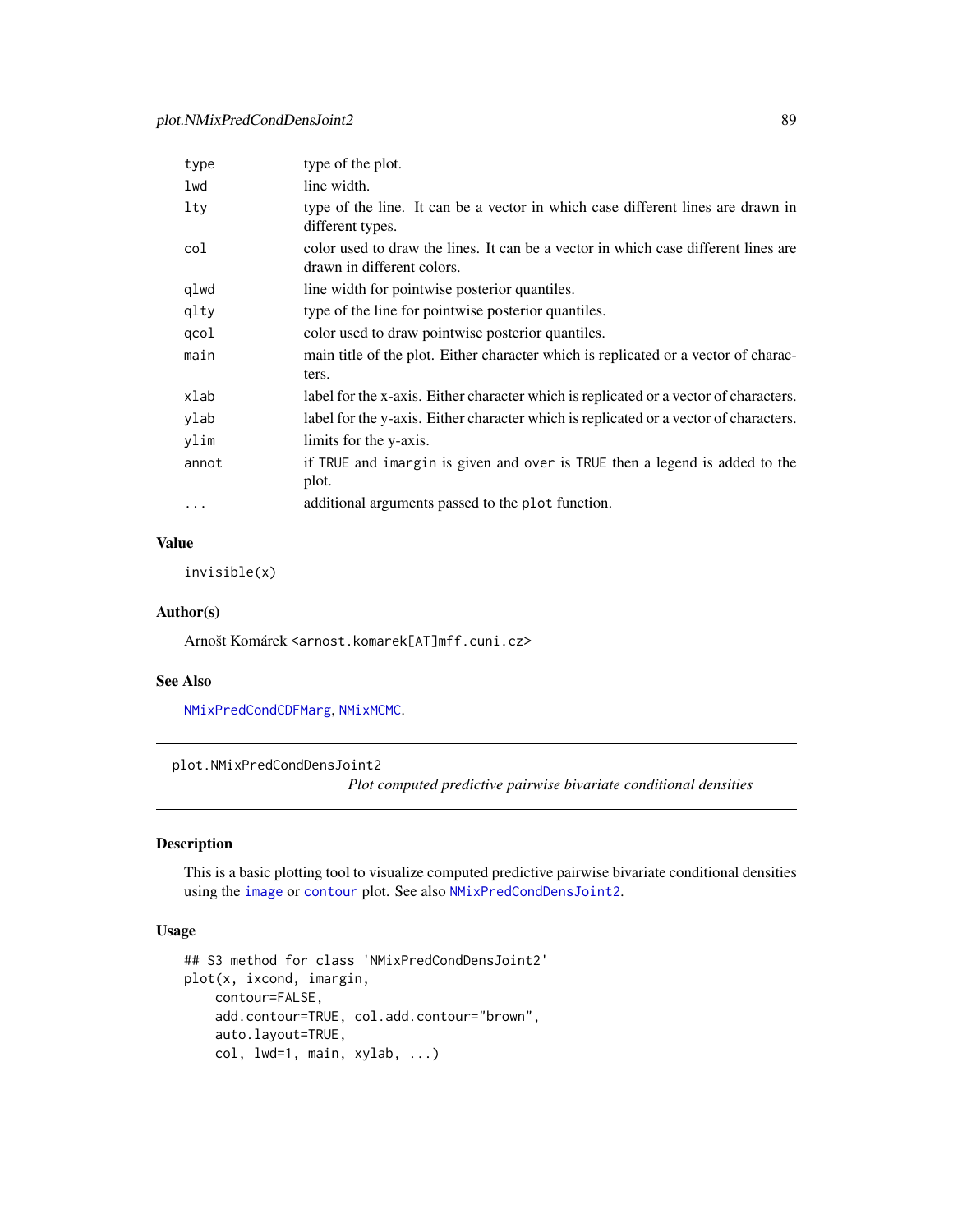## Arguments

| X               | an object of class NMixPredCondDensJoint2.                                                                                                             |  |
|-----------------|--------------------------------------------------------------------------------------------------------------------------------------------------------|--|
| ixcond          | if given then conditional densities of all pairs of margins given x[[icond]][ixcond]<br>are plotted where i cond is taken from x.                      |  |
| imargin         | vector of length 2. if given then conditional densities of the (imargin[1],<br>imargin[2]) pair of margins given all values of x[[icond]] are plotted. |  |
| contour         | logical. If TRUE then contours are drawn, otherwise image plot is created.                                                                             |  |
| add.contour     | logical. If TRUE and contour is FALSE (i.e., image plot is drawn) then contours<br>are added to the image plots.                                       |  |
| col.add.contour |                                                                                                                                                        |  |
|                 | color of contours which are added to the image plot.                                                                                                   |  |
| auto.layout     | if TRUE then the function determines itself how to divide the plotting region to<br>draw densities for all margins.                                    |  |
| col             | color used to draw the contours or images.                                                                                                             |  |
| lwd             | line width.                                                                                                                                            |  |
| main            | main title of the plot.                                                                                                                                |  |
| xylab           | optional character vector of the length equal to the number of margins with<br>labels used for x and y axes on the plots.                              |  |
| $\cdots$        | additional arguments passed to the plot function.                                                                                                      |  |
|                 |                                                                                                                                                        |  |

# Value

invisible(x)

## Author(s)

Arnošt Komárek <arnost.komarek[AT]mff.cuni.cz>

# See Also

[NMixPredCondDensJoint2](#page-64-0), [NMixMCMC](#page-42-0).

plot.NMixPredCondDensMarg

*Plot computed univariate conditional predictive densities*

# Description

This is a basic plotting tool to visualize computed posterior predictive estimates of univariate conditional densities, see [NMixPredCondDensMarg](#page-65-0).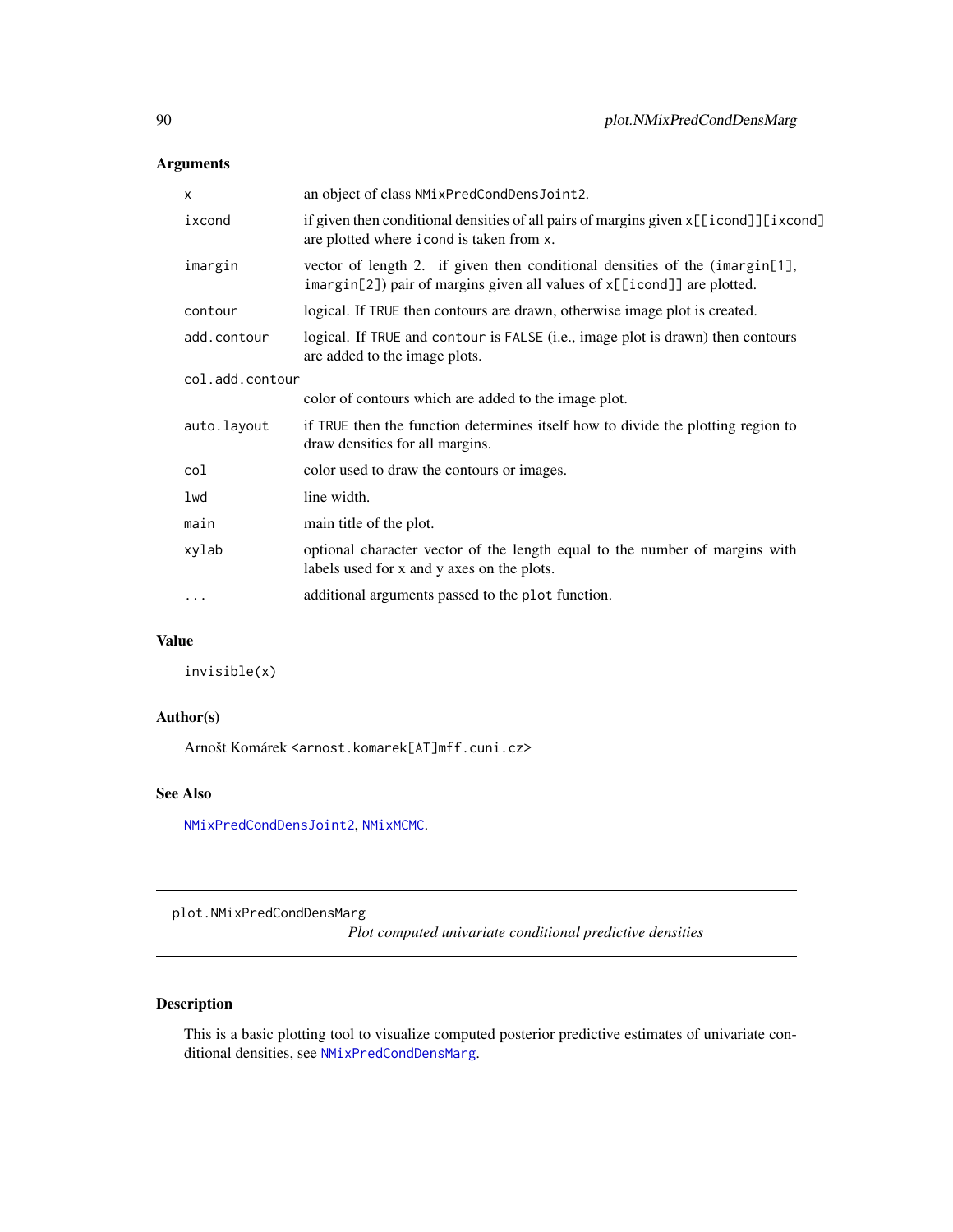# Usage

```
## S3 method for class 'NMixPredCondDensMarg'
plot(x, ixcond, imargin, prob, over=FALSE,
    auto.layout=TRUE, type="l", lwd=1, lty, col, qlwd=1, qlty, qcol,
   main, xlab, ylab, ylim,
   annot=TRUE, ...)
```
# Arguments

| Χ           | an object of class NMixPredCondDensMarg.                                                                                                                                                                              |
|-------------|-----------------------------------------------------------------------------------------------------------------------------------------------------------------------------------------------------------------------|
| ixcond      | if given then conditional densities of all margins given x[[icond]][ixcond]<br>are plotted where i cond is taken from x.                                                                                              |
| imargin     | if given then conditional densities of the imargin-th margin given all values of<br>x[[icond]] are plotted - either separately or all in one plot.                                                                    |
| prob        | probabilities of pointwise posterior quantiles which should be added to the plot.<br>Computed values of requested posterior quantiles must be present in the object<br>x (see argument prob of NMixPredCondDensMarg). |
| over        | logical. If TRUE and imargin is given then all conditional densities are drawn in<br>one plot.                                                                                                                        |
| auto.layout | if TRUE then the function determines itself how to divide the plotting region to<br>draw the computed densities.                                                                                                      |
| type        | type of the plot.                                                                                                                                                                                                     |
| lwd         | line width.                                                                                                                                                                                                           |
| lty         | type of the line. It can be a vector in which case different lines are drawn in<br>different types.                                                                                                                   |
| col         | color used to draw the lines. It can be a vector in which case different lines are<br>drawn in different colors.                                                                                                      |
| qlwd        | line width for pointwise posterior quantiles.                                                                                                                                                                         |
| qlty        | type of the line for pointwise posterior quantiles.                                                                                                                                                                   |
| qcol        | color used to draw pointwise posterior quantiles.                                                                                                                                                                     |
| main        | main title of the plot. Either character which is replicated or a vector of charac-<br>ters.                                                                                                                          |
| xlab        | label for the x-axis. Either character which is replicated or a vector of characters.                                                                                                                                 |
| ylab        | label for the y-axis. Either character which is replicated or a vector of characters.                                                                                                                                 |
| ylim        | limits for the y-axis.                                                                                                                                                                                                |
| annot       | if TRUE and imargin is given and over is TRUE then a legend is added to the<br>plot.                                                                                                                                  |
| $\cdots$    | additional arguments passed to the plot function.                                                                                                                                                                     |

## Value

invisible(x)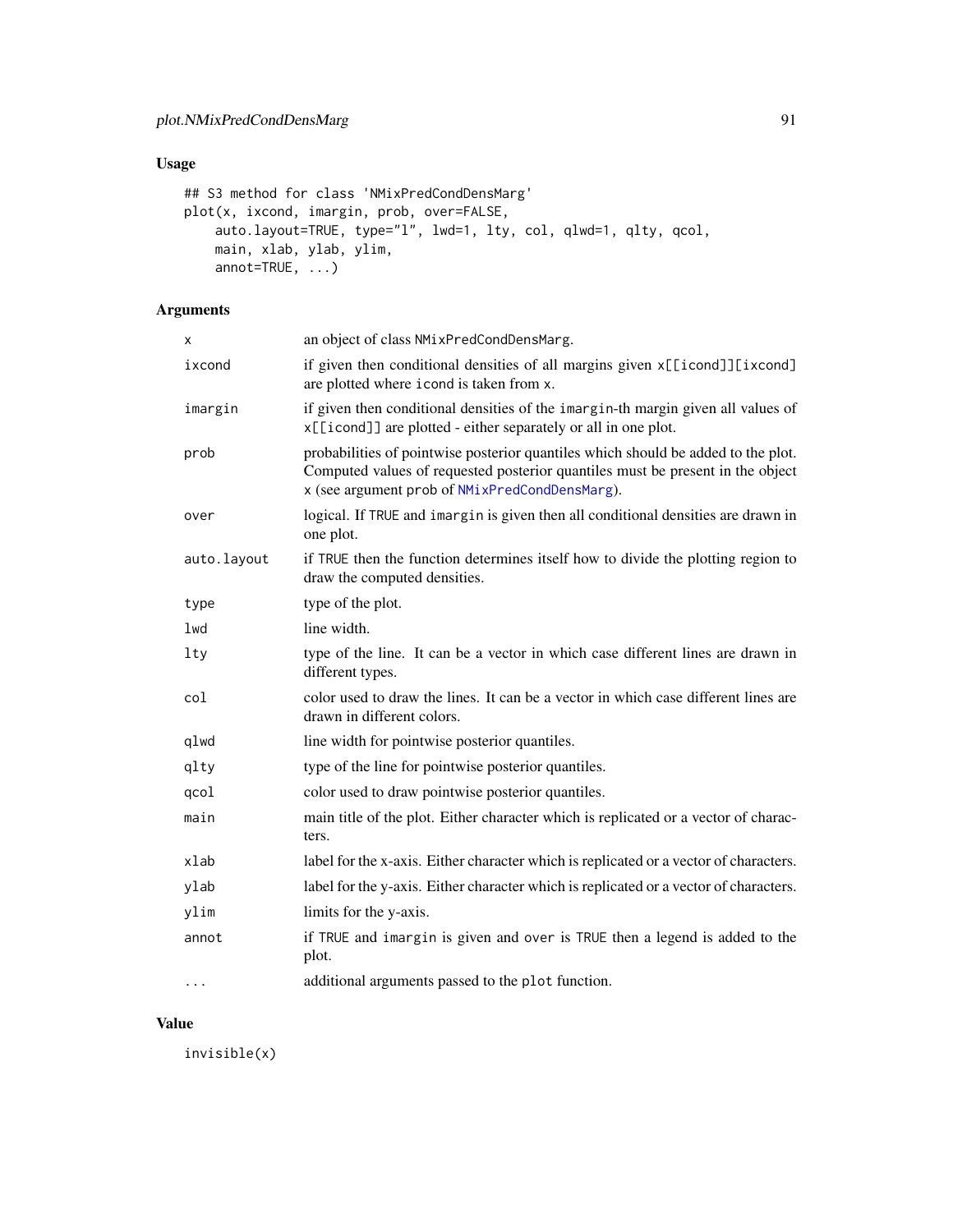## Author(s)

Arnošt Komárek <arnost.komarek[AT]mff.cuni.cz>

#### See Also

[NMixPredCondDensMarg](#page-65-0), [NMixMCMC](#page-42-0).

plot.NMixPredDensJoint2

*Plot computed marginal pairwise bivariate predictive densities*

## Description

This is a basic plotting tool to visualize computed marginal pairwise bivariate predictive densities using the [image](#page-0-0) plot or [contour](#page-0-0) plot. See also [NMixPredDensJoint2](#page-68-0).

## Usage

```
## S3 method for class 'NMixPredDensJoint2'
plot(x, K=0, contour=FALSE,
    add.contour=TRUE, col.add.contour="brown",
    auto.layout=TRUE,
   col, lwd=1, main, xylab, ...)
```
## Arguments

| X               | an object of class NMixPredDensJoint2.                                                                                                       |  |
|-----------------|----------------------------------------------------------------------------------------------------------------------------------------------|--|
| К               | if equal to $\theta$ then the overall predictive densities are plotted taken from the dens<br>part of the object x.                          |  |
|                 | If higher than $\theta$ then the predictive density conditioned by the value of K is<br>plotted (taken from the densk part of the object x). |  |
| contour         | logical. If TRUE then contours are drawn, otherwise image plot is created.                                                                   |  |
| add.contour     | logical. If TRUE and contour is FALSE (i.e., image plot is drawn) then contours<br>are added to the image plots.                             |  |
| col.add.contour |                                                                                                                                              |  |
|                 | color of contours which are added to the image plot.                                                                                         |  |
| auto.layout     | if TRUE then the function determines itself how to divide the plotting region to<br>draw densities for all margins.                          |  |
| col             | color used to draw the contours or images.                                                                                                   |  |
| lwd             | line width.                                                                                                                                  |  |
| main            | main title of the plot.                                                                                                                      |  |
| xylab           | optional character vector of the length equal to the number of margins with<br>labels used for x and y axes on the plots.                    |  |
| $\cdots$        | additional arguments passed to the plot function.                                                                                            |  |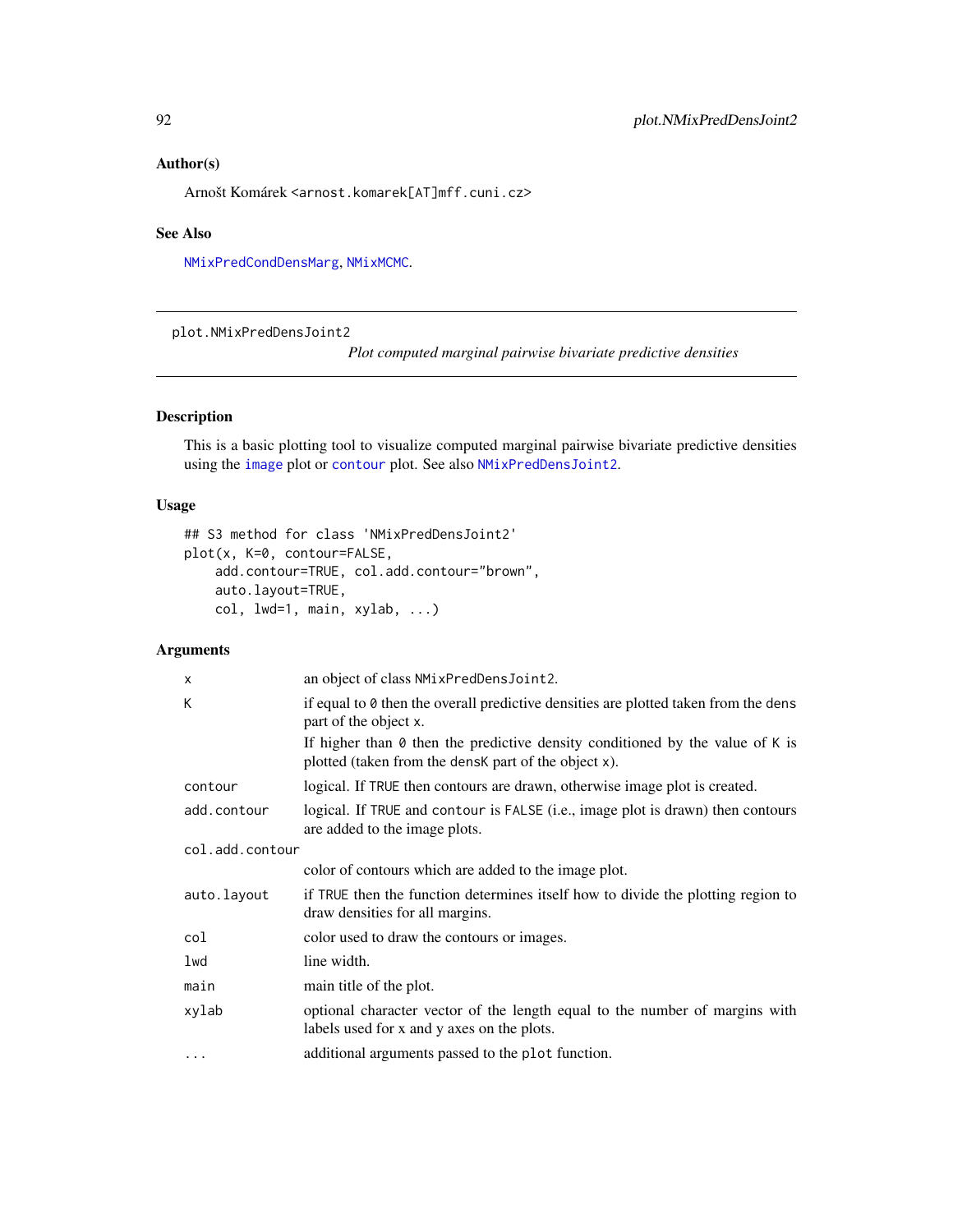## Value

invisible(x)

## Author(s)

Arnošt Komárek <arnost.komarek[AT]mff.cuni.cz>

## References

Komárek, A. (2009). A new R package for Bayesian estimation of multivariate normal mixtures allowing for selection of the number of components and interval-censored data. *Computational Statistics and Data Analysis*, 53(12), 3932–3947.

#### See Also

[NMixPredDensJoint2](#page-68-0), [NMixMCMC](#page-42-0).

## Examples

```
## See additional material available in
## YOUR_R_DIR/library/mixAK/doc/
## or YOUR_R_DIR/site-library/mixAK/doc/
## - files Galaxy.R, Faithful.R, Tandmob.R and
## http://www.karlin.mff.cuni.cz/~komarek/software/mixAK/Galaxy.pdf
## http://www.karlin.mff.cuni.cz/~komarek/software/mixAK/Faithful.pdf
## http://www.karlin.mff.cuni.cz/~komarek/software/mixAK/Tandmob.pdf
```
<span id="page-92-0"></span>plot.NMixPredDensMarg *Plot computed marginal predictive densities*

## **Description**

This is a basic plotting tool to visualize computed marginal predictive densities, see [NMixPredDensMarg](#page-70-0).

# Usage

```
## S3 method for class 'NMixPredDensMarg'
plot(x, K=0, auto.layout=TRUE,
    type="l", col="darkblue", lty=1, lwd=1, main, xlab, ylab, ...)
```
#### Arguments

| $\mathsf{X}$ | an object of class NMixPredDensMarg.                                                                                                         |
|--------------|----------------------------------------------------------------------------------------------------------------------------------------------|
| K            | if equal to $\theta$ then the overall predictive densities are plotted taken from the dens<br>part of the object x.                          |
|              | If higher than $\theta$ then the predictive density conditioned by the value of K is<br>plotted (taken from the densk part of the object x). |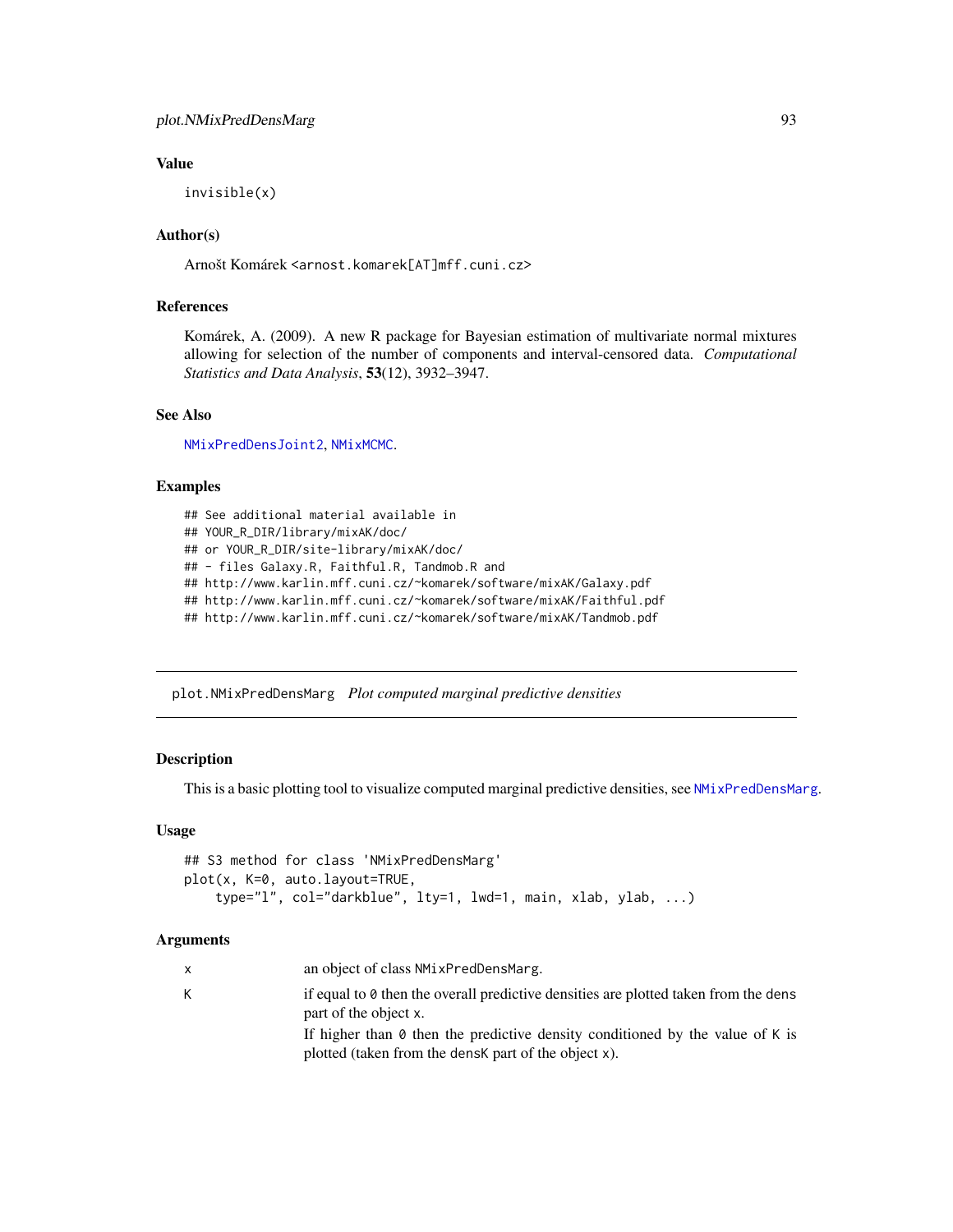| auto.layout | if TRUE then the function determines itself how to divide the plotting region to<br>draw densities for all margins.                       |
|-------------|-------------------------------------------------------------------------------------------------------------------------------------------|
| type        | type of the plot.                                                                                                                         |
| col         | color used to draw the lines.                                                                                                             |
| lty         | type of the line.                                                                                                                         |
| lwd         | line width.                                                                                                                               |
| main        | main title of the plot. Either character which is replicated or a vector of charac-<br>ters of the length equal to the number of margins. |
| xlab        | label for the x-axis. Either character which is replicated or a vector of characters<br>of the length equal to the number of margins.     |
| vlab        | label for the y-axis. Either character which is replicated or a vector of characters<br>of the length equal to the number of margins.     |
| $\ddots$    | additional arguments passed to the plot function.                                                                                         |

## Value

invisible(x)

## Author(s)

Arnošt Komárek <arnost.komarek[AT]mff.cuni.cz>

## References

Komárek, A. (2009). A new R package for Bayesian estimation of multivariate normal mixtures allowing for selection of the number of components and interval-censored data. *Computational Statistics and Data Analysis*, 53(12), 3932–3947.

# See Also

[NMixPredDensMarg](#page-70-0), [NMixMCMC](#page-42-0).

## Examples

```
## See additional material available in
## YOUR_R_DIR/library/mixAK/doc/
## or YOUR_R_DIR/site-library/mixAK/doc/
## http://www.karlin.mff.cuni.cz/~komarek/software/mixAK/Galaxy.pdf
## http://www.karlin.mff.cuni.cz/~komarek/software/mixAK/Faithful.pdf
## http://www.karlin.mff.cuni.cz/~komarek/software/mixAK/Tandmob.pdf
##
```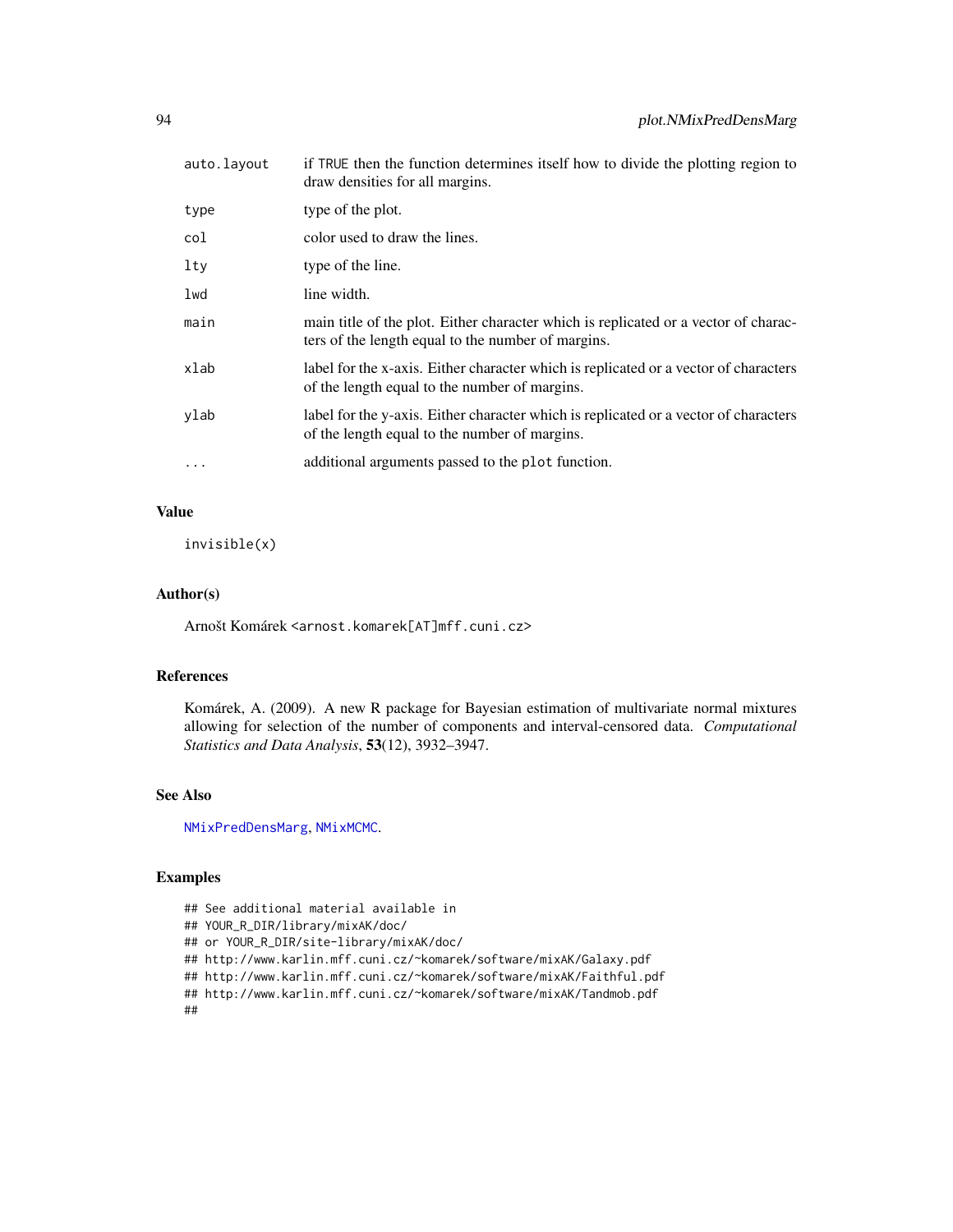## Description

It creates a plot of individual longitudinal profiles. It is based on the output from getProfiles function.

## Usage

```
plotProfiles(ip, data, var, trans, tvar, gvar,
             auto.layout=TRUE, lines=TRUE, points=FALSE, add=FALSE,
             xlab="Time", ylab, xaxt="s", yaxt="s", xlim, ylim, main,
             lcol, col, bg, lty=1, lwd=1, pch=21, cex.points=1,
             highlight, lines.highlight=TRUE, points.highlight=TRUE,
            lcol.highlight="red3", col.highlight="red3", bg.highlight="orange",
             lty.highlight=1, lwd.highlight=2,
             pch.highlight=23, cex.highlight=1)
```
## Arguments

| ip                                                          | output from getProfiles function containing extracted individual longitudinal<br>profiles of each subject.                                                                                    |  |
|-------------------------------------------------------------|-----------------------------------------------------------------------------------------------------------------------------------------------------------------------------------------------|--|
| data                                                        | data. frame used to produce ip. It is used to detect ranges for some variables.                                                                                                               |  |
| var                                                         | character string identifying the response variable to plot.                                                                                                                                   |  |
| trans                                                       | possible transformation of the response variable.                                                                                                                                             |  |
| tvar                                                        | character string identifying the time variable.                                                                                                                                               |  |
| gvar                                                        | character string identifying the group variable for which different colors are<br>used.                                                                                                       |  |
| auto.layout                                                 | logical. If TRUE, the layout of the plotting region is determined automatically.                                                                                                              |  |
| lines                                                       | logical. If TRUE, lines are drawn in the plot connecting observations within indi-<br>viduals.                                                                                                |  |
| points                                                      | logical. If TRUE, points are added to the plot.                                                                                                                                               |  |
| add                                                         | logical. If TRUE, the new plot overlays the old one.                                                                                                                                          |  |
| lcol                                                        | color for lines.                                                                                                                                                                              |  |
| col                                                         | color for points.                                                                                                                                                                             |  |
| xlab, ylab, xaxt, yaxt, xlim, ylim, main, bg, lty, lwd, pch |                                                                                                                                                                                               |  |
|                                                             | arguments passed to standard plotting functions. col might also be a vector in<br>which case different colors are used for profiles from different groups identified<br>by the gvar variable. |  |
| cex.points                                                  | passed as a cex argument to points function used when points = TRUE.                                                                                                                          |  |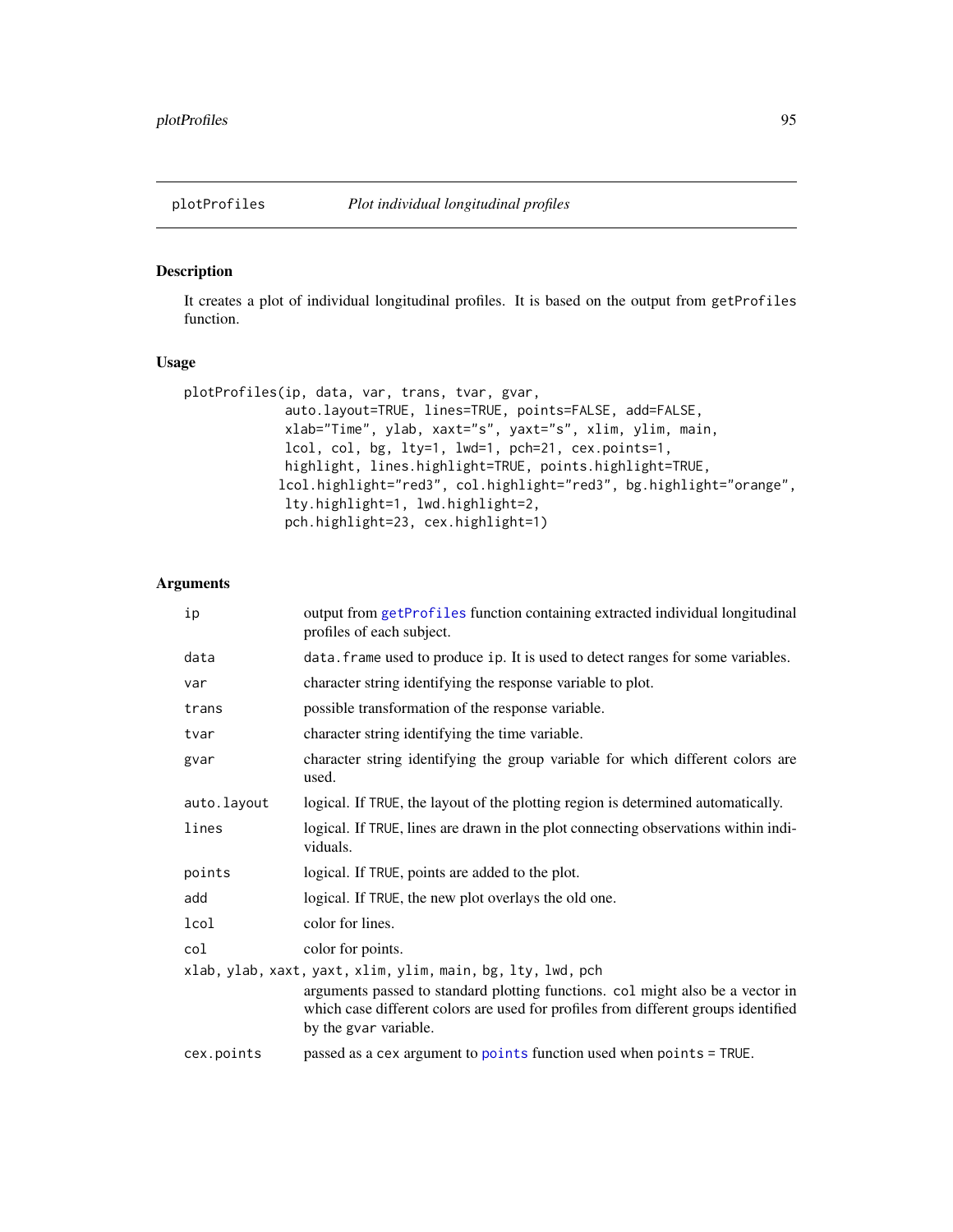| highlight        | an optional numeric vector giving the indeces of ip for which the longitudinal<br>profiles should be highlighted.                                                                                                                           |  |
|------------------|---------------------------------------------------------------------------------------------------------------------------------------------------------------------------------------------------------------------------------------------|--|
| lines.highlight  |                                                                                                                                                                                                                                             |  |
|                  | logical. If TRUE, highlighting is done using lines.                                                                                                                                                                                         |  |
| points.highlight |                                                                                                                                                                                                                                             |  |
|                  | logical. If TRUE, highlighting is done using points.                                                                                                                                                                                        |  |
|                  | lcol.highlight, col.highlight, bg.highlight, lty.highlight, lwd.highlight, pch.highlight, cex.highligh<br>arguments col, bg, lty, lwd, pch, cex passed to lines and/or points functions<br>which provide highlighting of selected profiles. |  |

#### Value

Invisible ip.

## Author(s)

Arnošt Komárek <arnost.komarek[AT]mff.cuni.cz>

## See Also

[getProfiles](#page-13-0).

## Examples

```
data(PBCseq, package="mixAK")
ip <- getProfiles(t="day", y=c("age", "fdrug", "bili", "platelet", "spiders"),
                  id="id", data=PBCseq)
XLIM < -c(0, 910)lcol2 <- c("darkgreen", "red")
oldPar \leq par(mfrow=c(1, 3), bty="n")
plotProfiles(ip=ip, data=PBCseq, xlim=XLIM, var="bili", trans=log, tvar="day", gvar="fdrug",
             xlab="Time (days)", col=lcol2, auto.layout=FALSE, main="Log(bilirubin)",
             highlight=c(2, 4), col.highlight="darkblue")
plotProfiles(ip=ip, data=PBCseq, xlim=XLIM, var="platelet", tvar="day", gvar="fdrug",
             xlab="Time (days)", col=lcol2, auto.layout=FALSE, main="Platelet count",
             highlight=c(2, 4), col.highlight="darkblue")
plotProfiles(ip=ip, data=PBCseq, xlim=XLIM, var="spiders", tvar="day", gvar="fdrug",
             xlab="Time (days)", col=lcol2, auto.layout=FALSE,
             lines=FALSE, points=TRUE,
             highlight=c(2, 4), col.highlight="darkblue", bg.highlight="skyblue")
par(oldPar)
```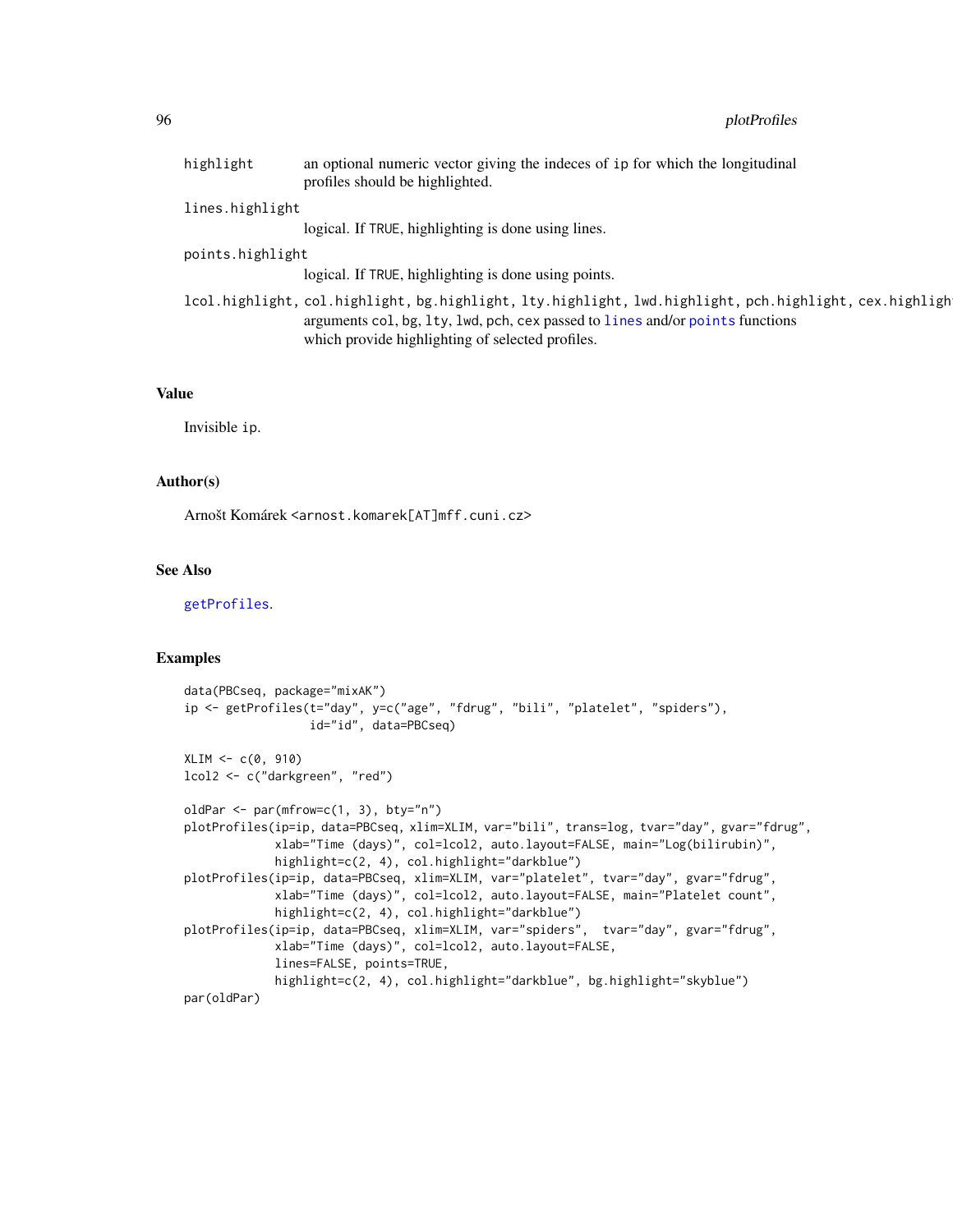#### Description

Generate a random rotation matrix, i.e., a matrix  $P = (p_{i,j})_{i=1,\dots,p,j=1,\dots,p}$ , which satisfies

a)  $PP' = I$ ,

b)  $P'P = I$ ,

c) det $(P) = 1$ .

#### Usage

rRotationMatrix(n, dim)

#### Arguments

| n   | number of matrices to generate.           |
|-----|-------------------------------------------|
| dim | dimension of a generated matrix/matrices. |

#### Details

For dim = 2,  $p_{2,1}$  (sin( $\theta$ )) is generated from Unif(0, 1) and the rest computed as follows:  $p_{1,1}$  =  $p_{2,2} = \sqrt{1-p_{2,1}^2} (\cos(\theta))$  and  $p_{1,2} = -p_{2,1} (-\sin(\theta)).$ 

For dim  $> 2$ , the matrix P is generated in the following steps:

1) Generate a  $p \times p$  matrix A with independent Unif(0, 1) elements and check whether A is of full rank p.

2) Computes a QR decomposition of A, i.e.,  $A = QR$  where Q satisfies  $QQ' = I$ ,  $Q'Q = I$ ,  $\det(Q) = (-1)^{p+1}$ , and columns of Q spans the linear space generated by the columns of A.

3) For odd dim, return matrix  $Q$ . For even dim, return corrected matrix  $Q$  to satisfy the determinant condition.

#### Value

For n=1, a matrix is returned.

For n>1, a list of matrices is returned.

#### Author(s)

Arnošt Komárek <arnost.komarek[AT]mff.cuni.cz>

#### References

Golub, G. H. and Van Loan, C. F. (1996, Sec. 5.1). *Matrix Computations. Third Edition*. Baltimore: The Johns Hopkins University Press.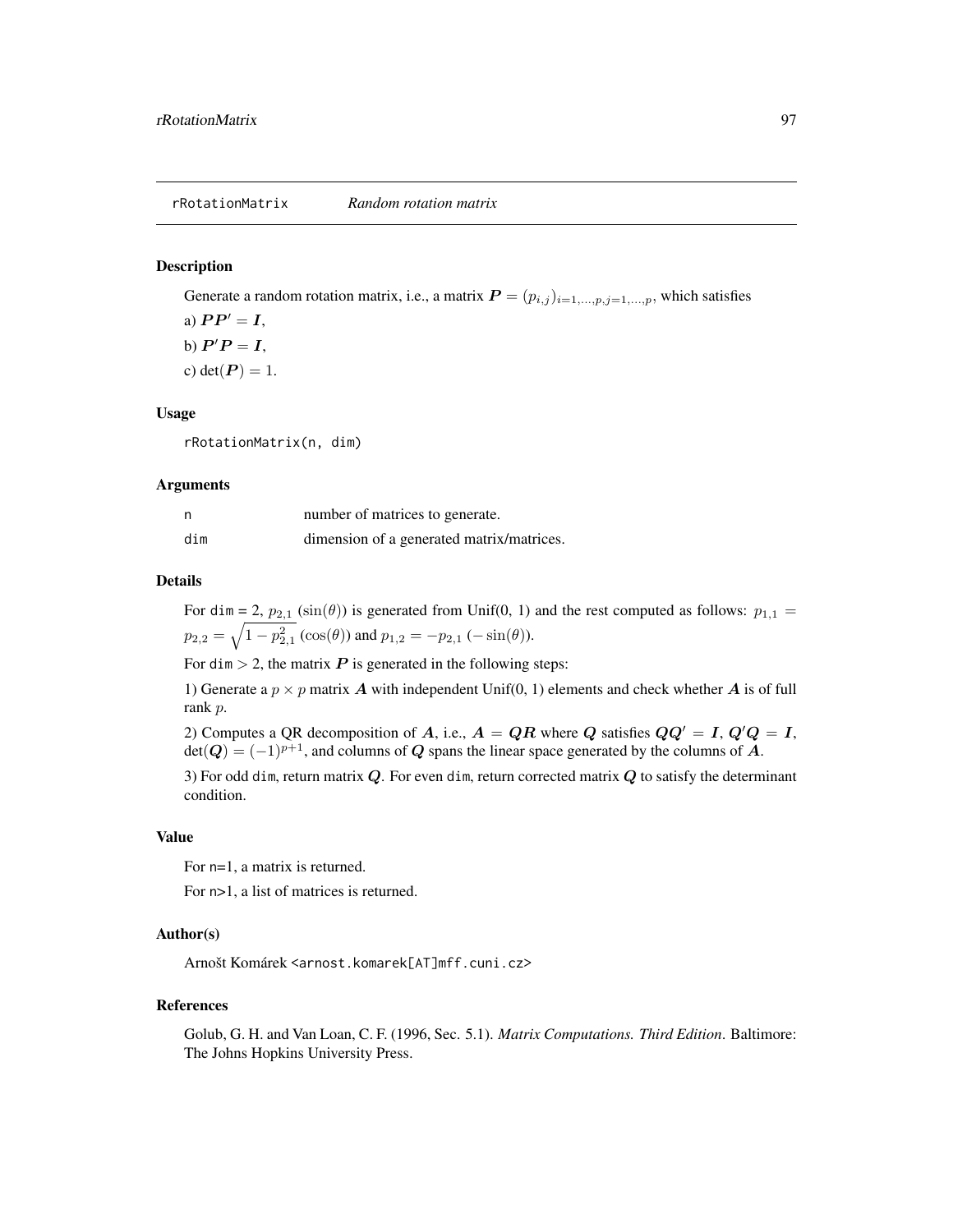## Examples

```
P <- rRotationMatrix(n=1, dim=5)
print(P)
round(P %*% t(P), 10)
round(t(P) %*% P, 10)
det(P)
n < -10P <- rRotationMatrix(n=n, dim=5)
for (i in 1:3){
  cat(paste("*** i=", i, "\\n", sep=""))print(P[[i]])
  print(round(P[[i]] %*% t(P[[i]]), 10))
  print(round(t(P[[i]]) %*% P[[i]], 10))
  print(det(P[[i]]))
}
```
rSamplePair *Sample a pair (with replacement)*

## Description

For given  $K$ , the function samples with replacement from a uniform distribution on a set of pairs  $(1, 2), (1, 3), \ldots, (1, K), (2, 3), \ldots, (2, K), \ldots, (K-1, K).$ 

#### Usage

```
rSamplePair(n, K)
```
## Arguments

| - n | number of pairs to sample.                        |
|-----|---------------------------------------------------|
| K   | a numeric value which determines $K$ (see above). |

## Value

A two-component numeric vector for  $n=2$  or a matrix with 2 columns with sampled pairs in rows for  $n>2$ .

## Author(s)

Arnošt Komárek <arnost.komarek[AT]mff.cuni.cz>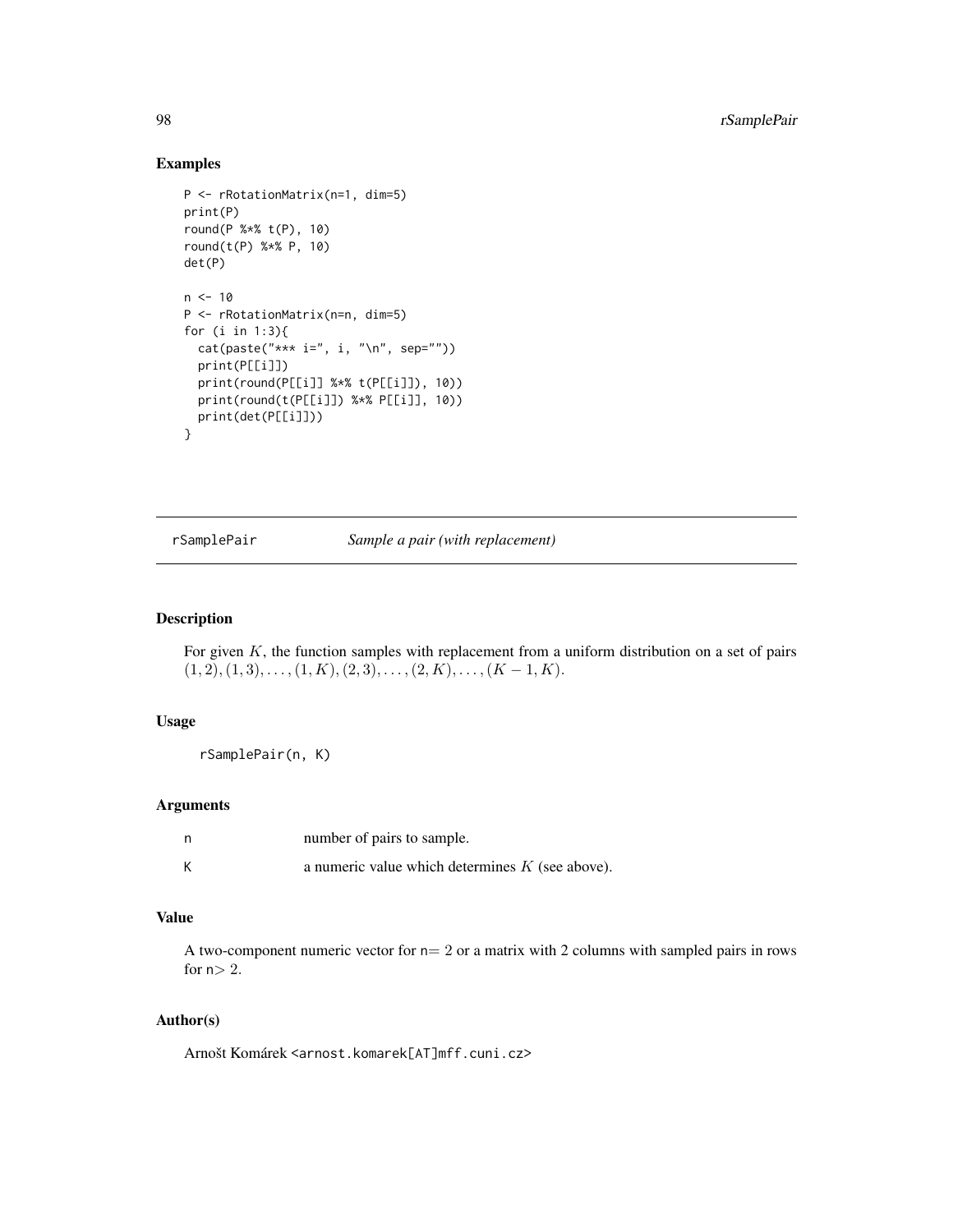#### SimData 99

#### Examples

```
rSamplePair(n=1, K=2)
rSamplePair(n=10, K=2)
rSamplePair(n=1, K=3)
rSamplePair(n=10, K=3)
rSamplePair(n=1, K=4)
rSamplePair(n=10, K=4)
```
SimData *Simulated dataset*

## Description

A simulated dataset used as an example dataset in Komárek and Komárková (2013+).

#### Usage

data(SimData)

## Format

a data frame with 1 157 rows and the following variables

id identification number of a subject.

tday visit time in days.

tmonth visit time in months.

- yN response variable generated according to a linear mixed model with normal errors. It intentionally contains 50 NA's.
- yP response variable generated according to a Poisson generalized linear mixed model. It intentionally contains 50 NA's.
- yB response variable generated according to a Bernoulli generalized linear mixed model. It intentionally contains 50 NA's.

yBjit a jittered version of yB.

#### References

Komárek, A. and Komárková, L. (2013+). Capabilities of R package mixAK for clustering based on multivariate continuous and discrete longitudinal data. *Submitted*.

## Examples

data(SimData) summary(SimData)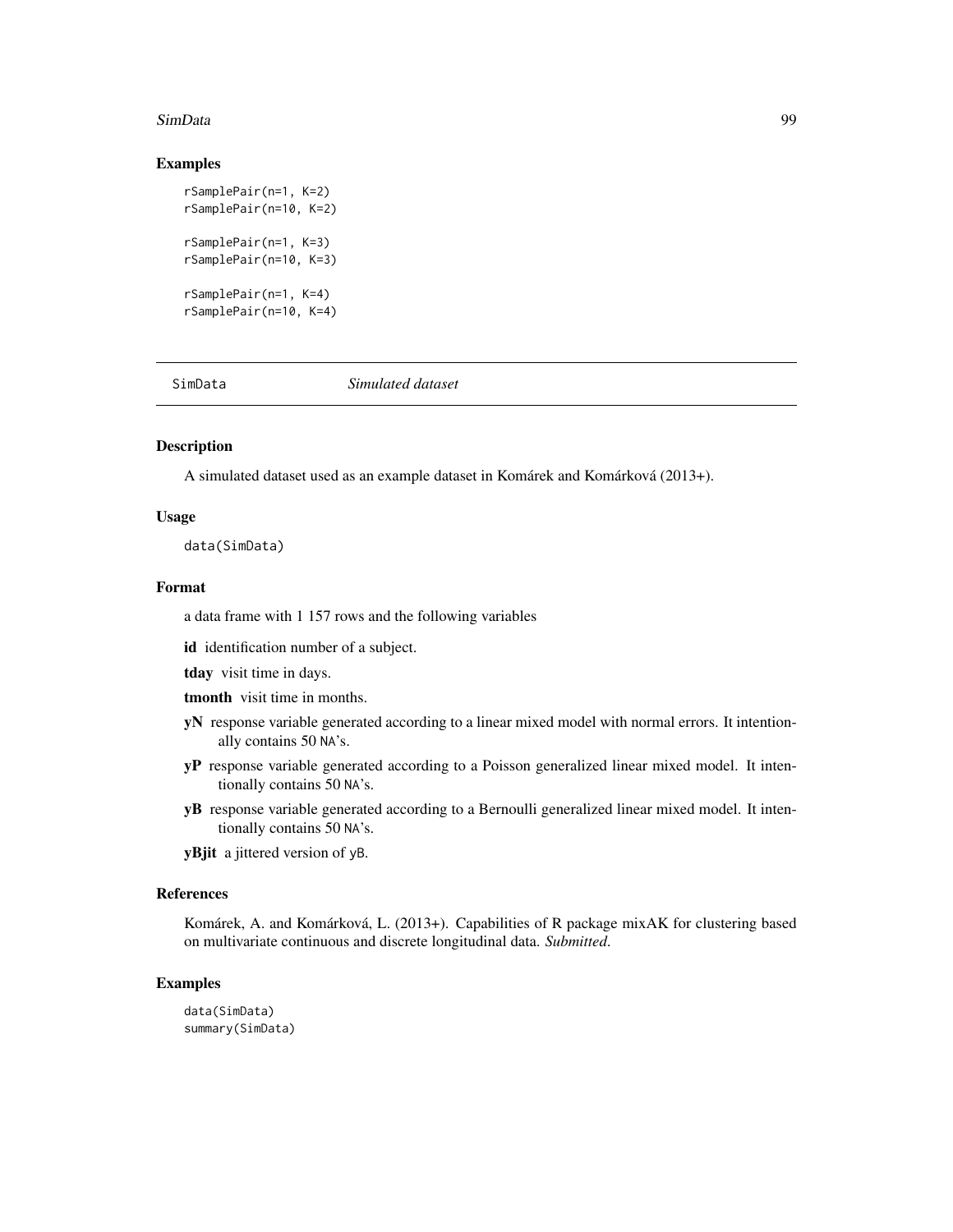100 summaryDiff

## Description

It creates a symmetric matrix from its lower triangle.

#### Usage

SP2Rect(LT, dim)

## Arguments

| LT  | a numeric vector with the lower triangle (stored columnwise) of the matrix we |
|-----|-------------------------------------------------------------------------------|
|     | want to reconstruct.                                                          |
| dim | number of rows and columns of a resulting matrix.                             |

## Value

A matrix.

## Author(s)

Arnošt Komárek <arnost.komarek[AT]mff.cuni.cz>

## Examples

```
SP2Rect(3, dim=1)
SP2Rect(c(1, 0.5, 2), dim=2)
SP2Rect(c(1, 0.5, 0.25, 2, -0.5, 3), dim=3)
```

```
summaryDiff Posterior summary statistics for a difference of two quantities
```
## Description

It calculates (posterior) summary statistics for a difference of two quantities supplied as (MCMC) samples Within mixAK package it is primarily used to calculate posterior summary for the difference of the deviances of two competing models.

#### Usage

```
summaryDiff(x, y, prob=c(0.025, 0.5, 0.975), cut=c(-2*log(9), 0), na.rm=TRUE)
```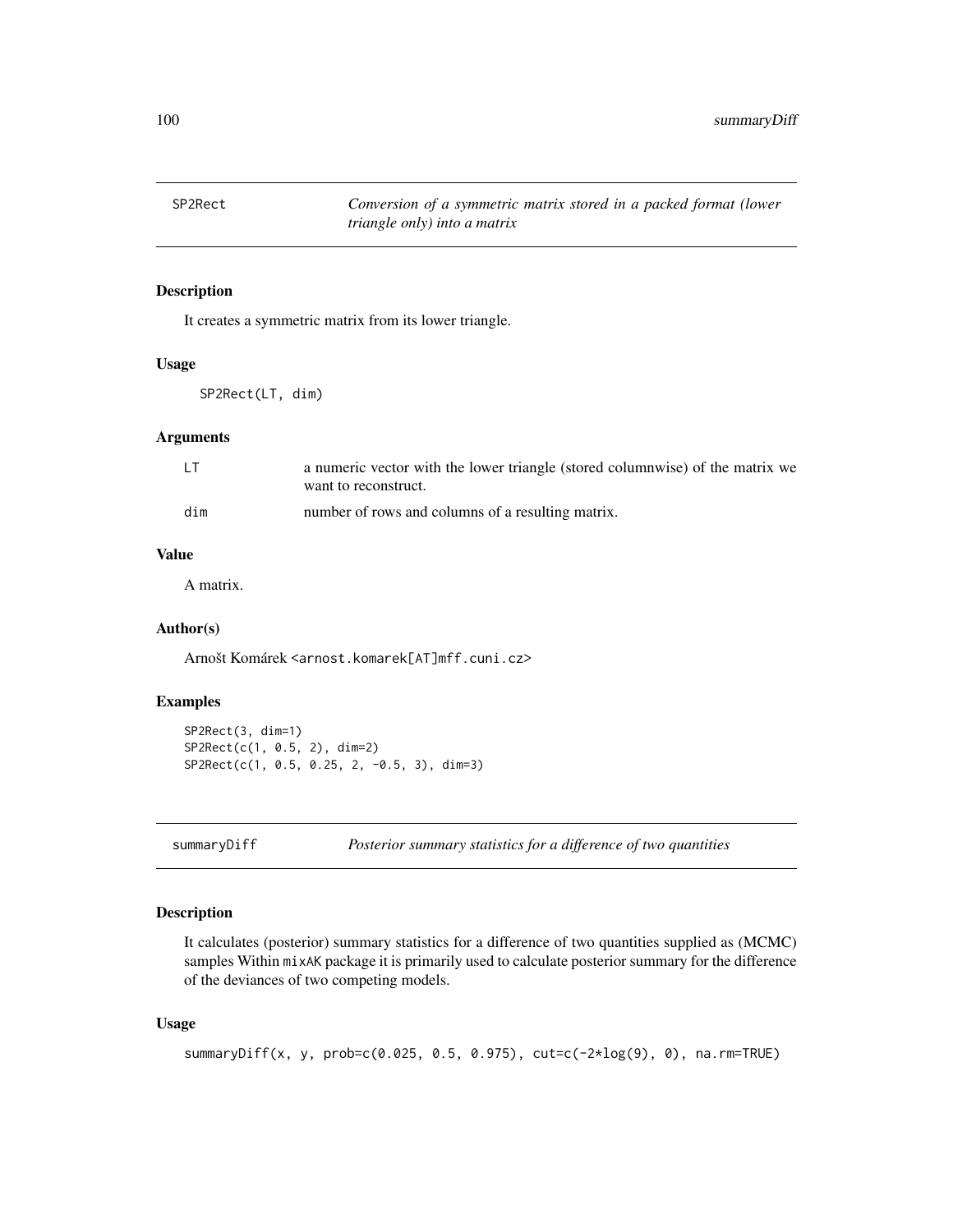#### Tandmob 101

## Arguments

| $\times$    | a numeric vector with the sample of the first quantity.                                                                                                                                                                                                                |
|-------------|------------------------------------------------------------------------------------------------------------------------------------------------------------------------------------------------------------------------------------------------------------------------|
| y           | a numeric vector with the sample of the second quantity to be subtracted from<br>x.                                                                                                                                                                                    |
| prob        | a numeric vector of probabilities for quantiles to be calculated from the sample<br>of differences.                                                                                                                                                                    |
| cut         | numeric value(s) which specify the cutoff(s) we are interested in estimating<br>$P(x - y <$ cut) from the sample. The default values are motivated by the argu-<br>ments given in Section 4 of Aitkin, Liu and Chadwick (2009) and in Section 7.5<br>of Aitkin (2010). |
| $na$ . $rm$ | logical indicating on how to handle NA's.                                                                                                                                                                                                                              |

## Value

A list with the components

| summary | a named vector with the (posterior) summary statistics based on the differences.   |
|---------|------------------------------------------------------------------------------------|
| Pcut    | estimated (posterior) probabilities that the difference lies below the cut values. |

# Author(s)

Arnošt Komárek <arnost.komarek[AT]mff.cuni.cz>

# References

Aitkin, M. (2010). *Statistical Inference: An Integrated Bayesian/Likelihood Approach.* Boca Raton: CRC Press.

Aitkin, M., Liu, C. C., and Chadwick, T. (2009). Bayesian model comparison and model averaging for small-area estimation. *Annals of Applied Statistics*, 3, 199-221.

# Examples

set.seed(16336886) x <- runif(100, 0, 100) y <- runif(100, 0, 100) sdiff <- summaryDiff(x, y)

<span id="page-100-0"></span>Tandmob *Signal Tandmobiel data*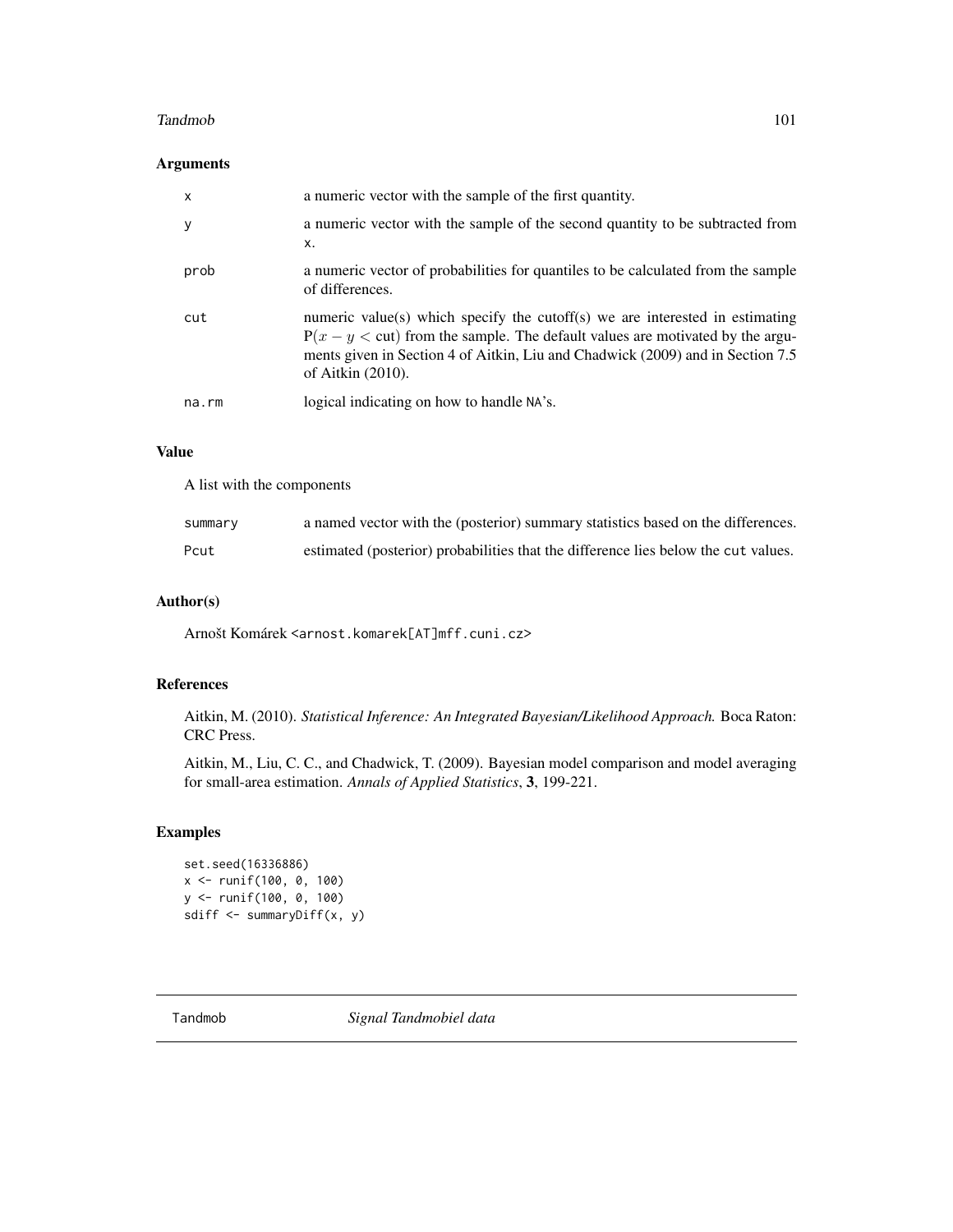## Description

This is the dataset resulting from a longitudinal prospective dental study performed in Flanders (North of Belgium) in 1996 – 2001. The cohort of 4 468 randomly sampled children who attended the first year of the basic school at the beginning of the study was annualy dental examined by one of 16 trained dentists. The original dataset consists thus of at most 6 dental observations for each child.

The dataset presented here contains mainly the information on the emergence and caries times summarized in the interval-censored observations. Some baseline covariates are also included here. This is a copy of tandmob2 data in the package bayesSurv.

For more detail on the design of the study see Vanobbergen et al. (2000).

This data set was used in the analyses presented in Komárek et al. (2005), in Lesaffre, Komárek, and Declerck (2005) and in Komárek and Lesaffre (2007).

**IMPORTANT NOTICE:** It is possible to use these data for your research work under the condition that each manuscript is first approved by Prof. Emmanuel Lesaffre Biostatistical Centre Katholieke Universiteit Leuven Kapucijnenvoer 35 B-3000 Leuven Belgium

<emmanuel.lesaffre@med.kuleuven.be>

## Usage

data(Tandmob)

## Format

a data frame with 4 430 rows (38 sampled children did not come to any of the designed dental examinations) and the following variables

IDNR identification number of a child

GENDER character *boy* or *girl*

**GENDERNum** numeric,  $0 = boy$ ,  $1 = girl$ 

DOB character, date of birth in the format DDmmmYY

PROVINCE factor, code of the province with

- $0 =$  Antwerpen
- 1 = Vlaams Brabant
- $2 =$  Limburg
- 3 = Oost Vlaanderen
- 4 = West Vlaanderen

EDUC factor, code of the educational system with

- $0 = \text{Free}$
- $1 =$  Community school
- 2 = Province/council school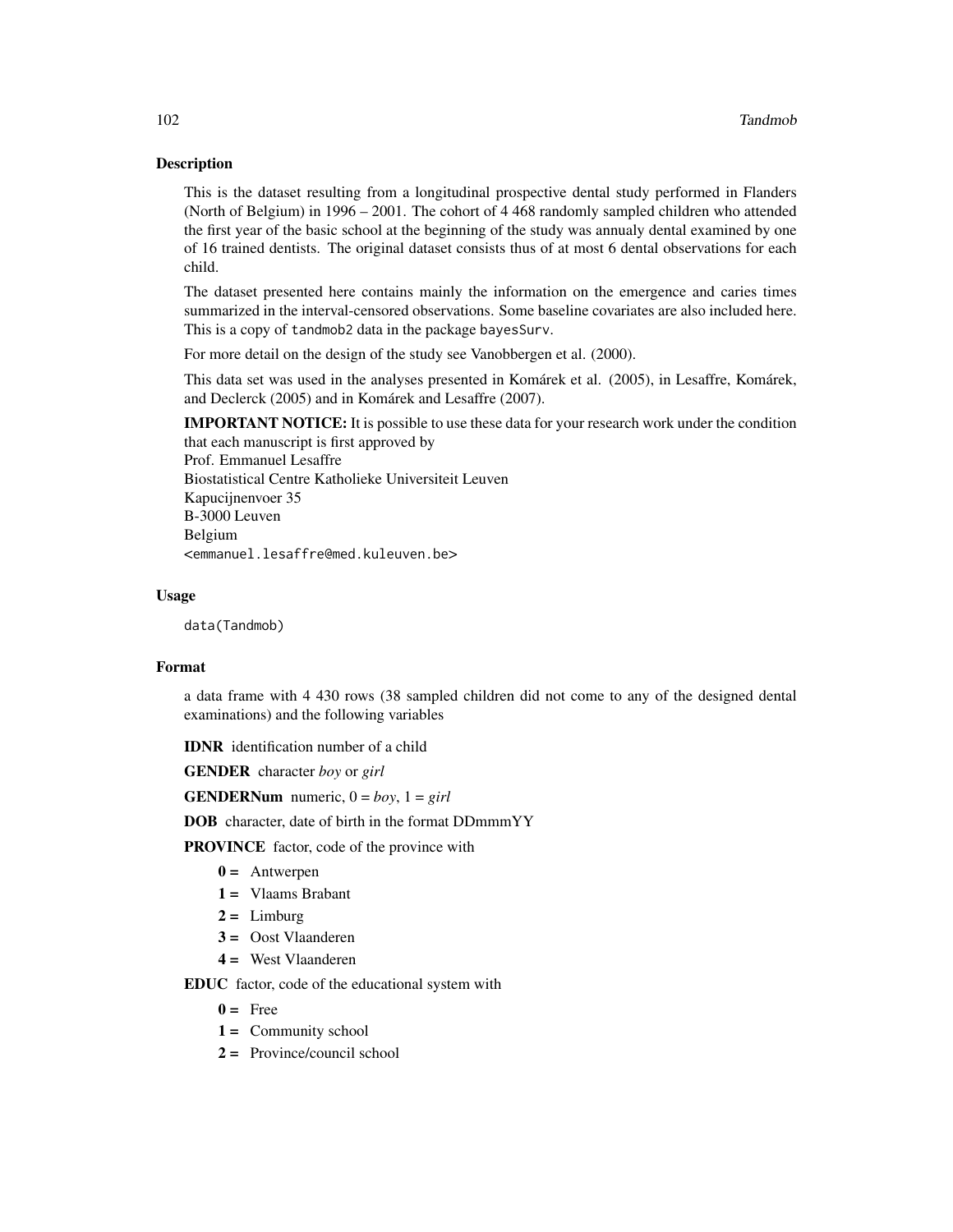- **STARTBR** factor, code indicating the starting age of brushing the teeth (as reported by parents) with
	- $1 = [0, 1]$  years
	- $2 = (1, 2]$  years
	- $3 = (2, 3)$  years
	- $4 = (3, 4]$  years
	- $5 = (4, 5]$  years
	- $6 =$  later than at the age of 5
- **FLUOR** binary covariate,  $0 = no$ ,  $1 = yes$ . This is the covariate *fluorosis* used in the paper Komárek et al. (2005).
- BAD.xx binary, indicator whether a deciduous tooth xx was removed becaues of orthodontical reasons or not.

xx takes values 53, 63, 73, 83 (deciduous lateral canines), 54, 64, 74, 84 (deciduous first molars), 55, 65, 75, 85 (deciduous second molars).

EBEG.xx lower limit of the emergence (in years of age) of the permanent tooth xx. NA if the emergence was left-censored.

xx takes values 11, 21, 31, 41 (permanent incisors), 12, 22, 32, 42 (permanent central canines), 13, 23, 33, 43 (permanent lateral canines), 14, 24, 34, 44 (permanent first premolars), 15, 25, 35, 45 (permanent second premolars), 16, 26, 36, 46 (permanent first molars), 17, 27, 37, 47 (permanent second molars).

EEND.xx upper limit of the emergence (in years of age) of the permanent tooth xx. NA if the emergence was right-censored.

xx takes values as for the variable EBEG.xx.

FBEG.xx lower limit for the caries time (in years of age, 'F' stands for 'failure') of the permanent tooth xx. NA if the caries time was left-censored.

xx takes values as for the variable EBEG.xx.

FEND.xx upper limit for the caries time (in years of age, 'F' stands for 'failure') of the permanent tooth xx. NA if the caries time was right-censored.

xx takes values as for the variable EBEG.xx.

Unfortunately, for all teeth except 16, 26, 36 and 46 almost all the caries times are rightcensored. For teeth 16, 26, 36, 46, the amount of right-censoring is only about 25%.

Txx.DMF indicator whether a deciduous tooth xx was *decayed* or *missing due to caries* or *filled* on at most the last examination before the first examination when the emergence of the permanent successor was recorded.

xx takes values 53, 63, 73, 83 (deciduous lateral incisors), 54, 64, 74, 84 (deciduous first molars), 55, 65, 75, 85 (deciduous second molars).

Txx.CAR indicator whether a~deciduous tooth xx was removed due to the orthodontical reasons or decayed on at most the last examination before the first examination when the emergence of the permanent successor was recorded.

## Source

Biostatistical Centre, Katholieke Universiteit Leuven, Kapucijnenvoer 35, 3000 Leuven, Belgium URL: http://med.kuleuven.be/biostat/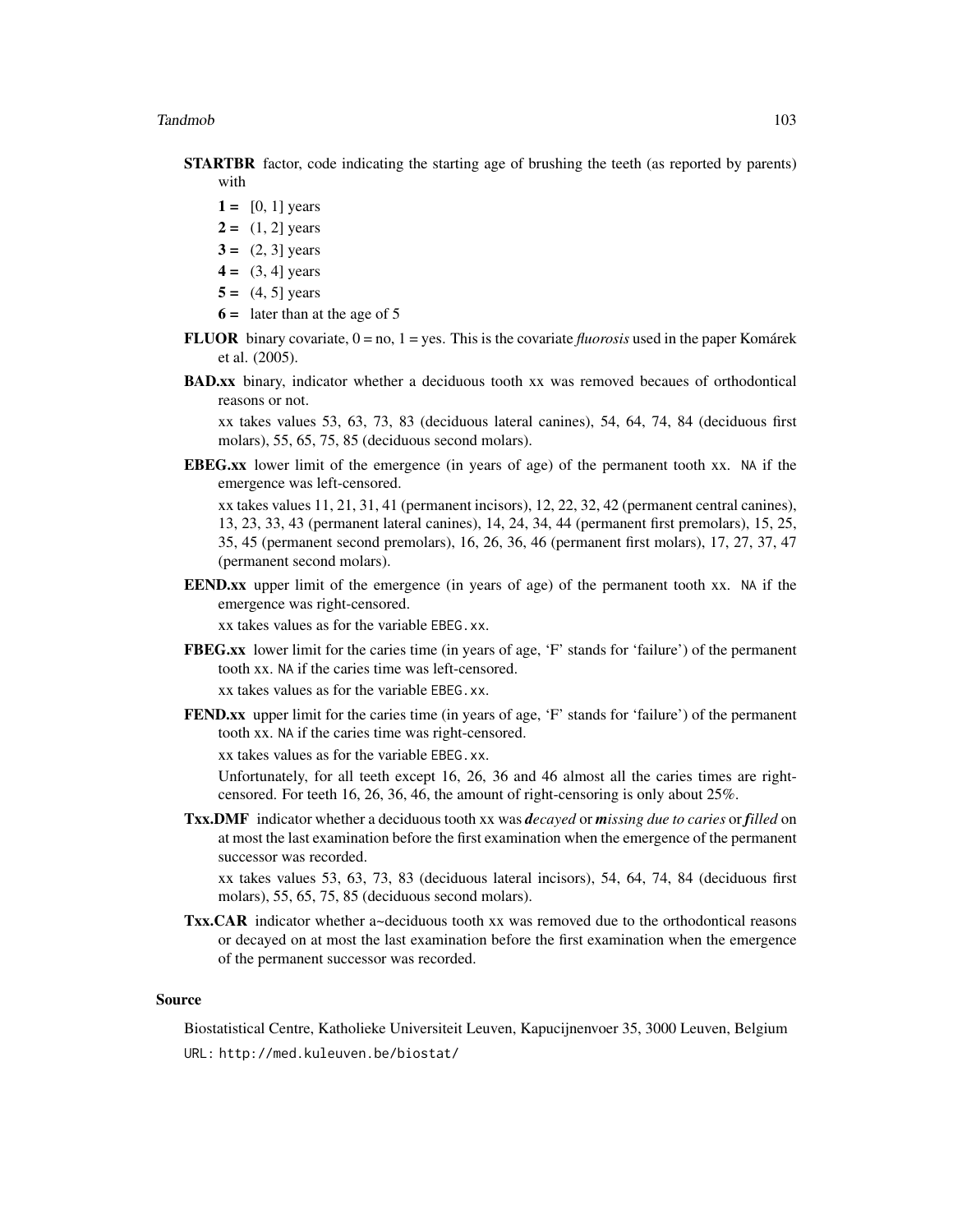Data collection was supported by Unilever, Belgium. The Signal Tandmobiel project comprises the following partners: D. Declerck (Dental School, Catholic University Leuven), L. Martens (Dental School, University Ghent), J. Vanobbergen (Oral Health Promotion and Prevention, Flemish Dental Association), P. Bottenberg (Dental School, University Brussels), E. Lesaffre (Biostatistical Centre, Catholic University Leuven), K. Hoppenbrouwers (Youth Health Department, Catholic University Leuven; Flemish Association for Youth Health Care).

#### References

Komárek, A., Lesaffre, E., Härkänen, T., Declerck, D., and Virtanen, J. I. (2005). A Bayesian analysis of multivariate doubly-interval-censored dental data. *Biostatistics,* 6, 145–155.

Komárek, A. and Lesaffre, E. (2007). Bayesian accelerated failure time model for correlated interval-censored data with a normal mixture as an error distribution. *Statistica Sinica,* 17, 549– 569.

Lesaffre, E., Komárek, A., and Declerck, D. (2005). An overview of methods for interval-censored data with an emphasis on applications in dentistry. *Statistical Methods in Medical Research*, 14, 539–552.

Vanobbergen, J., Martens, L., Lesaffre, E., and Declerck, D. (2000). The Signal-Tandmobiel project – a longitudinal intervention health promotion study in Flanders (Belgium): baseline and first year results. *European Journal of Paediatric Dentistry*, 2, 87–96.

## Examples

data(Tandmob) summary(Tandmob)

TandmobEmer *Signal Tandmobiel data - emergence times*

#### Description

This is a part of the [Tandmob](#page-100-0) data containing only emergence times and some baseline covariates. Here, all left-censored emergence times have been changed into interval-censored with the lower limit of the intervals equal to 5 years of age (clinically minimal time before which the permanent teeth hardly emerge). Also censoring indicators are added to be able to use the data directly with the [NMixMCMC](#page-42-0) function.

**IMPORTANT NOTICE:** It is possible to use these data for your research work under the condition that each manuscript is first approved by Prof. Emmanuel Lesaffre Biostatistical Centre Katholieke Universiteit Leuven Kapucijnenvoer 35 B-3000 Leuven Belgium <emmanuel.lesaffre@med.kuleuven.be>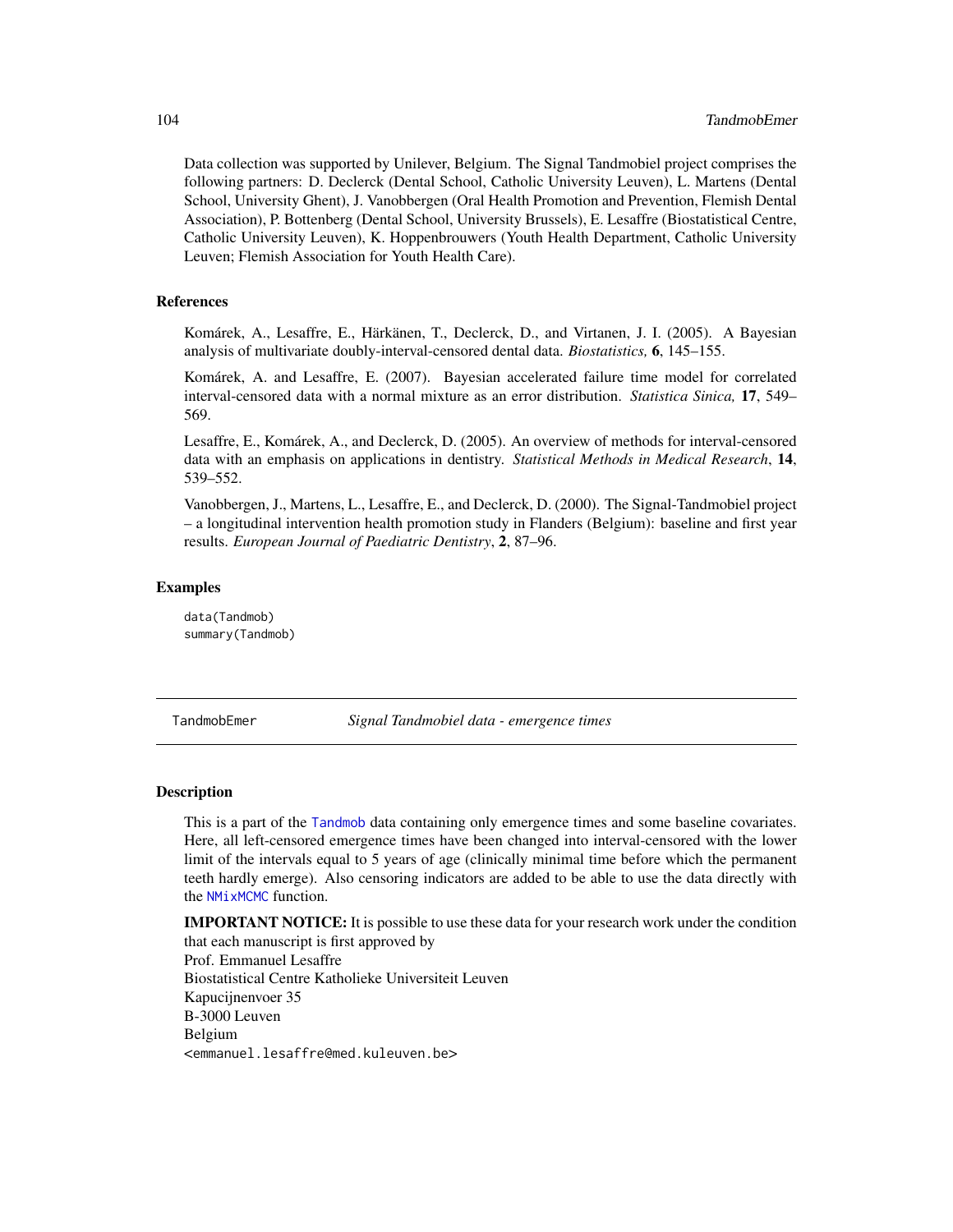## TandmobEmer 105

#### Usage

data(TandmobEmer)

#### Format

a data frame with 4 430 rows and the following variables

IDNR identification number of a child

GENDER character *boy* or *girl*

**GENDERNum** numeric,  $0 = boy$ ,  $1 = girl$ 

DOB character, date of birth in the format DDmmmYY

PROVINCE factor, code of the province with

- $0 =$  Antwerpen
- 1 = Vlaams Brabant
- $2 =$  Limburg
- 3 = Oost Vlaanderen
- $4 =$  West Vlaanderen

EDUC factor, code of the educational system with

- $0 = \text{Free}$
- $1 =$  Community school
- 2 = Province/council school
- **STARTBR** factor, code indicating the starting age of brushing the teeth (as reported by parents) with
	- $1 = [0, 1]$  years
	- $2 = (1, 2]$  years
	- $3 = (2, 3]$  years
	- $4 = (3, 4]$  years
	- $5 = (4, 5]$  years
	- $6 =$  later than at the age of 5
- EBEG.xx lower limit of the emergence (in years of age) of the permanent tooth xx. It is equal to 5 if the emergence was originally left-censored.

xx takes values 11, 21, 31, 41 (permanent incisors), 12, 22, 32, 42 (permanent central canines), 13, 23, 33, 43 (permanent lateral canines), 14, 24, 34, 44 (permanent first premolars), 15, 25, 35, 45 (permanent second premolars), 16, 26, 36, 46 (permanent first molars), 17, 27, 37, 47 (permanent second molars).

EEND.xx upper limit of the emergence (in years of age) of the permanent tooth xx. NA if the emergence was right-censored.

xx takes values as for the variable EBEG.xx.

CENSOR.xx censoring indicator for the emergence. It is equal to 3 for interval-censored times and equal to 0 for right-censored times.

xx takes values as for the variable EBEG.xx.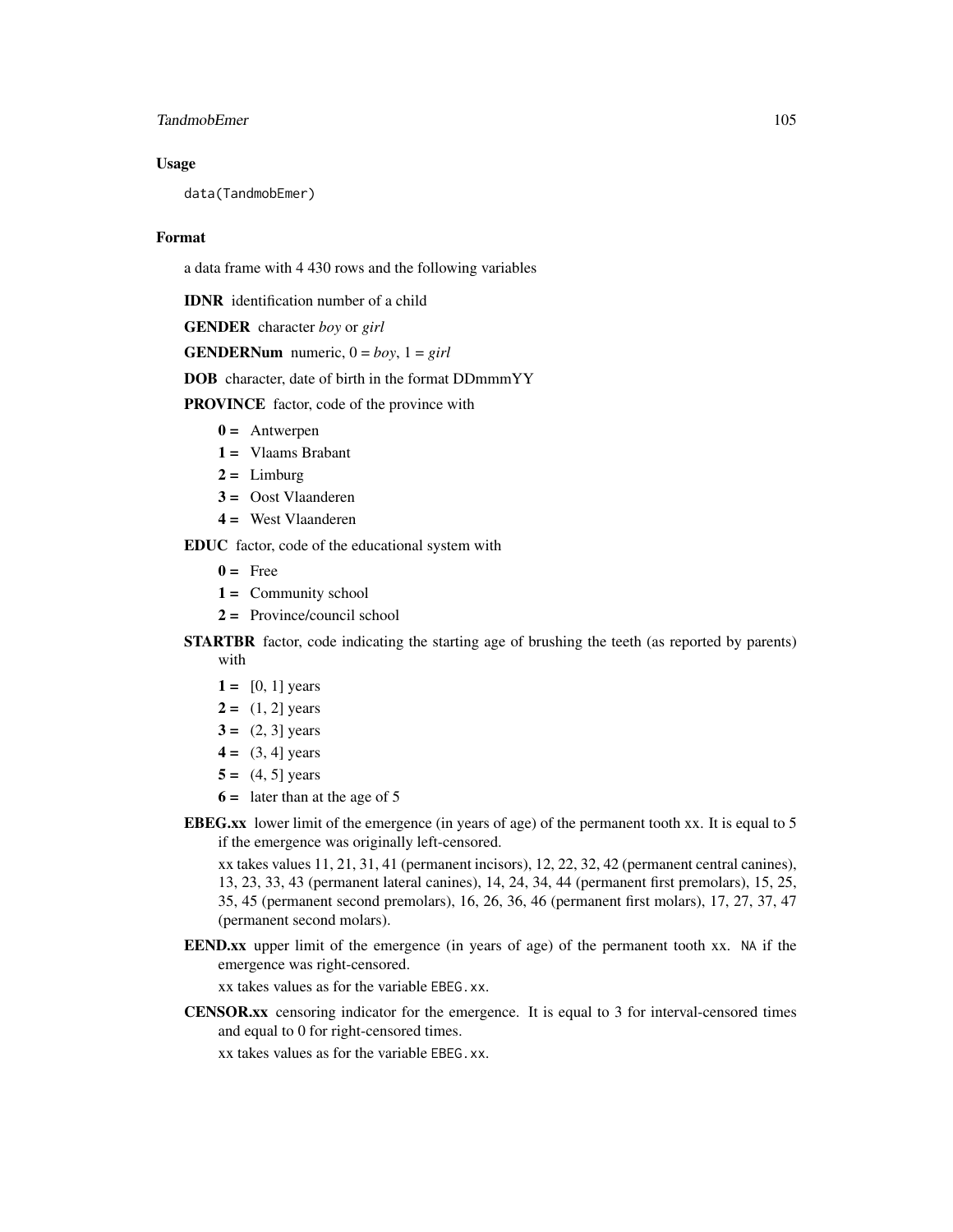#### Source

Biostatistical Centre, Katholieke Universiteit Leuven, Kapucijnenvoer 35, 3000 Leuven, Belgium

URL: http://med.kuleuven.be/biostat/

Data collection was supported by Unilever, Belgium. The Signal Tandmobiel project comprises the following partners: D. Declerck (Dental School, Catholic University Leuven), L. Martens (Dental School, University Ghent), J. Vanobbergen (Oral Health Promotion and Prevention, Flemish Dental Association), P. Bottenberg (Dental School, University Brussels), E. Lesaffre (Biostatistical Centre, Catholic University Leuven), K. Hoppenbrouwers (Youth Health Department, Catholic University Leuven; Flemish Association for Youth Health Care).

#### References

Komárek, A. (2009). A new R package for Bayesian estimation of multivariate normal mixtures allowing for selection of the number of components and interval-censored data. *Computational Statistics and Data Analysis*, 53(12), 3932–3947.

Vanobbergen, J., Martens, L., Lesaffre, E., and Declerck, D. (2000). The Signal-Tandmobiel project – a longitudinal intervention health promotion study in Flanders (Belgium): baseline and first year results. *European Journal of Paediatric Dentistry*, 2, 87-96.

## See Also

[Tandmob](#page-100-0)

#### Examples

data(TandmobEmer) summary(TandmobEmer)

TMVN *Truncated multivariate normal distribution*

#### Description

Random generation for the truncated multivariate normal distribution. The mean and covariance matrix of the original multivariate normal distribution are mean and Sigma. Truncation limits are given by a, b, type of truncation is given by trunc.

This function uses a Gibbs algorithm to produce a Markov chain whose stationary distribution is the targeted truncated multivariate normal distribution, see Geweke (1991) for more details. Be aware that the sampled values are not i.i.d.!

## Usage

```
rTMVN(n, mean=c(0, 0), Sigma=diag(2), a, b, trunc, xinit)
```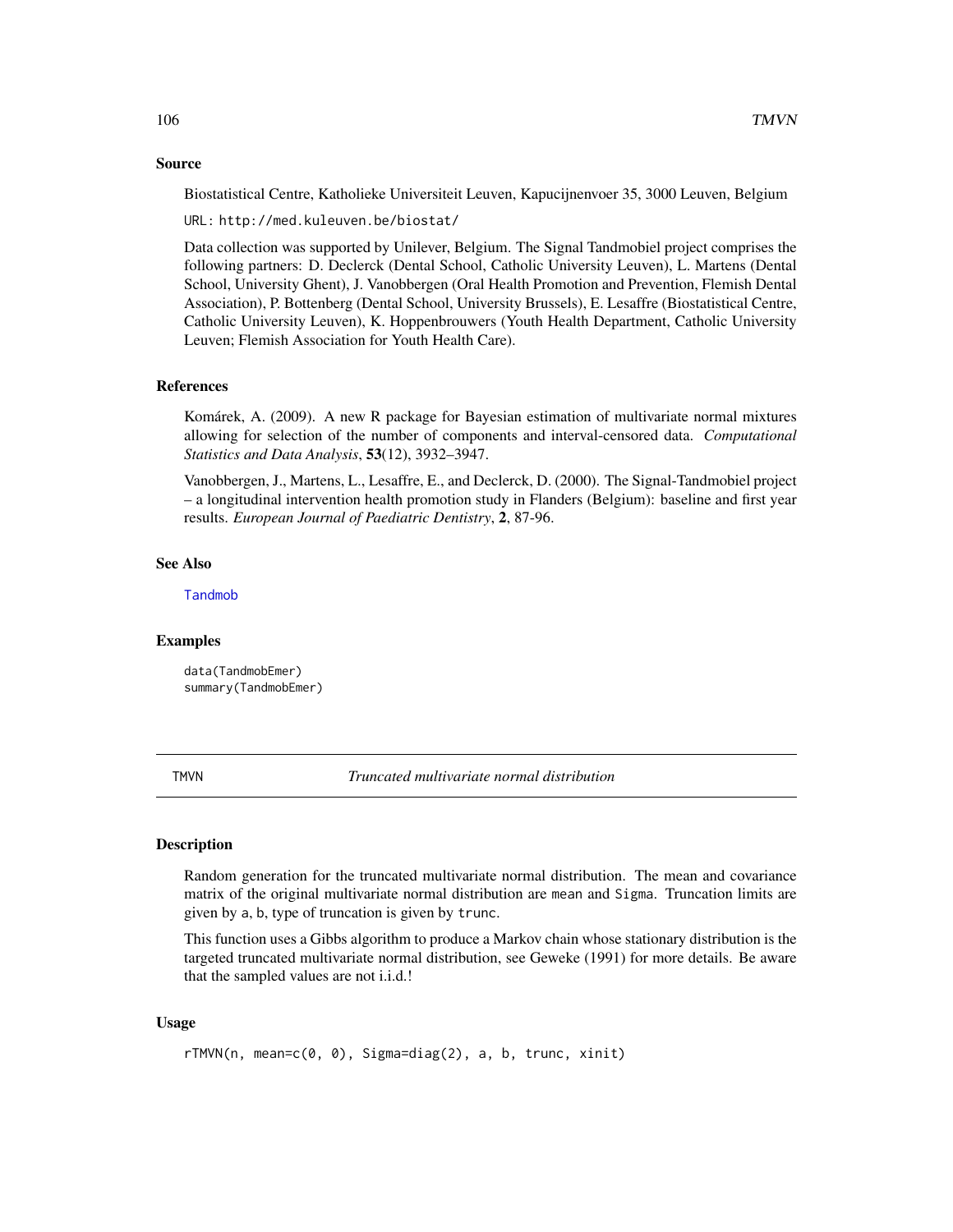#### $T M V N$  107

# Arguments

| mean  | a numeric vector of the mean of the original multivariate normal distribution.                                                                                                                               |
|-------|--------------------------------------------------------------------------------------------------------------------------------------------------------------------------------------------------------------|
| Sigma | covariance matrix of the original multivariate normal distribution.                                                                                                                                          |
| a     | a numeric vector of the same length as mean of truncation limits 1.                                                                                                                                          |
| b     | a numeric vector of the same length as mean of truncation limits 2.                                                                                                                                          |
| trunc | a numeric vector of the same length as mean describing the type of truncation in<br>each margin.                                                                                                             |
|       | trunc=0 normal distribution is truncated on the interval $(a, \infty)$ . Value of b is<br>ignored.                                                                                                           |
|       | trunc=1 degenerated normal distribution, all values are with probability 1 equal<br>to $a, b$ is ignored.                                                                                                    |
|       | trunc=2 normal distribution is truncated on the interval $(-\infty, a)$ . Value of b is<br>ignored.                                                                                                          |
|       | trunc=3 normal distribution is truncated on the interval $(a, b)$ .                                                                                                                                          |
|       | trunc=4 there is no truncation, values of $a$ and $b$ are ignored.                                                                                                                                           |
|       | If trunc is not given, it is assumed that it is equal to 4. Note that a, b and trunc<br>must have the same length, with exception that b does not have to be supplied if<br>all trunc values $0, 1, 2$ or 4. |
| xinit | a numeric vector of the same length as mean with the initial value for the Gibbs<br>sampler. If it is not supplied, the function determines itself the initial value.                                        |
| n     | number of observations to be sampled.                                                                                                                                                                        |
|       |                                                                                                                                                                                                              |

# Value

A matrix with the sampled values (Markov chain) in rows.

## Author(s)

Arnošt Komárek <arnost.komarek[AT]mff.cuni.cz>

# References

Geweke, J. (1991). Efficient simulation from the multivariate normal and Student-t distributions subject to linear constraints and the evaluation of constraint probabilities. *Computer Sciences and Statistics*, 23, 571–578.

## See Also

[rTNorm](#page-107-0).

## Examples

```
## Not run:
set.seed(1977)
exam2 <- function(n, mu, sigma, rho, a, b, trunc)
```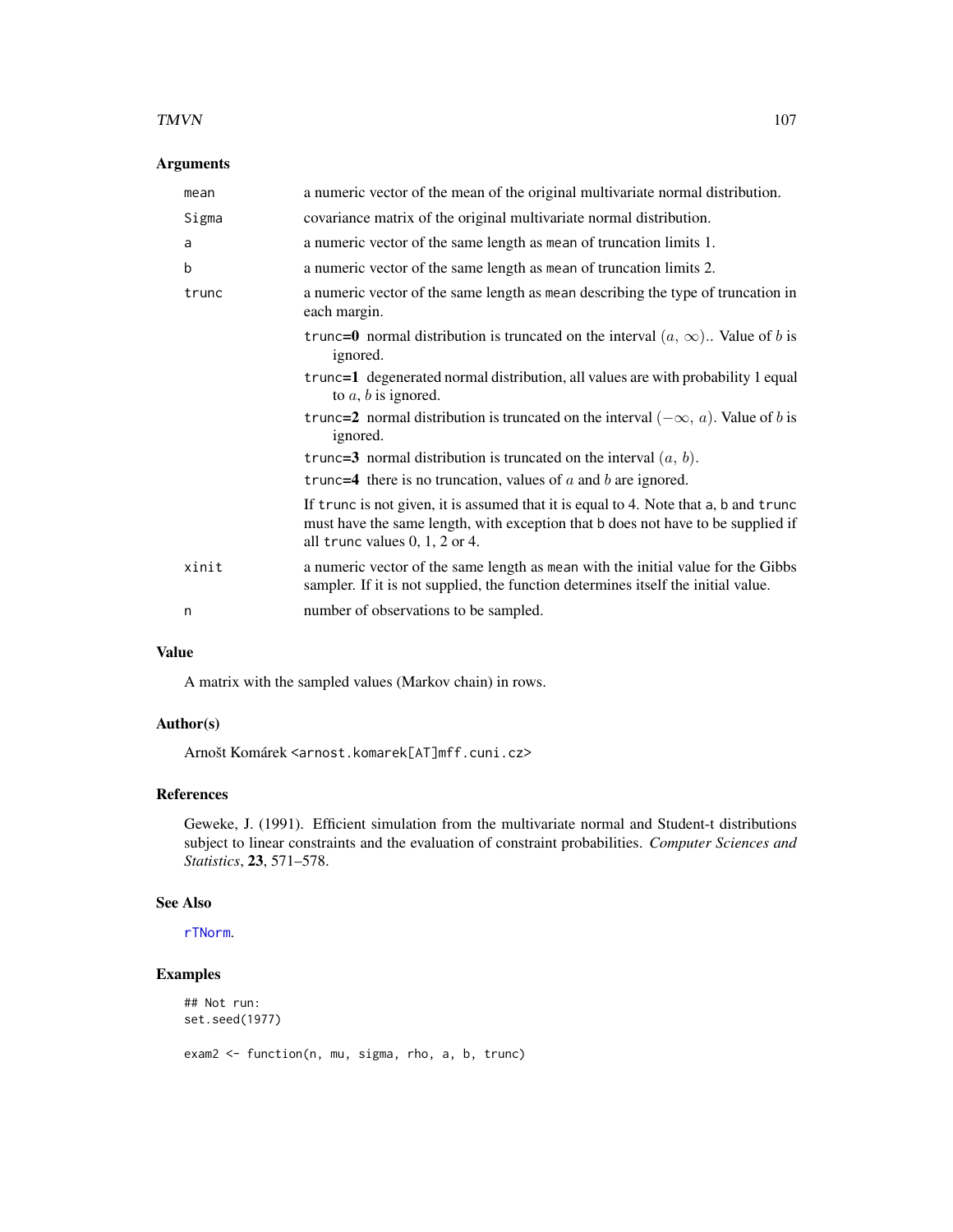#### 108 TNorm

```
{
 Sigma <- matrix(c(sigma[1]^2, rho*sigma[1]*sigma[2], rho*sigma[1]*sigma[2], sigma[2]^2), nrow=2)
  x <- rTMVN(n, mean=mu, Sigma=Sigma, a=a, b=b, trunc=trunc)
  x1.gr <- seq(mu[1]-3.5*sigma[1], mu[1]+3.5*sigma[1], length=100)
  x2.gr <- seq(mu[2]-3.5*sigma[2], mu[2]+3.5*sigma[2], length=100)
  z <- cbind(rep(x1.gr, 100), rep(x2.gr, each=100))
  dens.z <- matrix(dMVN(z, mean=mu, Sigma=Sigma), ncol=100)
  MEAN < - round(apply(x, 2, mean), 3)
  SIGMA \leftarrow var(x)SD <- sqrt(diag(SIGMA))
  RHO <- round(SIGMA[1,2]/(SD[1]*SD[2]), 3)
  SD < - round(SD, 3)
  layout(matrix(c(0,1,1,0, 2,2,3,3), nrow=2, byrow=TRUE))
  contour(x1.gr, x2.gr, dens.z, col="darkblue", xlab="x[1]", ylab="x[2]")
  points(x[, 1], x[, 2], col="red")title(sub=paste("Sample mean = ", MEAN[1], ", ", MEAN[2], ", Sample SD = ", SD[1], ", ", SD[2],
                   ", Sample rho = ", RHO, sep="")plot(1:n, x[,1], type="l", xlab="Iteration", ylab="x[1]", col="darkgreen")
  plot(1:n, x[,2], type="l", xlab="Iteration", ylab="x[2]", col="darkgreen")
  return(x)
}
x1 <- exam2(1000, mu=c(-1, 1), sigma=c(1, sqrt(2)), rho=0, a=c(-6, -9), b=c(4, 11), trunc=c(3, 3))
x2 <- exam2(1000, mu=c(-1, 1), sigma=c(1, sqrt(2)), rho=0.7, a=c(-6, -9), b=c(4, 11), trunc=c(3, 3))
x3 <- exam2(1000, mu=c(-1, 1), sigma=c(1, sqrt(2)), rho=0.7, a=c(-100, -100), b=c(100, 100),
            trunc=c(3, 3)x4 <- exam2(1000, mu=c(-1, 1), sigma=c(1, sqrt(2)), rho=-0.7, a=c(-6, -9), b=c(4, 11),
            trunc=c(3, 3)x5 <- exam2(1000, mu=c(-1, 1), sigma=c(1, sqrt(2)), rho=-0.9, a=c(-6, -9), b=c(4, 11),
             trunc=c(3, 3)x6 \leq -\exp(1000, \text{ mu=c}(-1, 1), \text{ sigma=c}(1, \text{sqrt}(2)), \text{rho=0.7}, \text{a=c}(0, 0), \text{trunc=c}(0, 2))x7 \le - exam2(1000, mu=c(-1, 1), sigma=c(1, sqrt(2)), rho=0.7, a=c(-1, 1), trunc=c(0, 2))
x8 <- exam2(1000, mu=c(-1, 1), sigma=c(1, sqrt(2)), rho=0.7, a=c(-1, 1), trunc=c(1, 2))
x9 \leftarrow \text{exam2}(1000, \text{mu=c}(-1, 1), \text{sigma=c}(1, \text{sqrt}(2)), \text{rho=0.7}, \text{a=c}(-1.5, 0.5), \text{b=c}(-0.5, 1.5),
             trunc=c(3, 3))
x10 <- exam2(1000, mu=c(-1, 1), sigma=c(1, sqrt(2)), rho=0.7, a=c(-1.5, 0.5), b=c(-0.5, 1.5),
              trunc=c(4, 3)## End(Not run)
```
TNorm *Truncated normal distribution*

#### <span id="page-107-0"></span>Description

Random generation for the truncated normal distribution. The mean and standard deviation of the original normal distribution are mean and sd. Truncation limits are given by a, b, type of truncation is given by trunc.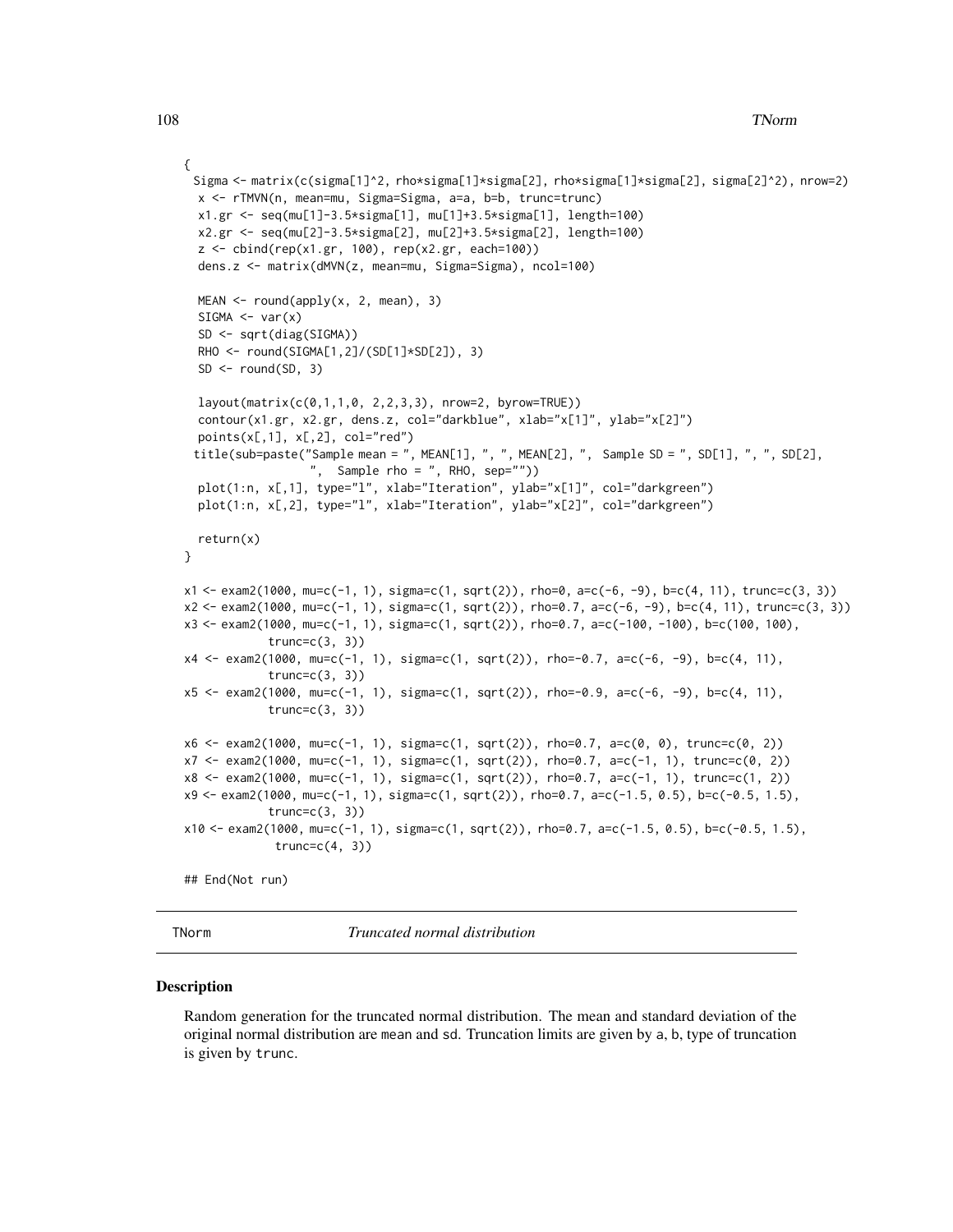#### <span id="page-108-0"></span>TNorm 109

# Usage

rTNorm(n, mean=0, sd=1, a, b, trunc)

## Arguments

| mean  | mean (if common for all observations) or a vector of length n of means.                                                                                                                                            |
|-------|--------------------------------------------------------------------------------------------------------------------------------------------------------------------------------------------------------------------|
| sd    | standard deviation (if common for all observations) or a vector of length n of<br>standard deviations.                                                                                                             |
|       | Note that mean and sd must have the same length, either 1 or n.                                                                                                                                                    |
| a     | truncation limit 1 (if common for all observations) or a vector of length n of<br>truncation limits 1.                                                                                                             |
| b     | truncation limit 2 (if common for all observations) or a vector of length n of<br>truncation limits 2.                                                                                                             |
| trunc | type of truncation (if common for all observations) or a vector of length n of<br>types of truncation                                                                                                              |
|       | trunc=0 normal distribution is truncated on the interval $(a, \infty)$ . Value of b is<br>ignored.                                                                                                                 |
|       | trunc=1 degenerated normal distribution, all values are with probability 1 equal<br>to $a, b$ is ignored.                                                                                                          |
|       | trunc=2 normal distribution is truncated on the interval $(-\infty, a)$ . Value of b is<br>ignored.                                                                                                                |
|       | trunc=3 normal distribution is truncated on the interval $(a, b)$ .                                                                                                                                                |
|       | trunc=4 there is no truncation, values of $a$ and $b$ are ignored.                                                                                                                                                 |
|       | If trunc is not given, it is assumed that it is equal to 4. Note that a, b and trunc<br>must have the same length, either 1 or n with exception that b does not have to<br>be supplied if trunc is $0, 1, 2$ or 4. |
| n     | number of observations to be sampled.                                                                                                                                                                              |
|       |                                                                                                                                                                                                                    |

# Value

A numeric vector with sampled values.

## Author(s)

Arnošt Komárek <arnost.komarek[AT]mff.cuni.cz>

## References

Geweke, J. (1991). Efficient simulation from the multivariate normal and Student-t distributions subject to linear constraints and the evaluation of constraint probabilities. *Computer Sciences and Statistics*, 23, 571–578.

## See Also

[rnorm](#page-0-0), [rTMVN](#page-105-0).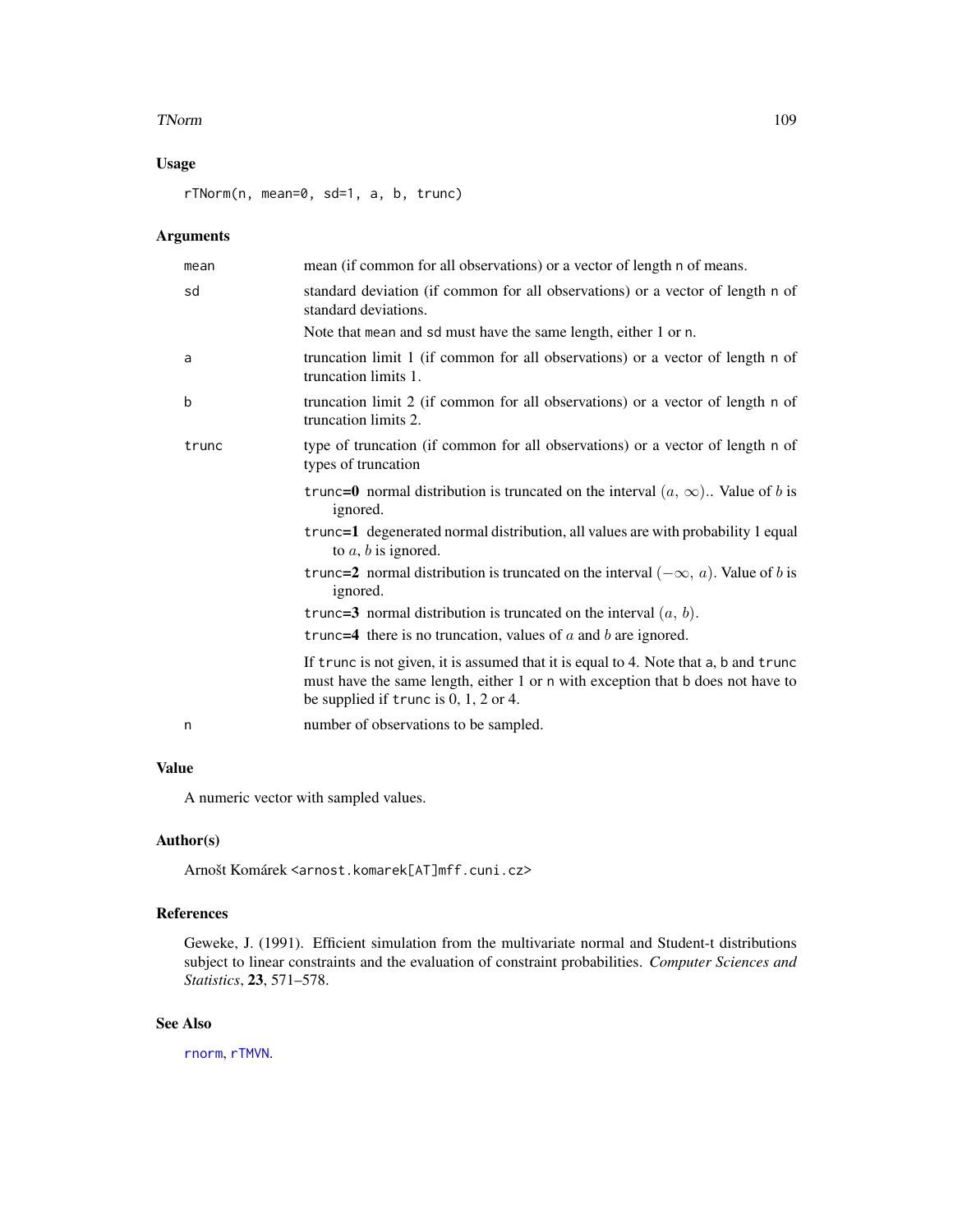#### 110 TNorm The Term of the United States of the United States of the United States of the United States of the U

#### Examples

```
set.seed(1977)
### Not truncated normal distribution
x1 <- rTNorm(1000, mean=10, sd=3)
c(mean(x1), sd(x1), range(x1))### Truncation from left only
x2 <- rTNorm(1000, mean=10, sd=3, a=7, trunc=0)
c(mean(x2), sd(x2), range(x2))### Degenerated normal distribution
x6 <- rTNorm(1000, mean=10, sd=3, a=13, trunc=1)
c(mean(x6), sd(x6), range(x6))### Truncation from right only
x3 <- rTNorm(1000, mean=10, sd=3, a=13, trunc=2)
c(mean(x3), sd(x3), range(x3))### Truncation from both sides
x4 <- rTNorm(1000, mean=10, sd=3, a=7, b=13, trunc=3)
c(mean(x4), sd(x4), range(x4))x5 <- rTNorm(1000, mean=10, sd=3, a=5.5, b=14.5, trunc=3)
c(mean(x5), sd(x5), range(x5))oldPar <- par(mfrow=c(2, 3))
hist(x1, main="N(10, 3^2)")
hist(x2, main="TN(10, 3^2, 7, Infty)")
hist(x6, main="TN(10, 3^2, 13, 13)")
hist(x3, main="TN(10, 3^2, -Infty, 13)")
hist(x4, main="TN(10, 3^2, 7, 13)")
hist(x5, main="TN(10, 3^2, 5.5, 14.5)")
par(oldPar)
### Different truncation limits
n < -1000a \leq -rnorm(n, -2, 1)b \le -a + \text{rgamma}(n, 1, 1)trunc <- rep(c(0, 1, 2, 3, 4), each=n/5)x7 <- rTNorm(n, mean=1, sd=2, a=a, b=b, trunc=trunc)
cbind(trunc, a, x7)[1:10,]
sum(x7[1:(n/5)] > a[1:(n/5)]) ## must be equal to n/5cbind(trunc, a, x7)[201:210,]
sum(x7[(n/5+1):(2*n/5)] == a[(n/5+1):(2*n/5)]) ## must be equal to n/5
cbind(trunc, x7, a)[401:410,]
sum(x7[(2*n/5+1):(3*n/5)] < a[(2*n/5+1):(3*n/5)]) ## must be equal to n/5
cbind(trunc, a, x7, b)[601:610,]
sum(x7[(3*n/5+1):(4*n/5)] > a[(3*n/5+1):(4*n/5)]) ## must be equal to n/5
```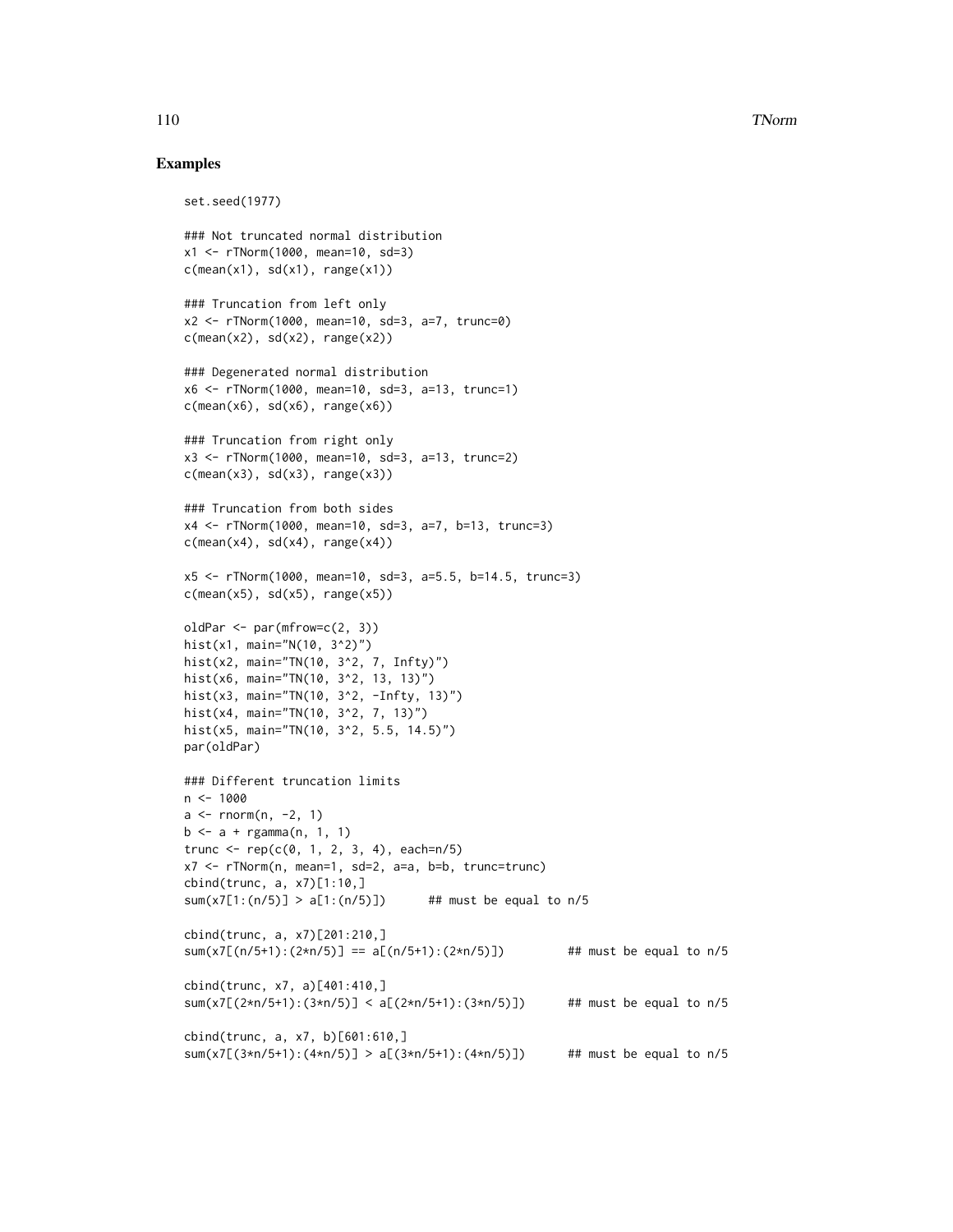#### <span id="page-110-0"></span>tracePlots 111

```
sum(x7[(3*n/5+1):(4*n/5)] < b[(3*n/5+1):(4*n/5)]) ## must be equal to n/5
cbind(trunc, x7)[801:810,]
### Different moments and truncation limits
n < -1000mu <- rnorm(n, 1, 0.2)
sigma <- 0.5 + rgamma(n, 1, 1)
a \leftarrow \text{norm}(n, -2, 1)b \le -a + \text{rgamma}(n, 1, 1)trunc <- rep(c(0, 1, 2, 3, 4), each=n/5)x8 <- rTNorm(n, mean=1, sd=2, a=a, b=b, trunc=trunc)
### Truncation from left only
### (extreme cases when we truncate to the area
### where the original normal distribution has
### almost zero probability)
x2b <- rTNorm(1000, mean=0, sd=1, a=7.9, trunc=0)
c(mean(x2b), sd(x2b), range(x2b))
x2c <- rTNorm(1000, mean=1, sd=2, a=16, trunc=0)
c(mean(x2c), sd(x2c), range(x2c))
### Truncation from right only (extreme cases)
x3b <- rTNorm(1000, mean=0, sd=1, a=-7.9, trunc=2)
c(mean(x3b), sd(x3b), range(x3b))
x3c <- rTNorm(1000, mean=1, sd=2, a=-13, trunc=2)
c(mean(x3c), sd(x3c), range(x3c))
### Truncation from both sides (extreme cases)
x4b <- rTNorm(1000, mean=0, sd=1, a=-9, b=-7.9, trunc=3)
c(mean(x4b), sd(x4b), range(x4b))x4c <- rTNorm(1000, mean=0, sd=1, a=7.9, b=9, trunc=3)
c(mean(x4c), sd(x4c), range(x4c))
```
tracePlots *Traceplots for selected parameters*

## Description

This function draws traceplots of selected parameters from the MCMC simulations ran using NM<sub>I</sub> xMCMC or [GLMM\\_MCMC](#page-17-0) functions.

#### Usage

tracePlots(x, ...)

## Default S3 method: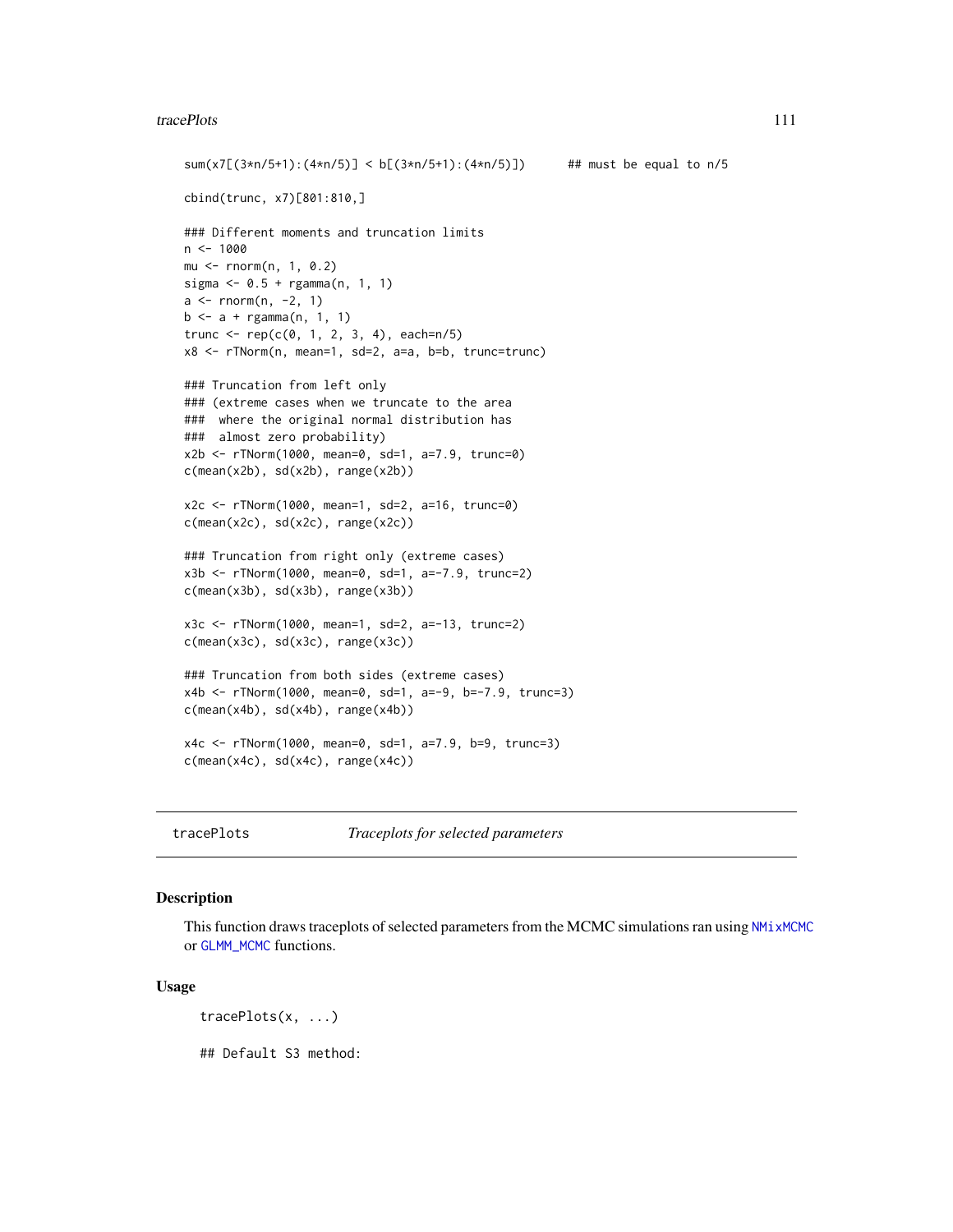```
tracePlots(x, ...)
  ## S3 method for class 'NMixMCMC'
tracePlots(x, param=c("Emix", "SDmix", "Cormix", "K", "w", "mu", "sd", "gammaInv"),
    relabel=FALSE, order,
    auto.layout=TRUE, xlab="Iteration", ylab, col="slateblue", main="", ...)
  ## S3 method for class 'NMixMCMClist'
tracePlots(x, param=c("Emix", "SDmix", "Cormix", "K", "w", "mu", "sd", "gammaInv"),
    relabel=FALSE,
  auto.layout=TRUE, xlab="Iteration", ylab, col=c("blue3", "red3"), main="", ...)
  ## S3 method for class 'GLMM_MCMC'
tracePlots(x, param=c("Deviance", "Cond.Deviance",
    "alpha", "Eb", "SDb", "Corb", "sigma_eps",
    "w_b", "mu_b", "sd_b", "gammaInv_b", "gammaInv_eps"),
    relabel=FALSE, order,
    auto.layout=TRUE, xlab="Iteration", ylab, col="slateblue", main="", ...)
  ## S3 method for class 'GLMM_MCMClist'
tracePlots(x, param=c("Deviance", "Cond.Deviance",
    "alpha", "Eb", "SDb", "Corb", "sigma_eps",
    "w_b", "mu_b", "sd_b", "gammaInv_b", "gammaInv_eps"),
    relabel=FALSE,
  auto.layout=TRUE, xlab="Iteration", ylab, col=c("blue3", "red3"), main="", ...)
```
#### Arguments

| X     | an object of appropriate class.                                                                                                                                                                                                                                                 |
|-------|---------------------------------------------------------------------------------------------------------------------------------------------------------------------------------------------------------------------------------------------------------------------------------|
| param | a character string which specifies which sort of parameters is to be plotted.                                                                                                                                                                                                   |
|       | <b>Emix</b> overall means (for each margin) of the normal mixture;                                                                                                                                                                                                              |
|       | <b>SDmix</b> overall standard deviations (for each margin) of the normal mixture;                                                                                                                                                                                               |
|       | <b>Cormix</b> overall correlations (each pair) of the normal mixture;                                                                                                                                                                                                           |
|       | <b>K</b> number of mixture components;                                                                                                                                                                                                                                          |
|       | <b>w</b> , <b>w_b</b> weights of each of mixture components. If relabel is FALSE, weights<br>are not re-labeled before plotting;                                                                                                                                                |
|       | mu, mu_b component means (each margin, each mixture component) of the<br>normal mixture. The mixture means are shifted and scaled using x\$scale\$shift<br>and x\$scale\$scale before plotting. If relabel is FALSE, means are not<br>re-labeled before plotting;               |
|       | sd, sd_b component standard deviations (each margin, each mixture compo-<br>nent) of the normal mixture. The mixture standard deviations are scaled<br>using x\$scale\$scale before plotting. If relabel is FALSE, standard devi-<br>ations are not re-labeled before plotting; |
|       | gammaInv, gammaInv_b, gammaInv_eps variance hyperparameters;                                                                                                                                                                                                                    |
|       | <b>Deviance</b> deviance (marginal, with random effects integrated out) of the GLMM;                                                                                                                                                                                            |
|       | <b>Cond.Deviance</b> conditional deviance (given random effects) of the GLMM;                                                                                                                                                                                                   |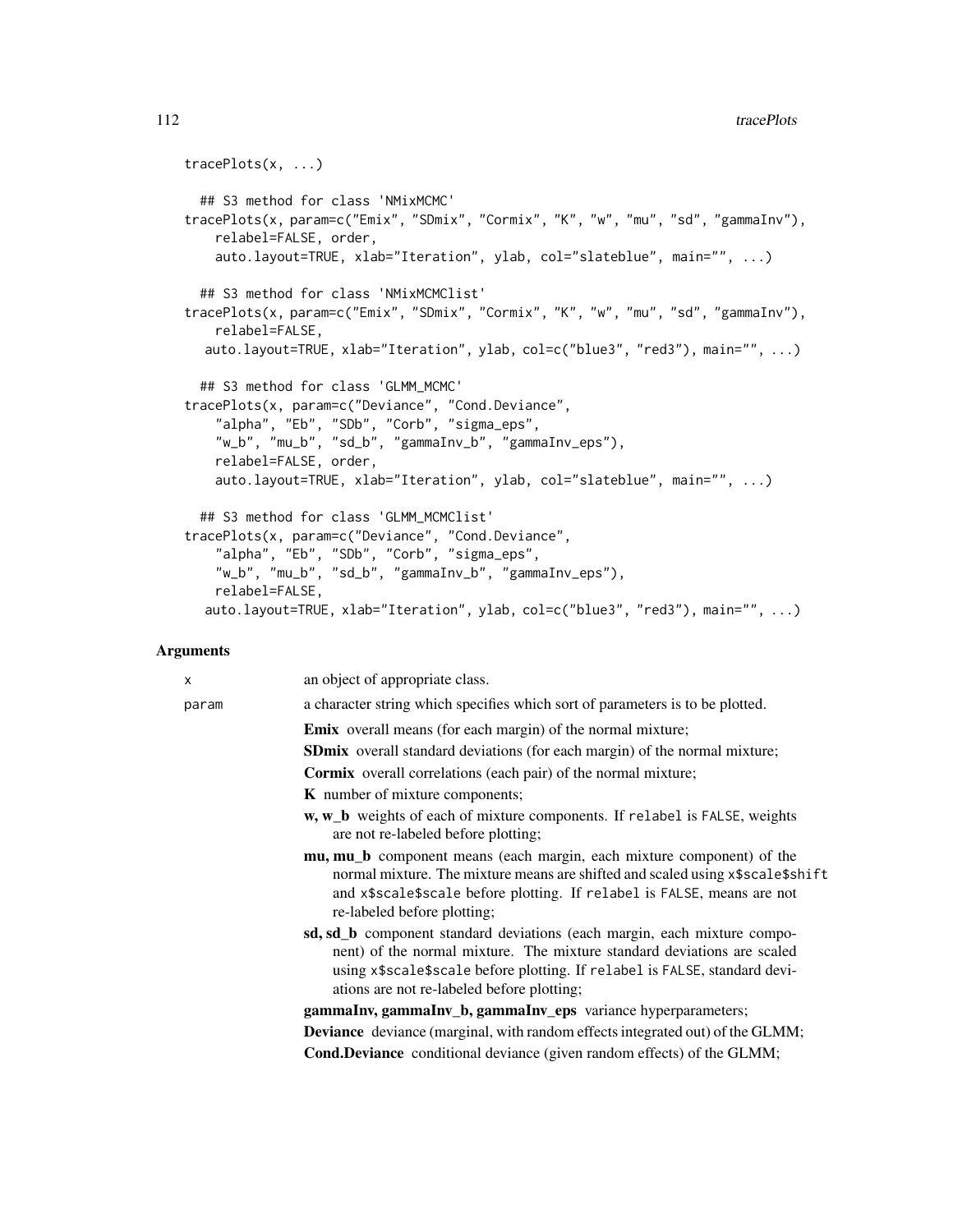<span id="page-112-0"></span>

|                       | alpha fixed effects of the fitted GLMM;                                                                                                                                                                                                                                                                                     |
|-----------------------|-----------------------------------------------------------------------------------------------------------------------------------------------------------------------------------------------------------------------------------------------------------------------------------------------------------------------------|
|                       | <b>Eb</b> overall means (for each margin) of the random effects of the fitted GLMM;                                                                                                                                                                                                                                         |
|                       | <b>SDb</b> overall standard deviations (for each margin) of the random effects of the<br>fitted GLMM;                                                                                                                                                                                                                       |
|                       | <b>Corb</b> overall correlations (each pair) of the distribution of the random effects<br>of the fitted GLMM.                                                                                                                                                                                                               |
|                       | sigma_eps standard deviations of the error terms in the (mixed) models for con-<br>tinuous responses.                                                                                                                                                                                                                       |
| relabel               | logical value. It indicates whether the chains with param being w, mu, sd, w_b,<br>mu_b, sd_b should be re-labeled before plotting. Re-labelling is given by ar-<br>gument order. If order is missing then x\$order or x\$order_b determines<br>re-labelling.                                                               |
| order                 | a matrix with $K$ columns and $M$ rows where $M$ is the length of MCMC. Each<br>row of order must be a permutation of $(1, \ldots, K)$ .                                                                                                                                                                                    |
| auto.layout           | logical value. If TRUE, the plotting region is automatically divided to produce<br>traceplots of all parameters. Note that layout must be set up automatically if<br>there are more than 28 parameters to be plotted (often the case for correlations<br>with param being Corb or for mixture means with param being mu_b). |
| xlab, ylab, col, main |                                                                                                                                                                                                                                                                                                                             |
|                       | arguments passed to plot function. They all can be of length one (the value is<br>used on all plots) or of length equal to the number of parameters to be plotted.                                                                                                                                                          |
| .                     | other arguments passed to plot function.                                                                                                                                                                                                                                                                                    |

## Value

invisible(x)

## Author(s)

Arnošt Komárek <arnost.komarek[AT]mff.cuni.cz>

#### See Also

[NMixMCMC](#page-42-0), [GLMM\\_MCMC](#page-17-0), [NMixRelabel](#page-73-0), [traceplot](#page-0-0).

Wishart *Wishart distribution*

# Description

Wishart distribution

Wishart $(\nu, S)$ ,

where  $\nu$  are degrees of freedom of the Wishart distribution and  $S$  is its scale matrix. The same parametrization as in Gelman (2004) is assumed, that is, if  $W \sim$  Wishart( $\nu$ , S) then

 $E(W) = \nu S.$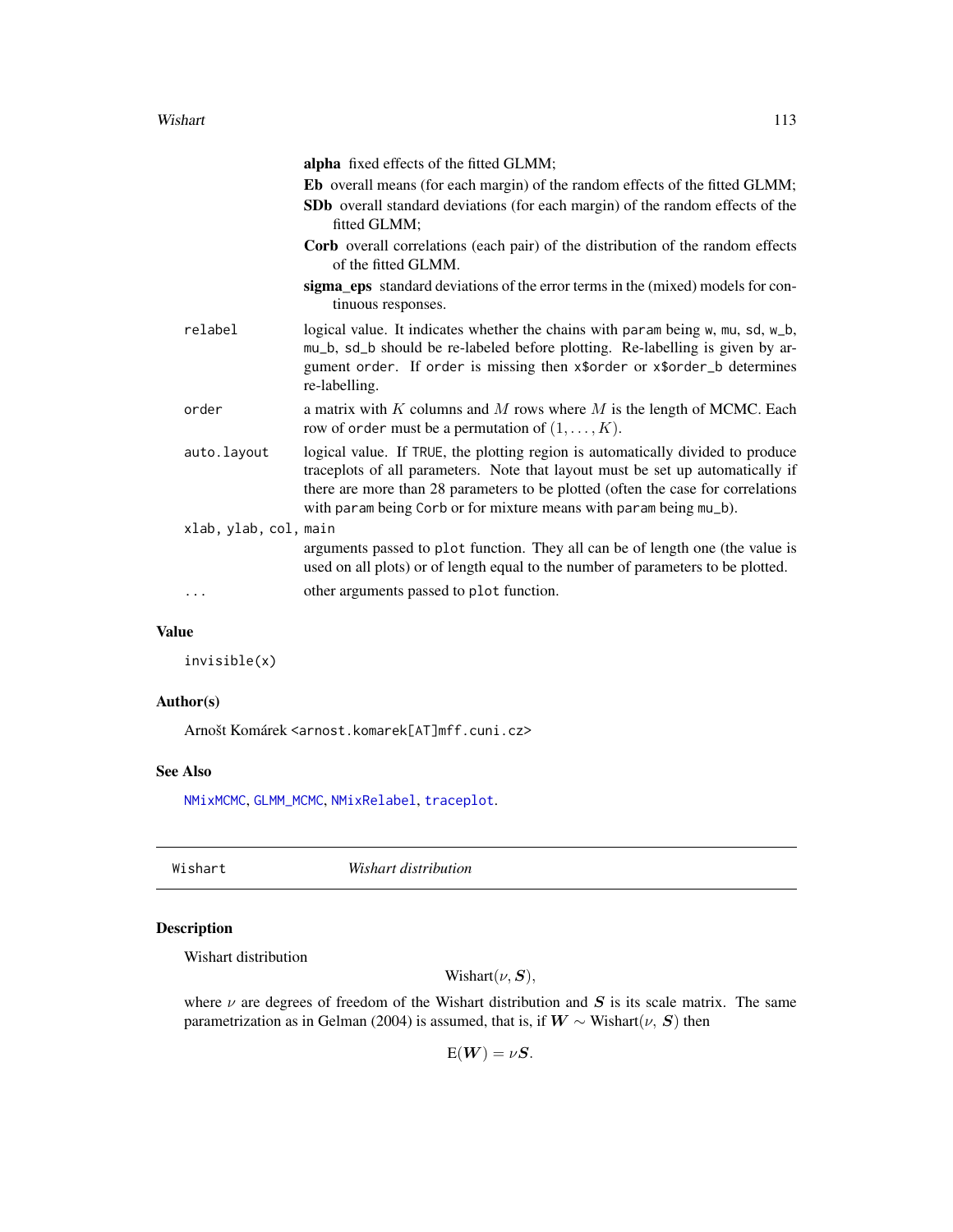#### <span id="page-113-0"></span>114 Wishart

Prior to version 3.4-1 of this package, functions dWISHART and rWISHART were called as dWishart and rWishart, respectively. The names were changed in order to avoid conflicts with [rWishart](#page-0-0) from a standard package stats.

#### Usage

dWISHART(W, df, S, log=FALSE) rWISHART(n, df, S)

## Arguments

| W            | Either a matrix with the same number of rows and columns as S (1 point sampled<br>from the Wishart distribution) or a matrix with ncol equal to $ncol^*(ncol+1)/2$<br>and n rows (n points sampled from the Wishart distribution for which only lower<br>triangles are given in rows of the matrix W). |
|--------------|--------------------------------------------------------------------------------------------------------------------------------------------------------------------------------------------------------------------------------------------------------------------------------------------------------|
| n            | number of observations to be sampled.                                                                                                                                                                                                                                                                  |
| df           | degrees of freedom of the Wishart distribution.                                                                                                                                                                                                                                                        |
| <sub>S</sub> | scale matrix of the Wishart distribution.                                                                                                                                                                                                                                                              |
| log          | logical; if TRUE, log-density is computed                                                                                                                                                                                                                                                              |

## Details

The density of the Wishart distribution is the following

$$
f(\mathbf{W}) = \left(2^{\nu p/2} \pi^{p(p-1)/4} \prod_{i=1}^p \Gamma\left(\frac{\nu+1-i}{2}\right)\right)^{-1} |\mathbf{S}|^{-\nu/2} |\mathbf{W}|^{(\nu-p-1)/2} \exp\left(-\frac{1}{2} \text{tr}(\mathbf{S}^{-1} \mathbf{W})\right),
$$

where  $p$  is number of rows and columns of the matrix  $W$ .

In the univariate case, Wishart( $\nu$ , S) is the same as Gamma $(\nu/2, 1/(2S))$ .

Generation of random numbers is performed by the algorithm described in Ripley (1987, pp. 99).

#### Value

Some objects.

## Value for dWISHART

A numeric vector with evaluated (log-)density.

# Value for rWISHART

If n equals 1 then a sampled symmetric matrix W is returned.

If  $n > 1$  then a matrix with sampled points (lower triangles of  $W$ ) in rows is returned.

## Author(s)

Arnošt Komárek <arnost.komarek[AT]mff.cuni.cz>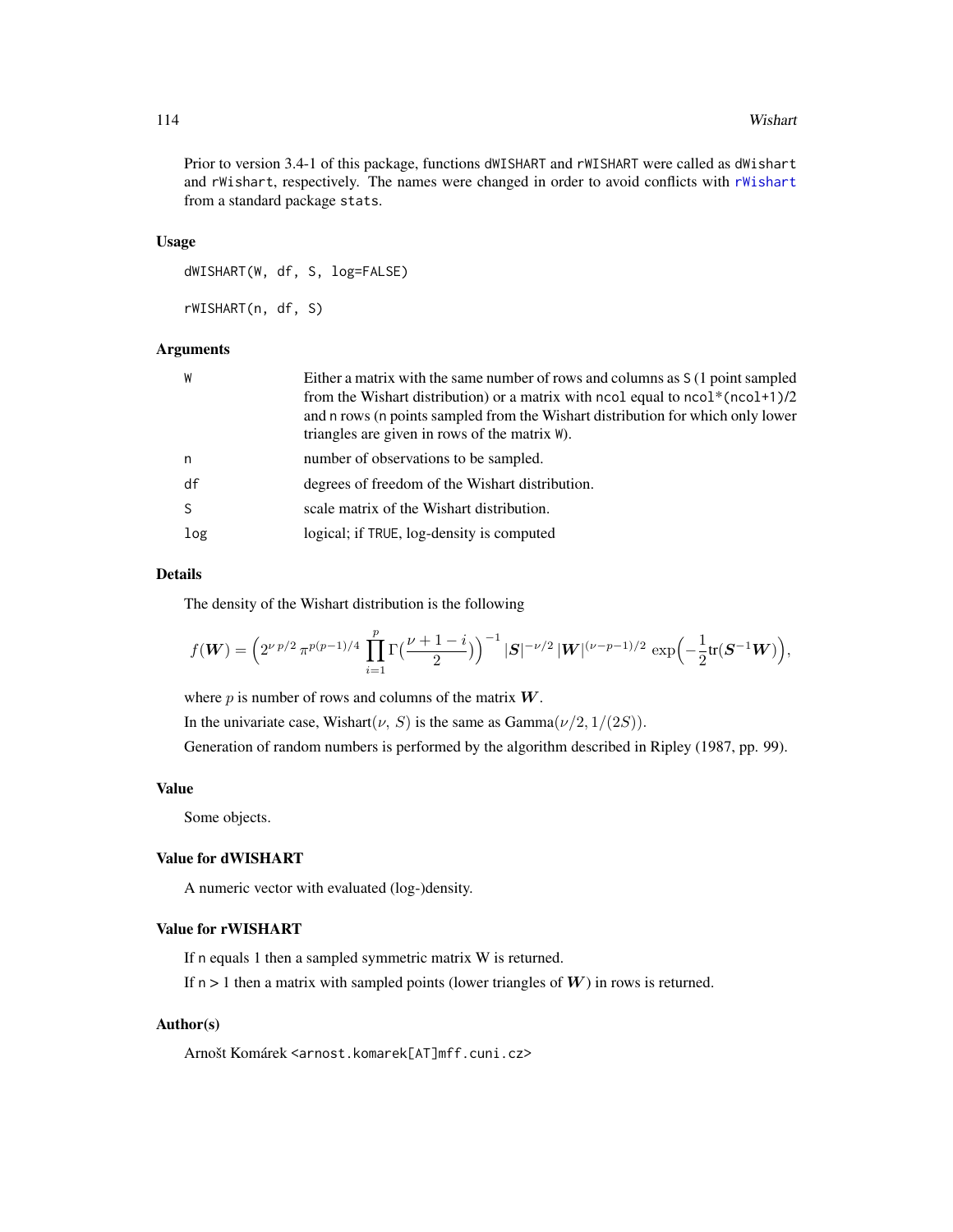#### <span id="page-114-0"></span>Wishart 115

#### References

Gelman, A., Carlin, J. B., Stern, H. S., and Rubin, D. B. (2004). *Bayesian Data Analysis, Second edition*. Boca Raton: Chapman and Hall/CRC.

Ripley, B. D. (1987). *Stochastic Simulation*. New York: John Wiley and Sons.

## See Also

[rWishart](#page-0-0).

## Examples

```
set.seed(1977)
### The same as gamma(shape=df/2, rate=1/(2*S))
df \leftarrow 1S \leq -3w <- rWISHART(n=1000, df=df, S=S)
mean(w) # should be close to df*S
var(w) # # should be close to 2*df*S^2dWISHART(w[1], df=df, S=S)
dWISHART(w[1], df=df, S=S, log=TRUE)
dens.w <- dWISHART(w, df=df, S=S)
dens.wG <- dgamma(w, shape=df/2, rate=1/(2*S))
rbind(dens.w[1:10], dens.wG[1:10])
ldens.w <- dWISHART(w, df=df, S=S, log=TRUE)
ldens.wG <- dgamma(w, shape=df/2, rate=1/(2*S), log=TRUE)
rbind(ldens.w[1:10], ldens.wG[1:10])
### Bivariate Wishart
df \leftarrow 2S <- matrix(c(1, 3, 3, 13), nrow=2)print(w2a <- rWISHART(n=1, df=df, S=S))
dWISHART(w2a, df=df, S=S)
w2 <- rWISHART(n=1000, df=df, S=S)
print(w2[1:10,])
apply(w2, 2, mean) ## should be close to df*S
(df*S)[lower.tri(S, diag=TRUE)]
dens.w2 <- dWISHART(w2, df=df, S=S)
ldens.w2 <- dWISHART(w2, df=df, S=S, log=TRUE)
cbind(w2[1:10,], data.frame(Density=dens.w2[1:10], Log.Density=ldens.w2[1:10]))
```

```
### Trivariate Wishart
df <- 3.5
```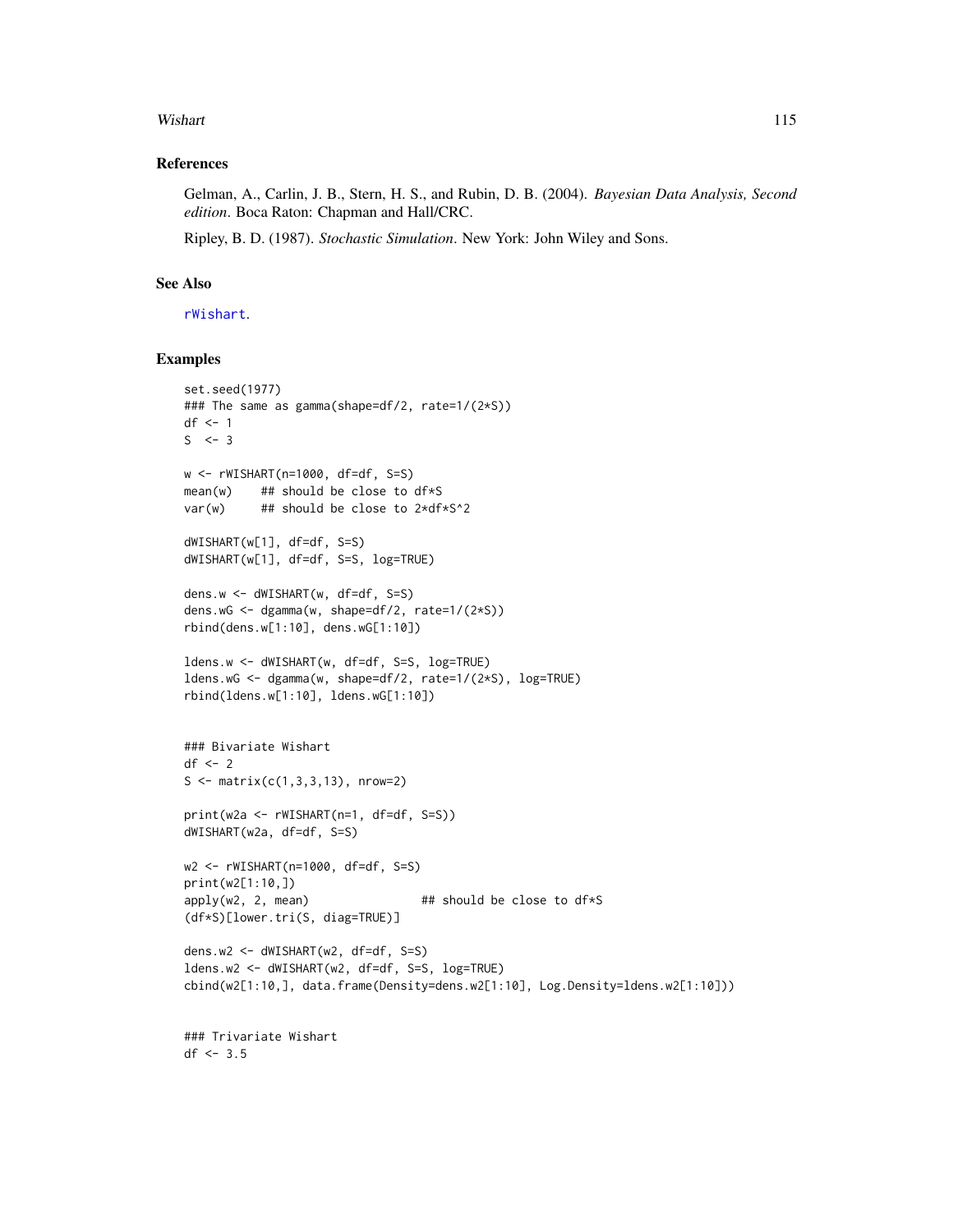```
116 Y2T
```

```
S \leftarrow \text{matrix}(c(1, 2, 3, 2, 20, 26, 3, 26, 70), \text{nrow=3})print(w3a <- rWISHART(n=1, df=df, S=S))
dWISHART(w3a, df=df, S=S)
w3 <- rWISHART(n=1000, df=df, S=S)
print(w3[1:10,])
apply(w3, 2, mean) ## should be close to df*S
(df*S)[lower.tri(S, diag=TRUE)]
dens.w3 <- dWISHART(w3, df=df, S=S)
ldens.w3 <- dWISHART(w3, df=df, S=S, log=TRUE)
cbind(w3[1:10,], data.frame(Density=dens.w3[1:10], Log.Density=ldens.w3[1:10]))
```
Y2T *Transform fitted distribution of Y=trans(T) into distribution of T*

#### **Description**

This method transforms fitted distribution  $Y = \text{trans}(T)$  into distribution of T. Default transformation is a logarithmic transformation where  $trans(t)=log(t)$ , itrans(y)=exp(y), dtrans(t)=1/t.

## Usage

```
YZT(x, \ldots)## S3 method for class 'NMixPredDensMarg'
Y2T(x, itrans=exp, dtrans=function(x){return(1 / x)}, ...)
## S3 method for class 'NMixPlugDensMarg'
Y2T(x, itrans=exp, dtrans=function(x){return(1 / x)}, ...)
## S3 method for class 'NMixPredCDFMarg'
Y2T(x, itrans=exp, ...)
## S3 method for class 'NMixPredDensJoint2'
Y2T(x, itrans=exp, dtrans=function(x){return(1 / x)}, ...)
## S3 method for class 'NMixPlugDensJoint2'
Y2T(x, itrans=exp, dtrans=function(x){return(1 / x)}, ...)
## S3 method for class 'NMixPredCondDensMarg'
Y2T(x, itrans=exp, dtrans=function(x){return(1 / x)}, ...)
## S3 method for class 'NMixPlugCondDensMarg'
Y2T(x, itrans=exp, dtrans=function(x){return(1 / x)}, ...)
## S3 method for class 'NMixPredCondCDFMarg'
```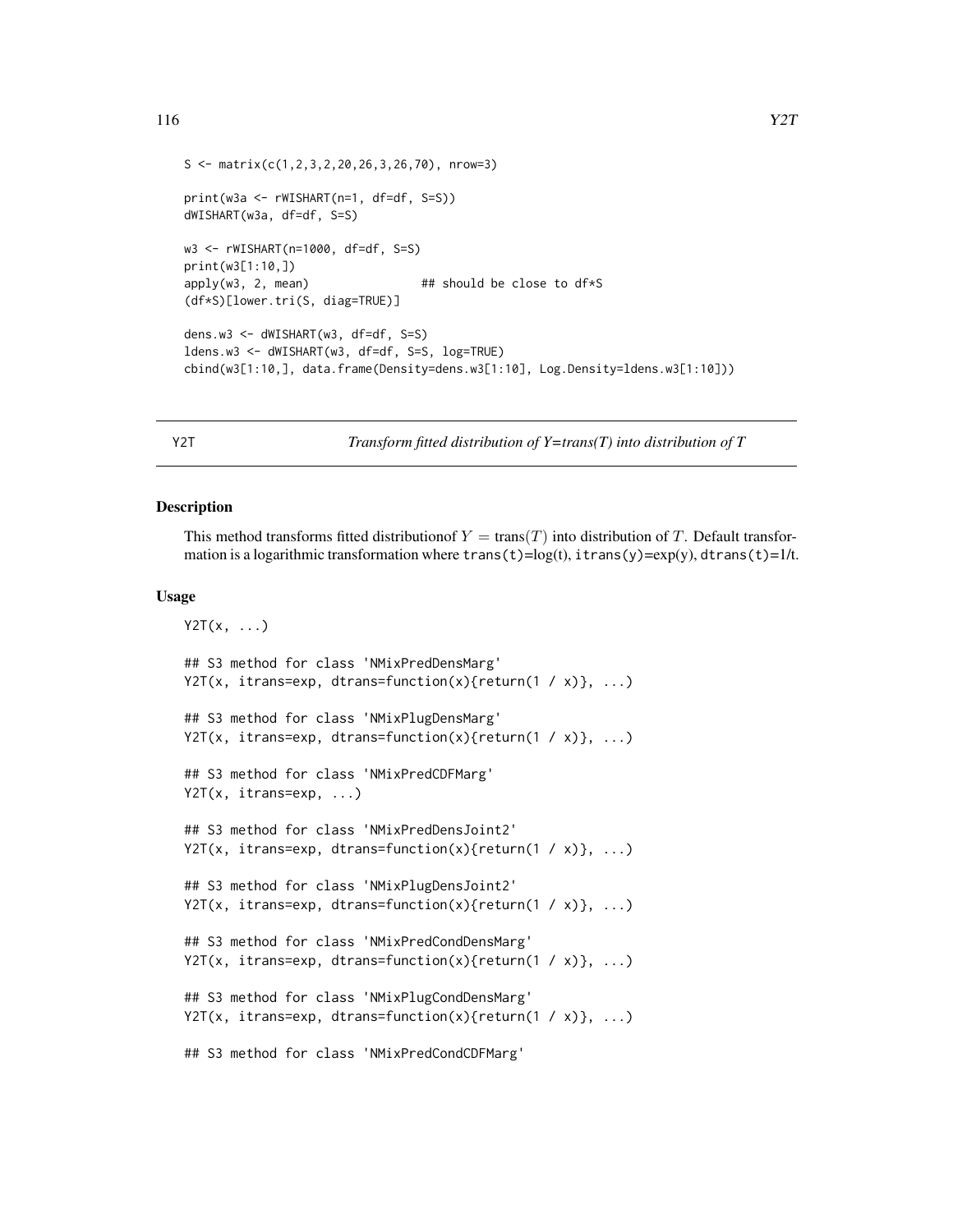```
Y2T(x, itrans=exp, dtrans=function(x){return(1 / x)}, ...)
## S3 method for class 'NMixPredCondDensJoint2'
Y2T(x, itrans=exp, dtrans=function(x){return(1 / x)}, ...)
## S3 method for class 'NMixPlugCondDensJoint2'
Y2T(x, itrans=exp, dtrans=function(x){return(1 / x)}, ...)
```
# Arguments

| x      | an object of appropriate class.                                                                                                                                                                                                             |
|--------|---------------------------------------------------------------------------------------------------------------------------------------------------------------------------------------------------------------------------------------------|
| itrans | either an object of class function or a list of objects of class function giving<br>inverse transformations for each margin. If it rans is a single function then it is<br>assumed that all margins were transformed in the same way.       |
| dtrans | either an object of class function or a list of objects of class function giving<br>derivatives of transformations for each margin. If dtrans is a single function<br>then it is assumed that all margins were transformed in the same way. |
|        | optional additional arguments.                                                                                                                                                                                                              |

## Value

An object of the same class as argument x.

## Author(s)

Arnošt Komárek <arnost.komarek[AT]mff.cuni.cz>

## See Also

[NMixPredDensMarg](#page-70-0), [NMixPlugDensMarg](#page-59-0), [NMixPredCDFMarg](#page-60-0), [NMixPredDensJoint2](#page-68-0), [NMixPlugDensJoint2](#page-57-0), [NMixPredCondDensMarg](#page-65-0), [NMixPlugCondDensMarg](#page-55-0), [NMixPredCondCDFMarg](#page-62-0), [NMixPredCondDensJoint2](#page-64-0), [NMixPlugCondDensJoint2](#page-53-0).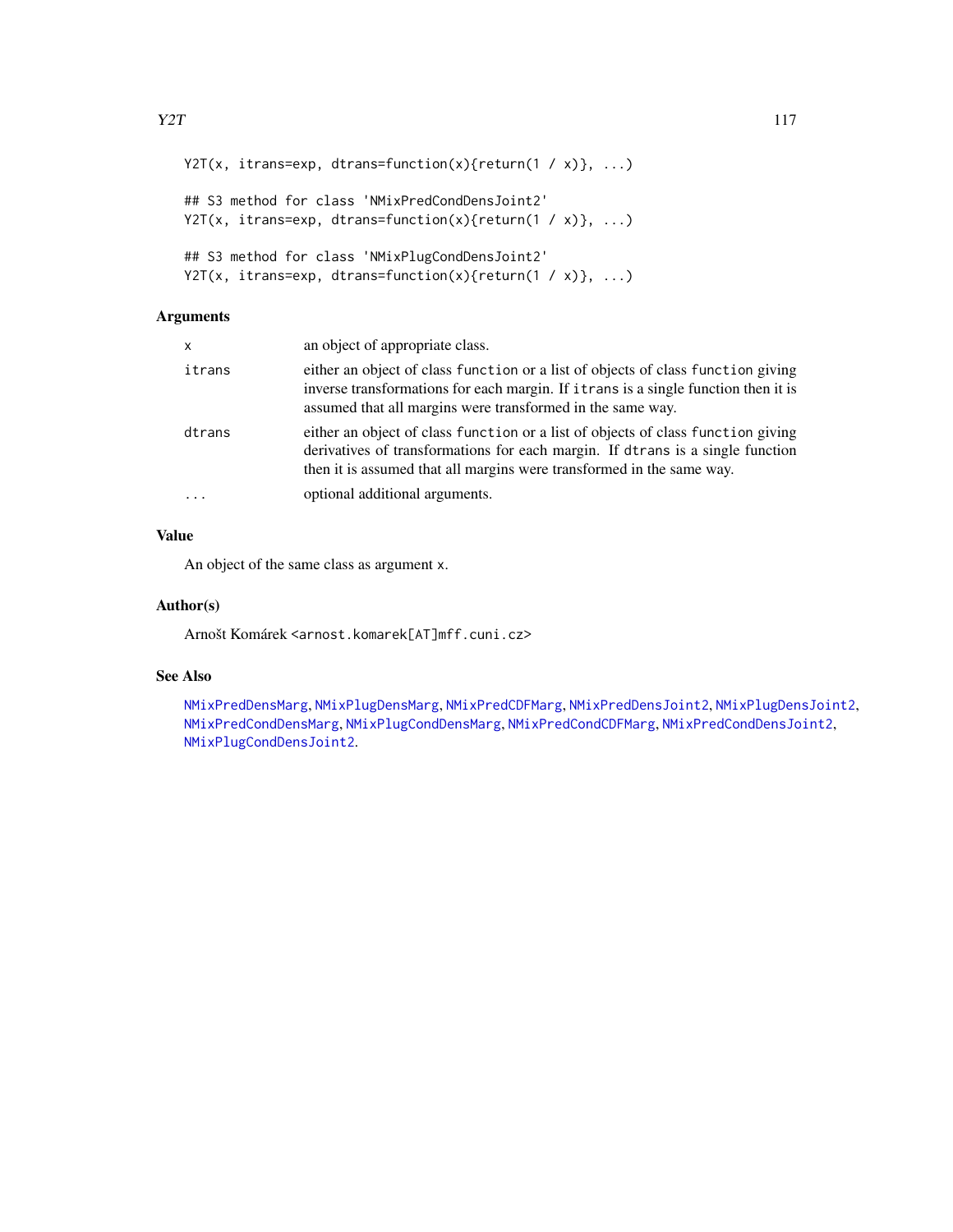# **Index**

∗Topic algebra MatMPpinv, [27](#page-26-0) MatSqrt, [28](#page-27-0) ∗Topic arith generatePermutations, [14](#page-13-0) ∗Topic array MatMPpinv, [27](#page-26-0) MatSqrt, [28](#page-27-0) rRotationMatrix, [97](#page-96-0) SP2Rect, [100](#page-99-0) ∗Topic cluster GLMM\_longitDA, [15](#page-14-0) GLMM\_longitDA2, [17](#page-16-0) NMixCluster, [40](#page-39-0) NMixPlugDA, [58](#page-57-1) NMixPredDA, [68](#page-67-0) NMixRelabel, [74](#page-73-1) ∗Topic datasets Acidity, [3](#page-2-0) Enzyme, [10](#page-9-0) Faithful, [11](#page-10-0) Galaxy, [13](#page-12-0) PBC910, [79](#page-78-0) PBCseq, [80](#page-79-0) SimData, [99](#page-98-0) Tandmob, [101](#page-100-0) TandmobEmer, [104](#page-103-0) ∗Topic distribution MVN, [30](#page-29-0) MVNmixture, [32](#page-31-0) MVT, [36](#page-35-0) rRotationMatrix, [97](#page-96-0) rSamplePair, [98](#page-97-0) TMVN, [106](#page-105-1) TNorm, [108](#page-107-0) Wishart, [113](#page-112-0) ∗Topic dplot autolayout, [4](#page-3-0) BsBasis, [6](#page-5-0)

cbplot, [7](#page-6-0) getProfiles, [14](#page-13-0) NMixPlugCondDensJoint2, [54](#page-53-1) NMixPlugCondDensMarg, [56](#page-55-1) NMixPlugDensJoint2, [58](#page-57-1) NMixPlugDensMarg, [60](#page-59-1) NMixPredCDFMarg, [61](#page-60-1) NMixPredCondCDFMarg, [63](#page-62-1) NMixPredCondDensJoint2, [65](#page-64-1) NMixPredCondDensMarg, [66](#page-65-1) NMixPredDensJoint2, [69](#page-68-1) NMixPredDensMarg, [71](#page-70-1) plot.NMixPlugCondDensJoint2, [82](#page-81-0) plot.NMixPlugCondDensMarg, [84](#page-83-0) plot.NMixPlugDensJoint2, [85](#page-84-0) plot.NMixPlugDensMarg, [86](#page-85-0) plot.NMixPredCDFMarg, [87](#page-86-0) plot.NMixPredCondCDFMarg, [88](#page-87-0) plot.NMixPredCondDensJoint2, [89](#page-88-0) plot.NMixPredCondDensMarg, [90](#page-89-0) plot.NMixPredDensJoint2, [92](#page-91-0) plot.NMixPredDensMarg, [93](#page-92-0) plotProfiles, [95](#page-94-0) tracePlots, [111](#page-110-0) ∗Topic htest summaryDiff, [100](#page-99-0) ∗Topic models GLMM\_longitDA, [15](#page-14-0) GLMM\_longitDA2, [17](#page-16-0) GLMM\_MCMC, [18](#page-17-1) ∗Topic multivariate BLA, [4](#page-3-0) GLMM\_longitDA, [15](#page-14-0) GLMM\_longitDA2, [17](#page-16-0) GLMM\_MCMC, [18](#page-17-1) MVN, [30](#page-29-0) MVNmixture, [32](#page-31-0) MVT, [36](#page-35-0) NMixChainComp, [38](#page-37-0)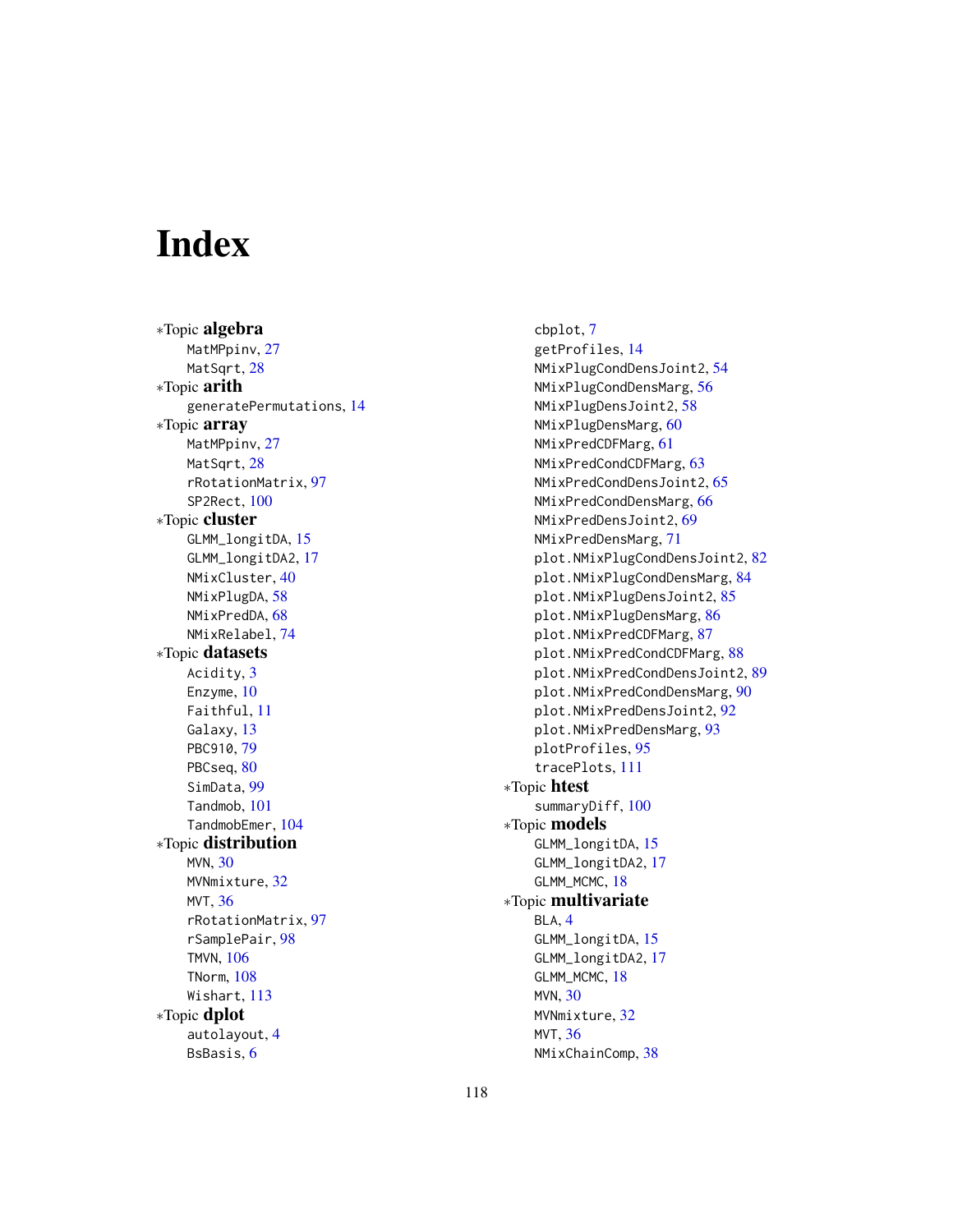#### INDEX 119

NMixChainsDerived, [39](#page-38-0) NMixCluster, [40](#page-39-0) NMixEM, [41](#page-40-0) NMixMCMC, [43](#page-42-1) NMixPlugCondDensJoint2, [54](#page-53-1) NMixPlugCondDensMarg, [56](#page-55-1) NMixPlugDA, [58](#page-57-1) NMixPlugDensJoint2, [58](#page-57-1) NMixPlugDensMarg, [60](#page-59-1) NMixPredCDFMarg, [61](#page-60-1) NMixPredCondCDFMarg, [63](#page-62-1) NMixPredCondDensJoint2, [65](#page-64-1) NMixPredCondDensMarg, [66](#page-65-1) NMixPredDA, [68](#page-67-0) NMixPredDensJoint2, [69](#page-68-1) NMixPredDensMarg, [71](#page-70-1) NMixPseudoGOF, [73](#page-72-0) NMixRelabel, [74](#page-73-1) NMixSummComp, [78](#page-77-0) rRotationMatrix, [97](#page-96-0) TMVN, [106](#page-105-1) Wishart, [113](#page-112-0) ∗Topic smooth BsBasis, [6](#page-5-0) fitted.GLMM\_MCMC, [12](#page-11-0) NMixChainComp, [38](#page-37-0) NMixChainsDerived, [39](#page-38-0) NMixPlugCondDensJoint2, [54](#page-53-1) NMixPlugCondDensMarg, [56](#page-55-1) NMixPlugDA, [58](#page-57-1) NMixPlugDensJoint2, [58](#page-57-1) NMixPlugDensMarg, [60](#page-59-1) NMixPredCDFMarg, [61](#page-60-1) NMixPredCondCDFMarg, [63](#page-62-1) NMixPredCondDensJoint2, [65](#page-64-1) NMixPredCondDensMarg, [66](#page-65-1) NMixPredDA, [68](#page-67-0) NMixPredDensJoint2, [69](#page-68-1) NMixPredDensMarg, [71](#page-70-1) NMixSummComp, [78](#page-77-0) Y2T, [116](#page-115-0) ∗Topic survival NMixMCMC, [43](#page-42-1) ∗Topic univar summaryDiff, [100](#page-99-0) ∗Topic utilities generatePermutations, [14](#page-13-0)

Acidity, [3](#page-2-0)

autolayout, [4](#page-3-0) BLA, [4](#page-3-0) bs, *[7](#page-6-0)* BsBasis, [6](#page-5-0) C\_BLA *(*BLA*)*, [4](#page-3-0) C\_deriv\_ldMVT\_x *(*MVT*)*, [36](#page-35-0) C\_dmixMVN\_R *(*MVNmixture*)*, [32](#page-31-0) C\_dmixNorm\_R *(*MVNmixture*)*, [32](#page-31-0) C\_dMVN1\_R *(*MVN*)*, [30](#page-29-0) C\_dMVT1\_R *(*MVT*)*, [36](#page-35-0) C\_generatePermutations *(*generatePermutations*)*, [14](#page-13-0) C\_GLMM\_longitDA *(*GLMM\_longitDA*)*, [15](#page-14-0) C\_GLMM\_longitDA2 *(*GLMM\_longitDA2*)*, [17](#page-16-0) C\_GLMM\_MCMC *(*GLMM\_MCMC*)*, [18](#page-17-1) C\_GLMM\_NMixRelabel *(*NMixRelabel*)*, [74](#page-73-1) C\_GLMM\_PED *(*GLMM\_MCMC*)*, [18](#page-17-1) C\_ldWishart\_R *(*Wishart*)*, [113](#page-112-0) C\_MPpinvSP *(*MatMPpinv*)*, [27](#page-26-0) C\_NMix\_ChainsDerived *(*NMixChainsDerived*)*, [39](#page-38-0) C\_NMix\_MCMC *(*NMixMCMC*)*, [43](#page-42-1) C\_NMix\_NMixRelabel *(*NMixRelabel*)*, [74](#page-73-1) C\_NMix\_PED *(*NMixMCMC*)*, [43](#page-42-1) C\_NMix\_PredCDFMarg *(*NMixPredCDFMarg*)*, [61](#page-60-1) C\_NMix\_PredCondDensCDFMarg *(*NMixPredCondDensMarg*)*, [66](#page-65-1) C\_NMix\_PredCondDensJoint2 *(*NMixPredCondDensJoint2*)*, [65](#page-64-1) C\_NMix\_PredDA *(*NMixPredDA*)*, [68](#page-67-0) C\_NMix\_PredDensJoint2 *(*NMixPredDensJoint2*)*, [69](#page-68-1) C\_NMix\_PredDensMarg *(*NMixPredDensMarg*)*, [71](#page-70-1) C\_rDirichlet\_R *(*Dirichlet*)*, [9](#page-8-0) C\_rmixMVN\_R *(*MVNmixture*)*, [32](#page-31-0) C\_rmixNorm\_R *(*MVNmixture*)*, [32](#page-31-0) C\_rMVN1\_R *(*MVN*)*, [30](#page-29-0) C\_rMVN2\_R *(*MVN*)*, [30](#page-29-0) C\_rMVT1\_R *(*MVT*)*, [36](#page-35-0) C\_RotationMatrix\_R *(*rRotationMatrix*)*, [97](#page-96-0) C\_rTMVN1\_R *(*TMVN*)*, [106](#page-105-1) C\_rTNorm1\_R *(*TNorm*)*, [108](#page-107-0) C\_rWishart\_R *(*Wishart*)*, [113](#page-112-0) C\_SamplePair\_R *(*rSamplePair*)*, [98](#page-97-0) C\_sqrtGE *(*MatSqrt*)*, [28](#page-27-0) cbplot, [7](#page-6-0)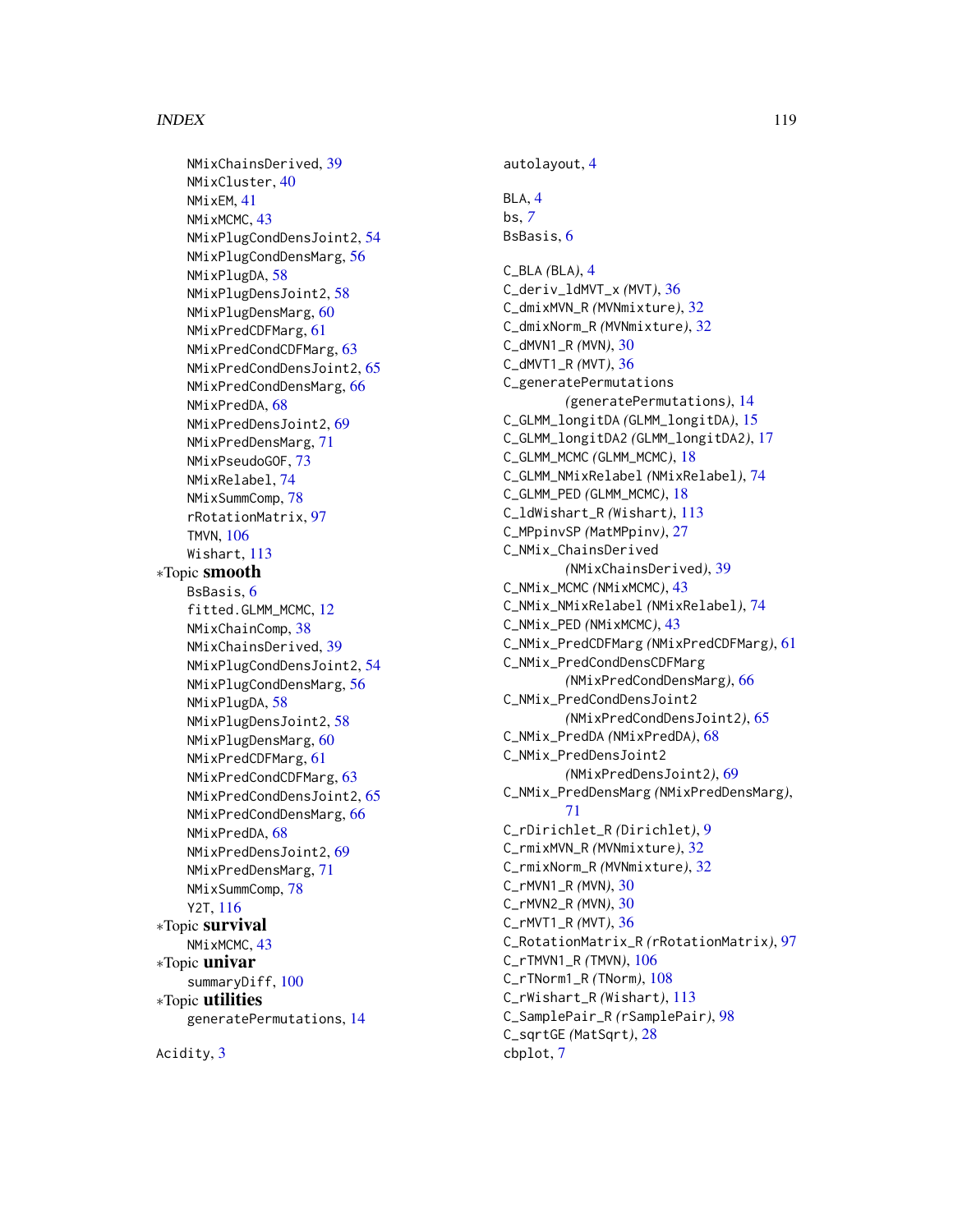```
contour, 59, 70, 82, 85, 89, 92
```
Dirichlet, [9](#page-8-0) dMVN *(*MVN*)*, [30](#page-29-0) dMVNmixture *(*MVNmixture*)*, [32](#page-31-0) dMVNmixture2 *(*MVNmixture*)*, [32](#page-31-0) dMVT *(*MVT*)*, [36](#page-35-0) dnorm, *[31](#page-30-0)*, *[34](#page-33-0)* dt, *[37](#page-36-0)* dWISHART *(*Wishart*)*, [113](#page-112-0)

Enzyme, [10](#page-9-0)

Faithful, [11](#page-10-0) fitted.GLMM\_MCMC, [12](#page-11-0)

galaxies, *[13](#page-12-0)* Galaxy, [13](#page-12-0) generatePermutations, [14](#page-13-0) getProfiles, [14,](#page-13-0) *[95,](#page-94-0) [96](#page-95-0)* geyser, *[11](#page-10-0)* GLMM\_longitDA, [15,](#page-14-0) *[18](#page-17-1)* GLMM\_longitDA2, *[17](#page-16-0)*, [17,](#page-16-0) *[18](#page-17-1)* GLMM\_MCMC, *[12,](#page-11-0) [13](#page-12-0)*, *[15](#page-14-0)[–18](#page-17-1)*, [18,](#page-17-1) *[38,](#page-37-0) [39](#page-38-0)*, *[41](#page-40-0)*, *[56,](#page-55-1) [57](#page-56-0)*, *[60,](#page-59-1) [61](#page-60-1)*, *[63,](#page-62-1) [64](#page-63-0)*, *[66](#page-65-1)*, *[68](#page-67-0)*, *[71](#page-70-1)*, *[73](#page-72-0)*, *[75](#page-74-0)*, *[77](#page-76-0)[–79](#page-78-0)*, *[111](#page-110-0)*, *[113](#page-112-0)*

image, *[59](#page-58-0)*, *[70](#page-69-0)*, *[82](#page-81-0)*, *[89](#page-88-0)*, *[92](#page-91-0)*

layout, *[4](#page-3-0)* lines, *[96](#page-95-0)* lmer, *[20](#page-19-0)*

makeCluster, *[22](#page-21-0)*, *[48](#page-47-0)* MatMPpinv, [27](#page-26-0) MatSqrt, [28](#page-27-0) MVN, [30,](#page-29-0) *[34](#page-33-0)* MVNmixture, [32](#page-31-0) Mvnorm, *[31](#page-30-0)*, *[34](#page-33-0)* MVT, [36](#page-35-0) Mvt, *[37](#page-36-0)*

NMixChainComp, [38](#page-37-0) NMixChainsDerived, [39](#page-38-0) NMixCluster, [40](#page-39-0) NMixEM, [41](#page-40-0) NMixMCMC, *[20](#page-19-0)*, *[27](#page-26-0)*, *[38](#page-37-0)[–41](#page-40-0)*, [43,](#page-42-1) *[54](#page-53-1)*, *[56–](#page-55-1)[58](#page-57-1)*, *[60](#page-59-1)[–66](#page-65-1)*, *[68](#page-67-0)[–76](#page-75-0)*, *[78,](#page-77-0) [79](#page-78-0)*, *[83](#page-82-0)*, *[85–](#page-84-0)[90](#page-89-0)*, *[92](#page-91-0)[–94](#page-93-0)*, *[104](#page-103-0)*, *[111](#page-110-0)*, *[113](#page-112-0)* NMixPlugCondDensJoint2, [54,](#page-53-1) *[82,](#page-81-0) [83](#page-82-0)*, *[117](#page-116-0)* NMixPlugCondDensMarg, [56,](#page-55-1) *[84,](#page-83-0) [85](#page-84-0)*, *[117](#page-116-0)* NMixPlugDA, [58,](#page-57-1) *[69](#page-68-1)* NMixPlugDensJoint2, [58,](#page-57-1) *[85,](#page-84-0) [86](#page-85-0)*, *[117](#page-116-0)* NMixPlugDensMarg, [60,](#page-59-1) *[86,](#page-85-0) [87](#page-86-0)*, *[117](#page-116-0)* NMixPredCDFMarg, [61,](#page-60-1) *[87,](#page-86-0) [88](#page-87-0)*, *[117](#page-116-0)* NMixPredCondCDFMarg, [63,](#page-62-1) *[88,](#page-87-0) [89](#page-88-0)*, *[117](#page-116-0)* NMixPredCondDensJoint2, *[56](#page-55-1)*, [65,](#page-64-1) *[89,](#page-88-0) [90](#page-89-0)*, *[117](#page-116-0)* NMixPredCondDensMarg, *[57](#page-56-0)*, [66,](#page-65-1) *[90](#page-89-0)[–92](#page-91-0)*, *[117](#page-116-0)* NMixPredDA, *[58](#page-57-1)*, [68](#page-67-0) NMixPredDensJoint2, *[52](#page-51-0)*, *[60](#page-59-1)*, [69,](#page-68-1) *[73](#page-72-0)*, *[78](#page-77-0)*, *[92,](#page-91-0) [93](#page-92-0)*, *[117](#page-116-0)* NMixPredDensMarg, *[52](#page-51-0)*, *[61](#page-60-1)*, *[71](#page-70-1)*, [71,](#page-70-1) *[78](#page-77-0)*, *[93,](#page-92-0) [94](#page-93-0)*, *[117](#page-116-0)* NMixPseudoGOF, [73](#page-72-0) NMixRelabel, *[38](#page-37-0)*, [74,](#page-73-1) *[113](#page-112-0)* NMixSummComp, [78](#page-77-0) par, *[4](#page-3-0)* pbc, *[80](#page-79-0)*, *[82](#page-81-0)* PBC910, [79,](#page-78-0) *[80](#page-79-0)* PBCseq, *[79](#page-78-0)*, [80](#page-79-0) pbcseq, *[80](#page-79-0)*, *[82](#page-81-0)* plot.default, *[8](#page-7-0)* plot.NMixPlugCondDensJoint2, *[56](#page-55-1)*, [82](#page-81-0) plot.NMixPlugCondDensMarg, *[57](#page-56-0)*, [84](#page-83-0) plot.NMixPlugDensJoint2, *[60](#page-59-1)*, [85](#page-84-0) plot.NMixPlugDensMarg, *[61](#page-60-1)*, [86](#page-85-0) plot.NMixPredCDFMarg, *[63](#page-62-1)*, [87](#page-86-0) plot.NMixPredCondCDFMarg, *[64](#page-63-0)*, [88](#page-87-0) plot.NMixPredCondDensJoint2, *[66](#page-65-1)*, [89](#page-88-0) plot.NMixPredCondDensMarg, *[68](#page-67-0)*, [90](#page-89-0) plot.NMixPredDensJoint2, *[71](#page-70-1)*, [92](#page-91-0) plot.NMixPredDensMarg, *[73](#page-72-0)*, [93](#page-92-0) plotProfiles, *[15](#page-14-0)*, [95](#page-94-0) points, *[95,](#page-94-0) [96](#page-95-0)* print.GLMM\_MCMC *(*GLMM\_MCMC*)*, [18](#page-17-1) print.GLMM\_MCMClist *(*GLMM\_MCMC*)*, [18](#page-17-1) print.NMixEM *(*NMixEM*)*, [41](#page-40-0) print.NMixMCMC *(*NMixMCMC*)*, [43](#page-42-1) print.NMixMCMClist *(*NMixMCMC*)*, [43](#page-42-1)

rbeta, *[9](#page-8-0)* rcMVN *(*MVN*)*, [30](#page-29-0) rDirichlet *(*Dirichlet*)*, [9](#page-8-0) rMVN *(*MVN*)*, [30](#page-29-0) rMVNmixture *(*MVNmixture*)*, [32](#page-31-0) rMVNmixture2 *(*MVNmixture*)*, [32](#page-31-0) rMVT *(*MVT*)*, [36](#page-35-0)